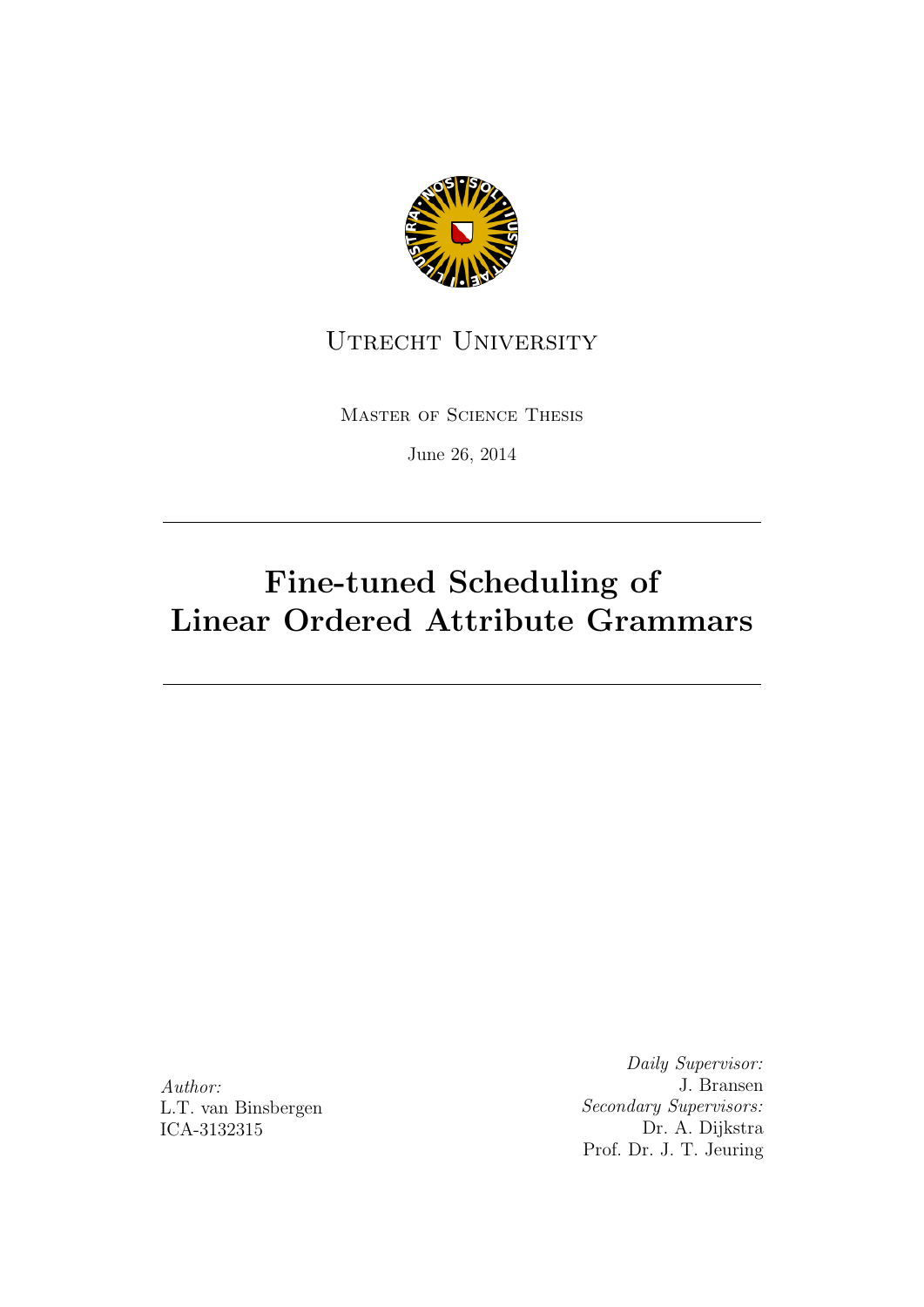#### Abstract

Attribute Grammars (AGs) are a formalism for defining tree-based computations. Trees are extended with attributes representing results and parameters of such computations. A programmer using AGs does not have to worry about the order in which the attributes are *evaluated*, this task is delegated to an AG compiler. AGs are typically used for writing compilers, as most compilers perform a number of static analyses that should be efficiently interleaved. By relying on an AG compiler to perform this task, a programmer can focus on the crucial aspects of the analyses.

Linear Ordered Attribute Grammars (LOAGs) form the largest class of AGs for which a static evaluation order is determined. For LOAGs strict, small-sized evaluators are generated that are assumed to be the most efficient evaluators of all AG classes.

Finding a static evaluation order for an AG, thus determining whether it is an LOAG, is an NP-complete problem. In order to find a static evaluation order for LOAGs, Kastens' algorithm (1980) is commonly used. However, this polynomial runtime algorithm only works for a subset of the LOAGs, the Ordered Attribute Grammars (OAGs). The algorithm optimistically schedules the evaluation of incompatible attributes together.

LOAGs are transformed to OAGs using *fake dependencies*: manual additions to the source code with the sole purpose of forcing the AG compiler to separate the evaluation of certain attributes. Finding the right combination of fake dependencies is tedious work, often forcing programmers to resort to trial and error. Especially for large compilers this approach is undesirable.

In order to find a static evaluation order for the Utrecht Haskell Compiler (UHC), 24 fake dependencies are required. The tedious work of finding these fake dependencies is the main motivation for this thesis. We show that, even though the problem is NP-complete, static evaluation orders can be found for all LOAGs in acceptable runtimes, presenting a Haskell implementation of two new algorithms.

The first algorithm is inspired by the use of fake dependencies. The algorithm calculates the constructions produced by Kastens' algorithm and uses them to find a set of candidates: dependencies that, when added to the source code, *might* lead to a static evaluation order. Since their correctness is not certain, their selection is implemented as a backtracking procedure. The algorithm requires no backtracking to find an evaluation order for the UHC, gathering a set of 10 fake dependencies. We argue that backtracking will be rare for practical AGs.

After a thorough examination of multiple characterisations of LOAGs, a minimal decision problem is formulated. This formulation translates directly into a Boolean formula, for which a satisfying assignment represents an evaluation order. A SAT-solver is used to find a satisfying assignment. The result is an algorithm finding an evaluation order for the UHC in 10 seconds *without* fake dependencies, while Kastens' algorithm requires 25 seconds with a set of fake dependencies.

With a static evaluation order, an AG compiler can optimise this order with respect to userdefined criteria. Kastens' algorithm finds an evaluation order that is efficient for evaluators generated in imperative languages, while Pennings (1994) introduced chained scheduling to find orders more suitable for evaluators generated in purely functional languages. We argue that the SAT-based algorithm presented in this thesis can be extended to produce schedules efficient for either programming paradigm, by providing user-defined optimisations.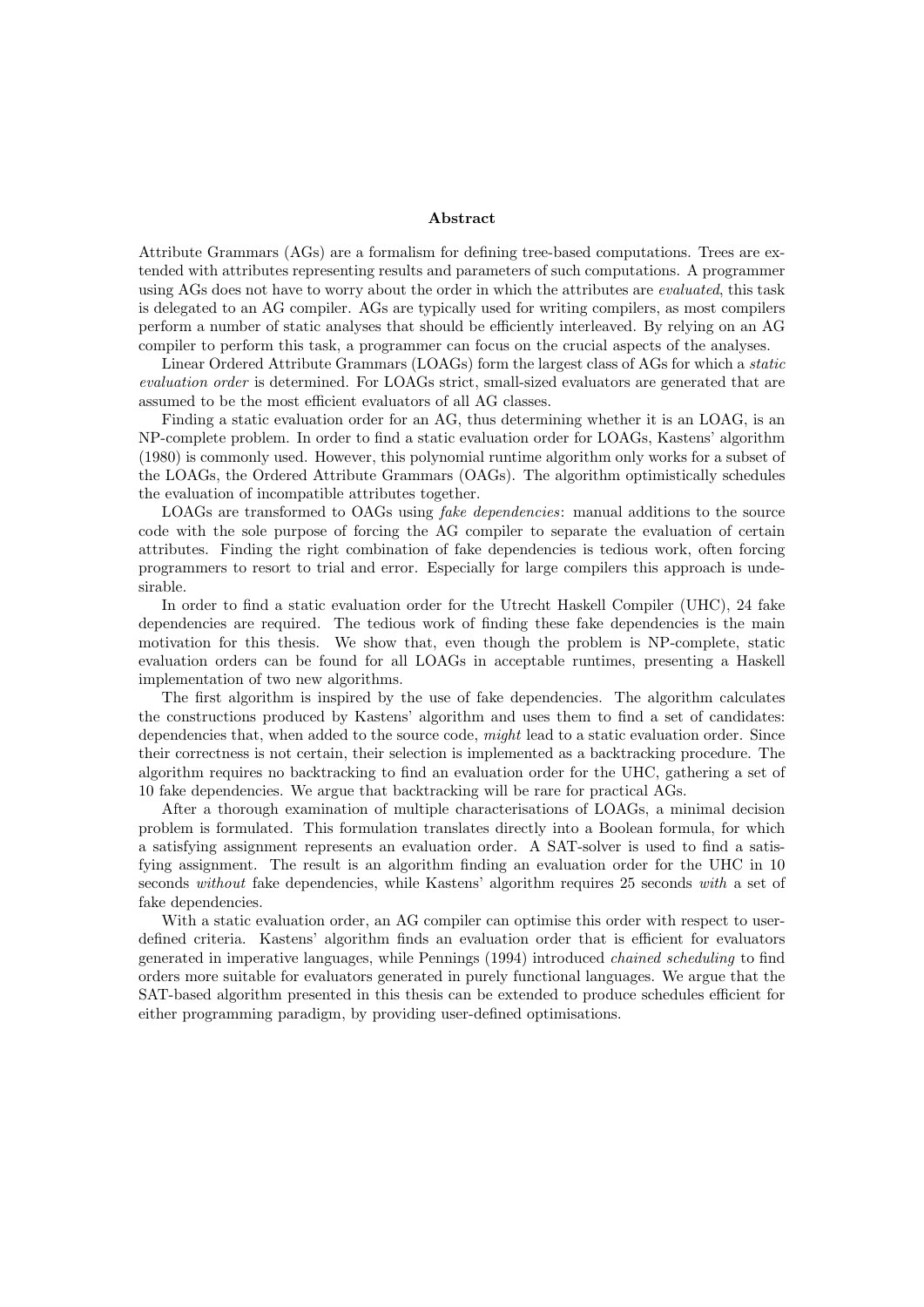## **Contents**

| $\mathbf{1}$ |     | Introduction                                                                                              | $\overline{4}$ |
|--------------|-----|-----------------------------------------------------------------------------------------------------------|----------------|
|              | 1.1 |                                                                                                           | $\overline{4}$ |
|              |     | 1.1.1                                                                                                     | $\overline{7}$ |
|              | 1.2 |                                                                                                           | 9              |
|              | 1.3 | Motivation                                                                                                | 9              |
|              |     | Fake dependencies in the Utrecht Haskell Compiler<br>1.3.1                                                | 9              |
|              | 1.4 |                                                                                                           | 10             |
| $\mathbf{2}$ |     | <b>Attribute Grammar Notation</b>                                                                         | 12             |
|              | 2.1 |                                                                                                           | 12             |
|              |     | 2.1.1                                                                                                     | 12             |
|              |     | 2.1.2                                                                                                     | 13             |
|              |     | 2.1.3                                                                                                     | 14             |
|              | 2.2 | Formal definitions                                                                                        | 15             |
|              |     | 2.2.1                                                                                                     | 16             |
|              |     | 2.2.2                                                                                                     | 17             |
|              |     | 2.2.3                                                                                                     | 20             |
|              |     | 2.2.4<br>Dependency graphs $\ldots \ldots \ldots \ldots \ldots \ldots \ldots \ldots \ldots \ldots \ldots$ | 21             |
|              |     |                                                                                                           |                |
| 3            |     | <b>Attribute Grammar Classes</b>                                                                          | 22             |
|              | 3.1 |                                                                                                           | 22             |
|              | 3.2 |                                                                                                           | 23             |
|              |     | 3.2.1                                                                                                     | 23             |
|              |     | 3.2.2                                                                                                     | 23             |
|              | 3.3 |                                                                                                           | 24             |
|              |     | 3.3.1                                                                                                     | 25             |
|              |     | 3.3.2                                                                                                     | 26             |
|              |     | 3.3.3                                                                                                     | 27             |
|              |     | 3.3.4                                                                                                     | 27             |
|              |     | 3.3.5                                                                                                     | 28             |
|              |     | Generating interfaces from direct dependencies<br>3.3.6                                                   | 28             |
|              |     | 3.3.7                                                                                                     | 29             |
|              | 3.4 |                                                                                                           | 29             |
|              |     | 3.4.1                                                                                                     | 30             |
|              |     | 3.4.2                                                                                                     | 31             |
|              |     | 3.4.3                                                                                                     | $32\,$         |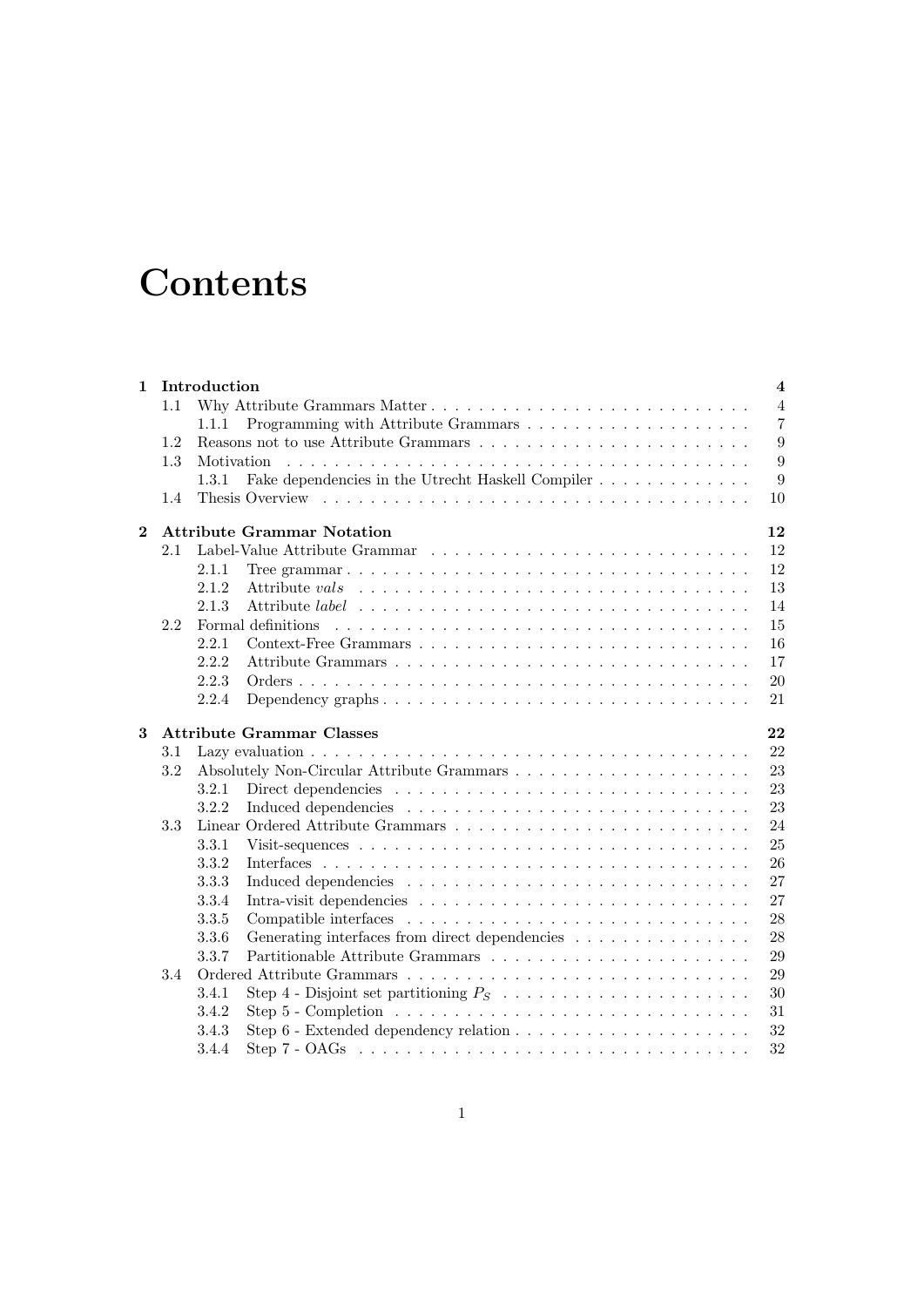|   |         | Step 8 - AOAGs $\dots \dots \dots \dots \dots \dots \dots \dots \dots \dots \dots \dots \dots \dots$<br>32<br>3.4.5                                                                                                                  |  |
|---|---------|--------------------------------------------------------------------------------------------------------------------------------------------------------------------------------------------------------------------------------------|--|
| 4 |         | <b>AOAG</b> Algorithm<br>34                                                                                                                                                                                                          |  |
|   | 4.1     | 34                                                                                                                                                                                                                                   |  |
|   |         | 35<br>4.1.1                                                                                                                                                                                                                          |  |
|   | 4.2     | 37                                                                                                                                                                                                                                   |  |
|   |         | 37<br>4.2.1                                                                                                                                                                                                                          |  |
|   |         | 4.2.2<br>37                                                                                                                                                                                                                          |  |
|   |         | 4.2.3<br>38                                                                                                                                                                                                                          |  |
|   | 4.3     | 39                                                                                                                                                                                                                                   |  |
|   |         | On the correctness of candidates $\dots \dots \dots \dots \dots \dots \dots \dots \dots$<br>4.3.1<br>40                                                                                                                              |  |
|   |         |                                                                                                                                                                                                                                      |  |
|   | 4.4     | 42                                                                                                                                                                                                                                   |  |
|   | 4.5     | 42                                                                                                                                                                                                                                   |  |
|   |         | 4.5.1<br>42                                                                                                                                                                                                                          |  |
|   |         | 4.5.2<br>43                                                                                                                                                                                                                          |  |
|   |         | 4.5.3<br>44                                                                                                                                                                                                                          |  |
| 5 |         | <b>LOAG</b> Algorithm<br>45                                                                                                                                                                                                          |  |
|   | 5.1     | 45                                                                                                                                                                                                                                   |  |
|   |         | 5.1.1<br>Problem definition $\ldots \ldots \ldots \ldots \ldots \ldots \ldots \ldots \ldots \ldots \ldots$<br>45                                                                                                                     |  |
|   |         | 5.1.2<br>46                                                                                                                                                                                                                          |  |
|   | 5.2     | 49                                                                                                                                                                                                                                   |  |
|   |         |                                                                                                                                                                                                                                      |  |
|   |         | 5.2.1<br>50                                                                                                                                                                                                                          |  |
|   |         | 5.2.2<br>51                                                                                                                                                                                                                          |  |
|   |         | 5.2.3<br>51                                                                                                                                                                                                                          |  |
|   | 5.3     | 53                                                                                                                                                                                                                                   |  |
|   |         | 5.3.1<br>Non-terminal level $\dots \dots \dots \dots \dots \dots \dots \dots \dots \dots \dots \dots \dots$<br>54                                                                                                                    |  |
|   |         | Reducing the number of encountered triangles<br>5.3.2<br>58                                                                                                                                                                          |  |
|   | 5.4     | 59                                                                                                                                                                                                                                   |  |
|   |         | 5.4.1<br>60                                                                                                                                                                                                                          |  |
| 6 |         | <b>Generating Optimised Evaluators</b><br>62                                                                                                                                                                                         |  |
|   | $6.1\,$ | 62                                                                                                                                                                                                                                   |  |
|   |         | 62<br>6.1.1                                                                                                                                                                                                                          |  |
|   |         | 6.1.2                                                                                                                                                                                                                                |  |
|   |         | 63                                                                                                                                                                                                                                   |  |
|   | 6.2     | 64                                                                                                                                                                                                                                   |  |
|   |         | 6.2.1<br>Scheduling graph $\ldots \ldots \ldots \ldots \ldots \ldots \ldots \ldots \ldots \ldots \ldots$<br>64                                                                                                                       |  |
|   |         | 6.2.2<br>64                                                                                                                                                                                                                          |  |
|   |         | 6.2.3<br>65                                                                                                                                                                                                                          |  |
|   | 6.3     | Proposed optimisations<br>66                                                                                                                                                                                                         |  |
|   |         | 6.3.1<br>66                                                                                                                                                                                                                          |  |
|   |         | Minimising the number of inter-sequence dependencies<br>6.3.2<br>68                                                                                                                                                                  |  |
|   |         | 6.3.3<br>68                                                                                                                                                                                                                          |  |
|   | 6.4     | Performing optimisations experience in the context of the context of the context of the context of the context of the context of the context of the context of the context of the context of the context of the context of the<br>69 |  |
|   |         | 6.4.1<br>69                                                                                                                                                                                                                          |  |
|   |         | 6.4.2<br>70                                                                                                                                                                                                                          |  |
|   |         | 6.4.3<br>70                                                                                                                                                                                                                          |  |
|   | 6.5     | 72                                                                                                                                                                                                                                   |  |
|   |         |                                                                                                                                                                                                                                      |  |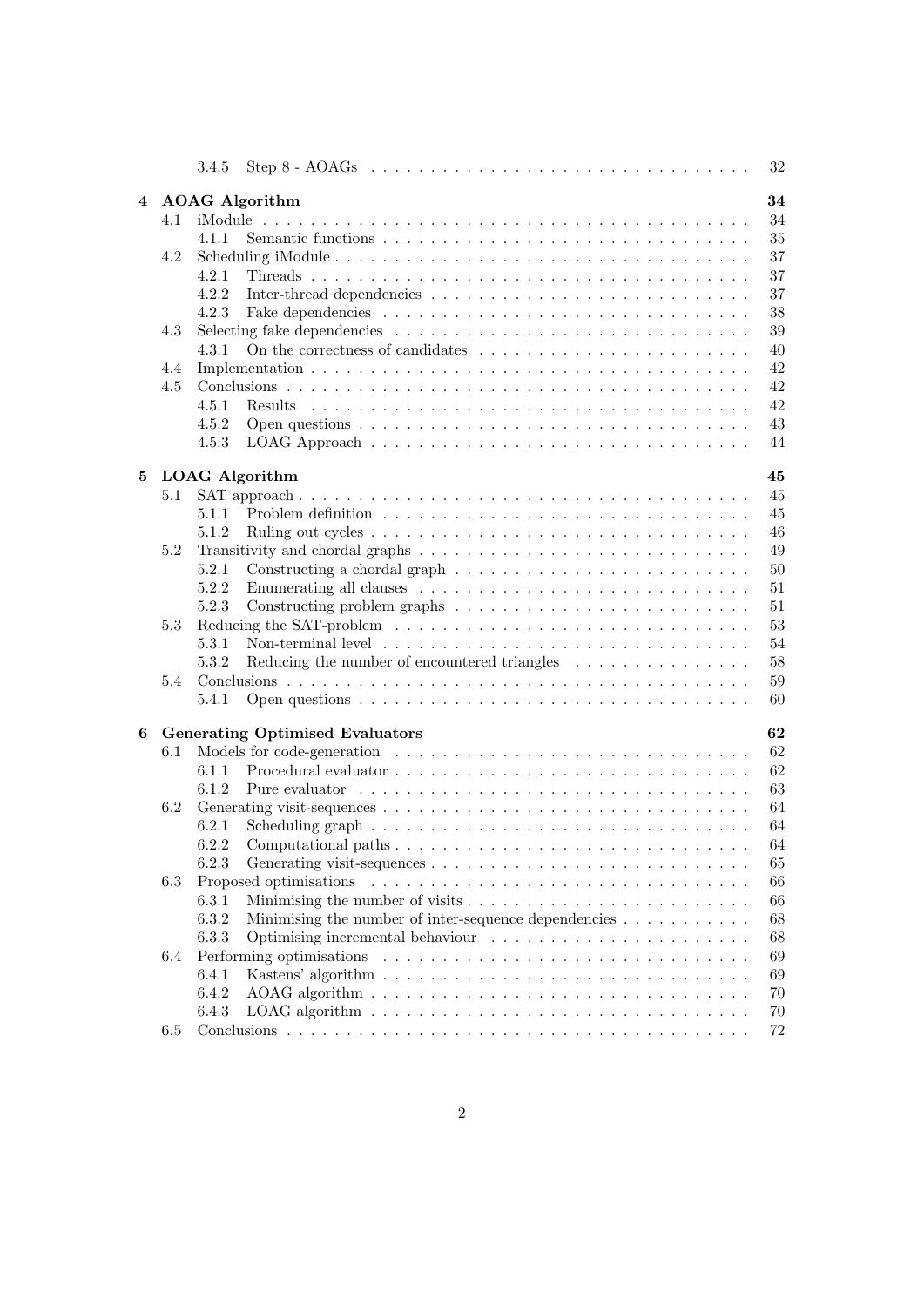|   |     | Related Work                                                               | 73 |
|---|-----|----------------------------------------------------------------------------|----|
|   |     |                                                                            | 73 |
|   |     |                                                                            | 73 |
|   | 7.3 |                                                                            | 73 |
|   |     |                                                                            | 74 |
| 8 |     | <b>Results and Future Work</b>                                             | 75 |
|   | 8.1 |                                                                            | 75 |
|   | 82  |                                                                            | 75 |
|   | 8.3 |                                                                            | 76 |
|   |     | Experimenting with ANCAG's and LOAG's preconditions $\dots \dots$<br>8.3.1 | 76 |
|   |     | 8.3.2                                                                      | 77 |
|   |     | Formalising efficiency concerns of generated code 78<br>8.3.3              |    |
|   |     | 8.3.4                                                                      |    |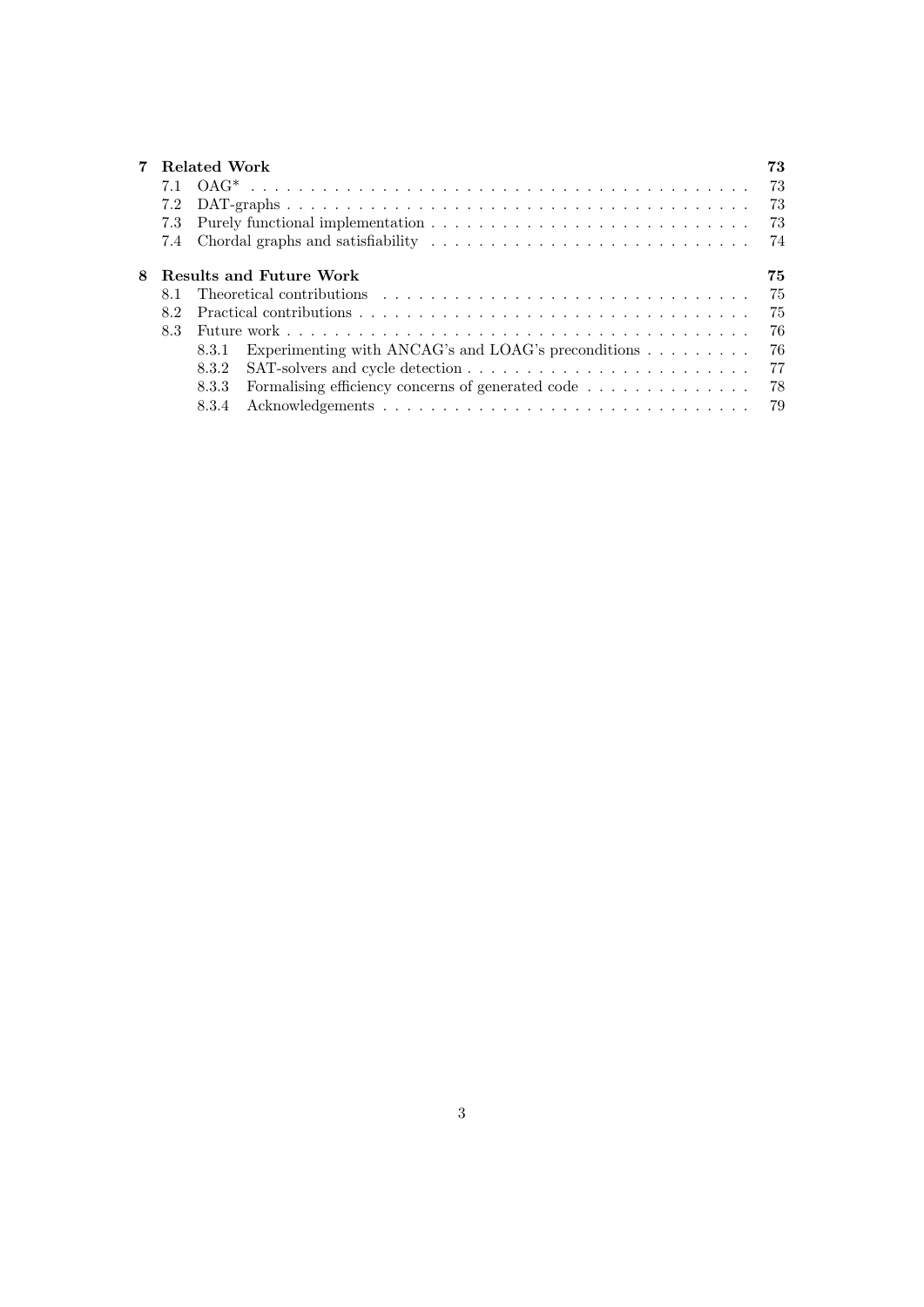# Chapter 1 Introduction

#### 1.1 Why Attribute Grammars Matter

An Attribute Grammar (AG) is a formalism for defining tree-based computations.



Figure 1.1: Trees depicting arithmetic expressions  $(7+(4-1))$  and  $(7+(x-1))$ . The evaluation result is displayed to the right and the environment to the left of subexpressions.

Consider the tree representation of two arithmetic expressions in Figure 1.1 and the code fragment for evaluating arithmetic expressions in Figure 1.2. To evaluate expressions, a programmer typically writes a set of functions to evaluate all subtrees. One function is required for every datatype and every function consists of multiple cases, one for every constructor of the datatype. A call from one such function to another is called a visit to a node of the tree. The order in which visits are used executed determines the treewalk of the computation.

Defining tree-based computations this way complicates adding (even simple) extensions to the computation. Every change forces the programmer to reconsider the visits. Figure 1.2 underlines all the locations a change is needed for adding an environment as parameter. It is easy to forget a change or to make a mistake, as most changes are trivial while others are vital for the result. The visits changed as the environment is required as a parameter.

Extra problematic is producing multiple results with the same computation, reusing the original treewalk. To maintain the same number of visits, results are tupled[HITT97, Swi05]. For example, calculating a pretty-printed interpretation of the expression, in which

Plus (Term  $(Nat 2)$ ) (Term  $(Nat 3)$ ) is displayed as " $(2+3)$ ", is shown in Figure 1.3.

By writing large computations without tupling, a programmer maintains elegance at the price of efficiency. Without tupling, a separate visit is required for every result, producing a bigger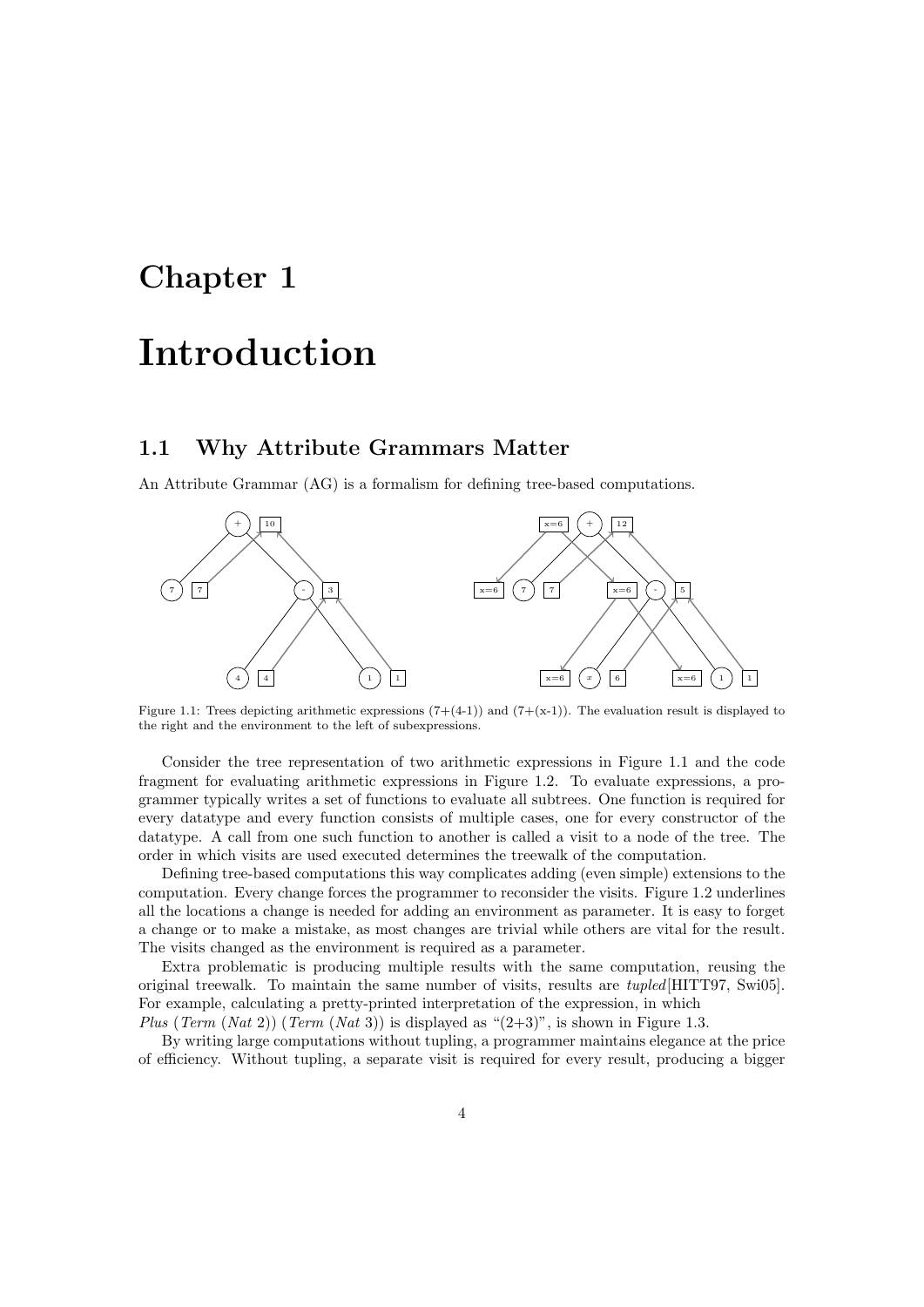data  $Expr = Plus$  Expr Expr | Min Expr Expr | Term Term data  $Term = Nat$  Int | Minus Term | Var String type  $Env = [(String, Int)]$ evalExpr ::  $Expr \rightarrow \underline{Env} \rightarrow Int$ evalExpr  $(Plus\ e_1\ e_2)\ \ env = (evalExpr\ e_1\ env) + (evalExpr\ e_2\ env)$ evalExpr  $(Min\ e_1\ e_2)\quad env = (evalExpr\ e_1\ env) - (evalExpr\ e_2\ env)$ evalExpr (Term term) env = evalTerm term env evalTerm ::  $Term \rightarrow \underline{Env} \rightarrow Int$ evalTerm  $(Nat\ n)\ env\ = n$ evalTerm  $(Minus t) env = -(evalTerm t env)$ evalTerm ( $Var$  id)  $env$  = case lookup id env of  $Nothing \rightarrow error$  ("Variable "  $+ id +$ " used, but not declared") Just  $v \rightarrow v$ 

Figure 1.2: Example of evaluating simple arithmetic expressions with variables in Haskell.

evalExpr ::  $Expr \rightarrow Env \rightarrow (String, Int)$ evalExpr (Plus  $e_1 e_2$ )  $env =$  let  $(pp1, v1) =$  evalExpr  $e_1 env$  $(pp2, v2) = \text{evalExpr } e_2 env$ in  $("(" + pp1 + " + " + pp2 + "")", v1 + v2)$ 

Figure 1.3: Example of tupling the results of multiple computations.

treewalk. In an AG description, the definitions of multiple results are given independent of each other. The task of ensuring that results are computed efficiently is delegated to the AG compiler. AGs combine the best of both approaches.

#### AGs and compiler writing

Large interleaved computations are often required in the implementation of compilers. A compiler typically incorporates multiple static analyses to diagnose potential problems in source code, helping programmers build better software. To make compiler writing easier, AGs enable the separate definition of static analyses. AGs are said to assign meaning to sentences of a contextfree language[Knu68]. As such, AGs are useful to define the semantics of programming languages.

#### Analysing treewalks

As noted before, the visits defined by the evaluation functions determine a treewalk. In the example, the treewalk is top-down: at no point is the result computed for one subexpression passed down as an argument to another subexpression. Whenever multiple calls have to be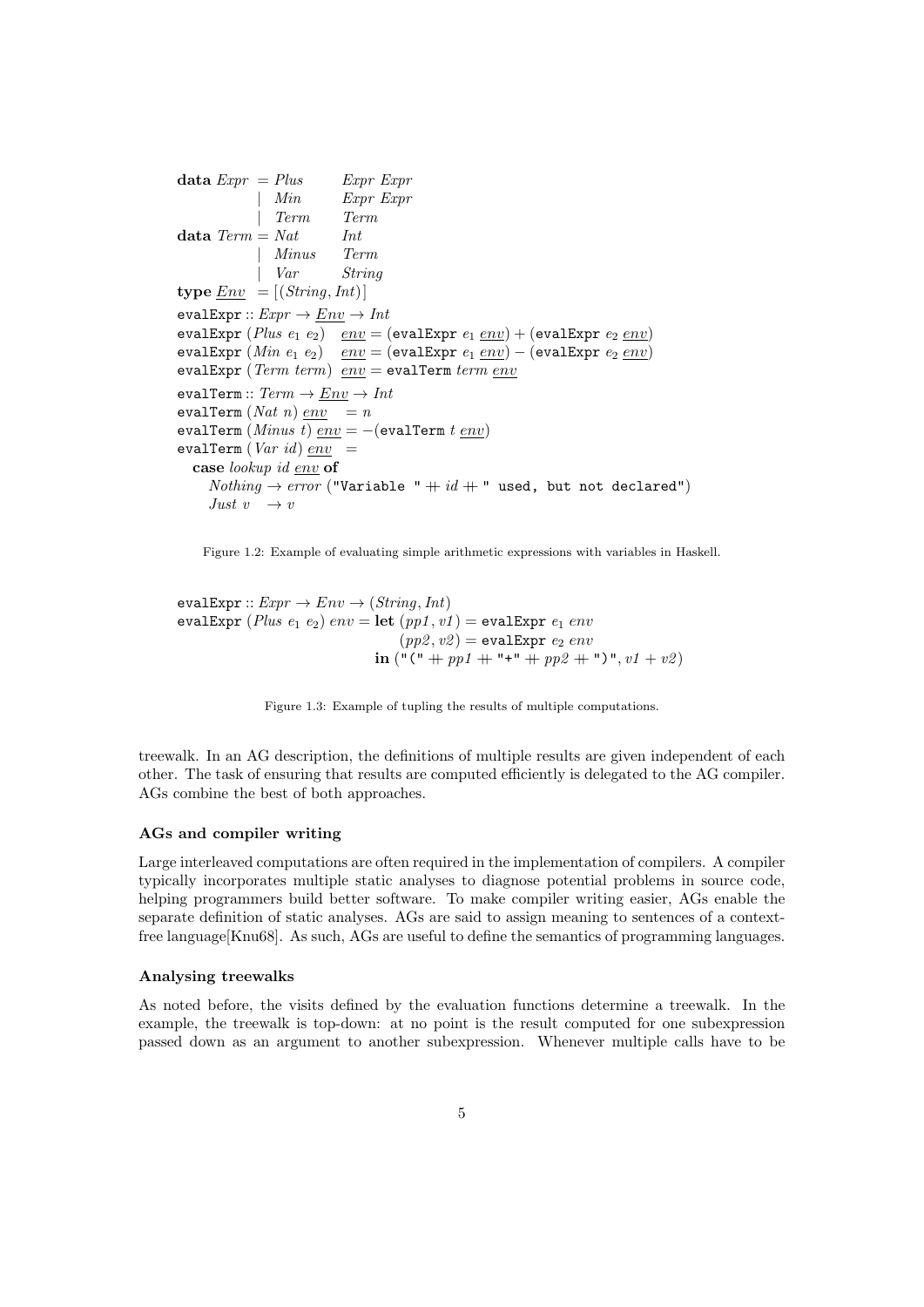

Figure 1.4: Treewalks with single and multiple visits per nodes. A square is an attribute and a circle a tree node. An arrow depicts the flow of information from one attribute to another. In order to get the information of a child node a visit has to be made. The last treewalk shows a visit that uses multiple attributes and a visit that produces multiple attributes. The attributes inside an oval are tupled.

made (in case of  $Plus$  or  $Minus$ ) the order in which the calls are executed is arbitrary (and could be executed in parallel).

Adding more results and parameters to the computation requires rethinking the visits and the resulting treewalk. Finding a small treewalk for interleaved computations is not easy. Moreover, a terminating treewalk is not possible when the evaluation of some results are mutually dependent. Figure 1.4 shows some different types of treewalks.

AGs are used to describe tree-based computations at a higher level of abstraction, abstracting away from the problem of finding an efficient interleaving of multiple results. The attributes are the 'boxes' added to the tree, representing either the result of a computation, as a synthesized attribute, or a parameter of a computation, as an inherited attribute. To program with AGs is to: define the tree of interest, attach a set of attributes to every node of the tree and define how every attribute is computed from its surrounding attributes. An AG compiler is able to inform the programmer of any missing attribute definitions.

AGs are typically implemented as a Domain Specific Language (DSL). The code that executes the computation is generated from a high level AG description by an AG compiler. The description contains attribute definitions written in the syntax of a certain host language. AGs can also be implemented as embedded DSLs (EDSLs) in a host language directly[VSS09].

An AG compiler can use multiple approaches to determine a treewalk for the interleaved computations described in the grammar. This thesis focus on the following approach: "Find for every node in the tree a set of visits, specifying for every visit which inherited attributes it receives and synthesized attributes it produces, such that it is possible to execute each visit strictly<sup>1</sup>". The set of visits found for every node provides an *interface* between the context and the children of that node.

Note that with Haskell's lazy evaluation, scheduling interleaved computations is not a problem. If a treewalk is possible, it will be found at runtime, otherwise a 'loop' is reported. An AG compiler producing code for a lazy language can delegate this responsibility to the compiler of the host language. However, in many systems, e.g. large compilers, strict evaluation is desired.

<sup>&</sup>lt;sup>1</sup>If a visit is executed strictly, every attribute it requires needs to be completely evaluated before execution and every attribute it produces is completely evaluated before the next visit is executed.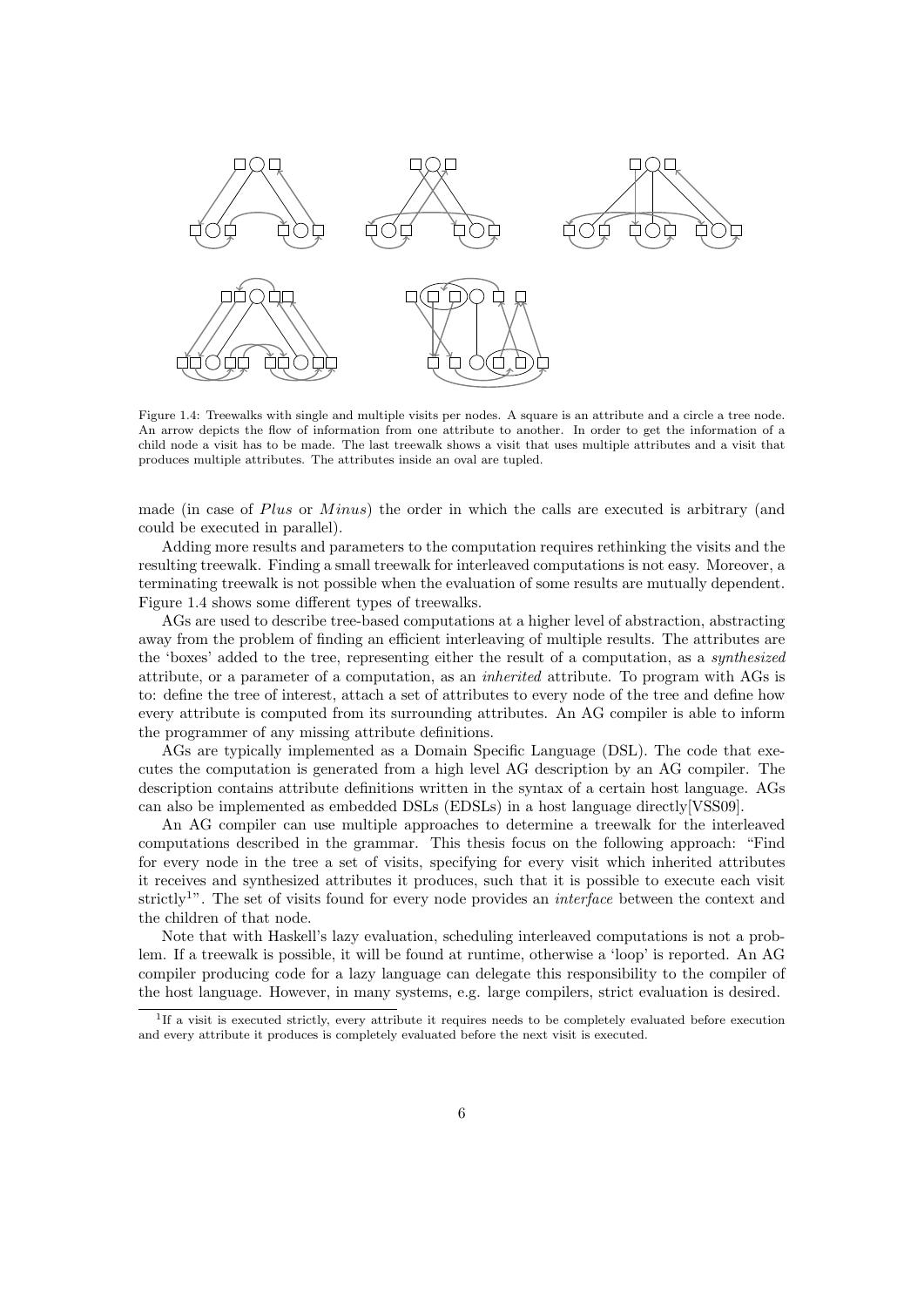#### 1.1.1 Programming with Attribute Grammars

Attribute Grammars relieve programmers of the following tasks:

- Proving the computation contains no mutually dependent results whenever strict evaluation is desired.
- Determining which treewalk is used to compute all results whenever strict evaluation is desired.
- Finding all locations where a change is required when a computation is extended.
- Generating boilerplate code for distributing and combining values.

With AGs it is possible to separate computations into separate code fragments, improving maintainability and reusability of the code. Figure 1.5 shows an AG description for evaluating arithmetic expressions of the previous example. Note how adding variables and an environment is written as a separate fragment. The syntax for writing AGs is explained in Chapter 2.

#### High level programming

The Attribute Grammar formalism enables an alternative way of programming. It allows programmers to think only in terms of tree fragments and these fragments directly associate with a visual representation thus allowing a more intuitive and spatial understanding of computations over a tree.

AGs can reside in any programming environment because AG evaluators suitable for use by a specific programming environment can be generated from an AG description.

Evaluators are functions that take a tree (conforming the syntactic rules described in the grammar) as input, together with the values for inherited attributes of the root node, and return the values of the synthesized attributes of the root node. Evaluators are generated for a host language, targeted to fit in the chosen programming environment. The definitions of attributes are usually written in the same language. AG compilers should then be able to distinguish, in the right-hand sides of attribute definitions, references to other attributes from the native syntax. In the example of Figure 1.5 the host language is Haskell and '@' is used to distinguish attribute references<sup>2</sup>.

An example of an AG compiler is the Utrecht University Attribute Grammar Compiler (UUAGC) <sup>3</sup> . It can be used to generate code for the functional programming languages Haskell, Clean and OCaml. The syntax in this thesis is the syntax accepted by the UUAGC.

#### Imperative settings

Programming with AGs is a form of declarative programming as the order in which attribute definitions are given is irrelevant to the computation an AG describes. If strict evaluation of an AG is possible, an AG compiler is able to generate code for non-declarative languages. As such, AGs enable declarative programming in imperative settings.

<sup>2</sup>Attribute definitions can also be defined in a specific AG expression language which is then translated into code compatible with the generated evaluator.

<sup>3</sup>http://www.cs.uu.nl/wiki/HUT/AttributeGrammarManual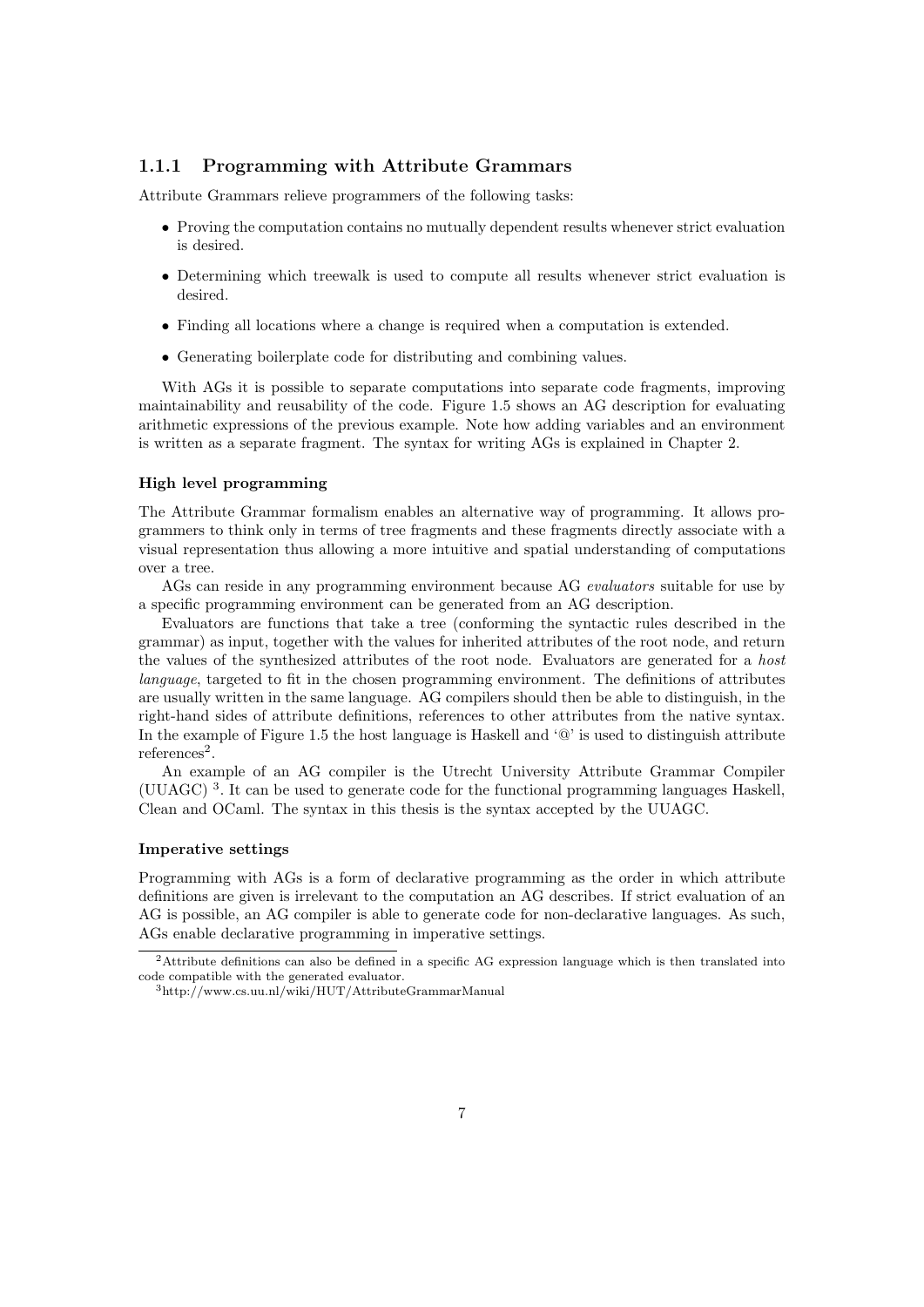```
-- part 1, simple arithmetic expressions
data Expr \vert Plus e_1: Expr e_2: Expr
             Min e_1 : Expr \t e_2 : ExprTerm t : Termdata Term | Nat n: Int\mid Minus t : Term
attr Expr Term -- syntax for declaring attributes
  syn val: \underline{Int}-- defining the semantic rules for every production rule
sem Expr | Plus \qquad \qquad lhs.val = @e_1.val + @e_2.valMin lhs.val = @e_1.val - @e_2.valTerm lhs.val = @t.val -- can be automatically generated Nat lhs.val = @nsem Term | Nat| Minus \qquad \qquad lhs.val = -\mathcal{Q}t.val-- part 2, adding variables to expressions
data Term | Var id : String - extra \; construction \; for \; non-terminal \; Termtype <u>Env</u> = [(String, Int)]</u>
attr Expr Term
  \mathbf{inh} env : Env -- extra (inherited) attribute containing the environment
sem Term | Var
  lhs.val = case lookup \mathbb{Q}id env of -- defining attribute val for the new constructor
                  Nothing \rightarrow error ("Variable " + @id + " used, but not declared")
                  Just v \rightarrow vsem Expr | Plus e_1.\text{env} = \textcircled{a}lhs.env -- can be automatically generated
                           e_2.\text{env} = \textcircled{alhs}.\text{env} -- can be automatically generated
            | Min e_1.\text{env} = \textcircled{a}lhs.env -- can be automatically generated
                           e_2.\text{env} = \textcircled{a}lhs.env -- can be automatically generated
             \mathcal{I}erm t.\text{env} = \mathcal{Q}lhs.env -- can be automatically generated
sem Term | Minus t.\text{env} = \textcircled{a} -- can be automatically generated
```
Figure 1.5: AG description for evaluating arithmetic expressions. It shows the incremental construction of datatypes and computations. The syntax is explained in Section 2.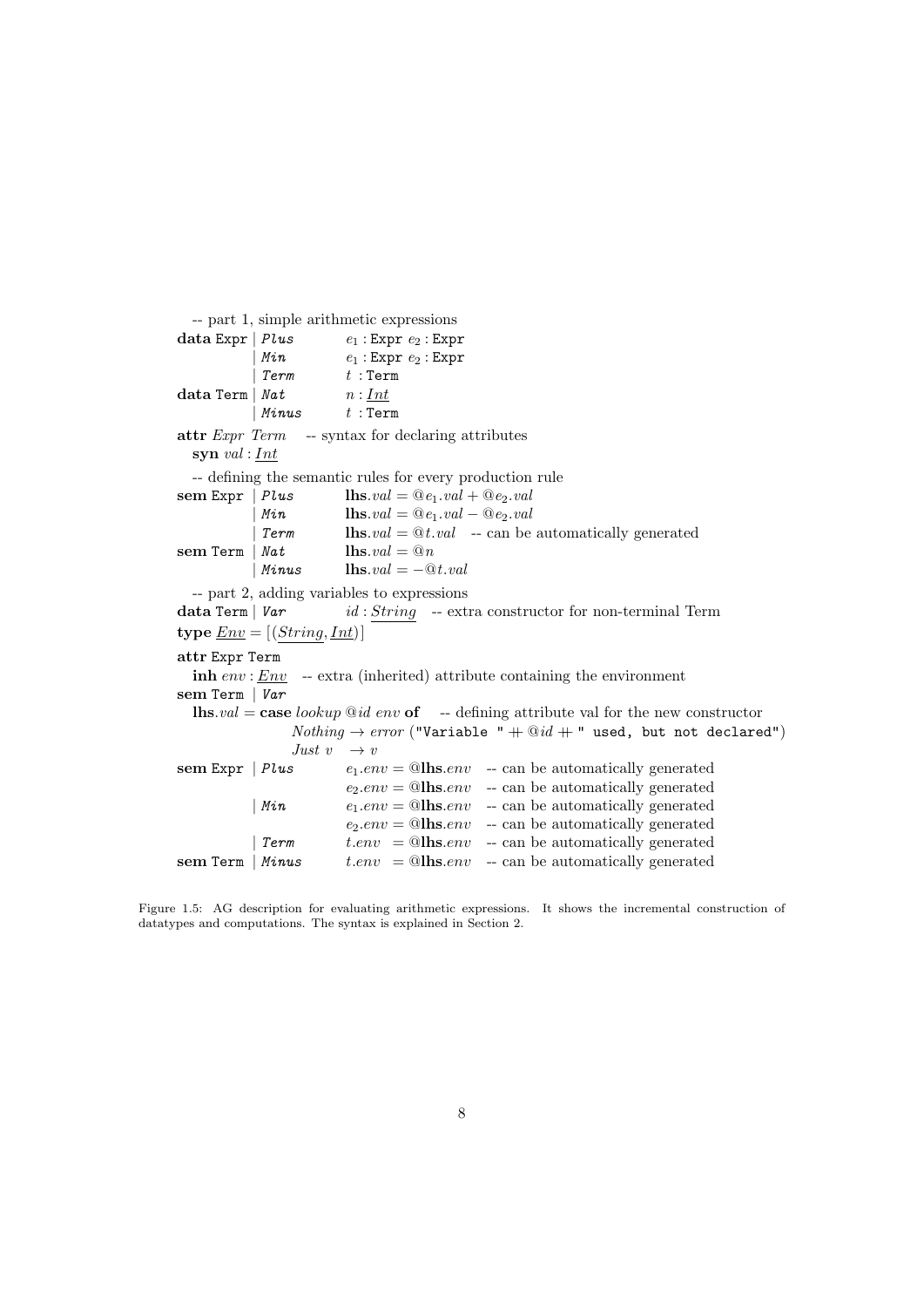#### 1.2 Reasons not to use Attribute Grammars

#### Restrictions

Attribute Grammars relieve a programmer of the work of specifying the evaluation of computations, at the same time restricting the ways in which such computations can be expressed.

Firstly, certain low level optimisations (potentially leading to significant performance benefits) are not always possible, depending on the combination of host language and compilers used.

Secondly, the programmer might know an evaluation order that is preferred over the order the AG compiler finds. After all, an evaluation order can be optimal in multiple regards: runtime, memory usage, ordering of specific attributes, compatibility with host language/compiler, etc.

In general, a programmer is expected to have more information about the problem he is working with than a compiler and he can use this knowledge to optimise his code to some degree.

#### Programming environments

Attribute Grammars often rely on an implementation in one (or more) host languages. In a typical programming environment multiple languages are used simultaneously, each with their own set of tasks, and an AG system does not always integrate properly in a multi-language environment. To fully integrate, an AG compiler might be required to generate code for a large number of the languages in the environment, depending on how it is used.

There is no globally recognised default AG compiler, able to generate evaluators for a large set of languages, with its own IDE (Integrated Development Environment), a large set of different scheduling algorithms and ways for programmers to specify how optimise the generated code.

#### 1.3 Motivation

This thesis investigates all aspects of scheduling Linear Ordered Attribute Grammars (LOAGs), a class of AGs that allow the generation of simple, efficient and strict evaluators. LOAGs are particularly interesting because they allow to find a linear evaluation order at compile time.

The main motivation for this thesis is the problem of finding a static evaluation order for scheduling the Utrecht Haskell Compiler (UHC)[Dij05].

#### 1.3.1 Fake dependencies in the Utrecht Haskell Compiler

The UHC consists of a large number of AG descriptions. The "main AG" describes many static analyses. To optimise the generated code, the AG has been adjusted to comply with all restrictions imposed on LOAGs. The assumption is that, by writing and compiling the main AG as an LOAG, the most efficient evaluator is generated for it (compared to other AG classes). The main AG is very large indeed. It consists of:

- 30 non-terminals.
- 134 productions.
- 1332 attributes (44.4 per non-terminal!).
- 9766 dependencies.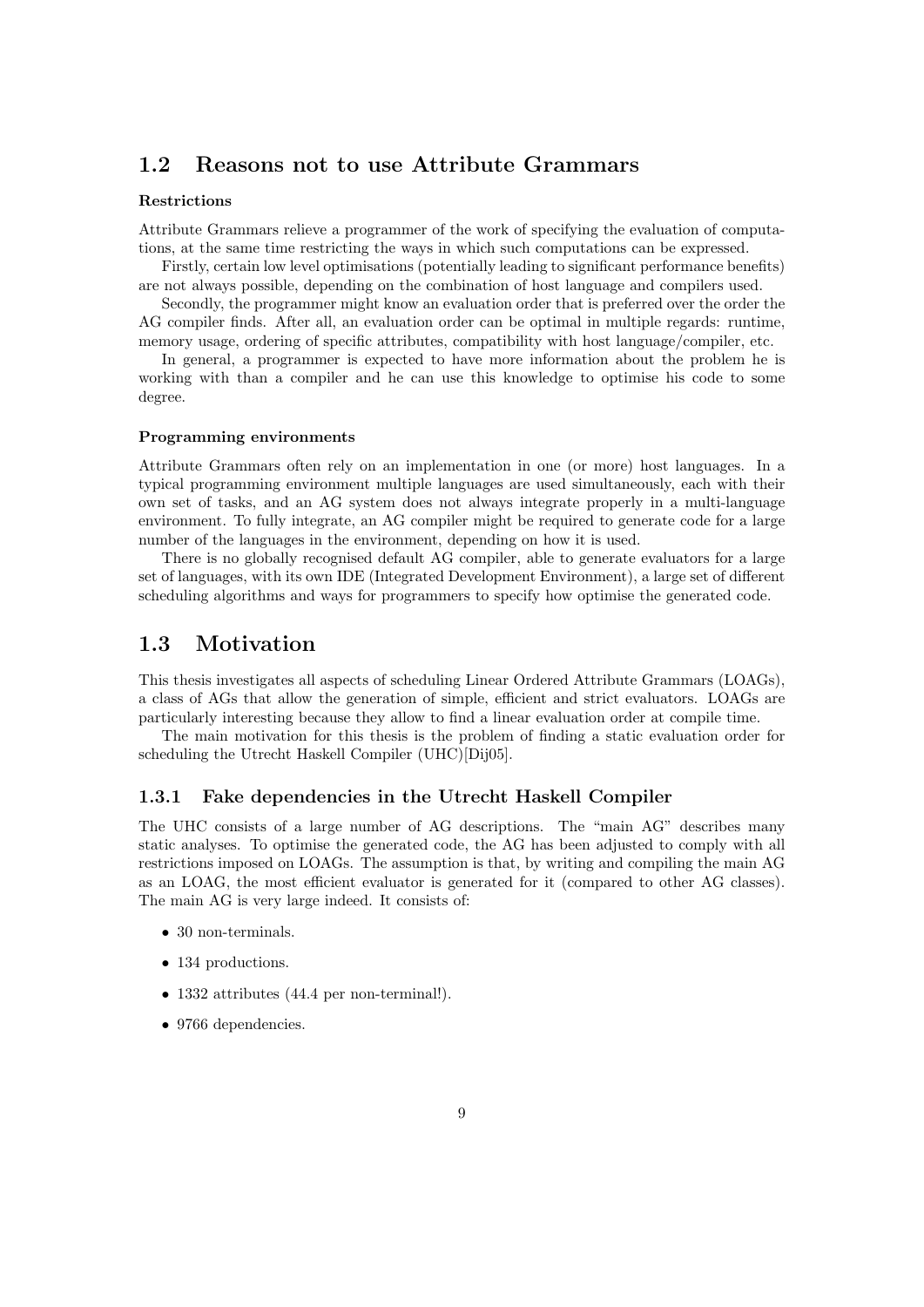Writing the main AG as a LOAG is not enough to schedule it as an LOAG. Although LOAGs are very popular in AG literature, no algorithm for scheduling all members of the class has been described. The absence of an algorithm for LOAGs is most likely explained by the fact that recognising LOAGs is an NP-complete problem and no polynomial runtime algorithm can exist, unless  $P = NP$ .

Instead, the main AG is compiled using Kastens' algorithm[Kas80], designed for the class OAG, a strict subclass of LOAG. LOAGs that are not OAG (not recognised by Kastens' algorithm) can still be compiled by Kastens' algorithm using fake dependencies. This 'trick' is popular in literature and will be discussed thoroughly in Chapter 4.

The UHC's main AG is not an OAG. By a somewhat tedious process of trial and error, a set of fake dependencies has been found that enables Kastens' algorithm to compile it. This solution is fragile, however, as additional attributes might interfere with the current set of fake dependencies, causing unnecessary cycles. Some of these cycles are solved by removing fake dependencies, others by adding more. At the start of november 2013, 24 fake dependencies were present in the source code of the main AG, added for the sole purpose of being able to schedule the AG using Kastens' algorithm. That special syntax has been added to the UUAGC for adding fake dependencies in an AG description more easily, is an indication of the importance of fake dependencies. Although the approach is successful, we set finding an algorithm to compile all LOAGs, without the need for fake dependencies, as the goal of this thesis.

By the same motivation a purely functional variant of the Kennedy-Warren algorithm[KW76] has been developed and implemented in the UUAGC[BMDS12]. The algorithm is designed to compile AG descriptions of the class Absolutely Non-Circular Attribute Grammars (ANCAGs, described in section 3.2). Since ANCAG is a strict superclass of LOAG, it can not assume all of the restrictions imposed on LOAGs. As a result, it does not find a static evaluation order. Although the generated evaluators for this class are guaranteed to be strict, the precise evaluation order is not know at compile time. If the evaluation order is known statically the compiler is able to perform certain optimisations. This thesis addresses this topic briefly.

#### 1.4 Thesis Overview

In Chapter 2 Attribute Grammars are defined, first by example, then formally. The chapter provides an interesting and very simple example of an LOAG that can not be compiled by Kastens' algorithm. Chapter 2 also introduces the visual style used to depict AGs.

Chapter 3 investigates the classes ANCAG, LOAG and OAG, focusing on the difference between LOAG and OAG. Multiple definitions of LOAG are discussed. Each provides a different viewing angle for looking at the problem of scheduling LOAGs. These definition inspire the algorithms presented in subsequent chapters.

Chapter 4 builds on the notion of fake dependencies to recognise LOAGs. The effects of fake dependencies on the scheduling procedure of Kastens' algorithm are analysed. The result of the analysis is a way to determine which fake dependencies are candidates for scheduling an AG. Kastens' algorithm is extended to select from these candidates automatically, using a backtracking strategy. Since the problem of scheduling LOAGs is NP-complete, selecting the right candidate at all times must be hard. However, it turns out that no backtracking is required for the main AG and all other AGs tested. A Haskell implementation of the algorithm is given.

Chapter 5, explores possibilities for defining an algorithm for LOAGs that does not use the notion of fake dependencies. The purpose is to find an algorithm that solves the problem more directly, dealing with the specific difficulties of the problem, and more *generally*, such that it is able to produce non-arbitrary evaluation orders. The result is a decision problem described as a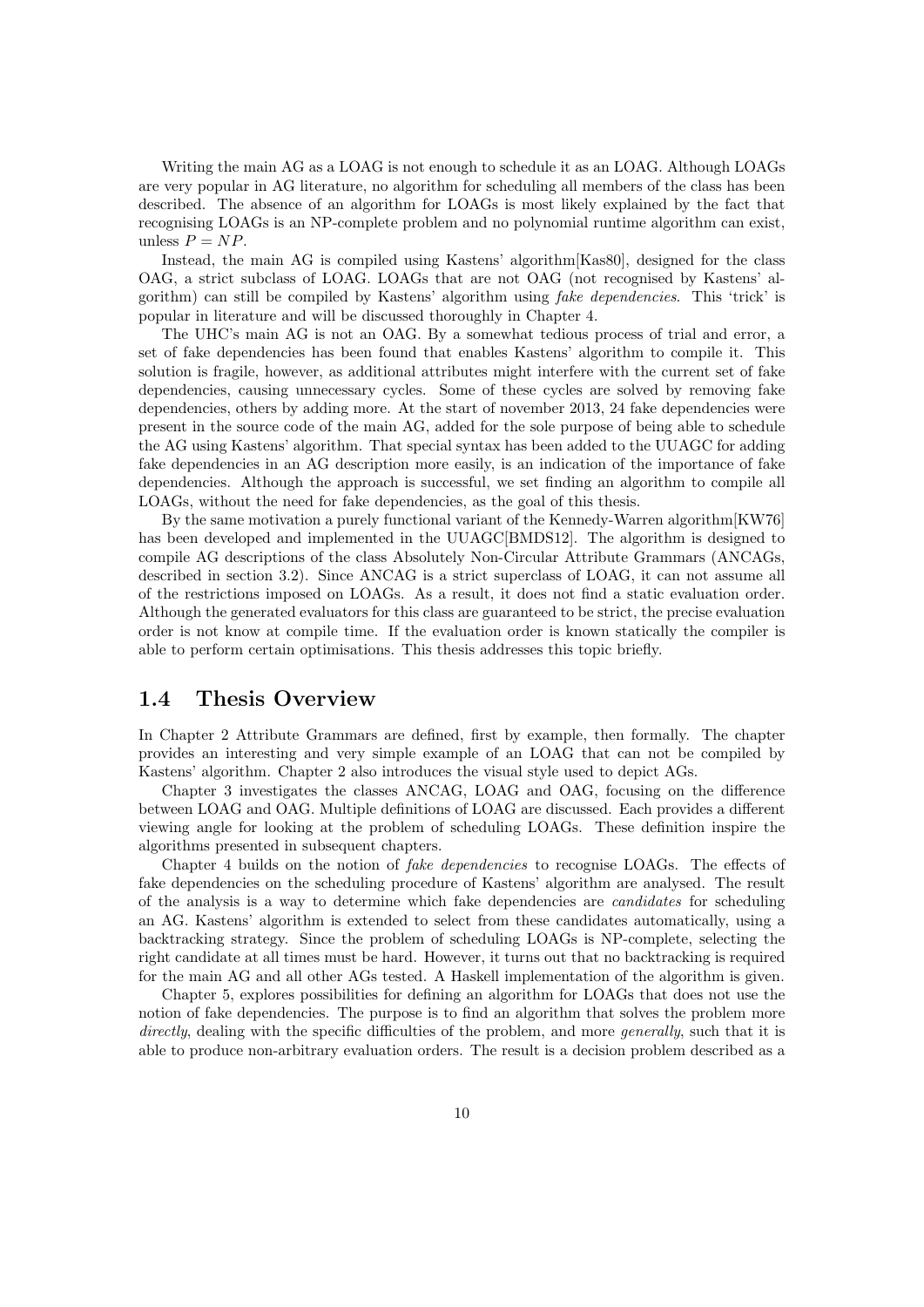satisfiability problem. To do this, a general approach for ruling out cycles in graphs using SATsolvers is given. For every input AG, a Boolean formula is produced. An AG is an LOAG if and only if the formula constructed for the AG is satisfiable. Using the domain specific knowledge gained from preceding chapters, the Boolean formula is minimised, enabling very large AGs to be recognised by a SAT solver quickly. The result is an algorithm capable of scheduling large LOAGs quickly. Chapter 5 provides the proof of correctness of the algorithm, as well as a Haskell implementation.

Chapter 6 discusses the minimal structures required to generate evaluators for LOAGs, completing the pipeline from AG description to evaluator. Since an algorithm for LOAGs produces an static evaluation order at compile time, a compiler implementing an LOAG algorithm can optimise the evaluators it produces directly. Therefore we define a number of possibly desired optimisations. Implementing these optimisations is left as future work.

Related work is discussed briefly in Chapter 7. All contributions, results, remaining future work and conclusions are given in Chapter 8.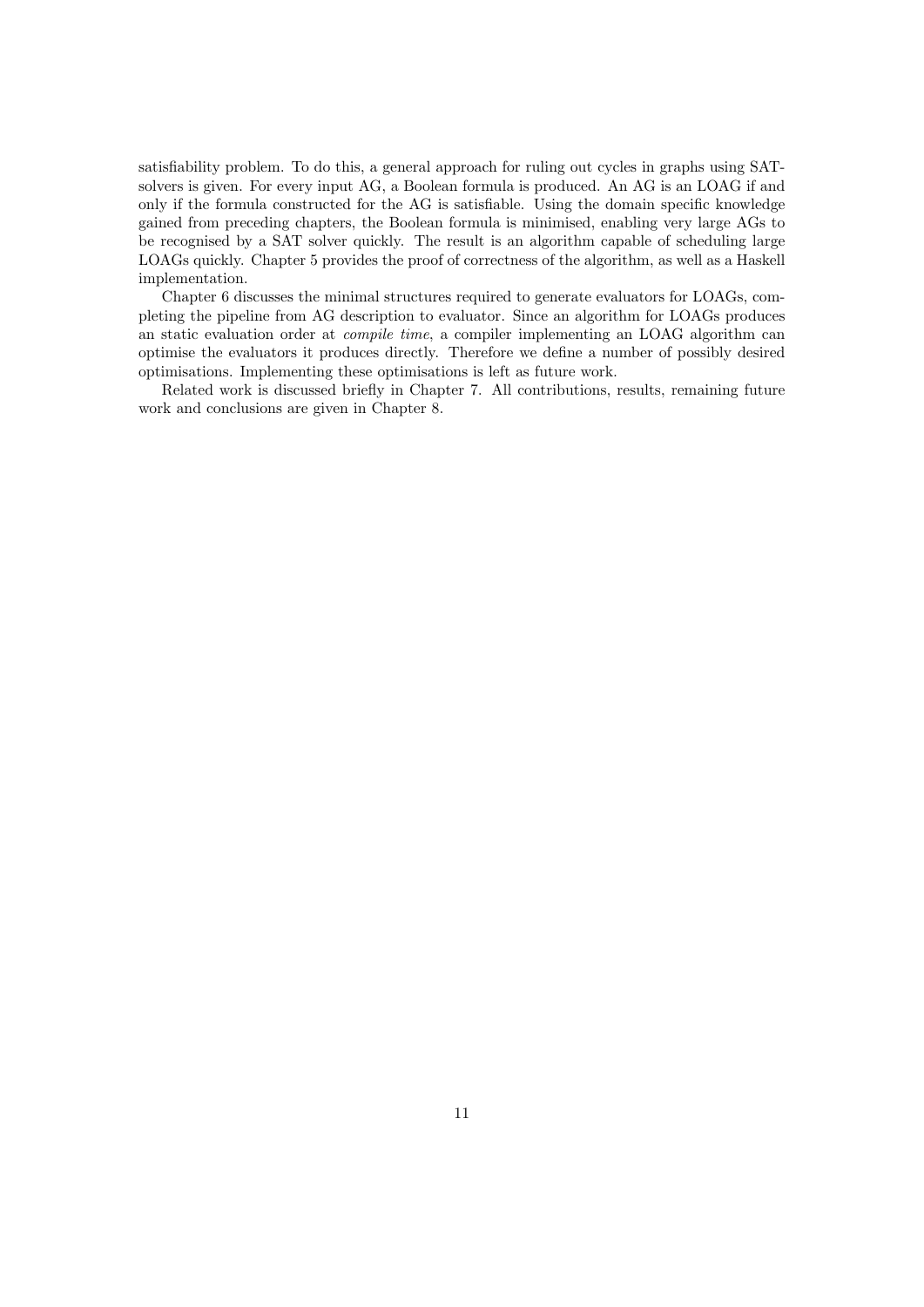### Chapter 2

### Attribute Grammar Notation

#### 2.1 Label-Value Attribute Grammar

This section introduces AGs, AG notation and dependency graphs using an interesting example of an AG that will be referred to throughout the thesis. It demonstrates two patterns common in compiler writing, that are not trivially scheduled together. The example, referred to as LABEL-Value, is taken from Bransen et al.[BMDS12].

#### 2.1.1 Tree grammar

A binary tree carrying integers in its leafs can be represented by the following context-free grammar:

data Tree | Leaf val : Int  $| Bin \t I$  : Tree  $r : Tree$ 

#### Figure 2.1: Label-Value grammar

A non-terminal Tree is defined, with two productions Leaf and Bin. Production Leaf states that Tree can be derived from a terminal of type Int. Production Bin states that Tree can also be derived from two subtrees. We say that Leaf is a production with a node of type Tree as a parent and a terminal of type  $Int$  as a child, while  $Bin$  is a production with a node of type Tree as a parent and two child nodes of type Tree. All nodes in a production rules are called fields.

Identifiers are associated with all fields of each production rule, in order to refer to fields in attribute definitions. A parent node is identified by lhs (left-hand side). When a field, identified by x, is a terminal or non-terminal T, we say that x is of type T, denoted by  $x : T$ . Additionally we say that the production rule identified by  $Leaf$  is a constructor function taking one argument of type  $Int$  and that  $Bin$  is a constructor function taking two arguments, both of type Tree and that both constructor functions return a value of type Tree.

Terminal symbols are recognized by the fact that they do not have production rules associated with them (terminals are underlined in the AG notation). The terminal of type Int of production Leaf is identified by val. The left and right subtree of production  $Bin$  are identified by l and r, respectively.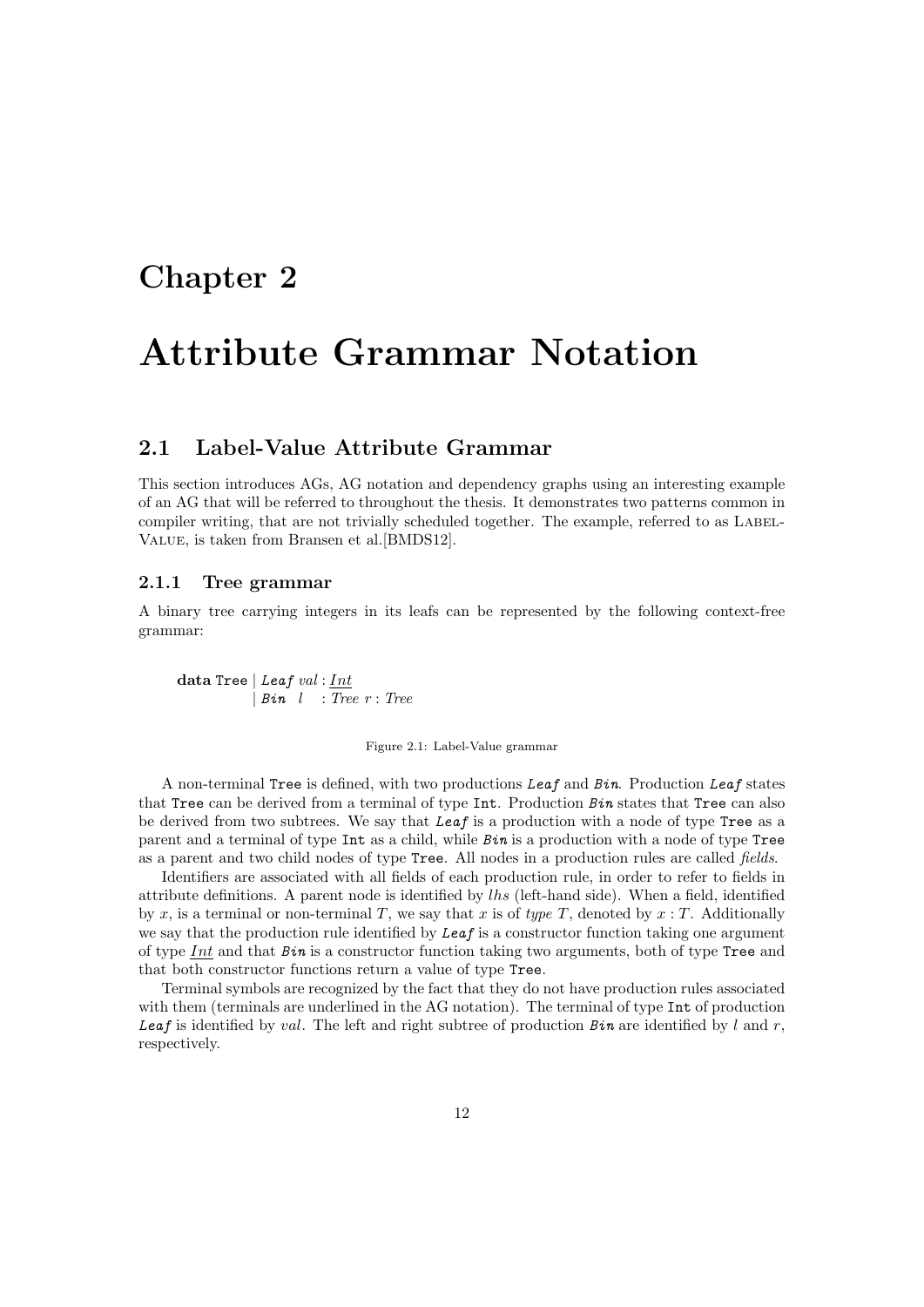

Figure 2.2: The production graphs of productions Bin and Leaf.



Figure 2.3: A possible derivation tree of the LABEL-VALUE AG description in Figure (2.1).

Context-free grammars describe formal languages, with terminals and non-terminals as their alphabet. From the alphabet valid sentences of the grammar are derived from grammar rules. Productions describe these rules and are also called *derivation rules*. Recognising a piece of source code as a valid sentence of the grammar is called *parsing*. The result of a successful parse is a *derivation tree* or *parse tree*. The productions of LABEL-VALUE are presented visually in Figure 2.2. A possible derivation tree is shown in Figure 2.3.

#### 2.1.2 Attribute vals

Declaration For any valid derivation tree of LABEL-VALUE, we wish to list all its values in a right-to-left fashion. To achieve this, we assign an attribute, identified by vals, of type  $[Int]$ , to non-terminal Tree. The attribute is accumulative: every leaf of the tree adds its value to the list. As such, the attribute needs to be chained: it is both inherited and synthesized. Figure 2.4 shows the attribute declaration for non-terminal Tree.

attr Tree inh  $vals : [Int]$ syn  $vals : [Int]$ 

Figure 2.4: Label-Value grammar with attribute vals

An attribute is declared, using the keyword **attr**, for a (list of) non-terminal(s). Each attribute is declared as either inh or syn together with its name and type. The name of an attribute is referred to as an attribute identifier. An attribute is uniquely determined by the combination: non-terminal  $\times$  attribute identifier  $\times$  direction (inherited or synthesized).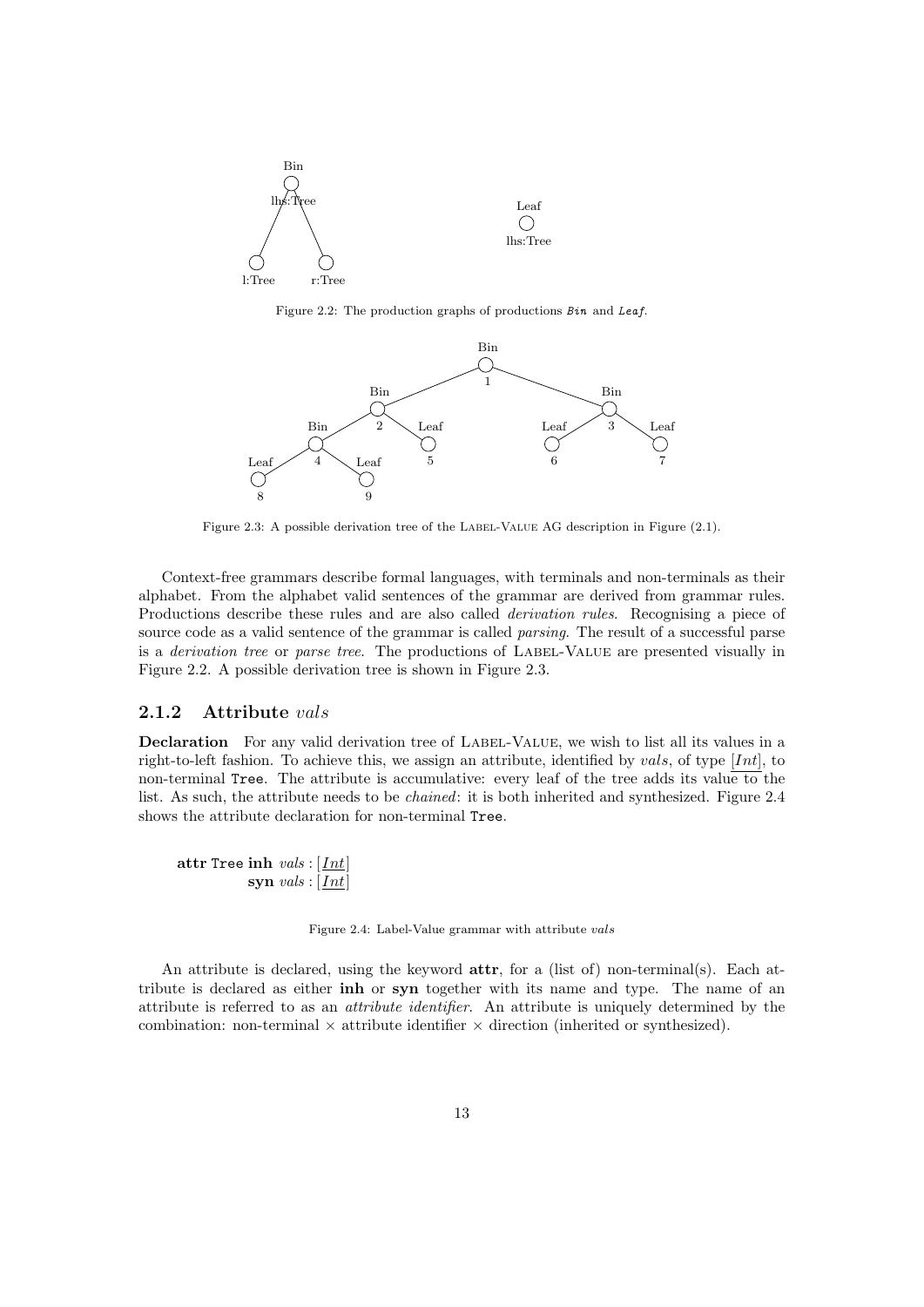Semantic domain In order to *complete* this computation (see Definition 2.9 for the definition of a complete AG) semantic function definitions must be given. Together they form the semantic domain. Semantic function definitions define how every attribute is calculated in every context (production). Whenever we speak of attributes at the level of a production, we speak of attribute occurrences. Attributes at the level of a derivation tree are referred to as attribute instances. The evaluation process performed by an AG evaluator is called decoration of a derivation tree. It are attribute instances that are evaluated during decoration.

Eight occurrences of vals exists in LABEL-VALUE. An inherited and synthesized occurrence at the parent of both productions and at the two children of production  $Bin$ . The synthesized occurrences of the parents and the inherited attributes of the children are the output occurrences and require a definition. Output occurrences 'leave' production rules, while the remaining *input*  $occurrences 'enter' productions. At production *Leaf* we insert the leafs value to the accumulating$ result it inherits. At Bin the result from the parents context is passed on to the right subtree, the result of the right subtree is passed on to the left subtree, the result of the left subtree contains all values of the subtrees in the right order and is returned (passed on upwards to the parents context). We are writing the function definitions in Haskell, using Haskell's list operator (:).

```
sem Tree
    | Leaf
      \mathbf{u}lhs.vals = \mathbf{Q} val : \mathbf{Q}lhs.vals
    | Binr.values = @llns.valuesl.values = @r.values\mathbf{u}lhs.vals = @l.vals
```
Figure 2.5: Label-Value grammar with attribute vals

The left-hand side of a semantic function definition determines for which attribute occurrence the definition is given by that equation. An attribute occurrence is uniquely identified by the combination: production  $\times$  field  $\times$  attribute identifier  $\times$  direction. When an occurrence is at the left-hand side of a semantic function definition it is an output occurrence, while occurrences at the right-hand side are input occurrences<sup>1</sup>. As such, the direction of attribute occurrences can be determined. The right-hand side of the equations contain references to attribute occurrences and terminals prefixed with the @-symbol to distinguish them from Haskell syntax.

An attribute occurrence in the left-hand side *depends* on all the occurrences in the right-hand side. We depict such dependencies in a *dependency graph*. The dependency graph for computing vals of LABEL-VALUE is shown in Figure 2.6. The dependency graphs do not actually contain dependencies, instead they represent the opposite: the flow of information from attribute to attribute. There is an edge  $(a \rightarrow b)$  if a is in the right-hand side of some semantic function definition of which b forms the left-hand side.

#### 2.1.3 Attribute label

We extend the semantics of the binary trees by assigning an identifier or *label* to every leaf. This is achieved by adding another chained attribute, label, to the grammar. The attribute, of type Int, will be used as a seed value to assign labels of type Int to all leafs. Every time we use the seed it will be increased. In order for the labels to be unique we must never use the

<sup>&</sup>lt;sup>1</sup>This is an assumption in the UUAGC that this thesis uses abundantly.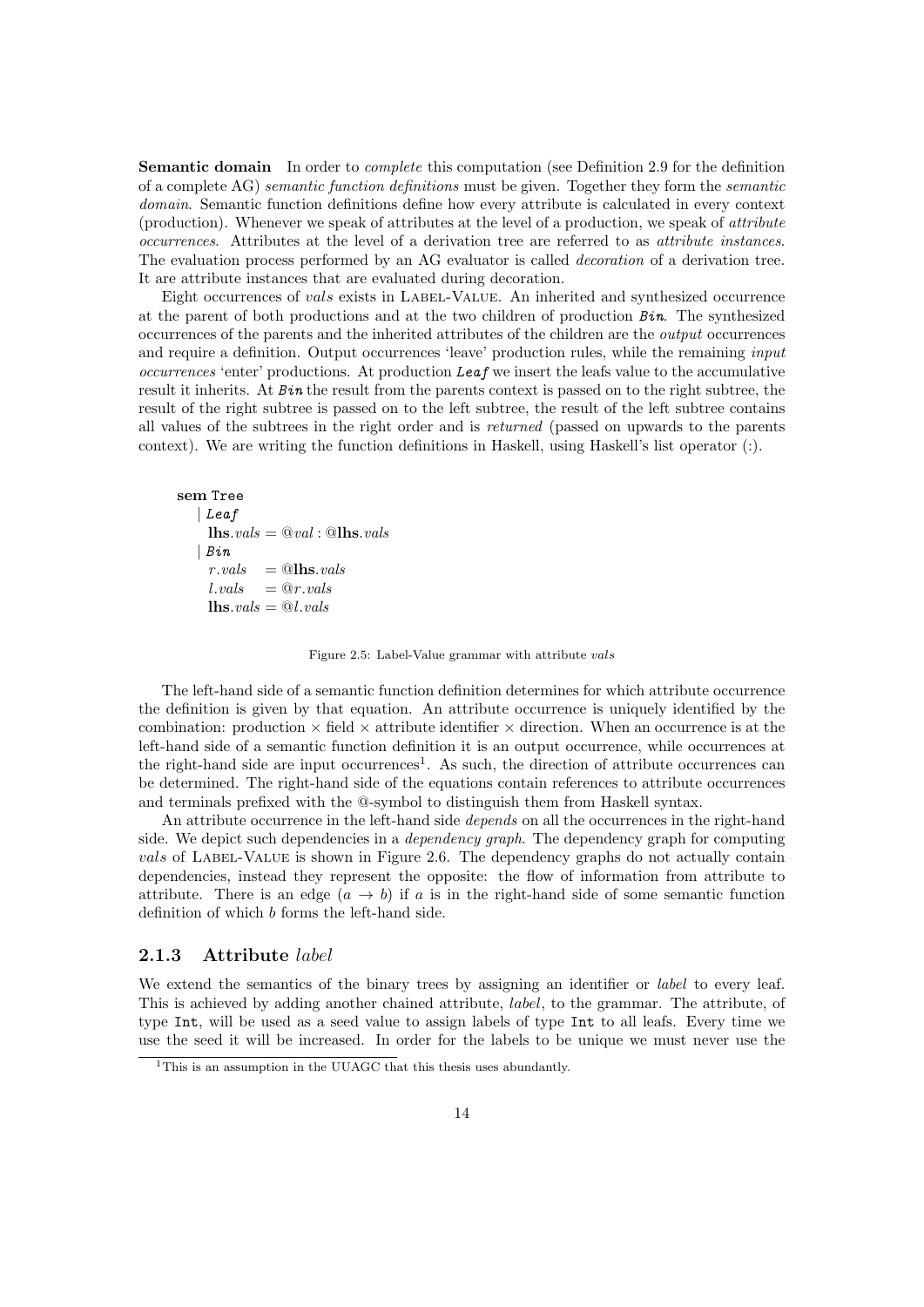

Figure 2.6: Dependency graph of the AG description shown in Figure 2.5.

same seed twice. To prevent this, the attribute is sent from node to node exactly like attribute vals. Except this time, we distribute the attribute in the other direction (left-to-right). Because it is sent in the other direction, the two computations (VALUE and LABEL) can not be tupled and separate visits have to be used. In Chapter 4 is shown that Kastens' algorithm attempts to schedule the two attribute in the same visit. Figure 2.7 shows the attribute declarations and semantic function definitions required for computing the labels.

```
attr Tree inh label : [Int]
                  syn label:1}sem Tree
     | Leaf
       loc.\textit{label} = \textcircled{0}lhs.\textit{label}\mathbf{ln} \mathbf{s}. \mathbf{label} = \mathbf{Q} \mathbf{ln} \mathbf{s}. \mathbf{label} + 1| Bin
       l. \text{label} = @lhs.\text{label}r. label = \mathcal{Q}l. label\mathbf{u}lhs.label = @r.label
```
Figure 2.7: Label-Value grammar with attributes vals and label

The label of a leaf is assigned to a *local attribute*, identified by **loc**, allowing us to refer to the label in other semantic function for production Leaf. Local attributes are typically used to prevent code duplication. Assigning a value to a local attribute has the same effect as adding a new terminal to the production. Figure 2.8 shows the dependency graph of LABEL-VALUE.

#### 2.2 Formal definitions

This section gives the formal definitions of the concepts introduced in the previous section together with other concepts required throughout this thesis. The given definitions are largely based on work by Saraiva [Sar99] and Kastens[Kas80]. This thesis focuses on the classical (first-order) Attribute Grammars first introduced by Knuth[Knu68]. We define Context-Free Grammars, Attribute Grammars as an extension to Context-Free Grammars, partial orders and linear orders. Chapter 3 introduces the classes of AGs relevant to this thesis.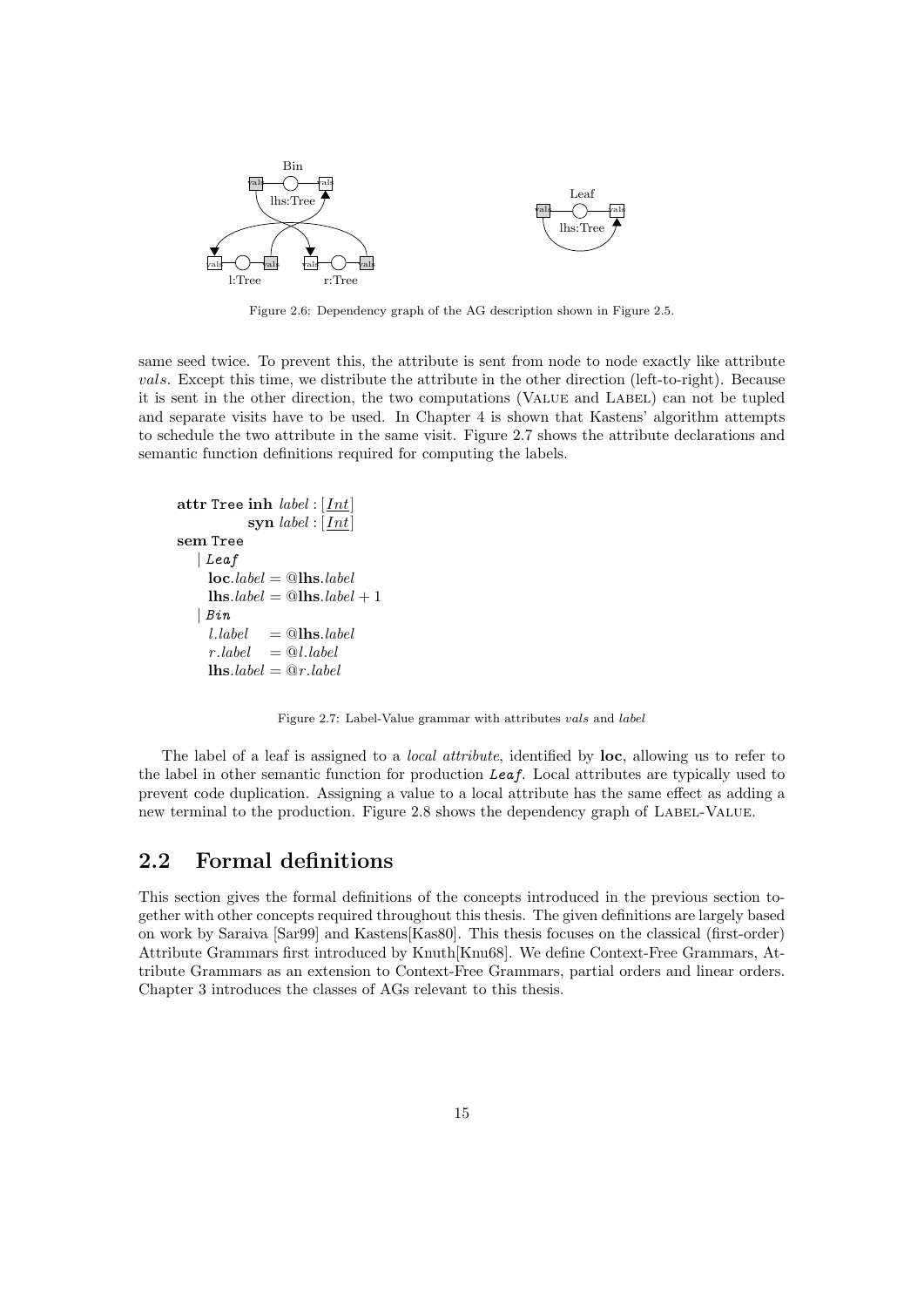

Figure 2.8: Dependency graph of the AG description in Figure 2.7.



Figure 2.9: The derivation tree of Figure 2.3 with attribute instances attached to its nodes.

#### 2.2.1 Context-Free Grammars

Definition 2.1 (Context-Free Grammar) A Context-Free Grammar (CFG) is a triple  $G = \langle V, P, S \rangle$ , where V is a finite non-empty set of symbols: the vocabulary.  $V = \Sigma \cup N$  is partitioned into a set of terminal symbols  $\Sigma$ , the *alphabet*, and a non-empty set of non-terminal symbols N. P is a set of productions. Each production  $p \in P$  is of the form  $p : X_{p,0} \to Y$  $X_{p,1}, X_{p,2}, \ldots X_{p,|p|}$ , with  $X_{p,0} \in N$ . The *i*-th symbol of the production p,  $X_{p,i} \in V$ , is a symbol occurrence. | p | is the number of symbols in production p.  $X_{p,0} = lhs(p)$  is the *left-hand side* of p and each  $X_{p,i}$  with  $i > 0$  is an element of the *right hand side* of p, i.e.  $X_{p,i} \in rhs(p)$  with  $0 < i \leqslant |p|$ . S is the starting symbol of the grammar.

Context-free grammars describe how we can generate a sentence of a language by deriving a composition of symbols. Terminal and non-terminal symbols, referred to as nodes, form the set of symbols which is the vocabulary of a language. Production rules show how we can derive from a single non-terminal, independent of its surrounding symbols or context, a sentence of the language, possibly containing other non-terminals that enable further derivation. These other non-terminals form the right-hand side of the production rule and we will refer to them as *children* or child nodes. Conversely the single non-terminal of the left-hand side is called the parent node.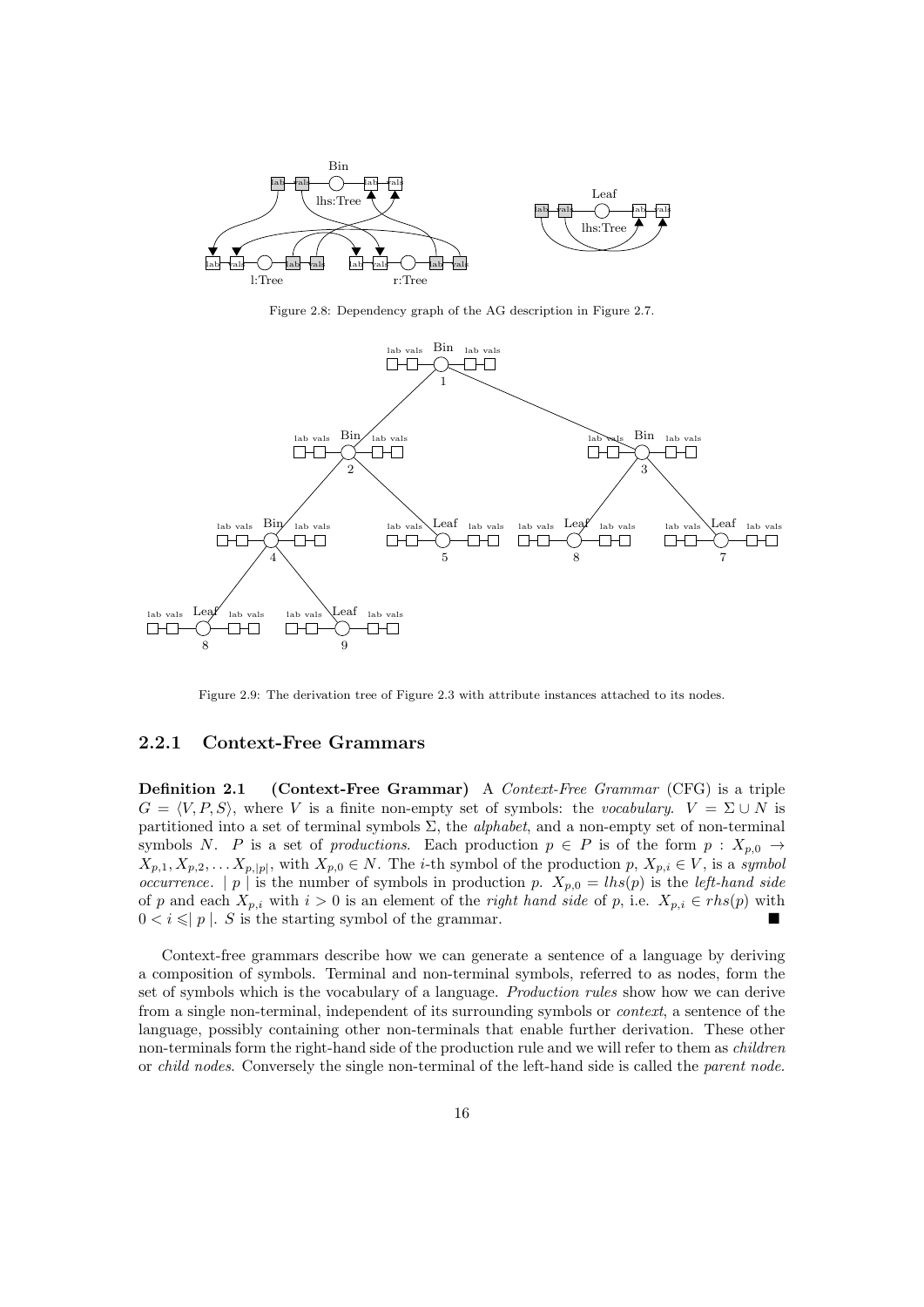

p

Figure 2.10: Graphic representation of the production rule  $p: X \to Y \to Z$ . The parent node is labelled lhs and the child nodes  $l$  and  $r$ .

Parent and child nodes of a production  $p$  are referred to as the fields of  $p$ . Every field is an *occurrence* of some non-terminal  $X \in N$ . Figure 2.10 shows a production p of non-terminal X with two children  $l$  and  $r$ , that are occurrences of non-terminal Y and Z, respectively.

There is a strong correspondence between non-terminals and datatypes in a functional programming language such as Haskell<sup>[P]</sup>Jea03<sup>]</sup>. A production rule  $p$  can be seen as a constructor for the datatype X, for which holds that  $X = lhs(p)$ , taking the symbols  $S \in rhs(p)$  as arguments.

A relation  $\Rightarrow$  between  $\alpha$  and  $\beta$  claiming the existence of a derivation of  $\beta$  from  $\alpha$  is valid if and only if, for all  $\alpha = \alpha_1 A \alpha_2$ ,  $\beta = \alpha_1 \gamma \alpha_2$  there exists a production  $(p : A \rightarrow \gamma) \in P$ , with  $\alpha \in V^+$  and  $\beta, \gamma, \alpha_1, \alpha_2 \in V^*$ .

We use this relation in the definition of a context-free language:

**Definition 2.2** (Context-Free Language) The *context-free language* generated from grammar  $G = \langle V = \Sigma \cup N, P, S \rangle$  is the set  $\mathcal{L}(G) = \{ \mu \in \Sigma^* \mid S \Rightarrow^* \mu \}.$ 

The language generated by grammar  $G = \langle V, P, S \rangle$  is the set of all sentences that can be derived, using zero or more steps validated by the productions rules in  $P$ , from the starting symbol S.

The steps that derived a sentence from the starting symbol form a *derivation tree* or parse tree. We say that a node k in a derivation tree is an instance of some non-terminal  $X \in N$ . We say that k was derived or constructed by a production p for which holds that  $\text{ }$ lhs(p) = X. Note that there might be more than one production  $p \in P$  with  $X = lhs(p)$ , although there is only one  $p$  used for deriving  $k$ .

#### 2.2.2 Attribute Grammars

Attribute Grammars are an extension of CFGs. Every non-terminal has a set of attributes assigned to it. Attributes at production level are called attribute occurrences. Every attribute a assigned to non-terminal X has an occurrence  $o$  at field f if and only if f is an occurrence of X. Values of attributes are defined in terms of terminal symbols and attributes available in their *context*: the production rules in which they reside. The value of an attribute  $a$  is thus defined separately for all occurrences of a. Each attribute a assigned to a non-terminal X is either inherited, its occurrences are defined in productions in which the occurrences of X are child nodes, or synthesized, its occurrences are defined in productions of which the parent is an occurrence of X. Inherited attributes represent top-down computations, while synthesized attributes represent bottom-up computations.

Attributes at the level of derivation trees are called attribute instances. Every attribute a assigned to non-terminal X has an instance i at node K if and only if K is an instance of X. Figure 2.9 shows a possible derivation tree of Label-Value with its attribute instances.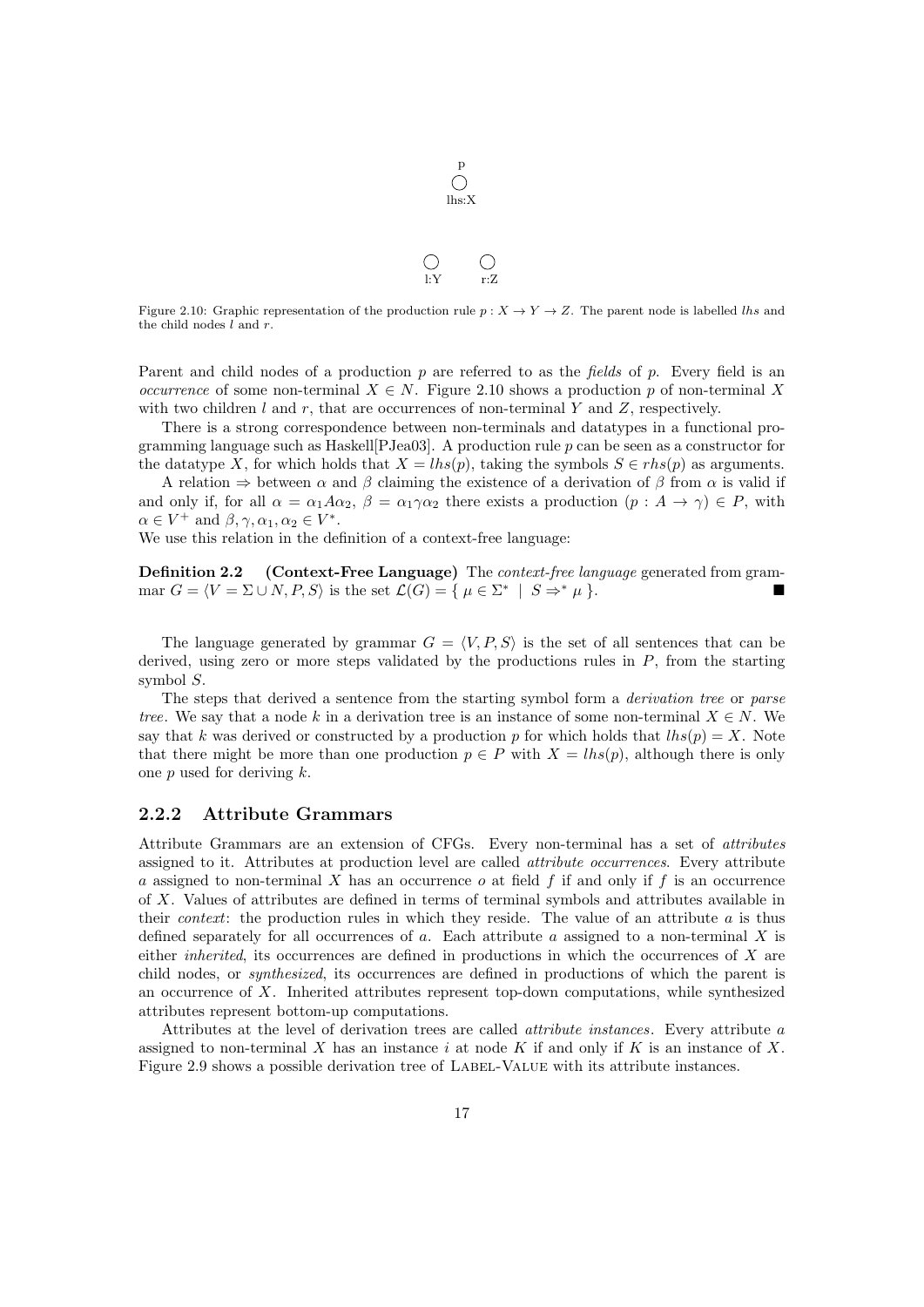

Figure 2.11: A production rule with attributes occurrences assigned to its nodes. Inherited occurrences are placed at the left-hand side of a node, synthesized occurrences at the right-hand side.

**Definition 2.3** (Attribute Grammar) An Attribute Grammar (AG) is a triple  $\langle G, A, D \rangle$ , where  $G = \langle V = \Sigma \cup N, P, S \rangle$  is a context-free grammar. A is the set of all *attributes*  $(X \cdot a)$ , with  $X \in N$  and a an attribute identifier.  $X \cdot a$  denotes that the attribute identified by a is assigned to non-terminal X.  $D = (T, \mathcal{T}, E)$  is the semantic domain of the AG, where T is the collection of all the attributes types,  $\mathcal T$  is a function that assigns a type from  $T$  to an attribute, i.e.  $\mathcal{T}(X \cdot a) \in T$ . E is the set of *semantic function definitions*  $(X_{p,i} \cdot a, \lambda)$ , providing a definition  $\lambda$  for attribute occurrence  $(X_{p,i} \cdot a)$ .

Set A can be partitioned in sets representing, for each  $X \in N$ , the attributes of X:

$$
A_N(X) = \{ X \cdot a \mid X' \cdot a \in A, X' = X \}
$$
\n(2.1)

 $\blacksquare$ 

Set  $A_N(X)$  is partitioned further into the sets of inherited and synthesized attributes of X,  $A I_N(X)$  and  $A S_N(X)$  respectively. When an attribute is both inherited and synthesized we call it a chained attribute.

For each production  $p \in P$  we gather all the *attribute occurrences*.

$$
A_P(p) = \{ X_{p,i} \cdot a \mid X_{p,i} \in (\{ \{ \ln s(p) \} \cup \{ \ln s(p) \}, X = X_{p,i}, X \cdot a \in A_N(X) \} \tag{2.2}
$$

Two attribute occurrences are clones if they are different occurrences of the same attribute.

**Definition 2.4** (Clones) Attribute occurrences  $(X_{p,i} \cdot a)$  and  $(X_{q,j} \cdot b)$  are clones if and only if  $X_{p,i} = X_{q,j}, p \neq q \vee i \neq j$  and  $a = b$ . The set of all clones of  $(X_{p,i} \cdot a)$  is defined as:

$$
clones(X_{p,i} \cdot a) = \{ X_{q,j} \cdot b \mid q \in P, X_{q,j} \in (\{ lhs(q)\} \cup rhs(q)), X_{p,i} = X_{q,j} = X, \tag{2.3}
$$

$$
(X \cdot b) \in A, a = b, p \neq q \lor i \neq j \}
$$

Two attribute occurrences are siblings if they are different occurrences at the same field:

**Definition 2.5** (Siblings) Attribute occurrences  $(X_{p,i} \cdot a)$  and  $(X_{q,j} \cdot b)$  are siblings if  $p = q$ ,  $i = j$  and  $a \neq b$ .

**Definition 2.6** (Clone pair) A pair of attribute occurrences  $(a', b')$  is a *clone-pair* of  $(a, b)$ if a' is a clone of a, b' is a clone of b and  $(a', b')$  is a pair of siblings.

Every production rule of the CFG is extended with semantic function definitions, defining how to compute the value of an associated attribute occurrence. These definitions form the set E.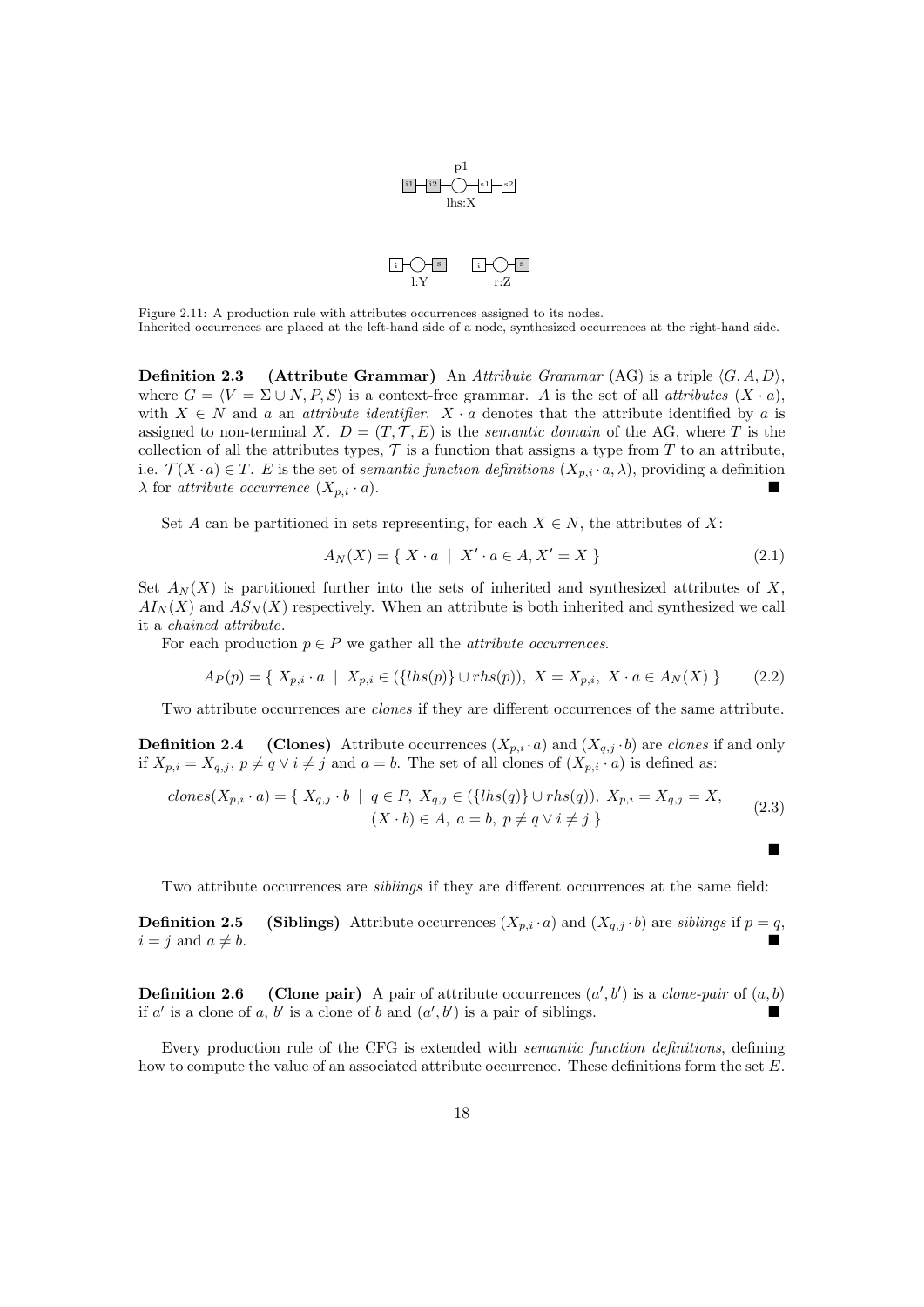

Figure 2.12: Input occurrences have a white background, output occurrences have a gray background.

Set E is partitioned into subsets  $E_P(p)$ , for each  $p \in P$ , denoting the semantic functions defined at production  $p$ . Furthermore, we define for every production the set of *input occurrences*:

$$
O_{in}(p) = \{ X_{p,0} \cdot a \mid X \cdot a \in AI_N(lhs(p)) \}
$$
  

$$
\cup \{ X_{p,i} \cdot a \mid X_{p,i} \in rhs(p), X = X_{p,i}, X \cdot a \in AS_N(X)) \}
$$
 (2.4)

The remaining attribute occurrences  $A_P(p) \ni X_{p,i} \cdot a \notin O_{in}(p)$ , are the *output occurrences* of p:

$$
O_{out}(p) = \{ X_{p,0} \cdot a \mid X \cdot a \in AS_N(lhs(p)) \}
$$
  

$$
\cup \{ X_{p,i} \cdot a \mid X_{p,i} \in rhs(p), X = X_{p,i}, X \cdot a \in AI_N(X)) \}
$$
 (2.5)

#### AG descriptions

An AG description is a source text from which an AG compiler obtains all the information of an AG. The notation in which AG descriptions are written in this thesis has been introduced in Section 2.1. The notation consists of three parts: a set of datatype definitions and their constructors (CFG), a set of attributes assigned to every datatype (non-terminal) and a set of semantic function definitions for every constructor (production rule). Every datatype is a possible start symbol of the CFG. The UUAGC accepts this notation and checks whether the description is complete and normalised (defined soon). If it is not, the UUAGC either warns the programmer or reports an error. If it is, the UUAGC applies certain preprocessing steps and calls one of set of a code generating procedures (which one is determined by the programmer). What is means for an AG description to be complete and normalised is defined next.

Given a function  $P_{\lambda}$  to obtain from a semantic function definition  $\lambda$  the attribute occurrences used in  $\lambda$ , we can define the set of occurrences on which  $X_{p,i} \cdot a$  depends.

$$
SF_P(X_{p,i} \cdot a) = \{ X_{p,j} \cdot b \mid (X_{p,i} \cdot a, \lambda) \in E_P(p), X_{p,j} \cdot b \in \mathcal{P}_{\lambda}(\lambda), X_{p,j} \cdot b \in O_{in}(p) \}
$$
 (2.6)

The occurrences in  $SF_p(p)$  have to be input occurrences of p. Hence, we only consider AG descriptions that are written in Bochmann normal form.

**Definition 2.7** (Bochmann Normal Form) An AG description is written in *Bochmann* Normal Form or BNF, if only input occurrences are used are in the right-hand side of semantic functions definitions, i.e.  $\forall (p \in P, (X_{p,i} \cdot a) \in A_P(p)) \; (SF_P(X_{p,i} \cdot a) \cap O_{out}(p) = \emptyset)$ 

We restrict AG descriptions further, by saying that all descriptions must be *normalised*.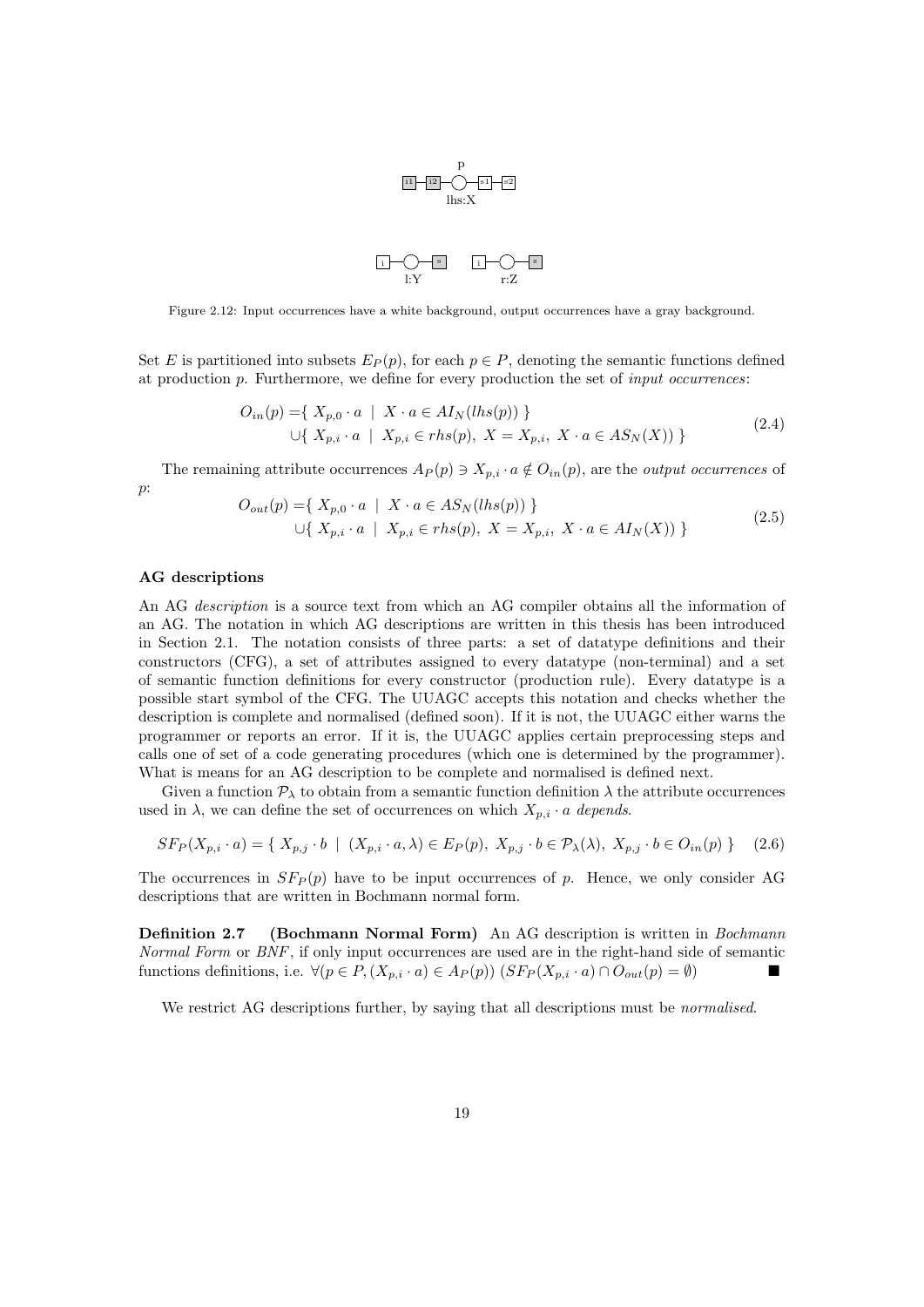Definition 2.8 (Normalised Attribute Grammar description) An AG description is normalised if it is written in Bochmann Normal Form and if only output occurrences have semantic function definitions, i.e.  $\forall (p \in P, (X_{p,i} \cdot a) \in O_{in}(p))$  (¬ $\exists \lambda (X_{p,i} \cdot a, \lambda) \in E_P(p)$ )

An AG description is complete if for all p, all output occurrences of p have some definition  $\lambda$ in  $E_P(p)$ .

Definition 2.9 (Complete Attribute Grammar description) A complete AG description is a description for which holds that  $\forall (p \in P, X_{p,i} \cdot a \in O_{out}(p))$   $(\exists \lambda (X_{p,i} \cdot a, \lambda) \in E_P(p)).$  $\blacksquare$ 

Definition 2.10 (Well-Typed Attribute Grammar description) A well-typed AG description is a description for which holds that, given a function  $\mathcal{T}_{\lambda}$ , which assigns a type to every semantic function definition  $\lambda$ ,  $\forall ((X_{p,i} \cdot a, \lambda) \in E)$   $(\mathcal{T}_{\lambda}(\lambda) = \mathcal{T}(X_{p,i} \cdot a))$ 

#### AG evaluators

The code generation procedures in the UUAGC generate a function  $\Phi$ , called an *evaluator*, that executes the semantics defined in the AG description.

Evaluator  $\Phi$  receives two parameters  $\delta$  and  $\mathcal{I}$ . Parameter  $\delta$  is a valid derivation tree of the CFG. If R is an instance of non-terminal X and the root node of  $\delta$ , then I must contain values for all inherited attributes of R, i.e.  $AI_N(X)$ .

Evaluator  $\Phi$  returns a set S that contains values for all synthesized attributes of R, i.e.  $AS_N(X)$ . To do so,  $\Phi$  evaluates all attributes of all nodes of  $\delta$ . This process is called *decoration*<sup>2</sup>.

During decoration,  $\Phi$  performs a treewalk  $\tau$  over  $\delta$  by executing a sequence of visits. At every point of its execution  $\Phi$  is currently performing visit v to a node K. Besides evaluating instances of attribute occurrences of the production p, used to derive K,  $\Phi$  might perform a visit to either child of p or suspend visit v and continue with the visit  $v'$  (of the parent of K) from which the visit v originated (if K is the root of  $\delta$ , decoration is completed by suspending v). If K is an instance of non-terminal X, we say that visit v is a pair  $\mathcal{I} \times \mathcal{S}$ , with  $\mathcal{I} \subseteq A I_N(X)$  and  $S \subseteq AS_N(X)$ , where I represents parameters (attributes it receives) and S represents results (attributes it returns) of the visit. When visit v is the *i*-th visit to K we subscript v with *i*, i.e.  $v=(\mathcal{I}_i,\mathcal{S}_i)_i.$ 

In this thesis we consider algorithms that generate evaluators for AG descriptions  $\alpha$ , capable of decorating all possible derivation trees of the CFG defined in  $\alpha$ . The algorithms can therefore only rely on information in the description: the evaluator is computed statically.

#### 2.2.3 Orders

**Definition 2.11** (Partial order) A *partial order* is a binary relation  $\subseteq$ , with the properties:

- $a \sqsubseteq a$  (reflexivity)
- If  $a \sqsubseteq b$  and  $b \sqsubseteq a$  then  $a = b$  (antisymmetry)

<sup>2</sup>Not all attributes of all nodes of a derivation tree have to be evaluated in order to evaluate the synthesized attributes of the root node. The exception have been left out of the definition for simplicity. Which attributes do not have to be evaluated is discussed in Chapter 6.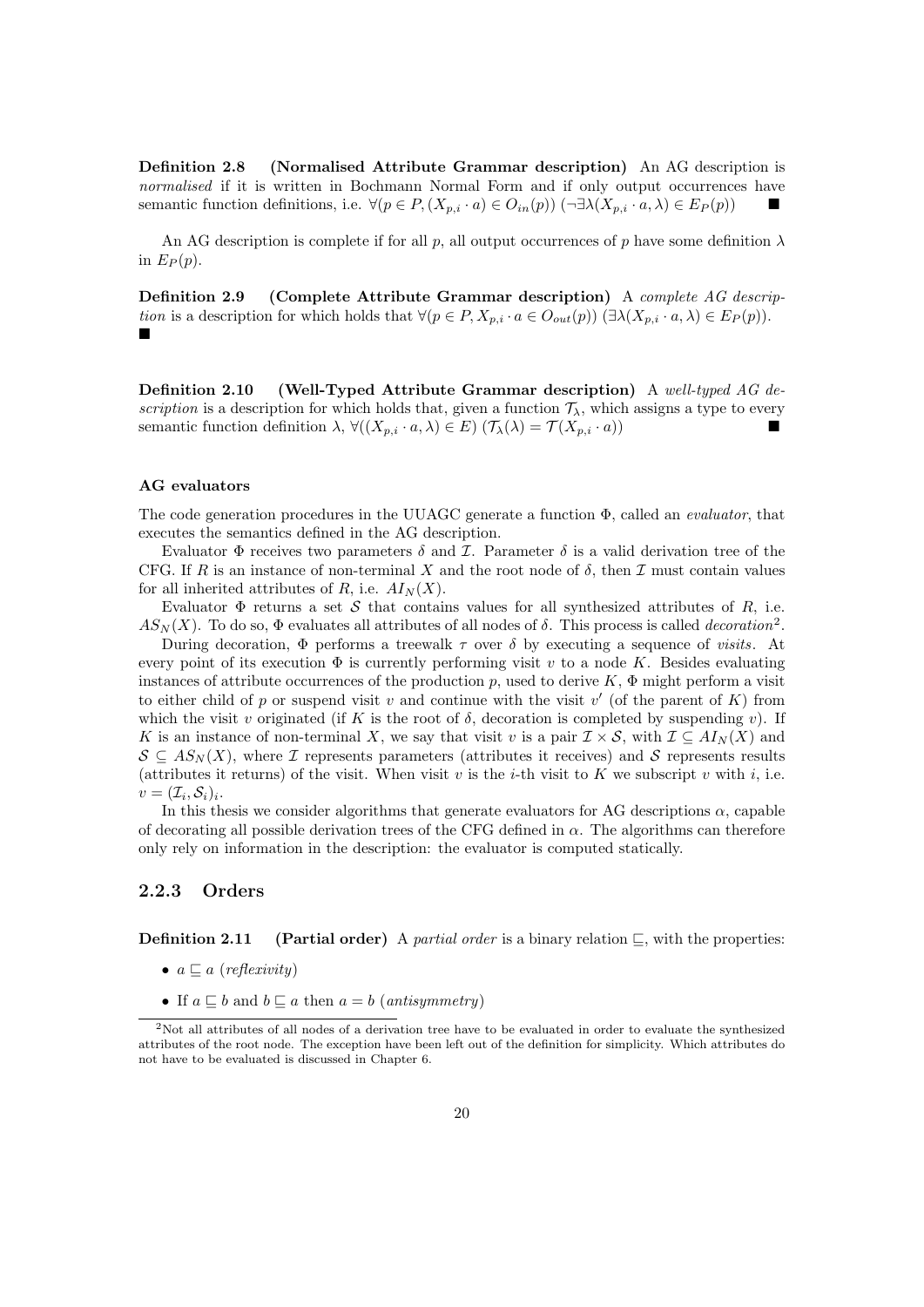

Figure 2.13: A dependency graph for a production.

• If  $a \sqsubseteq b$  and  $b \sqsubseteq c$  then  $a \sqsubseteq c$  (*transitivity*)

**Definition 2.12** (Linear order) A linear order or total order is a binary relation  $\leq$ , with the properties:

 $\blacksquare$ 

п

- $a \sqsubseteq b$  or  $b \sqsubseteq a$  (totality)
- If  $a \sqsubset b$  and  $b \sqsubset a$  then  $a = b$  (antisymmetry)
- If  $a \sqsubseteq b$  and  $b \sqsubseteq c$  then  $a \sqsubseteq c$  (*transitivity*)

Every linear order is a partial order, as totality implies reflexivity. We say that  $(a \sqsubset b) \in O$ if and only if  $(a \sqsubset b) \in O$  and  $(b \sqsubset a) \notin O$ .

#### 2.2.4 Dependency graphs

**Definition 2.13** (Dependency graph) A dependency graph is a graph  $G = \langle V, E \rangle$  where each vertex  $v \in V$  is either an attribute or an attribute occurrence and an edge from a to b, i.e.  $(a \to b) \in E$ , denotes that attribute (occurrence) b depends on attribute (occurrence) a. The edges in G are called dependencies.

The direction  $\rightarrow$  in edge  $(a \rightarrow b)$ , denoting that attribute b depends on an attribute a, corresponds to the information flow between attributes (occurrences). Figure 2.13 shows an example of a dependency graph.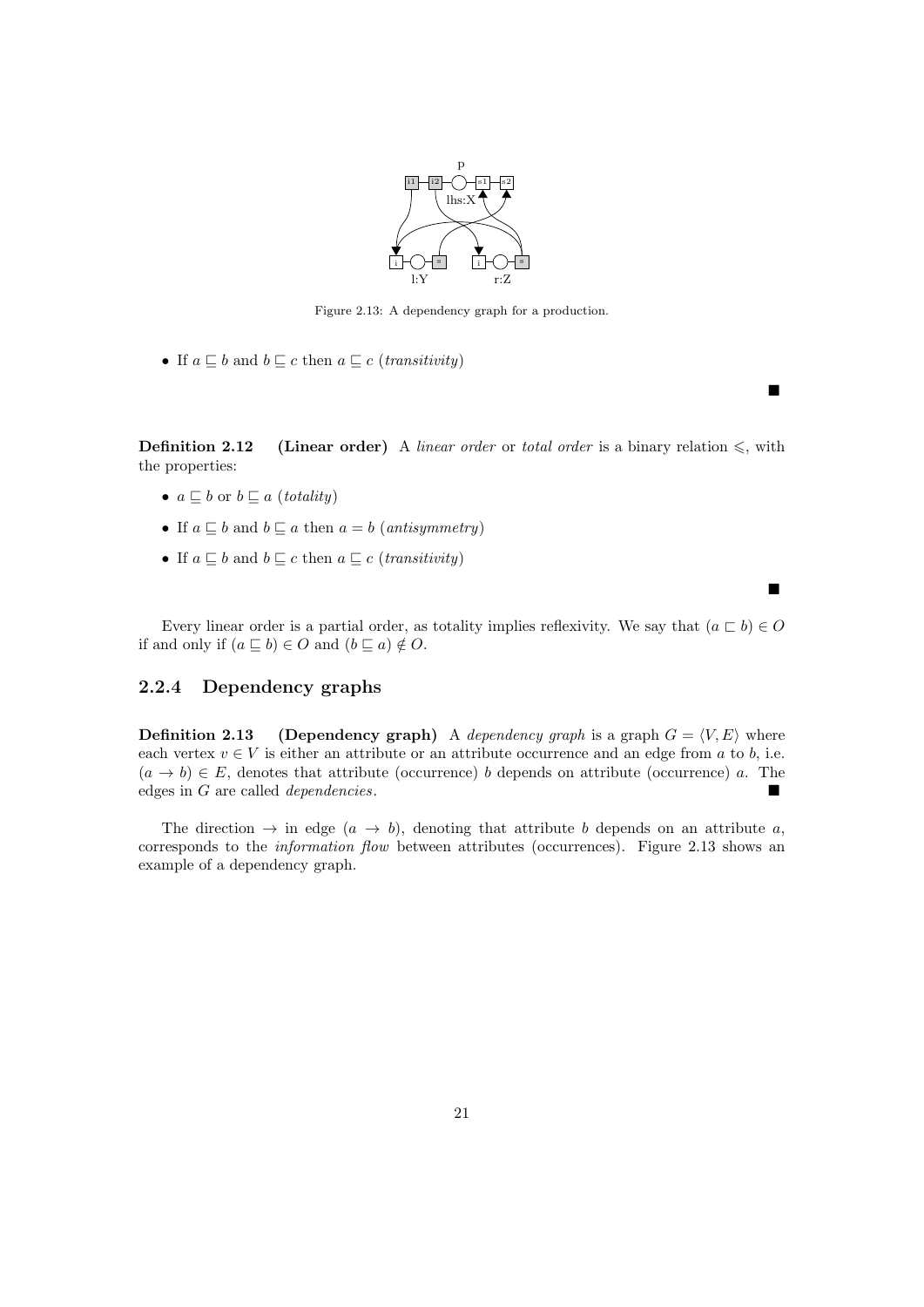# Chapter 3 Attribute Grammar Classes

All possible Attribute Grammar descriptions from the class AG. We have restricted this class by saying that we only consider AG descriptions that are *normalised*. By placing further restrictions other AG classes are defined. This chapter introduces the AG classes of interest in this thesis: the Absolutely Non-Circular Attribute Grammars (ANCAGs), Linear Ordered Attribute Grammars (LOAGs), Partitionable Attribute Grammers (PAGs), Ordered Attribute Grammars (OAGs) and Arranged Orderly Attribute Grammars (AOAGs).

AG classes are sets of AG descriptions. Using subset and equality relation we demonstrate the hierarchy between classes: OAG  $\subset$  PAG = AOAG = LOAG  $\subset$  ANCAG  $\subset$  AG.



Figure 3.1: Schematic hierarchy of the AG classes relevant to this thesis.

Each of the classes is introduced by their distinctive properties, i.e. the properties an AG should satisfy to be a member of that class. These properties determine what type of *evaluator* we can generate for the AG descriptions in a particular class.

Algorithms for testing membership of classes AOAG and LOAG are the topics of Chapters 4 and 5 and are the main result of this thesis.

#### 3.1 Lazy evaluation

The definition of an evaluator (page 20) allows cyclic evaluators. This is not necessarily a problem when the evaluator is executed in a lazy evaluation scheme. If evaluation is possible, the correct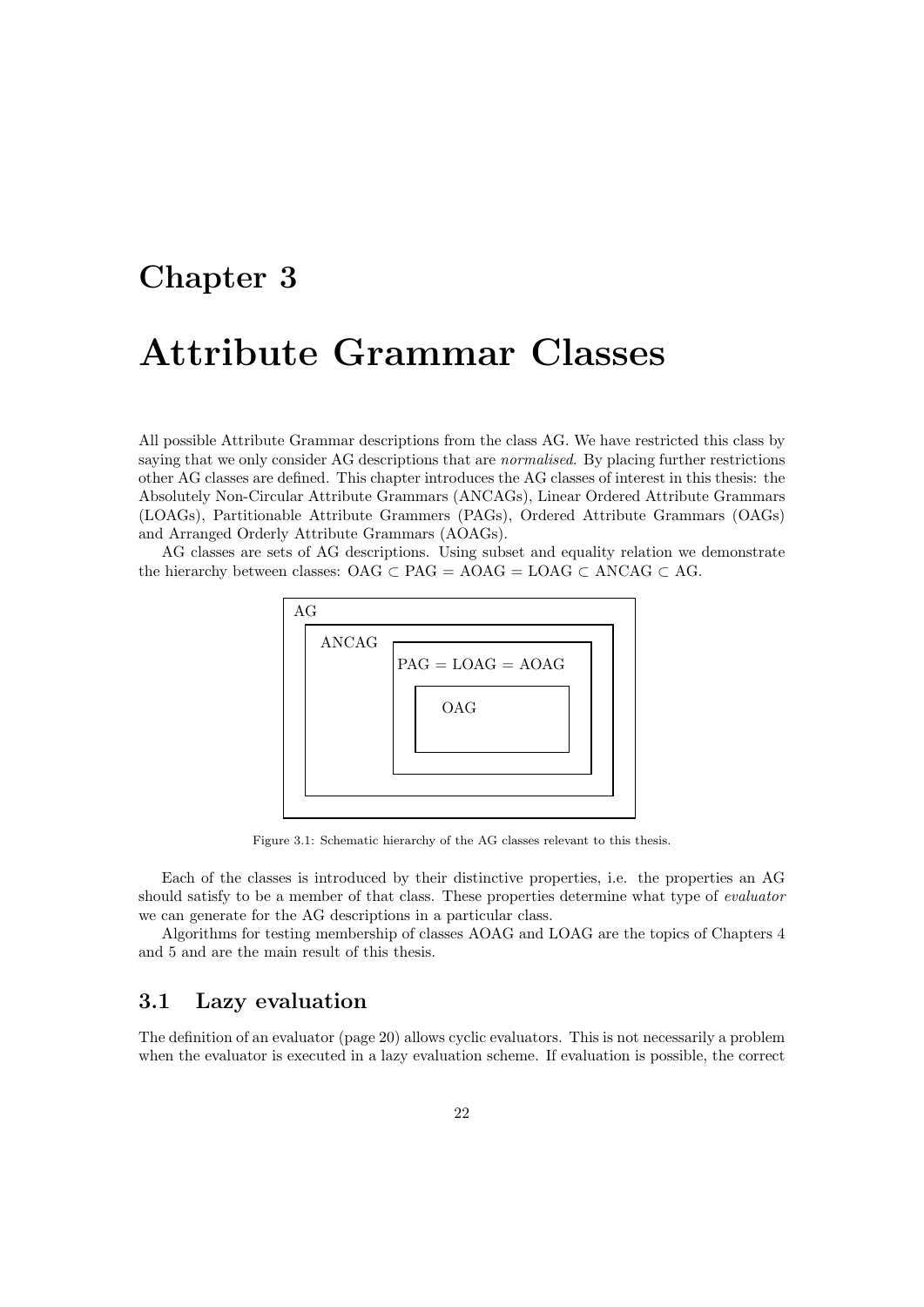evaluation order is found at runtime. If evaluation is not possible, the evaluator will (report a) loop. Lazy evaluators can be generated as catamorphisms using folds and algebras [SAS99].

To prevent cyclic evaluators, a static analysis on the dependencies of AGs is performed. If a cycle is detected, it is reported and no evaluator is generated. If no cycle is detected, a strict evaluator is generated. A static analysis for detecting dependency cycles also prevents the generation of cyclic evaluators that can be executed using lazy evaluation: the static analysis is pessimistic.

Detecting dependency cycles can be done in multiple ways, each way defining their own subclass of AG descriptions. In the next section we define the class of Absolutely Non-Circular Attribute Grammars.

#### 3.2 Absolutely Non-Circular Attribute Grammars

Absolutely Non-Circular Attribute Grammars, introduced by Kennedy and Warren[KW76], form the largest class of AG descriptions for which strict evaluators can be generated. An AG is cyclic directly if it has an attribute occurrence that is defined, possibly through a sequence of other occurrences, in terms of itself. An AG can also contain induced cycles. Induced cycles manifest themselves as cycles spanning attribute instances of nodes of a derivation tree, such that the instances are instances of attribute occurrences of multiple production rules. Both direct and induced cycles might occur in one derivation tree but not in the other. Therefore we have to be pessimistic when looking for cycles at compile time.

Dependency graphs are used to detect cycles. The next section shows how to calculate a dependency graph from the semantic function definitions for any AG, given the sets  $O_{out}$ (equation 2.5) and  $SF_P$  (equation 2.6) defined in section 2.2.2.

#### 3.2.1 Direct dependencies

For each production p we introduce the *direct dependency graph*  $D<sub>P</sub>$  and draw an edge between occurrence a and occurrence b if there is a semantic function defined at p which defines b in terms of a.

$$
D_P(p) = \{ (X_{p,i} \cdot a \to X_{p,j} \cdot b) \mid X_{p,j} \cdot b \in O_{out}(p), X_{p,i} \cdot a \in SF_P(X_{p,j} \cdot b) \}
$$
(3.1)

Graph  $D_P(p)$  can only contain edges to inherited attributes of children of p and edges to the synthesized attributes of the root of  $p$ : the output occurrences of  $p$ . Note that by the use of  $SF_P$  it is implied that  $X_{p,i} \cdot a$  must be an input occurrence of p. From the definition of  $D_P$ it follows that all AGs we consider are normalised. We refer to a cycle in  $D<sub>P</sub>$  as a type 1  $cycle$ [RT89, Sar99, NGI<sup>+</sup>99]. For AG descriptions written in Bochmann normal form no type 1 cycles can occur.

#### 3.2.2 Induced dependencies

Direct dependencies in one production, following directly from the semantic function definitions, influence dependencies in other productions, which requires us to define *induced dependencies*. A graph containing induced dependencies is called an induced dependency graph. To check for paths in a graph G we check for an edge in its *transitive closure*  $G^+$ . The induced dependency graph is used to find the induced cycles mentioned before.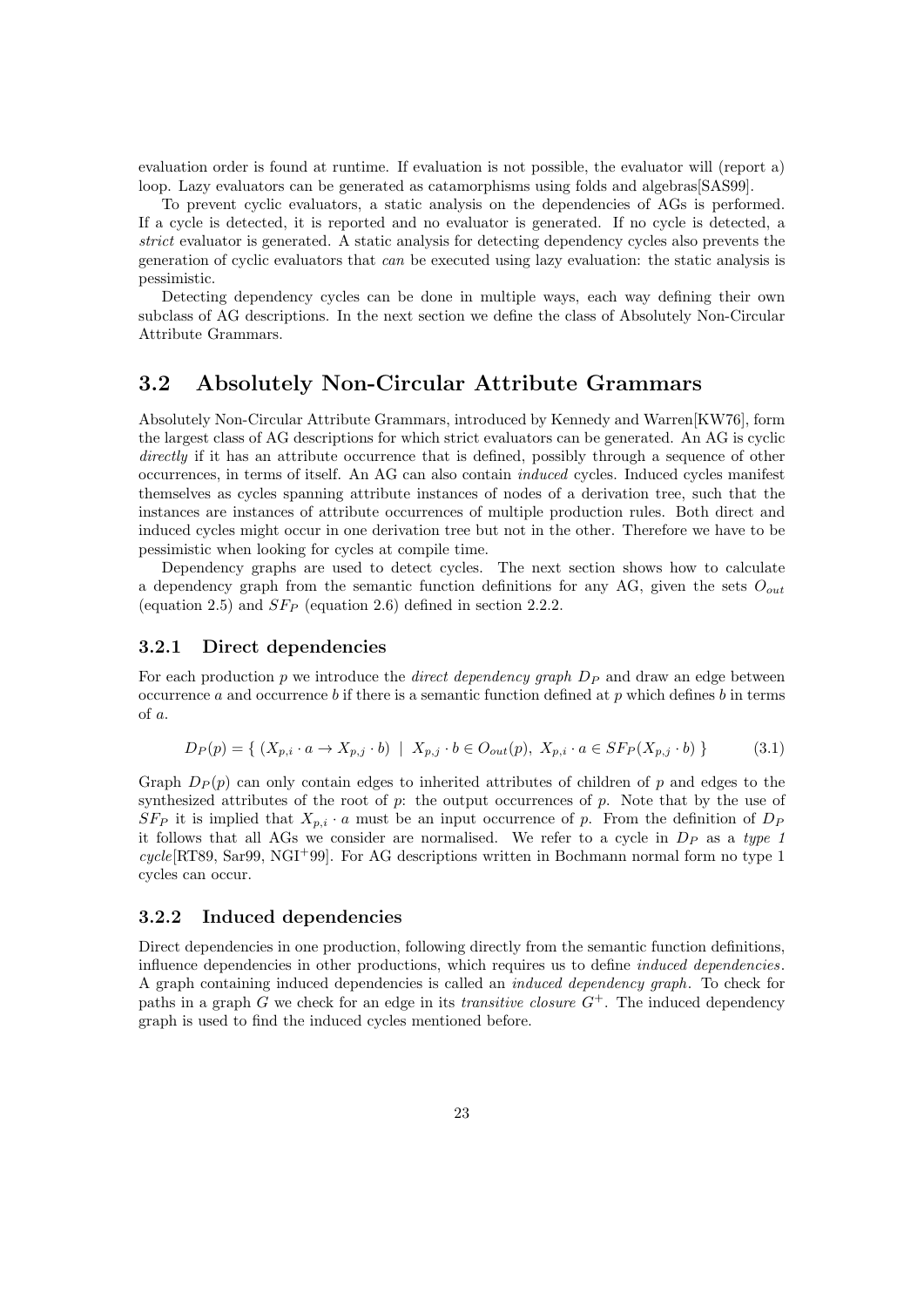**Kennedy & Warren** define  $i$ /o (input/output) graphs for each non-terminal and use them to define the induced dependency graph  $DG_P$ . They say that  $(a \to b) \in IO_X(X)$  when there is a path from inherited occurrence a to synthesized occurrence b in the graph graph  $DG_P^+(p)$ ,  $\forall (p \in P)$   $(X = lhs(p))$ , in which a and b are occurrences of the parent of p. The induced dependency graph  $DG_P(p)$  is constructed by adding to  $D_P(p)$ , all the edges from the i/o graphs of the non-terminals of which the children of  $p$  are occurrences [KW76].

$$
DG_P(p) = D_P(p) \cup \{ (X_{p,i} \cdot a \to X_{p,i} \cdot b) \mid X_{p,i} \cdot a \in A_P(p), X_{p,i} \cdot b \in A_P(p), i > 0, X = X_{p,i}, (X \cdot a \to X \cdot b) \in IO_X(X) \}
$$
(3.2)

$$
IO_X(X) = \{ (X \cdot a \to X \cdot b \mid X \cdot a \in AI_N(X), X \cdot b \in AS_N(X),
$$
  

$$
p \in P, X = lhs(p), (X_{p,0} \cdot a \to X_{p,0} \cdot b) \in DG_P^+(p) \}
$$
(3.3)

Definition 3.1 (Absolutely Non-Circular Attribute Grammar) An AG is an Absolutely Non-Circular Attribute Grammar or  $ANCAG$ , if and only if the induced dependency graph  $DG_P$ is cycle free.

An acyclic graph  $DG_P$  is a precondition for scheduling ANCAGs. If the precondition is not met, the Kennedy-Warren algorithm is not able to guarantee an evaluation order exists. If the precondition is met, a strict evaluation of all attributes is possible. The algorithm finds all the visits that, based on the knowledge of the AG description, might be required during the decoration of all possible derivation trees. At runtime the largest possible visit will be chosen as a next step, based on the knowledge which attributes have been evaluated so far (thus evaluating as much attribute instances as possible at every step). The algorithm guarantees that there is an action available to the evaluator in any possible situation the evaluator 'might find itself in'. The exact order in which the attribute instances are evaluated is not know at compile time. To find this order statically, we need to restrict AG descriptions further.

#### 3.3 Linear Ordered Attribute Grammars

By restricting AGs further we gain more information on the AGs that can be exploited by evaluators generated for these AGs. Just as the restrictions for ANCAGs guarantee that its evaluators can be strict, the restrictions on the class of Linear Ordered Attribute Grammars (LOAGs) guarantee that for any derivation tree of the grammar a total evaluation order for its attribute instances can be found statically. This restriction demands that any evaluator is able to evaluate the attribute instances of a node  $K$  by performing the same sequence of visit to child f of K, irrespective of the production used to derive f. Evaluators for LOAGs are strict and efficient. The static evaluation order is implicitly encoded in the evaluators, such that their executions follows a linear order.

**Definition 3.2** (Linear Ordered Attribute Grammar) An AG  $\langle G = \langle \Sigma \cup N, P, S \rangle, A, D \rangle$ is a Linear Ordered Attribute Grammar or  $LOAG$ , if and only if for any possible derivation tree δ of G, there exists a linear order  $LO(δ)$  and linear orders  $∀(X ∈ N) (LO(X))$ , such that:

• If a and b are attribute occurrences and b depends on a in D then  $(a \sqsubset b) \in LO(\delta)$ (feasibility)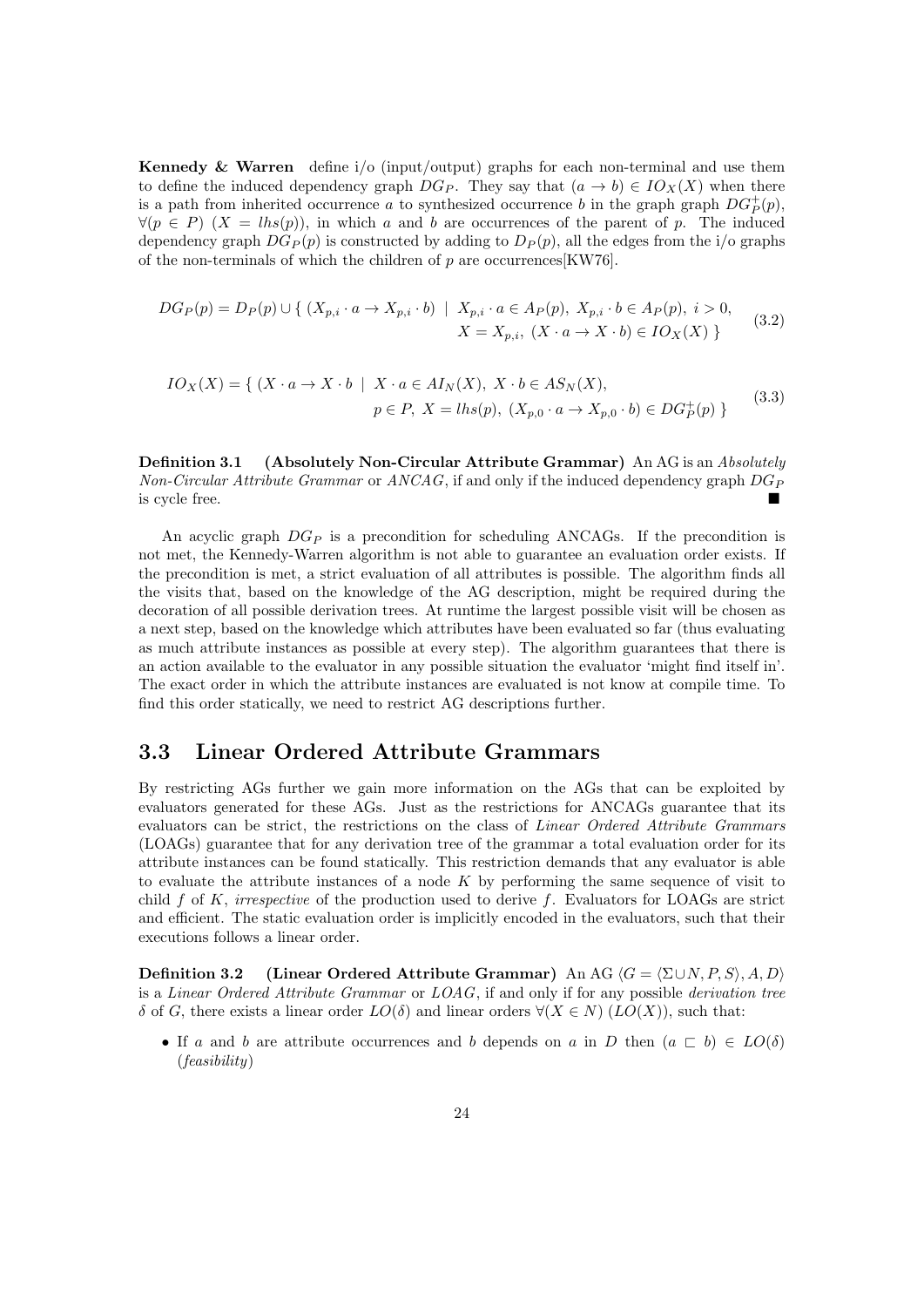| eval | visit                   | eval | visit | eval | eval                                                                                                                                                                                                                                                                                                       | visit | eval | $visit \mid eval$ |  |
|------|-------------------------|------|-------|------|------------------------------------------------------------------------------------------------------------------------------------------------------------------------------------------------------------------------------------------------------------------------------------------------------------|-------|------|-------------------|--|
|      | Q1. <i>lab</i> $(l, 1)$ |      |       |      | $\mathbb{Q}_{\mathbf{r}}.$ $lab \parallel (r,1) \parallel \mathbb{Q}_{\mathbf{h}}.$ $lab \parallel \mathbb{Q}_{\mathbf{r}}.$ $vals \parallel (r,2) \parallel \mathbb{Q}_{\mathbf{1}}.$ $vals \parallel (l,2) \parallel \mathbb{Q}_{\mathbf{h}}.$ $vals \parallel (l,3) \parallel \mathbb{Q}_{\mathbf{h}}.$ |       |      |                   |  |

Figure 3.2: Possible visit-sequence for production  $Bin$  of LABEL-VALUE.

| eval                              |  |
|-----------------------------------|--|
| @1 <sub>hs</sub> . <sub>lab</sub> |  |

Figure 3.3: Possible visit-sequences for production Leaf of LABEL-VALUE.

eval @lhs.vals

п

• If a and b are attributes of non-terminal X and  $(a \sqsubset b) \in LO(X)$  then  $(a \sqsubset b) \in LO(\delta)$  $(LO(X))$  is respected)

We call the problem of deciding whether an AG is linear ordered, the problem of *linear* orderedness. Engelfriet and File[EF82] proved that linear orderedness is  $NP-complete:$  no polynomial runtime algorithm for deciding whether an AG is an LOAG exists, when  $P \neq NP$ . They showed that the problem of Boolean *satisfiability* is an instance of linear orderedness.

We investigate the problem of linear orderedness in this section to find intuitions for its NPhardness. First of all we need to prove that a linear order exists for any derivation tree of the grammar. To do this, we define visit-sequences for productions and interfaces for non-terminals.

#### 3.3.1 Visit-sequences

A visit-sequence is a sequence of instructions used by the evaluators generated for LOAGs. One or more visit-sequences are generated for every production. An evaluator assigned with the task of evaluating the attribute instances of a non-terminal instance K derived by production  $p$ , performs the actions from the v-th visit-sequence of  $p$ , whenever it is performing the v-th visit of the evaluator to  $K$ . The possible instructions in a visit-sequence are:

- $eval(X_{p,i} \cdot a)$ : evaluate the attribute instance of occurrence  $(X_{p,i} \cdot a) \in O_{out}(p)$ .
- visit $(f, v_f)$ : descend to child node f of K for the  $v_f$ -th time and proceed decoration at f by executing the  $v_f$ -th visit-sequence of the production used to derive f.
- suspend(v): end the v-th visit to K and proceed decoration at the parent of K. If K is the root node, decoration is completed.

We typically speak of a set of visit-sequences for every production, although by using the suspend-instruction only a single visit-sequence is required. The suspend-instructions 'glue' visitsequences together. We decide to ignore suspend-instructions and only use them to informally refer to the action an evaluator performs when execution a suspend-instruction.

For every visit to a node K there should be a corresponding visit-sequence for the production that was used to derive  $K$ . Since a root node has no parent, and only one visit will be performed to it (evaluator application), a root node will have only one visit-sequence. Examples of visitsequences for the LABEL-VALUE grammar are given in figures 3.2 and 3.3.

#### Plan tree

Say that we have a set of visit-sequences for all  $p \in P$  and a derivation tree  $\delta$ . If we replace every node K in  $\delta$  by the visit-sequences for the production that was used to derive K we obtain a plan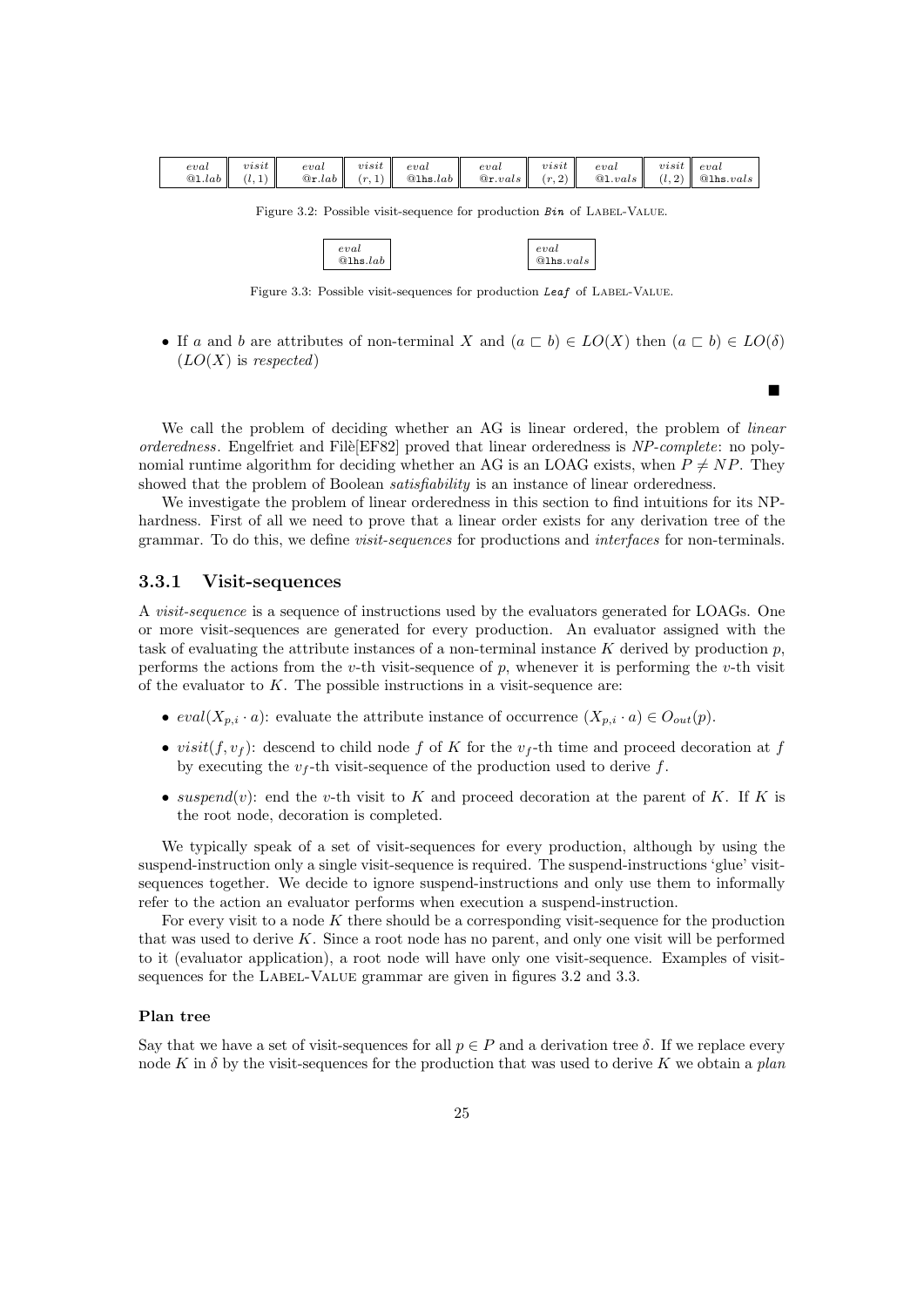tree[Pen94]. We can find a linear order on all the attribute instances of  $\delta$ , that are instances of occurrences with an eval-instruction in one of the visit-sequences, using the plan tree. Starting from the left-most instruction of the visit-sequence at the root of the plan tree, we traverse all visit-sequences from left to right. If a visit-instruction is encountered, continue with left-most instruction of the visit-sequences corresponding to the visit-instruction. If all instructions of a visit-sequence s have been examined, then continue with the visit-instruction of the parent corresponding to the visit-sequence s. Traverse the entire plan tree like this and the order in which eval-instructions are encountered is the linear order on attribute instances.

#### Complete and well-defined visit-sequences

A visit-sequences s for production p, corresponding to a visit  $v = (\mathcal{I}_i, \mathcal{S}_i)_i$ , is complete if s contains an eval-instruction for every attribute in  $S_i$ , i.e.  $\forall (X \cdot a \in AS_N(lhs(p)))$   $(eval(X_{p,0} \cdot a) \in s)$ .

Say that a visit-sequence s for production p *contains* attribute occurrence a if there is an eval-instruction for a in s or if there is a visit  $(\mathcal{I}_i, \mathcal{S}_i)_i$  with  $a \in \mathcal{S}_i$ . Visit-sequence s is well-defined if for every attribute occurrence  $b$  contained in  $s$  and depending on occurrences  $a$ , all occurrences a are contained in s such that the corresponding eval or visit-instruction is executed before the eval or visit-instruction of b in s (note that this is an inductive definition).

Complete and well-defined visit-sequences are used to find a feasible linear order on the attribute instances of any derivation tree (first part of Definition 3.2 of LOAGs). The order is obtained from a plan tree as explained above.

The next step is to show what is needed for the linear order to respect a certain set of linear orders, one for every non-terminal (second part of Definition 3.2 of LOAGs). In the next section we will define interfaces from which orders on the attributes of every non-terminal are obtained. How to generate evaluators, and the visit-sequences they require, is the subject of Chapter 6.

#### 3.3.2 Interfaces

A process p that is currently decorating a derivation tree relays control to another process q when executing a *visit*-instruction. The child-process  $q$  will, in turn, return control to  $p$  by executing a suspend-instruction. Between these two instruction, exactly one visit-sequence s had its instructions performed by the child process. Say that visit-sequence s corresponds to the visit(K, v)-instruction, where K is an instance of non-terminal X. Between visit(K, v – 1) and visit(K, v) some set  $\mathcal{I} \subseteq A I_N(X)$  is evaluated. The values of the attributes in  $\mathcal{I}$  are made available as parameters to the process q. By executing visit-sequence s, process q evaluates some set  $S \subseteq AS_N(X)$ . The pair  $(\mathcal{I}, \mathcal{S})$  uniquely defines a visit to K. This visit can be seen to describe the communication between process p and q. We say that all visits of K form an interface of K.

The definition of LOAGs determines that every visit to a node  $K$  should be made irrespective of which production was used to derive  $K$ . We conclude that for LOAGs every instance (and therefore every occurrence) of a non-terminal  $X \in N$  needs to have the same interface. To make sure all direct dependencies of all occurrences of  $X$  are reflected in the interface for  $X$ , we define an alternative induced dependency graph  $ID_S(X)$  in the next section. First we define interfaces formally using  $ID_S$ .

**Definition 3.3** (Interface) A partitioning  $P_N$  of the attributes of an non-terminal X is an *interface of non-terminal* X, when for each visit  $(I_i, S_i)_i \in P_N(X)$  holds that  $I_i \subseteq AI_N(X)$ and  $S_i \subseteq AS_N(X)$ . The interface is *complete* when all attributes of X are part of the partition, i.e.  $\bigcup_{(I_i,S_i)_i\in P_N(X)}(I_i) = AI_N(X)$  and  $\bigcup_{(I_i,S_i)_i\in P_N(X)}(S_i) = AS_N(X)$ . An interface  $P_N$  is welldefined, if for each dependency  $(X \cdot a \to X \cdot b) \in ID_{S}(X)$  holds that: if  $(X \cdot b) \in (I_i \cup S_i)$  for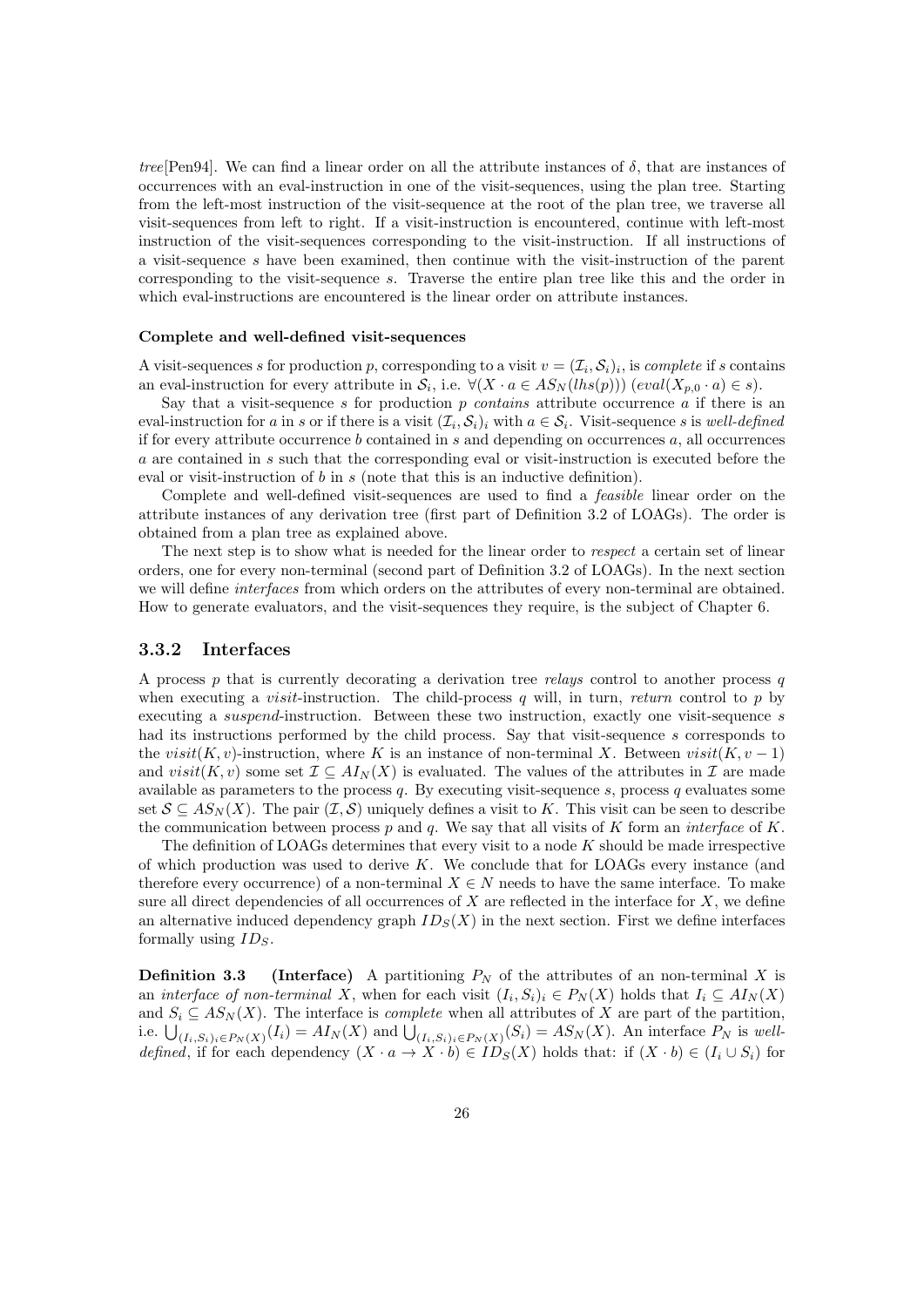some visit  $(I_i, S_i)_i \in P_N(X)$ , then  $(X \cdot a) \in (I_j \cup S_j)$  for some visit  $(I_j, S_j)_j \in P_N(X)$ , with  $j \leq i$ when  $(X \cdot b) \in S_i$  and  $j < i$  when  $(X \cdot b) \in I_i$ . .

#### 3.3.3 Induced dependencies

To construct interfaces that are complete and well-defined we must use an alternative version of an *induced dependency graph* (alternative to  $DG_P$  for ANCAGs, from equation 3.2): if there is a path between siblings  $X_{q,j} \cdot a$  and  $X_{q,j} \cdot b$  in the induced dependency graph of some production q, then we need an induced dependency  $a' \rightarrow b'$  for every clone-pair  $(a', b')$  of  $(a, b)$ .

The following definition is used by Kastens[Kas80]:

$$
ID_P(p) = D_P(p) \cup \{ (X_{p,i} \cdot a \to X_{p,i} \cdot b) \mid q \in P, (X_{q,j} \cdot a \to X_{q,j} \cdot b) \in ID_P^+(q), X_{p,i} = X_{q,j} \}
$$
\n(3.4)

We refer to cycles in  $ID_P$  as type 2 cycles. Just like graph  $DG_P$  for the Kennedy-Warren algorithm, an acyclic graph  $ID_P$  serves as a precondition for an AG to be an LOAG. By testing for type 2 cycles first, a large group of AGs is ruled out immediately.

The induced dependency graphs  $DG_P$  and  $ID_P$  are different in the following aspects. Kastens' method:

- 1. considers paths from synthesized to inherited attribute occurrences.
- 2. considers paths in child nodes.
- 3. adds induced dependency not only to child nodes, but also to parent nodes.

We conclude that  $D G_P \subseteq ID_P$ , that a cycle in  $D G_P$  is a cycle in  $ID_P$  and that if  $ID_P$  is cycle free, so should  $DG_P$ . An AG with a cycle free induced dependency graph  $ID_P$  is therefore a member of the class ANCAG.

#### Non-terminal dependencies

For every non-terminal X we gather all dependencies between occurrences of X in  $ID_P$  and add them to the induced dependency graphs for non-terminals,  $ID_S$  (S for symbol). Clone-pairs should share their dependencies  $(a \to b, b \to a, \text{ or } a \text{ and } b \text{ are independent}),$  for it is these dependencies that must be respected by a well-defined interface.

$$
ID_S(X) = \{ (X \cdot a \to X \cdot b) \mid \forall (p \in P) ((X_{p,i} \cdot a \to X_{p,i} \cdot b) \in ID_P(p), X = X_{p,i}) \} \quad (3.5)
$$

#### 3.3.4 Intra-visit dependencies

Given a set of complete and well-defined interfaces  $P_N(X)$ , one for every  $X \in N$ , we can generate a set complete and well-defined visit-sequences for every production. The visit-sequences must respect the interfaces. In other words, the visit-sequences can contain a visit-instruction for a visit v to a field of type X, if and only if v is an element of the interface of X, i.e.  $v \in P<sub>N</sub>(X)$ .

A complete procedure to construct visit-sequences from interfaces will be given in Chapter 6. For now it suffices to say that every visit-sequence s for production  $p$ , implementing a visit  $v = (\mathcal{I}_i, \mathcal{S}_i)_i$ , must contain an eval-instruction for all attributes in S (to be complete). In order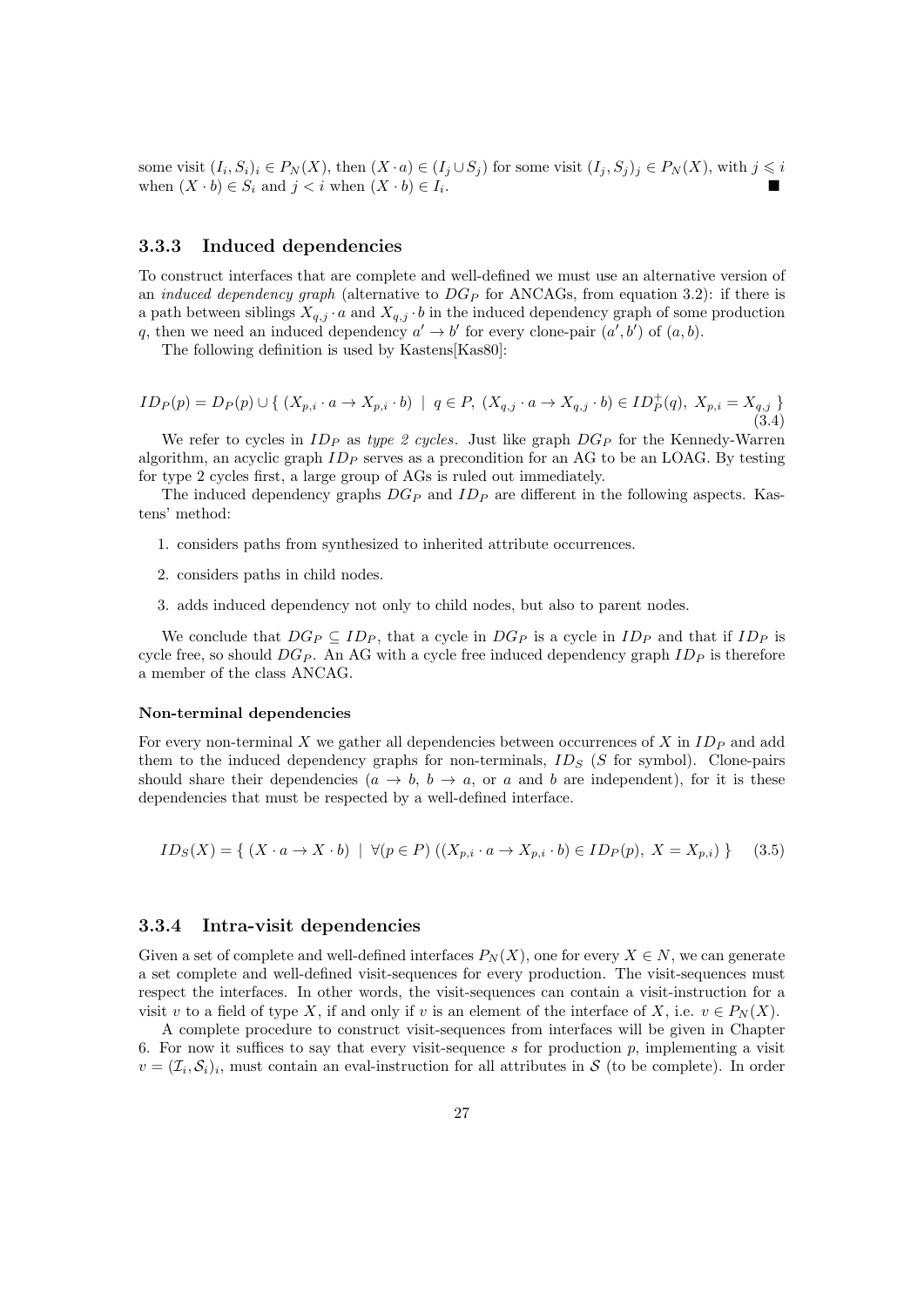to be well-defined, s must also contain every attribute occurrence on which the occurrences in  $\mathcal S$ depend. Say that  $s_r \in \mathcal{S}_i$  and  $(s_1 \to s_r) \in D_P(p)$ , where  $s_1$  is a synthesized attribute of a child node in p. In order to be well-defined, s must contain the visit-instruction v that produces  $s_1$ . If  $v = (\{i_1\}_i, \{s_1, s_2\}_i)$  then v requires the value of  $i_1$  and produces the value of  $s_2$  as well as the value of  $s_1$ . Any attribute depending on  $s_2$  will now also depend on  $i_1$ , even if  $(i_1 \rightarrow s_2) \notin D_P(p)$ . By constructing an interface with visit  $v$  we have introduced a new dependency! Such *intra-visit* dependencies are produced only by fixing the interfaces.

The intra-visit dependencies might lead to new cycles. If a combination of interfaces results in cycles with intra-visit dependencies then the visit-sequences generated using these interfaces can not be well-defined. Therefore we need to take intra-visit dependencies into account when constructing the interfaces.

$$
IVD(X) = \{ X \cdot a \to X \cdot b \mid \forall ((I_i, S_i)_i \in P_N(X)), X \cdot a \in I_i, X \cdot b \in S_i \}
$$
  

$$
\cup \{ X \cdot a \to X \cdot b \mid \forall ((I_{i+1}, S_{i+1})_{i+1}, (I_i, S_i)_i \in P_N(X)), X \cdot a \in S_{i+1}, X \cdot b \in I_i \}
$$
(3.6)

#### 3.3.5 Compatible interfaces

To prevent cycles caused by intra-visit dependencies we introduce the notion of compatible interfaces.

**Definition 3.4** (Compatible interfaces) A set of interfaces { $P_N(X)$  |  $\forall X \in N$  } contains compatible interfaces if the direct dependency graph extended with the intra-visit dependencies imposed by the interfaces is acyclic, i.e. the graph  $D_P(p)[P_N(X_{p,0}),\ldots,P_N(X_{p,|p|})]$  is cycle free, with

$$
D_P(p)[P_N(X_{p,0}),...,P_N(X_{p,|p|})] =
$$
  
\n
$$
D_P(p) \cup
$$
  
\n
$$
\{X_{p,i} \cdot a \to X_{p,i} \cdot b \mid 0 \leq i \leq |p|, X = X_{p,i}, (X \cdot a \to X \cdot b) \in IVD(X)\}
$$
\n(3.7)

п

#### 3.3.6 Generating interfaces from direct dependencies

So far we have looked at the problem of linear orderedness bottom-up and concluded that to show that a feasible linear order exists between the attribute instances of any derivation tree it suffices to show that we can generate complete, well-defined and compatible interfaces. In this section we show how to construct complete and well-defined interfaces from the direct dependencies.

From the direct dependency graph  $D<sub>P</sub>$  an induced dependency graph  $ID<sub>P</sub>$  is constructed using Equation 3.4. The induced dependency graph guarantees that all clone-pairs share the same dependency information. From  $ID_P$  the graph  $ID_S(X)$  is constructed for every non-terminal  $X \in N$  using Equation 3.5. Graph  $ID_S(X)$  contains all the dependencies that well-defined interfaces need to take into account. In graph  $ID_S(X)$  there are certain attributes that have no outgoing edges. We call these attributes carefree as no other attributes depend on them. All paths in  $ID_S(X)$  must end in a carefree attribute as there are no cycles (a precondition for LOAGs). The graph of all paths that end in the same carefree attribute we call a thread.

**Definition 3.5** (Thread) A thread of non-terminal X is the set of paths in graph  $ID_S(X)$ that end in the same carefree attribute. A carefree attribute is an attribute on which no other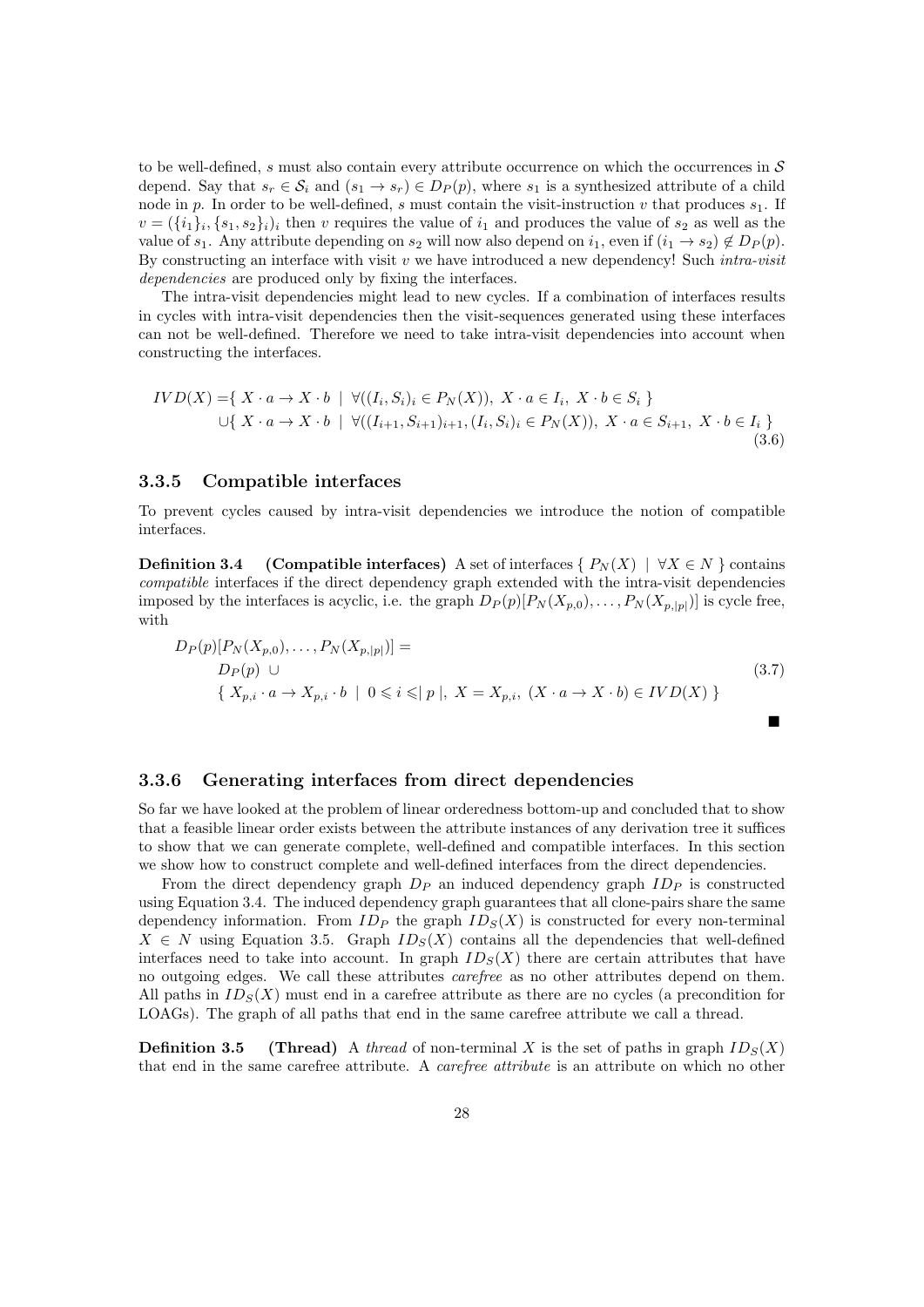attributes depend. If  $t$  is a carefree attribute, then the set of paths ending in  $t$  is called the *thread* of attribute t.

Every thread of t in  $ID_S(X)$  can be transformed into an interface, as follows:

- If t is a synthesized attributes, assign it to set  $S_1$ . Assign it to  $I_1$  otherwise. Proceed by assigning every attribute a for which holds that  $(a \to t) \in ID<sub>S</sub>(X)$ , as follows:
	- If all attributes b for which holds that  $(a \to b) \in ID_S(X)$  are assigned, then find the highest i for which  $b \in (I_i \cup S_i)$ . If  $b \in I_i$  and a is inherited then assign a to  $I_i$ , if a is synthesized then assign a to  $S_{i+1}$ . If  $b \in S_i$  and b is synthesized then assign a to  $S_i$ , if  $a$  is inherited then assign  $a$  to  $I_i$ . Proceed by assigning all attributes that point to  $a$ .

The sets  $I_i$  and  $S_i$  form the *i*-th visit of interface constructed from the thread. By applying this procedure to every thread of  $X$ , a set of disjoint interfaces is obtained for  $X$ . Together the interfaces are complete, as every attribute in  $ID_S(X)$  is either carefree, or part of a path leading to a carefree attribute. The interfaces are also well-defined, as all the dependencies from  $ID_S(X)$ have been respected. Figure 3.5 shows how we depict interfaces graphically.

Figure 3.4 shows the progress we have made in determining the required constructions to guarantee a linear evaluation order for any derivation tree. There is one missing link. How can we construct a set of interfaces  $P_N(X)$ , one for every  $X \in N$ , from a set of interfaces for X, one for every thread of X, such that the interfaces  $P_N$  are compatible?

We argue that this step is the difficult step, causing the NP-hardness of deciding linear orderedness. Fixing the interface for a non-terminal  $X$  influences the set of possible interfaces for other non-terminals Y as the intra-visit dependencies imposed by the interface for X might induce new dependency paths that have to be taken into account in the interface of Y . Otherwise X and Y might not be compatible.

#### 3.3.7 Partitionable Attribute Grammars

The notion of complete, well-defined and compatible interfaces allows us to define a new class of AGs, namely the Partitionable Attribute Grammars. In section 3.4 we see that Kastens' algorithm is an approximation algorithm for recognising PAGs.

**Definition 3.6** (Partitionable Attribute Grammar) An AG  $\langle G = \langle \Sigma \cup N, P, S \rangle, A, D \rangle$  is a Partitionable Attribute Grammar or PAG if and only if we can construct compatible, complete and well-defined interfaces, such that for every production  $p: X_{p,0} \to X_{p,i}, \ldots, X_{p,|p|}$  the graph  $D_P(p)[P_N(X_{p,0}), \ldots, P_N(X_{p,|p|})]$  is cycle free.

Interfaces impose a partial order on the attributes and since every linear order is a partial order, it is implied that  $LOAG \subseteq PAG$ . In fact, by assuming AGs written in Bochmann Normal Form, the two classes are equal[Pen94].

#### 3.4 Ordered Attribute Grammars

Kastens provides seven steps for determining whether an AG is of the class of Ordered Attribute Grammars or OAG (a strict subclass of PAG)[Kas80]. The graphs  $D_P$ ,  $ID_P$  and  $ID_S$ , defined earlier in this chapter, are the results of the first three steps. We continue with the fourth step, in which interfaces are derived from  $ID<sub>S</sub>$ . This step inspired the more general procedure for generating interfaces from threads described previously in Section 3.3.6.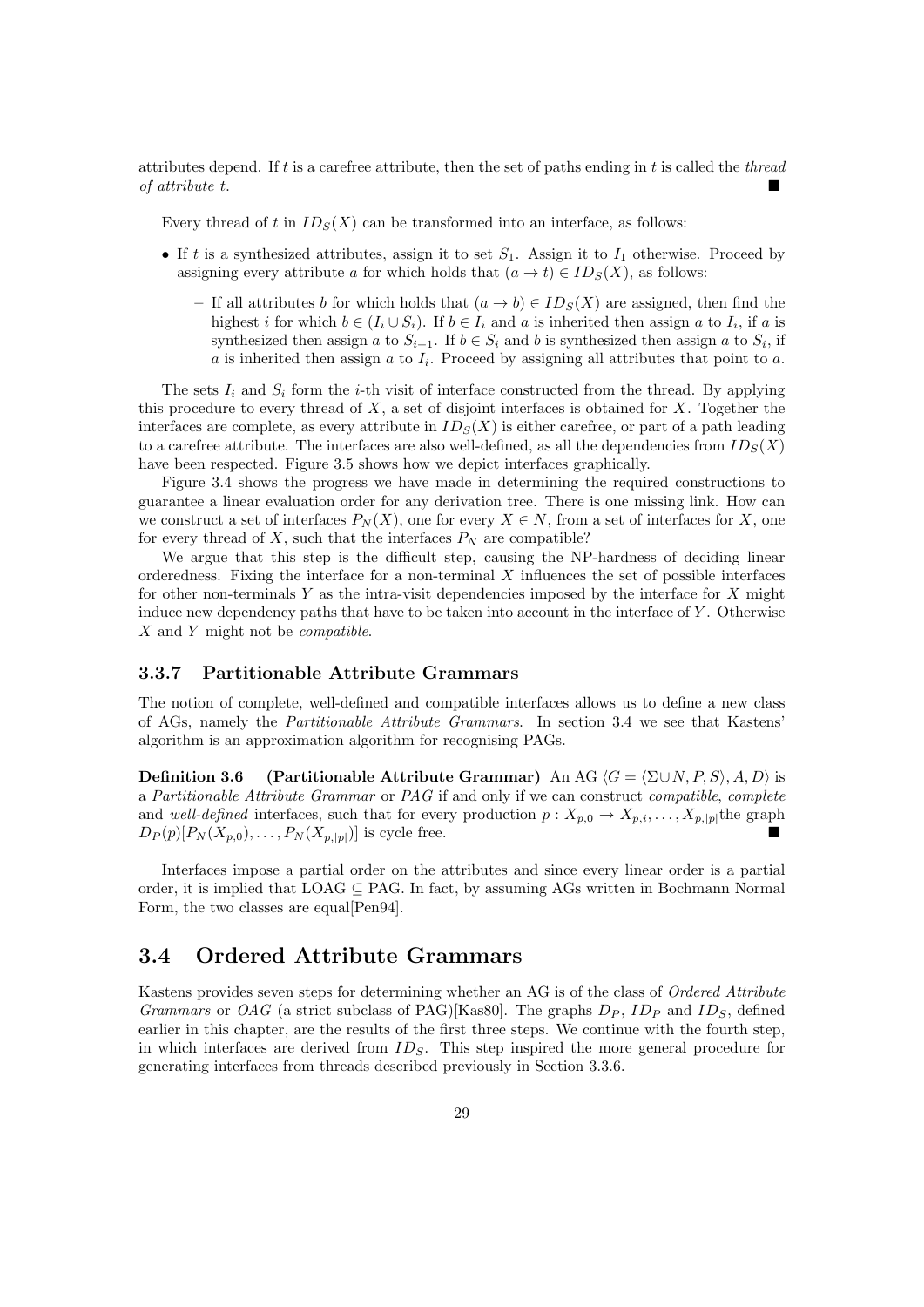AG description



Figure 3.4: The constructions we use to guarantee a linear order on attribute instances of any derivation tree. Every arrow is attached with the section number in which the transition of one construction to another is defined.

#### 3.4.1 Step 4 - Disjoint set partitioning  $P_S$

A disjoint set partitioning  $P_S(X, k)$  is created of all attributes of a non-terminal X. The partitions are indexed by  $k$ . The attributes are assigned to the partitions such that the partitions with an even index contain only inherited attributes partitions with an uneven index contain only synthesized attributes. The partitioning relates directly to an interface. If an attribute  $a$  is assigned to partition  $P_S(X, k)$ , a is part of the *i*-th visit with  $i = |(k + 1)/2|$  if k is even then  $a \in I_i$ , if k is uneven then  $a \in S_i$ .

 $P_S(X)$  is defined such that it respects the dependencies in  $ID_S(X)$  by only adding an attribute a to  $P_S(X, k)$  if each of the attributes that depend on a is member of a set  $P_S(X, k')$  where  $k' \leq k$ . In other words, all dependencies in  $ID_S(X)$  have to point from left to right in the graphical representation of the interface (see Figure 3.5). Partition  $P_S(X,1)$  contains only synthesized carefree attributes.

The attributes are assigned to the 'earliest' partition. That is, if of all attributes depending on  $a$ , the attribute  $b$  is assigned to the partition with the highest index  $k'$ , then  $a$  is assigned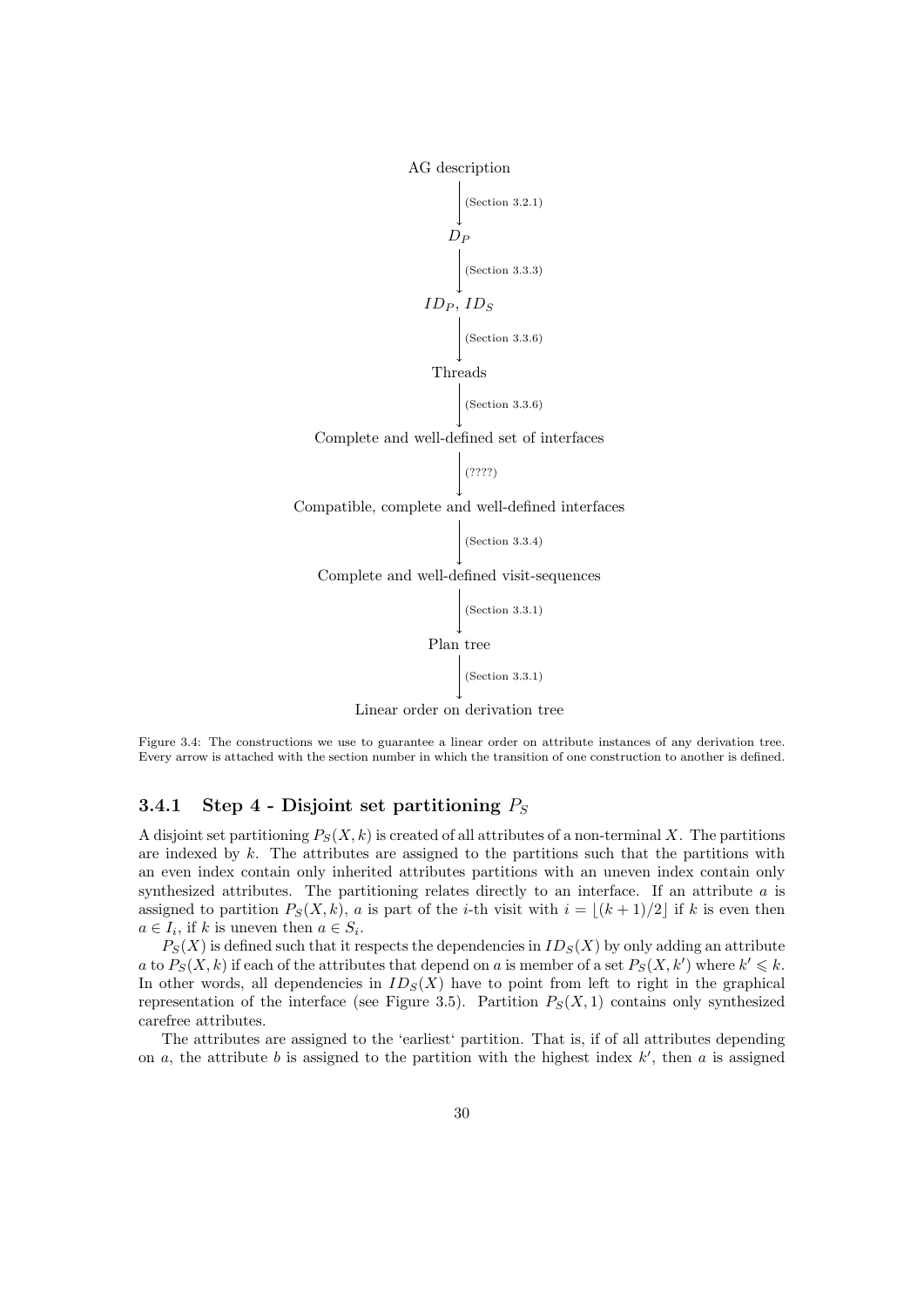

Figure 3.5: A graphical representation of an interface. Every gray column shows the synthesized attributes of a visit, while a white columns shows the inherited attributes of a visit. The intra-visit dependencies implied by this interface are all dependencies we can draw from attributes in a column to the attributes of its right neighbour.

to partition  $P_S(X, k')$  if a and b are both synthesized or inherited and a assigned to partition  $X_{X,k}(X, k' + 1)$  otherwise. In other words, for every attribute  $(X \cdot a)$  there is a dependency  $(X \cdot a \to X \cdot b) \in ID_S(X)$  that does not 'skip' a column in the graphical representation of the interface.

$$
P_S X, 1) = \{ X \cdot a \mid X \cdot a \in AS_N(X), \neg \exists (X \cdot b) ((X \cdot a \to X \cdot b) \in ID_S^+(X)) \}
$$
(3.8)

$$
P_S(X, 2n) = \{ X \cdot a \mid X \cdot a \in AI_N(X), \forall (X \cdot b \in A_N(X), n' \le 2n) \tag{3.9}
$$
\n
$$
(X \cdot a \to X \cdot b) \in ID_S^+(X) \Rightarrow X \cdot b \in P_S(X, n')) \} \tag{3.9}
$$
\n
$$
\setminus \bigcup_{i=1}^{2n-1} P_S(X, i)
$$

$$
P_S(X, 2n+1) = \{ X \cdot a \mid X \cdot a \in AS_N(X), \forall (X \cdot b \in A_N(X), n' \le 2n+1) \mid (X \cdot a \to X \cdot b) \in ID_S^+(X) \Rightarrow X \cdot b \in P_S(X, n')) \}
$$
(3.10)  

$$
\setminus \bigcup_{i=1}^{2n} P_S(X, i)
$$

#### 3.4.2 Step 5 - Completion

The set partitioning defined in the previous step computes a single interface for every nonterminal by implicitly merging the interfaces constructed for individual threads (the missing link of Figure 3.4). It zips the interfaces together, such that the  $i$ -th visit of every interface ends up in the  $i$ -th visit of the merged interface. The result is an interface that contains the minimum amount of visits (will be explained in Section 6.4.1). Merging interfaces in this way is optimistic, as it does not take the intra-visit dependencies implied by the interfaces into account. The resulting interfaces are not guaranteed to be compatible. They might form a cycle in combination with the direct dependencies at production level such that no well-defined visit-sequences can be constructed.

Whether the intra-visit dependencies cause cycles is tested with the *completion* of  $ID_S$ : Let  $m_X$  be the maximum number of partitions in  $P_S(X)$ , i.e.  $\forall (X, m' > m_X)$   $(P_S(X, m') = \emptyset)$ , the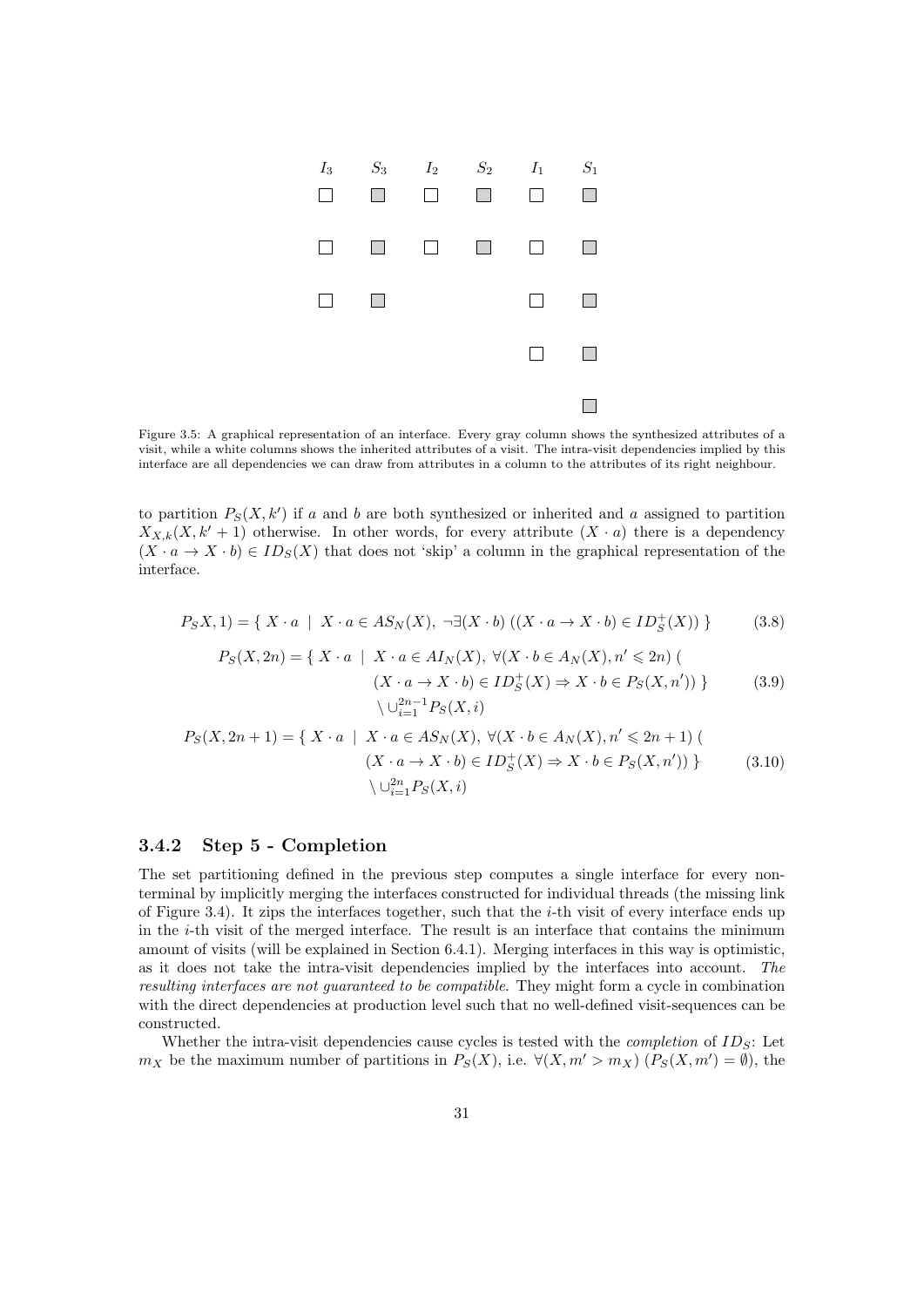intra-visit dependencies calculated from  $P<sub>S</sub>$  are:

$$
IVD(X) = \{ (X \cdot a \to X \cdot b) \mid X \cdot a \in P_S(X, k), X \cdot b \in P_S(X, k-1), 2 \le k \le m_X \} \quad (3.11)
$$

The completion of  $ID_S$  is then defined as:

$$
D_S(X) = ID_S(X) \cup IVD(X) \tag{3.12}
$$

It follows that by completing  $ID_S$  using  $P_S$  we have created a dependency graph  $D_S$  which contains all direct, induced and intra-visit dependencies.

#### 3.4.3 Step 6 - Extended dependency relation

Kastens defines the *extended dependency relation*  $ED_P$ , to test whether the interfaces represented in  $P<sub>S</sub>$  are compatible.

$$
ED_P(p) = D_P(p) \cup \{ (X_{p,i} \cdot a \to X_{p,i} \cdot b) \mid X_{p,i} = X, (X \cdot a \to X \cdot b) \in D_S \}
$$
(3.13)

We refer to cycles in  $ED_P$  as type 3 cycles.

#### 3.4.4 Step 7 - OAGs

Definition 3.7 (Ordered Attribute Grammar) An Ordered Attribute Grammar or OAG is an AG for which if and only if  $ED_P$  is cycle free.

Kastens' algorithm was shown not to solve the problem of linear orderedness by counterexamples: AGs that were not part of the class OAG but for which compatible, complete and well-defined interfaces can be constructed. Such examples are found in [NGI+99] and in Section 4.1. The Label-Value AG description given in Section 2.1 is also an LOAG/PAG that is not OAG.

#### 3.4.5 Step 8 - AOAGs

Kastens provided an eight step to his algorithm:

Definition 3.8 (Arranged Orderly Attribute Grammar) An AG is an Arranged Orderly Attribute Grammar or AOAG if and only if it is recognized as an ordered attribute grammar by extending its set of direct dependencies with a set *augmenting dependencies* or *fake dependencies*, called ADS.

Fake dependencies serve only the purpose of forcing the algorithm in choosing different interfaces that are be compatible. The dependencies in ADS can be added to source text of the AG description manually, as shown in the next section, or added to  $D<sub>P</sub>$  directly as if they correspond to semantic function definitions. Deciding which dependencies to add to  $ADS$  in order to decide whether an arbitrary AG is LOAG is a combinatorial problem. In Chapter 4 a method for selecting fake dependencies is described, resulting in a backtracking algorithm for automatically finding fake dependencies.

It is easy to see that AOAG is a characterisation of the class LOAG. If an AG is LOAG, a linear order on the attribute occurrences of all productions exists. This order is trivially transformed into a set of dependencies ADS.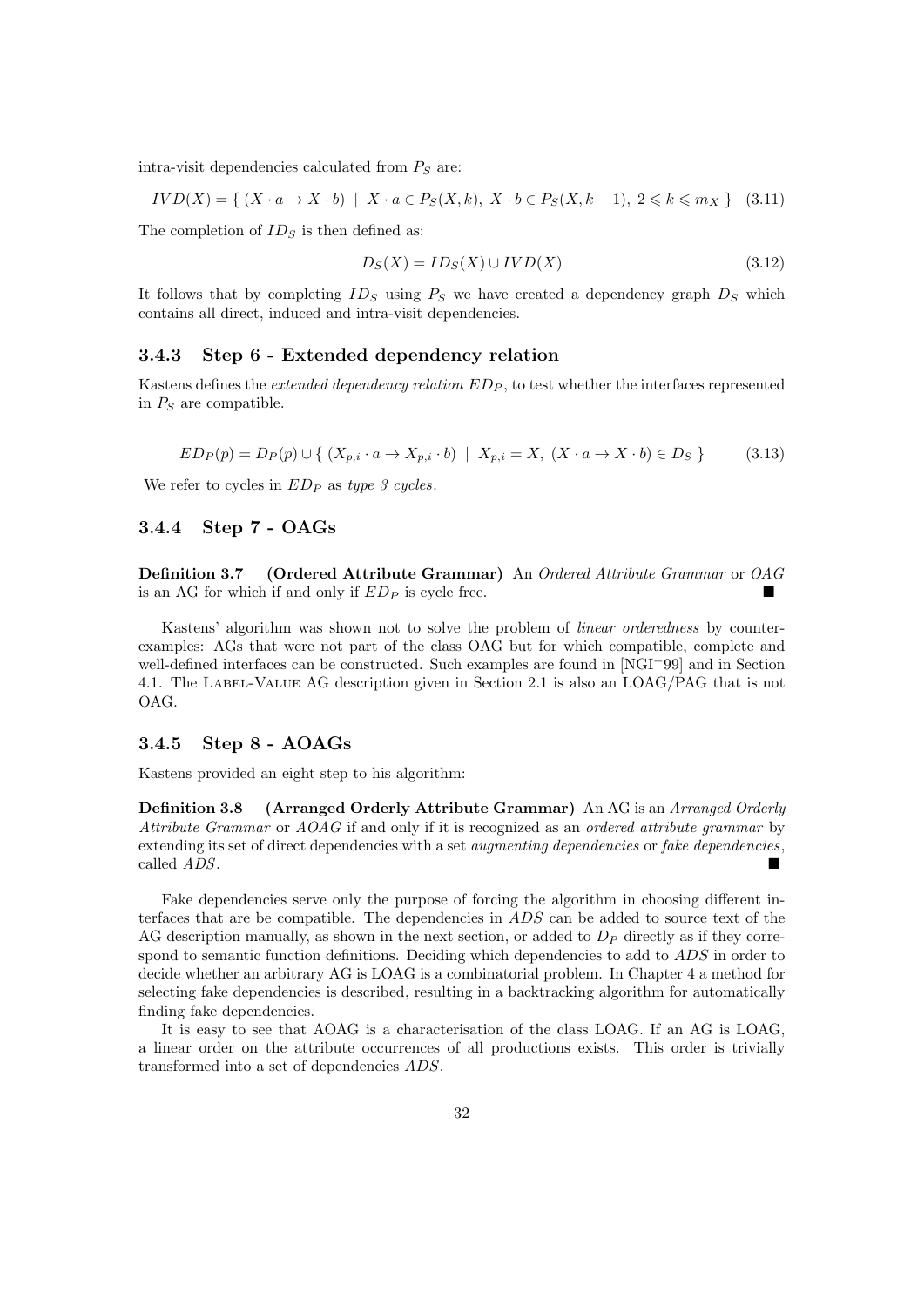#### Adding fake dependencies

A reference to an attribute can be added to the right-hand side of a semantic function definition, without changing the semantics of that expression, using conditional expression. Simply add the attribute a of the fake dependency  $(a \to b)$  to the semantic function definition of b as the else-branch of an if-then-else expression with a guard that is always True. This method is being used frequently in practice, for example in [NGI+99, BMDS12, RT89]. A difficulty of this approach is that the resulting AG may not be well-typed. Consider the LABEL-VALUE example (Figure 2.7) again, this time written with a fake dependency:

```
data Tree | Leaf val : Int| Bin \t 1 : Tree r: Tree
attr Tree
     inh label:1}inh vals : [Int]syn label:1}syn vals : [Int]sem Tree
   | Leaf
     lhs.vals = if True then @val : @lhs.vals
                            else @lhs.label
     loc. label = \mathcal{Q}lhs.label
     \mathbf{u}lhs.label = \mathbf{Q}loc.label + 1
    Bin.r \text{.} vals = \textcircled{a}lhs.vals
     l.values = @r.values\mathbf{u}lhs.vals = @l.valuesl. \textit{label} = @lhs.label
     r. label = \mathcal{Q}l. label\textbf{ln}s.label = @r.label
```
Figure 3.6: Full AG description of LABEL-VALUE, with fake dependency Leaf.lhs.label  $\rightarrow$  Leaf.lhs.vals

The fake dependency Leaf.lhs.label  $\rightarrow$  Leaf.lhs.vals has been added to the semantic function definition of Leaf.lhs.vals. The AG description of Figure 3.6 will be recognized as an OAG, proving that the AG description from Figure 2.7 is AOAG.

The addition of fake dependencies can also be made explicit by adding syntax to the AG compiler (as done in the UUAGC) for the special purpose of extending  $D<sub>P</sub>$  to contain ADS. This way the types of the attributes are no longer a concern and arbitrary fake dependencies can be added.

$$
D'_P(p) = ADS \cup \{ (X_{p,i} \cdot a \rightarrow X_{p,j} \cdot b) \mid X_{p,j} \cdot b \in O_{out}, X_{p,i} \cdot a \in SF_P(X_{p,j} \cdot b) \} \tag{3.14}
$$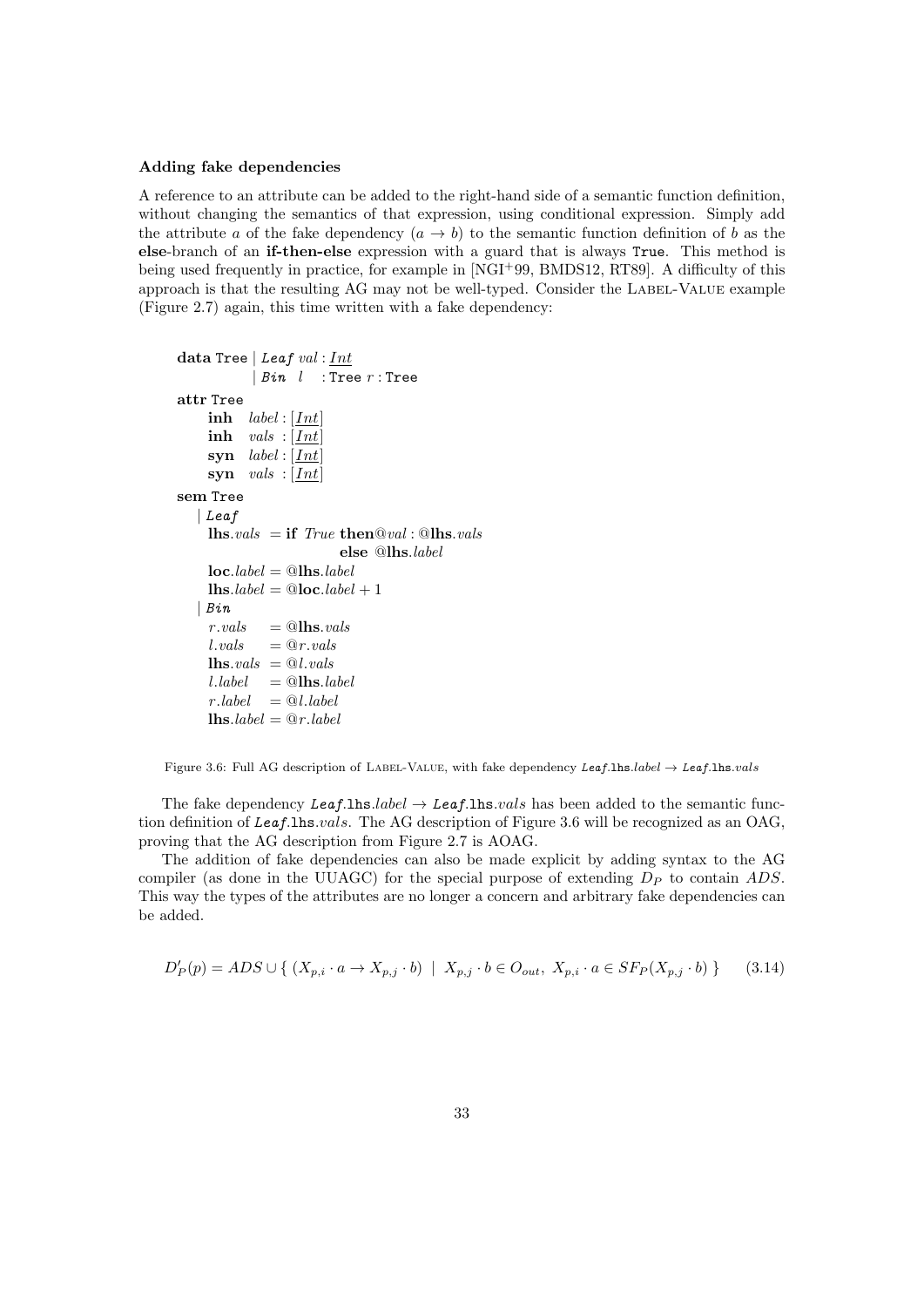# Chapter 4 AOAG Algorithm

This chapter describes an algorithm that computes, for any LOAG, a set of augmenting or fake dependencies, called ADS, that enables Kastens' algorithm to schedule the grammar. To find this set, Kastens' algorithm is extended to find a set of candidates. A backtracking procedure selects from the candidates until a complete set ADS is found. This chapter describes which dependencies are considered as candidates and presents a Haskell implementation of the backtracking algorithm. Additionally, we investigate in which cases candidates are incorrect and require backtracking. We expect that backtracking will be rare for practical AG descriptions.

The chapter is organised as follows: first an AG description of the running example of this chapter is given. From the description we obtain a set of complete and well-defined interfaces after constructing  $D_P$ ,  $ID_P$  and  $ID_S$  first (see Figure 3.4). The interfaces are not *compatible*, hence  $ED<sub>P</sub>$  is cyclic. We then show how a fake dependency can be added to the AG description to force Kastens' algorithm to find compatible interfaces. It is explained how fake dependencies can be found and an algorithm for finding them automatically is presented in the final section.

#### 4.1 iModule

As a running example we consider a simplistic module system IMODULE that declares modules similarly to Haskell. Each module consists of a header and a body. The header declares the functions that constitute the interface of the module. It tells us which functions the module exports. The function declarations in the header are written as type signatures. The body of the module contains the required function definitions, datatype definitions and optional unexported helper definitions. Figure 4.1 gives an example.

```
module BinIntTrees
  flatten :: Tree \rightarrow [Int]
where
  data Tree = Bin Tree Tree| Leaf <u>Int</u>
  flatten (Leaf i) = [i]flatten (Bin l r) = flatten l + flatten r
```
Figure 4.1: A simple module defined with IMODULE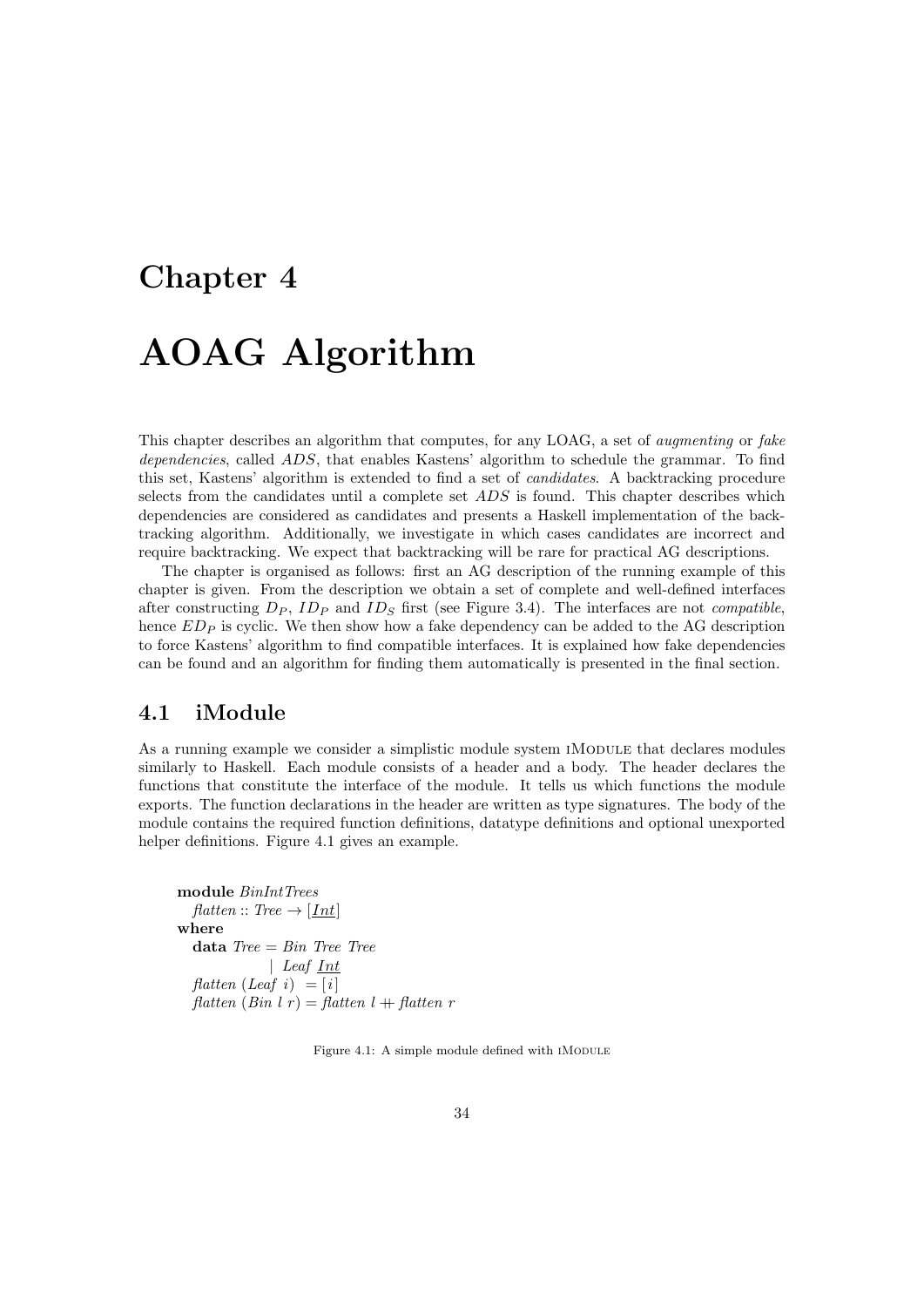| data Module   Module $h$ : $[\text{TySig}]$ $b$ : Body          |     |                            |  |  |                                                                                              |  |
|-----------------------------------------------------------------|-----|----------------------------|--|--|----------------------------------------------------------------------------------------------|--|
| data Body $ $ <i>Body</i> $ds$ : $ $ Dat $ $ $fs$ : $ $ Fun $ $ |     |                            |  |  |                                                                                              |  |
| data TySig   TySig id: $FunId$ ty : [TyId]                      |     |                            |  |  |                                                                                              |  |
|                                                                 |     |                            |  |  | <b>data</b> Dat $[Lat \t id : TyId \t const: [[TyId]] - list of types for every constructor$ |  |
| $data$ $Fun$                                                    | Fun | $id: FunId$ def : $FunDef$ |  |  |                                                                                              |  |

Figure 4.2: Description of the abstract syntax of IMODULE.

| attr Module inh $ts$ : [TyId] |  |                                  | -- Types from the module's context      |
|-------------------------------|--|----------------------------------|-----------------------------------------|
|                               |  | syn $ex$ : [ $(FunId, FunDef)$ ] | -- The exported function definitions    |
|                               |  | $syn$ $err : Bool$               | -- Whether the module is valid          |
|                               |  | syn ts $:[Tyld]$                 | -- All types used by the module         |
| attr Body                     |  | inh ss : $[Fund]$                | -- Functions declared in the header     |
|                               |  | inh ts : $[TyId]$                | -- Types from the module's context      |
|                               |  | syn $ex$ : $[(Fund, FunDef)]$    | -- The exported function definitions    |
|                               |  | $syn$ $err : Bool$               | -- Whether unavailable types where used |
|                               |  | syn ts : $[TyId]$                | -- All types used by the module         |

Figure 4.3: Attribute declarations for non-terminals Module and Body.

We consider two static analyses for iModule, written in a single LOAG. Firstly, we verify that all the type signatures and datatype definitions rely only on types that are available. Secondly, the set exported function definitions is computed. Figure 4.2 defines the abstract syntax of iModule, while Figure 4.3 declares the required attributes for non-terminals Module and Body.

#### 4.1.1 Semantic functions

With the attributes in place, it is now possible to define the semantics of the IMODULE system. Figure 4.4 shows dependency graphs for productions Module and Body. The productions that induce the *induced dependencies* between occurrences of children  $h$ ,  $ds$ , and  $fs$  are not shown.

#### Available Types

First we verify that all the type signatures and datatype definitions use only available types. Types are made available through either:

- the context of the module (for example type literals such as Int, defined in the Prelude), entering *Module* as attribute  $ts(\text{inh})$ .
- datatype definitions in the module's body (attribute  $ts(\text{syn})$  of child b).

Child ds in Body uses the types arriving from the modules context to verify whether its own datatype declarations use only available types ( $ds.ts \rightarrow ds.err$ ) and passes the set of types it makes available upwards to the context of the module  $(d\mathbf{s}.ts(\text{inh}) \rightarrow d\mathbf{s}.ts(\text{syn}) \rightarrow 1$ h $\mathbf{s}.ts(\text{syn})$ ) and to the module's header  $(b.ts(syn) \rightarrow h.ts)$ , enabling the header to verify whether its type signatures are valid  $(h.ts \rightarrow h. err)$ .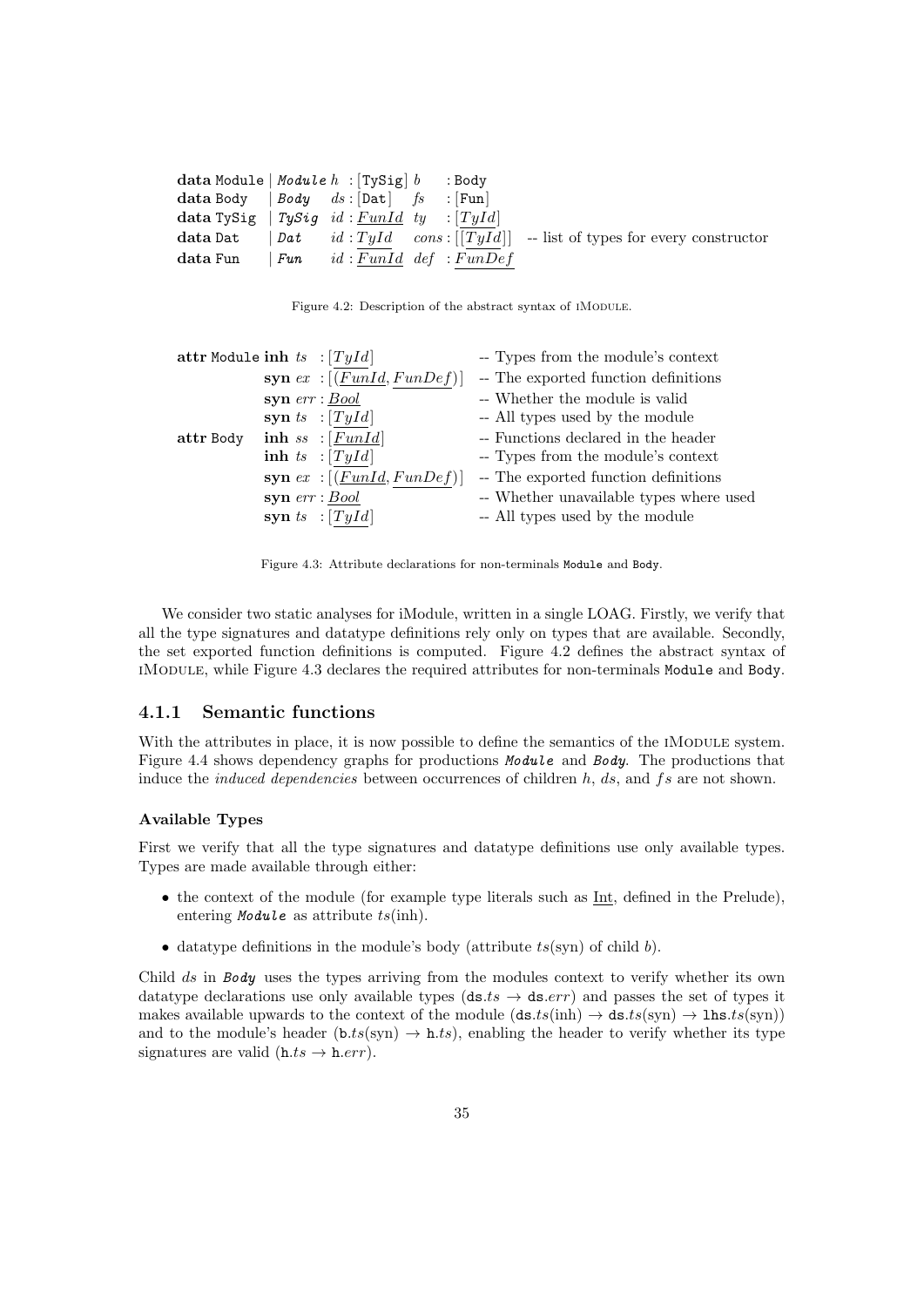

Figure 4.4: Induced dependency graphs for productions Module and Body.

#### Exported Definitions

The secondary goal is to construct the list of exported definitions and to test whether this list is complete. The signatures produced by the header are passed downwards into the body of the module (h.ss  $\rightarrow$  b.ss). Body's fs (function definitions) uses the signatures arriving from the header to produce a list of exports ( $\mathbf{fs}.ss \to \mathbf{fs}.ex$ ), by returning only the definitions that are required according to the module's interface. The exports are passed upwards to the module declaration (fs.ex  $\rightarrow$  lhs.ex). Production Module reports an error when the set of exports is incomplete or when b or h reports an error (b.ex  $\rightarrow$  lhs.err, h.ss  $\rightarrow$  lhs.err, b.err  $\rightarrow$  lhs.err,  $h.err \rightarrow 1$ hs. $err$ ).

#### Specifying the arrows

We have given a high-level description of a procedure that returns, given a set of types available in context, the definitions of the functional interface and decides whether the module is valid with respect to our rules. The procedure can operate on every possible module defined within our system. For actually generating an evaluator, executing this procedure, our description is too high-level. We need to define the arrows explicitly. Fortunately, the arrows that are required for logistics only (e.g. Body.lhs.ts  $\rightarrow$  Body.ds.ts and Module.b.ex  $\rightarrow$  Module.lhs.ex) are generated by the UUAGC. With this feature, we are only concerned with giving the semantic function definitions that are crucial to the semantics we described.

Figure 4.5 adds the crucial semantic function definitions to IMODULE. The semantic function definitions for the attributes of lists of non-terminal are generated by the UUAGC. For example, the equation for  $[\text{Lat}].\text{ls.}ts$ , of type  $[TyId]$ , is generated using  $(+)$  to combine results from individual Dat-elements and  $\Box$  as a base element (corresponding to Haskell's monoid instance for lists). The equation for Boolean attribute err will be generated using  $(\vee)$  and False.

Just like the example computations of the introduction (Figure 1.5 the two different computations (static analyses) described above can be written completely independent of each other. Deciding how they are combined, is the task of the algorithm discussed in this chapter. We shall see that Kastens' algorithm tries to schedule the evaluation of the header's synthesized attributes  $err$  and ss in a single visit, while the synthesized attributes  $err$ ,  $ex$  and ts of the body are also evaluated in a single visit. This combination leads to a type 3 cycle. The AG described above is orderable, however, by adding fake dependencies.

We explained our AG in a step-by-step fashion, which is an indication that an order exists. Although we explained the AG with (parts of) an evaluation order in mind, the semantic function definitions do not enforce that type signatures and datatypes are verified before the signatures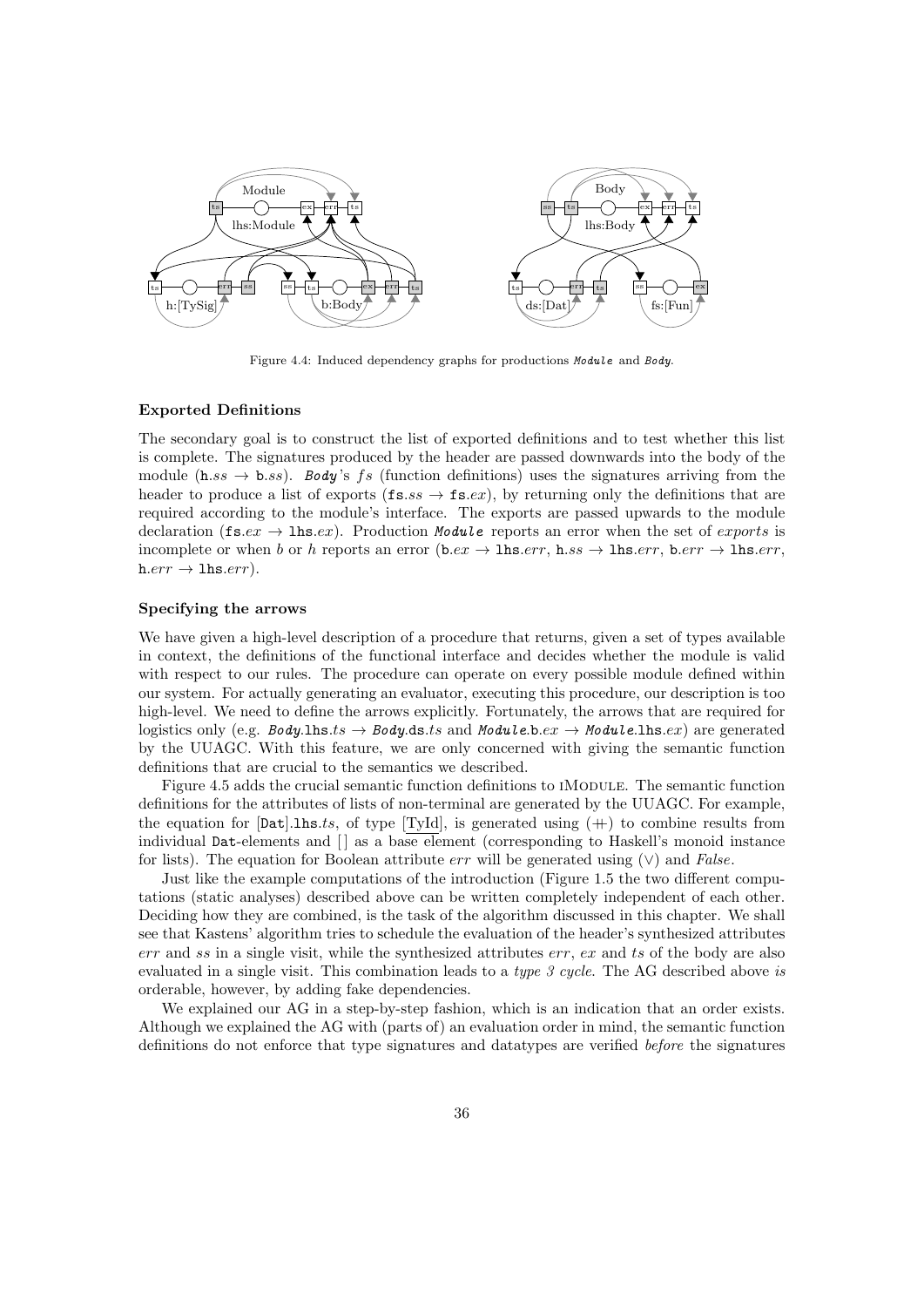```
sem Module | Module
   lhs.err = \neg (all (∈ (map fst @b.ex)) @h.ss) \vee @h.err \vee @b.errsem TySig | TySig
   \mathbf{u}lhs.ss = \left[\mathbf{\mathbb{Q}}\,id\right]lhs.err = \neg (all (\in \mathbb{Q}lhs.ts) \mathbb{Q}ty)
sem Dat | Dat
   \mathbf{u}lhs.ts = \mathbf{0} \mathbf{i} \mathbf{d} : \mathbf{0}lhs.ts
   lhs.err = \neg (all (all (\in \mathbb{Q}lhs.ts)) \mathbb{Q}cons)
sem Fun | Fun
   lhs.ex = if (@id \in @lls.ss) then [(@id, @def)] else [
```
Figure 4.5: The crucial semantic function definitions computing the semantics for IMODULE.

are used to construct the list of exports. This separation is made in our explanation and turns out to be required for the AG to be ordered.

The next section shows that Kastens' algorithm fails to schedule the AG for IMODULE and we see how a fake dependency enforces that type signatures and datatypes are verified before the exported definitions are collected. How to automatically find the required fake dependencies is shown in Section 4.3.

# 4.2 Scheduling iModule

#### 4.2.1 Threads

From  $ID_S$  we compute a set of threads (Section 3.3.6). Figure 4.6 shows the threads and interfaces produced by Kastens algorithm for non-terminals [TySig] and Body.



Figure 4.6: Graph  $ID_S$ , threads (separated by black horizontal line) and their interfaces, and the visits obtained by merging the interfaces for [TySig] and Body. The gray lines are dependencies in  $ID_S$  while the dashed lines are inter-thread dependencies.

#### 4.2.2 Inter-thread dependencies

The decision how to merge the interfaces constructed from threads is the crucial choice that constitutes the NP-hardness of scheduling LOAGs. Different combinations of visits in the interfaces require different intra-visit dependencies, possibly contradicting the direct dependencies.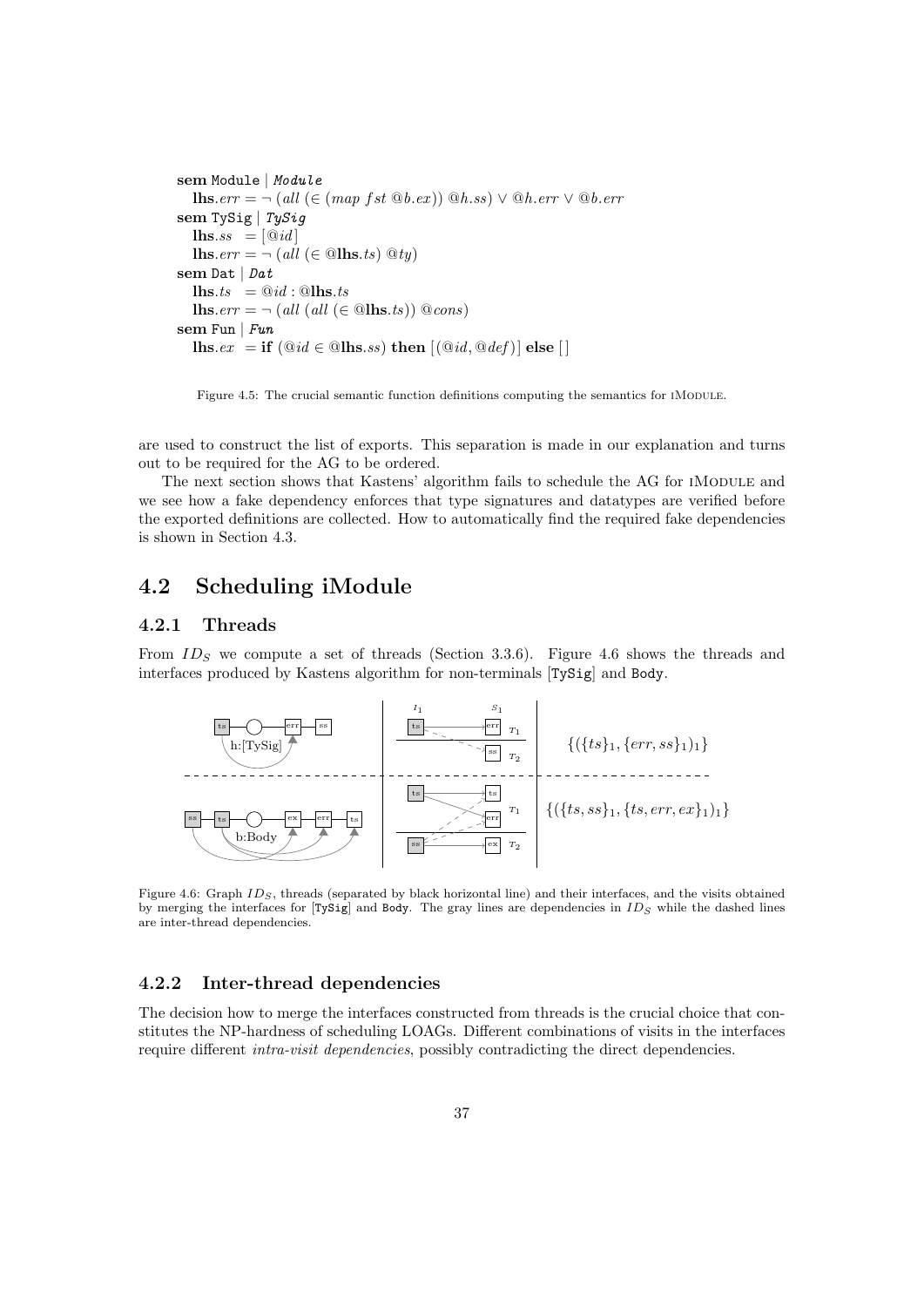

Figure 4.7: Adding the inter-thread dependencies to  $D<sub>P</sub>$  results in a cycle.

The inter-thread dependencies from attributes assigned to one thread to attributes assigned to another thread (dashed gray arrows in Figure 4.6), are exactly those intra-visit dependencies that are not part of ID<sub>S</sub>. Inter-thread dependencies (Body.ss  $\rightarrow$  Body.ts) and ([TySig].ts  $\rightarrow$ [TySig].ss) implied by these interfaces result in a type 3 cycle (h.ts  $\rightarrow$  h.ss  $\rightarrow$  b.ss  $\rightarrow$  b.ts  $\rightarrow$  h.ts, see Figure 4.7) in the extended dependency relation  $ED_P$ , showing that the AG for iModule is not an OAG.

However, by replacing the calculated interface for non-terminal Body with  $\{(ts\}_2, \{ts, err\}_2), (\{ss\}_1, \{ex\}_1), \}$  we find that the AG is an PAG. With this interface the separation of verifying types first and collecting exports from signatures second is made explicit. The next section investigates fake dependencies and shows which fake dependency leads to this interface.

#### 4.2.3 Fake dependencies

In order find compatible interfaces for IMODULE we can either, consider alternative ways of merging the interfaces constructed from threads, or accept the way the interfaces are merged and force different threads instead. The latter is achieved using fake dependencies. The former is done in related work (see Sections 7.1 and 7.2).

The goal of a fake dependency is to impose a new dependency between attributes of the same non-terminal, such that the threads calculated for that non-terminal are different, with a different set of intra-visit dependencies to be considered in graphs  $D<sub>S</sub>$  and  $ED<sub>P</sub>$ . Moreover, we know that the fake dependency should prevent at least one of the inter-thread dependencies from appearing in that set, to prevent the type 3 cycle. It therefore seems sensible to consider only the reverses of inter-thread dependencies as fake dependencies. Firstly, because it immediately prevents the inter-thread dependency itself and secondly because it can not lead to a type 2 cycle in a obvious way (although it must be possible, as the problem is NP-hard). To support these claims we investigate candidates more formally in the next section.

By choosing inter-thread dependency  $(a \to b)$  as a fake dependency and add its reverse to  $ID<sub>S</sub>$ . It forces that a and b become part of the same thread (the threads are merged), such that  $b$  is evaluated before  $a$  according to the new interface. In our example, Kastens' algorithm can be forced to generate interface  $\{(\{ts\}_2, \{ts, err\}_2), (\{ss\}_1, \{ex\}_1)_1\}$  for non-terminal Body by adding the fake dependency  $b.ts(\text{syn}) \rightarrow b:ss$ . Figure 4.8 shows how the fake dependency is used to force different threads for non-terminal Body, relocating  $ts(\text{inh})$  and  $ts(\text{syn})$  to  $I_2$  and  $S_2$  respectively (in the graphs representing threads no arrows are allowed to point from right to left, according to the procedure described in Section 3.3.6).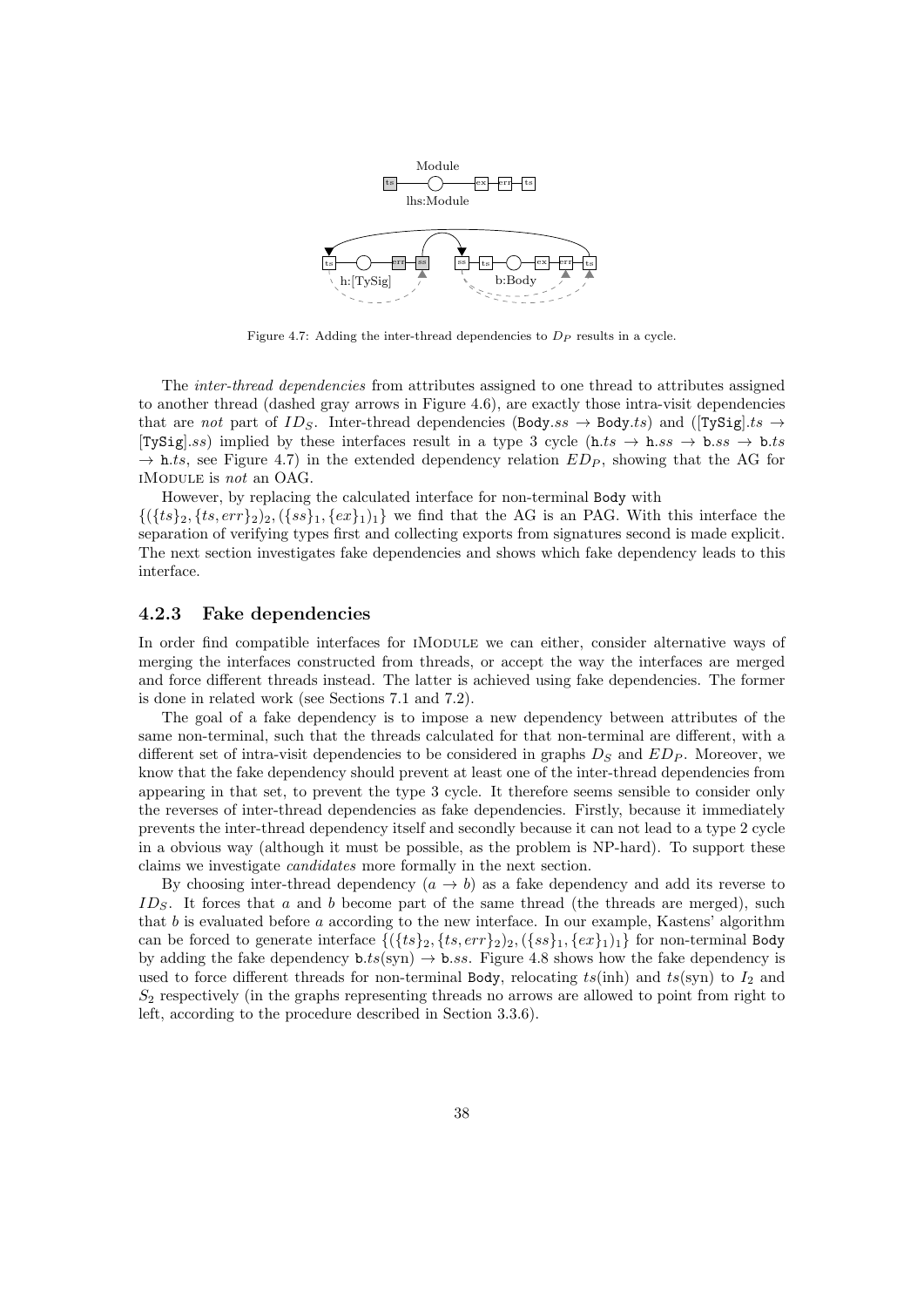

Figure 4.8: Choosing fake dependency  $ts(\text{syn}) \rightarrow ss$  results in a different interface.

### 4.3 Selecting fake dependencies

In this section we zoom in on a set of *sensible candidates* by providing lemmas which are used for ruling out dependencies. We can not hope to find strong enough lemmas to guarantee that our selection of candidates is complete, while ADS is calculated in polynomial time.

Besides assuming that every AG is normalised we make another assumption.

Say that AG  $\alpha$  contains type 3 cycle(s) and x and y are dependency between attribute occurrences such that  $\alpha$  with  $ADS = \{x, y\}$  is an OAG. We assume that  $\alpha$  with  $ADS = \{x\}$ is either an OAG, or contains a type 3 cycle that will be solved by adding  $y$  to  $ADS$ . In other words: it does not matter whether fake dependencies are used at the same time or consecutively in any order.

#### $\mathbf{LOAG} \subset \mathbf{ANCAG}$

An ADS is feasible for AG  $\alpha$  if  $\alpha$  extended with the dependencies in ADS contains no type 2 cycle. We therefore rule out the reverse of every dependency in  $ID_P$ . Additionally, adding a dependency already in  $ID<sub>P</sub>$  has no effect.

**Lemma 4.1.** Any sensible set of fake dependencies will not contain an dependency  $(X_{p,i} \cdot a \rightarrow$  $X_{p,j} \cdot b$ ) if  $(X_{p,i} \cdot a \to X_{p,j} \cdot b) \in ID_P$  or  $(X_{p,j} \cdot b \to X_{p,i} \cdot a) \in ID_P$ .

It follows that no dependency that is the reverse of an dependency in  $D<sub>P</sub>$  is considered a sensible candidate  $(D_P \subseteq ID_P)$ , preventing all possible type 1 errors. Note that Lemma 4.1 does not guarantee that all type 2 errors are prevented.

#### Part of the cycle

When we are a looking for an ADS we are, so we can suppose, testing a class of AGs that is a proper superclass of OAG. Otherwise we have a sufficient ADS for all its members: the empty set. Additionally we assume that any ADS-finding procedure is preceded by a check for type 2 cycles (recall that the absence of type 2 cycles is a precondition for AGs to be LOAG, Section 3.3.3).

All AGs under consideration will then have no type 2 errors and at least one type 3 error and any ADS should satisfy the property that, by using it, at least one dependency in every cycle of  $ED_P$  will be replaced by its inverse Kas80. Say that  $a \rightarrow b$  is an dependency in a type 3 cycle, instead of adding dependency candidate  $(b \rightarrow a)$  to ADS, to enforce that  $(a \rightarrow b)$  no longer occurs in  $ED_P$ , we can also add any clone-pair of  $(b, a)$ . Adding any of these dependencies will cause  $(b \to a) \in ID_P$ ,  $ID_S$  and  $ED_P$ . Since the result of adding any dependency of a group of clone-pairs will be the same, we can decide to use  $b \to a$  directly. Then consider an dependency  $c \to d$ , such that adding it to ADS will result in a path  $b \to a$ . Besides forcing that  $(b \rightarrow a) \in ID_P$ , adding  $c \rightarrow d$  might also enforce some other dependency  $(e \rightarrow f) \in ID_P$ . When  $e \rightarrow f$  is the reverse of an edge in some other type 3 cycle, adding edge  $c \rightarrow d$ , might solve two cycles at once. However, using the assumption at the start of this section, these side-effects do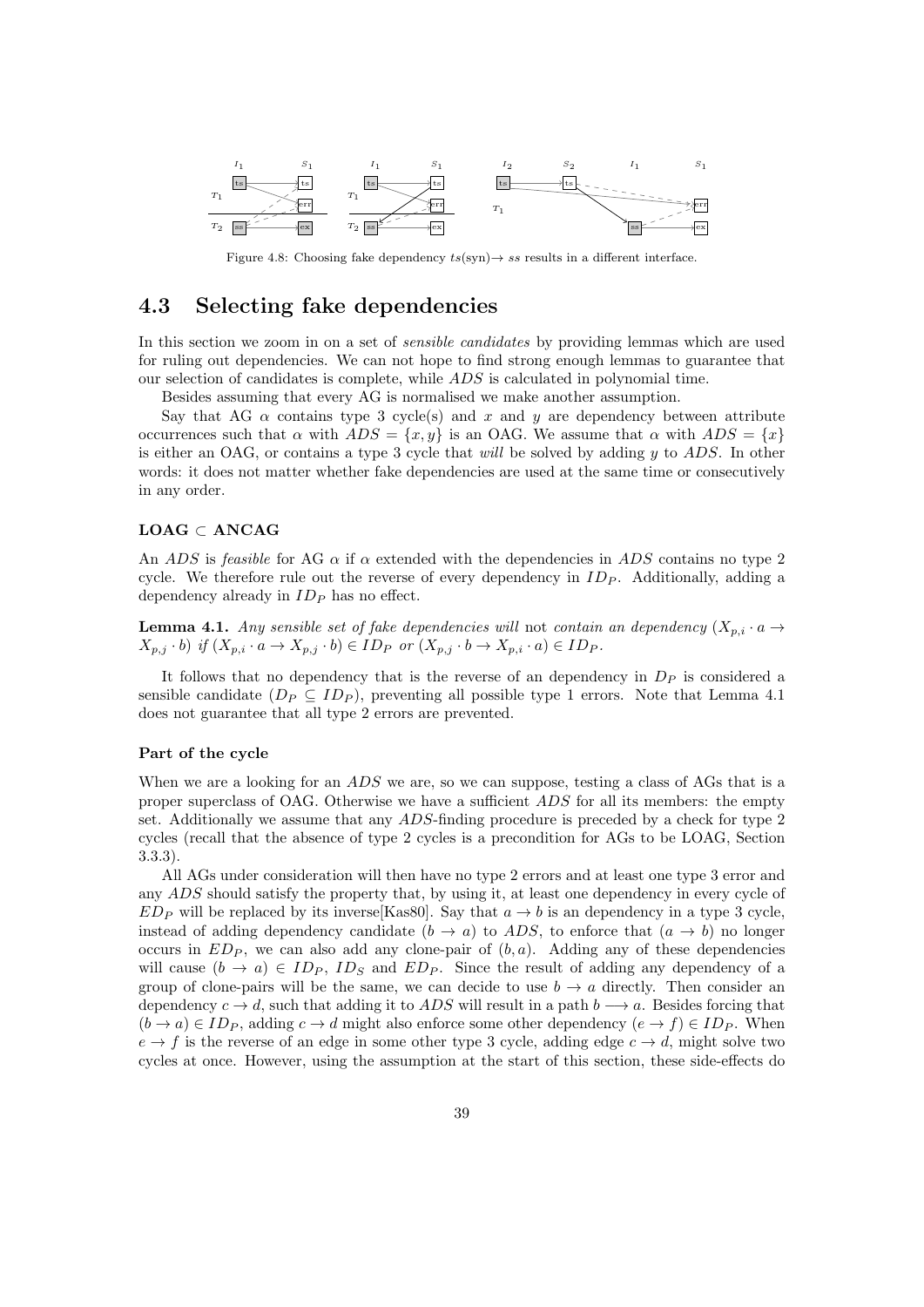

Figure 4.9: The type 3 cycle discovered by Kastens' algorithm for LABEL-VALUE.

not influence feasibility and the procedure we propose will find  $e \rightarrow f$  at a later stage. Adding fake dependencies solving multiple cycles at once is a nice enhancement. The goal of this section is limit the set of sensible candidates, such that the backtracking procedure's search space is limited. We do not consider this option, as it seems hard to find such dependencies efficiently.

Lemma 4.2. Any sensible set of fake dependencies will contain only edges that are the reverse of some edge in a cycle in  $ED_P$ .

The Label-Value example of section 2.1, is shown to be an AOAG/LOAG in Section 3.4.5 by adding a fake dependency Leaf.lhs.label  $\rightarrow$  Leaf.lhs.vals. The type 3 cycle that renders LABEL-VALUE  $\notin$  OAG is given in Figure 4.9.

Although fake dependency Leaf.lhs.label  $\rightarrow$  Leaf.lhs.vals works, it is not a sensible candidate as it is not part of the cycle. However, its clone-pair  $B$ in.r.*label*  $\rightarrow$   $B$ in.r.*vals* is. In turn, this dependency is not a candidate as it is not a reversed dependency of a dependency in the cycle. Still it works, as it implies  $Bin.1.lab \rightarrow Bin.1.vals$  through transitivity. It is clear that a fake dependency might work for different reasons. As noted before, we decide to consider only candidates which remedial effects are direct effects instead of side-effects.

#### Trimming the cycle

So far we know that all candidates will be the reverse of some edge in a cycle in  $ED_P$  and that all candidates must not be a part of  $D_P$  (subset of  $ID_P$ ). It follows that, looking at the definition of  $ED_P$  (equation 3.13, page 32), the edge must be in the set

$$
\{ (X_{p,i} \cdot b \to X_{p,i} \cdot a) \mid X_{p,i} = X, (X \cdot a \to X \cdot b) \in D_S, X_{p,i} \cdot a \in cycle(ED_P(p)), X_{p,i} \cdot b \in cycle(ED_P(p)) \}
$$
\n
$$
(4.1)
$$

Many edges in  $D<sub>S</sub>$  originate, through  $ID<sub>S</sub>$ , from  $ID<sub>P</sub>$  and Lemma 4.1 says that the reverses of these edges are not candidates. We can therefore only consider intra-visit dependencies.

Lemma 4.3. Any sensible set of fake dependencies will only contain the reverse of dependencies in the set  $(D_S \setminus ID_S)$ , i.e.  $(IVD \setminus ID_S)$ .

The set  $(IVD \setminus ID_S)$  is exactly the set of inter-thread dependencies.

**Theorem 4.1.** Any sensible set of fake dependencies will only contain the reverse of inter-thread dependencies.

Note that all inter-thread dependencies satisfy the normalisation property.

#### 4.3.1 On the correctness of candidates

We argue that if there exists some set of fake dependencies that prove an AG is ordered, then we can prove the AG is ordered using only sensible candidates according to Theorem 4.1. However,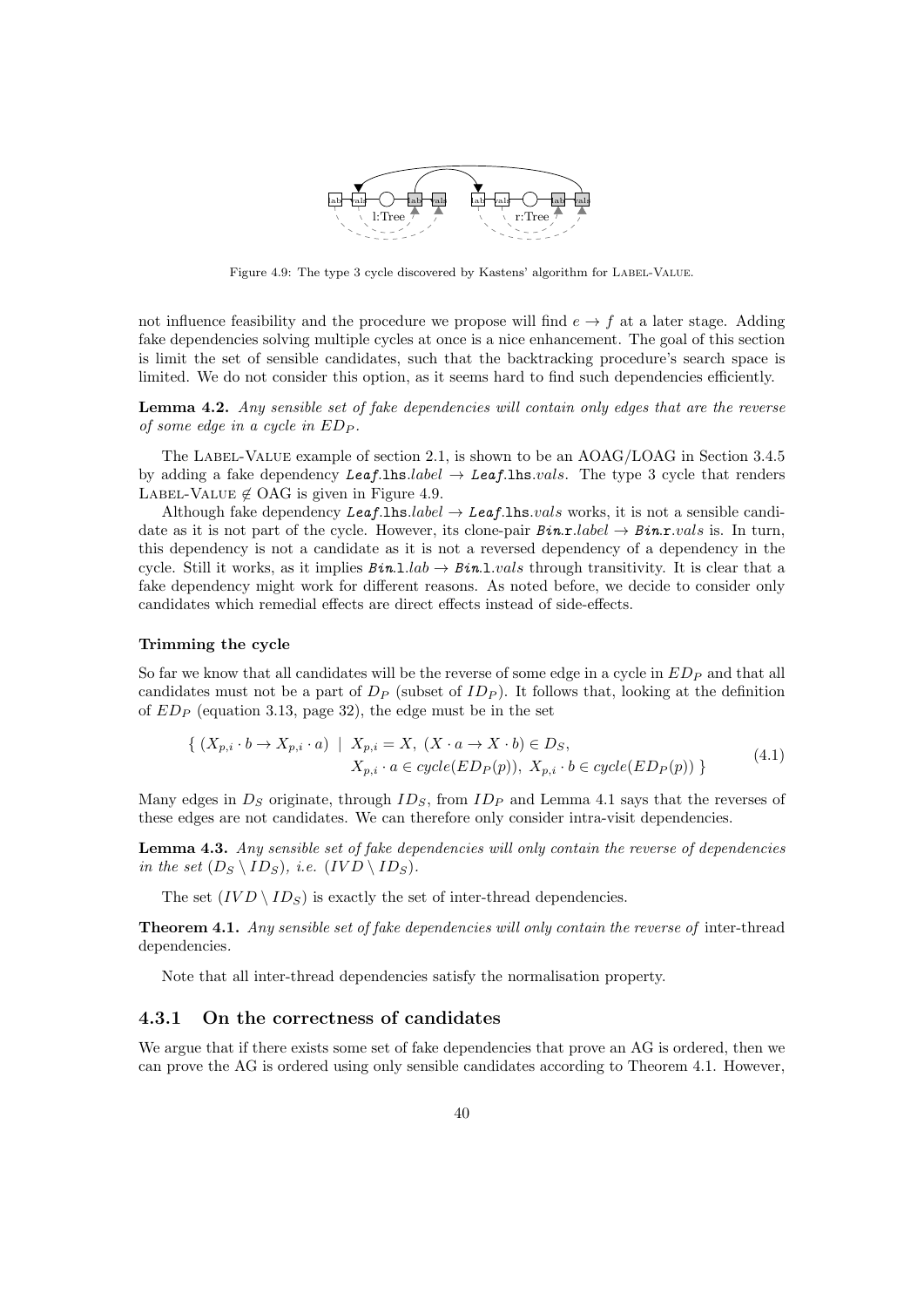

Figure 4.10: Choosing  $(Module.b.ts(\text{syn}) \rightarrow Module.b:ss(\text{inh}))$  as a fake dependency results in a unresolvable cycle in production Counter, as it implies both (Counter.lhs.ts(inh)  $\rightarrow$  Counter.lhs.ex(syn)) and (Counter.b.ex(syn)  $\rightarrow$  Counter.b.ts(inh)).

linear orderedness is NP-hard while we can compute candidates efficiently. Therefore the set of all candidates must contain 'incorrect choices': it contains dependencies that result in type 2 cycles. Type 1 cycles can not occur as all candidates are normalised, while type 3 cycles will be resolved by yet another fake dependency. Let  $ID_P$  be the induced dependency graph before selecting candidates. We examine what kind of dependencies produce cycles in  $ID'_P$ , the induced dependency graph we obtain by adding  $(a \rightarrow b)$  as a fake dependency:

- 1. An edge  $(b \to a) \in ID_P$  causing a cycle in  $ID'_P$ , with the new edge  $(a \to b)$ .
- 2. An edge  $(b' \rightarrow a') \in ID_P$  causing a cycle with  $(a' \rightarrow b') \in ID_P'$ , imposed as a induced dependency from the new edge  $(a \rightarrow b)$  because  $(a', b')$  is a clone-pair of  $(a, b)$ .
- 3. An edge  $(c \to d) \in ID_P$  causing a cycle with  $(d \to c) \in ID_P'$  imposed as a induced dependency by the new edge  $(a \rightarrow b)$  through clone-pairs and transitivity.
- 4. Both  $(c \rightarrow d)$  and  $(d \rightarrow c)$  are induced by  $(a \rightarrow b)$ .

In the first three cases, the fake dependency is not a sensible candidate. In the fourth case, there must be an edge from an inherited to a synthesized attribute inducing an edge from a synthesized to an inherited attribute (or vice versa). Such a *switch* can occur between attributes of the same non-terminal. Consider inherited attributes  $i_1, i_2$ ; synthesized attributes  $s_1, s_2$ ; and sensible candidate  $(X_{p,i} \cdot s_1 \to X_{p,i} \cdot i_1)$ . All candidates respect the normalisation property, thus  $X_{p,i}$  must be a child node of  $p$   $(i > 0)$ . An edge  $(X_{p,j} \cdot i_2 \to X_{p,j} \cdot s_2)$  can only be implied by our candidate if dependencies  $(X_{p,j} \cdot i_2 \longrightarrow X_{p,i} \cdot s_1)$  and  $(X_{p,i} \cdot i_1 \longrightarrow X_{p,j} \cdot s_2)$  exist. These dependencies must be induced (hence  $i = j$ ), since  $X_{p,i} \cdot s_1$  is an input occurrence while  $X_{p,i} \cdot i_1$ is an output occurrences. It is possible that candidate  $(X_{p,i} \cdot s_1 \to X_{p,i} \cdot i_1)$  induces a dependency contradicting a dependency induced by  $(X_{p,j} \cdot i_2 \to X_{p,j} \cdot s_2)$ .

#### Backtracking in iModule

From the cycle in Figure 4.7 we extract candidates  $(b.ts(syn) \rightarrow b.ss)$  and  $(h.s \rightarrow h.ts)$  that both succeed in altering the calculated interfaces such that IMODULE is recognized as an OAG. We can observe the switch pattern in non-terminal Body when we add a new production *Counter* (Figure 4.10) and select candidate (Body.ts(syn)  $\rightarrow$  Body.ss). It implies both (lhs.ts(inh)  $\rightarrow$ **lhs.**ex) and  $(bex \rightarrow b.ts(\text{inh}))$  in *Counter*. By adding the production *Counter* to non-terminal Body (figure 4.10) we have created a counter-example to our candidate selection. Graph  $ID_P$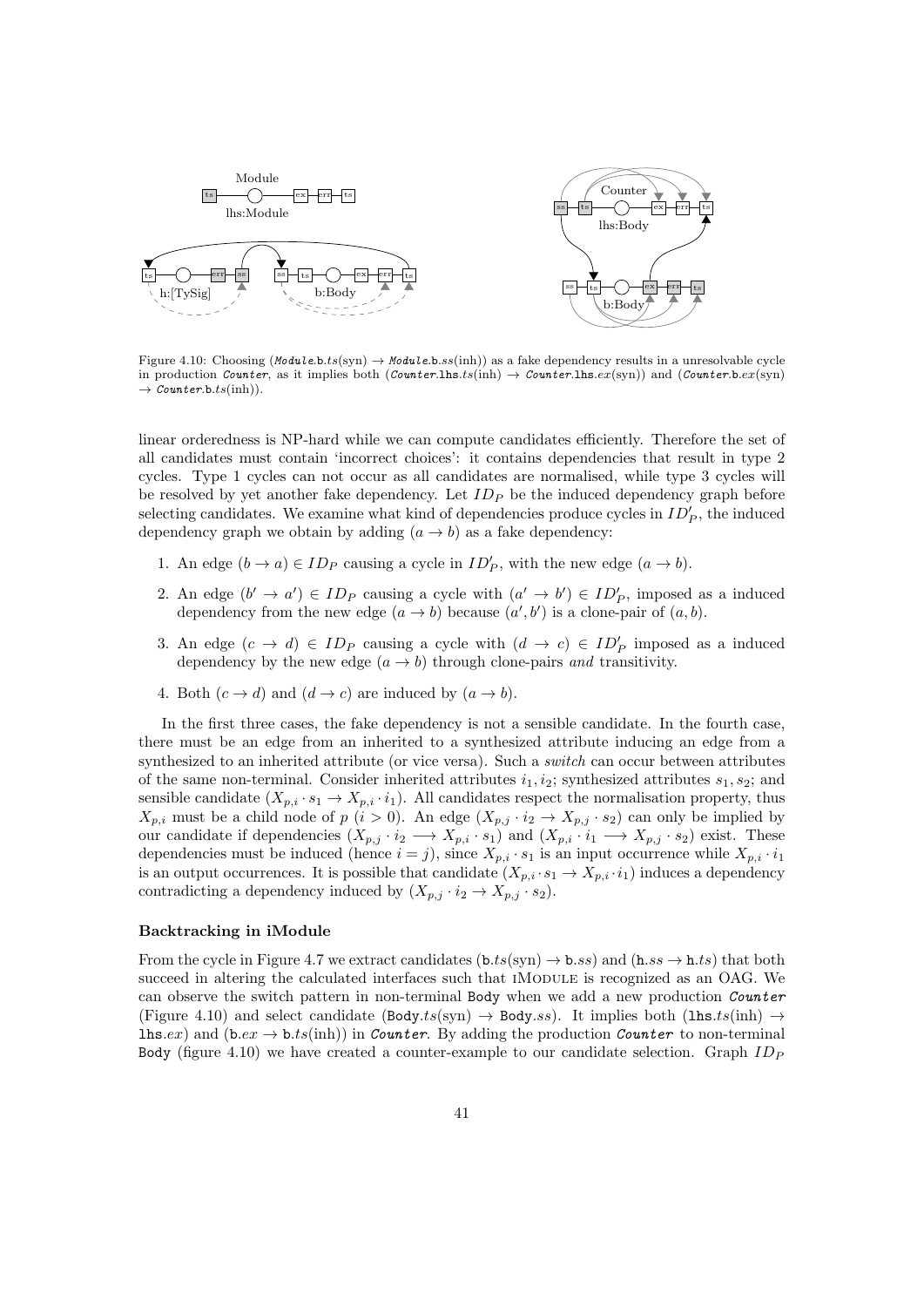becomes cyclic and backtracking is required for the algorithm to choose (h.ss  $\rightarrow$  h.ts) from the candidates instead.

The production *Counter* is highly artificial and its addition renders the AG to be ill-typed (not well-typed). Backtracking is required only for these kinds of constructions. We therefore expect that backtracking steps in the AOAG algorithm will be rare for practical AG descriptions.

# 4.4 Implementation

We have implemented our algorithm using a monad,  $AOAG s a$ , built on top of monads ST and Error. The main function of the algorithm is show in Figure 4.11.

 $a o a g :: Graph \, s \rightarrow AOAG \, s \, (Maybe \, (Graph \, s))$  $a\text{ }a\text{ }a\text{ }a\text{ }b\text{ }b\text{ }b\text{ }b$  -- given direct dependency graph  $D_P$  $(idp, ids) \leftarrow induced \, dp$  -- induced dependencies, Section 3.3.3 thread if  $s \leftarrow$  schedule ids -- set of interfaces for each thread, Section 3.3.6 interfaces  $\leftarrow$  merge thread ifs -- merging interfaces for threads, Section 4.2.1 ds  $\leftarrow$  edges interfaces -- intra-visit dependencies, Section 3.3.4  $it\ d\ \leftarrow inters\ threads$  -- inter-thread dependencies, Section 4.2.2  $mc \leftarrow oaqtest dp ds$  -- definition 3.7 case mc of -- did oagtest report a cycle in  $ED_P$ ?  $Nothing \rightarrow return (Just interfaces)$  -- recognised as OAG Just c  $\rightarrow$  explore c dp idp threads itd -- use fake dependencies

Figure 4.11: The main function of the AOAG algorithm, performing the steps of Kastens' algorithm and exploring fake dependency candidates if necessary.

Figure 4.12 shows the backtracking function for exploring all fake dependency candidates. The dependency graphs (of type Graph s) are STRefs that point to the graph hidden in state, behind the usual graph operations. Since we use pointers we have to make actual copies of graphs  $ID<sub>P</sub>$  and threads to allow backtracking. Function *insertCandidate* inserts a fake dependency a to the induced dependency graph in such a way that all the effects of choosing  $a$  as a candidate are reflected in the graph, by adding all induced dependencies imposed by  $a$ . It returns the new dependencies between attributes (at non-terminal level) required by this insert. When the candidate leads to a type 2 cycle backtracking is performed.

# 4.5 Conclusions

#### 4.5.1 Results

Although the algorithm we presented is exponential in theory, it turns out to be efficient for realistic full-sized attribute grammars in practice.

The AOAG algorithm compiles the main AG of the UHC in 35 seconds, automatically selecting 10 fake dependencies, while it needs 25 seconds using 24 fake dependencies originally in the source code. Even though the main AG contains many complicated dependency patterns, none of these patterns contained a counter-example to our fake dependency selection mechanism (like the one in Figure 4.10), so no backtracking is performed. As happens to be the case for all LOAGs we have tested. We therefore expect that backtracking is very rare for practical AGs.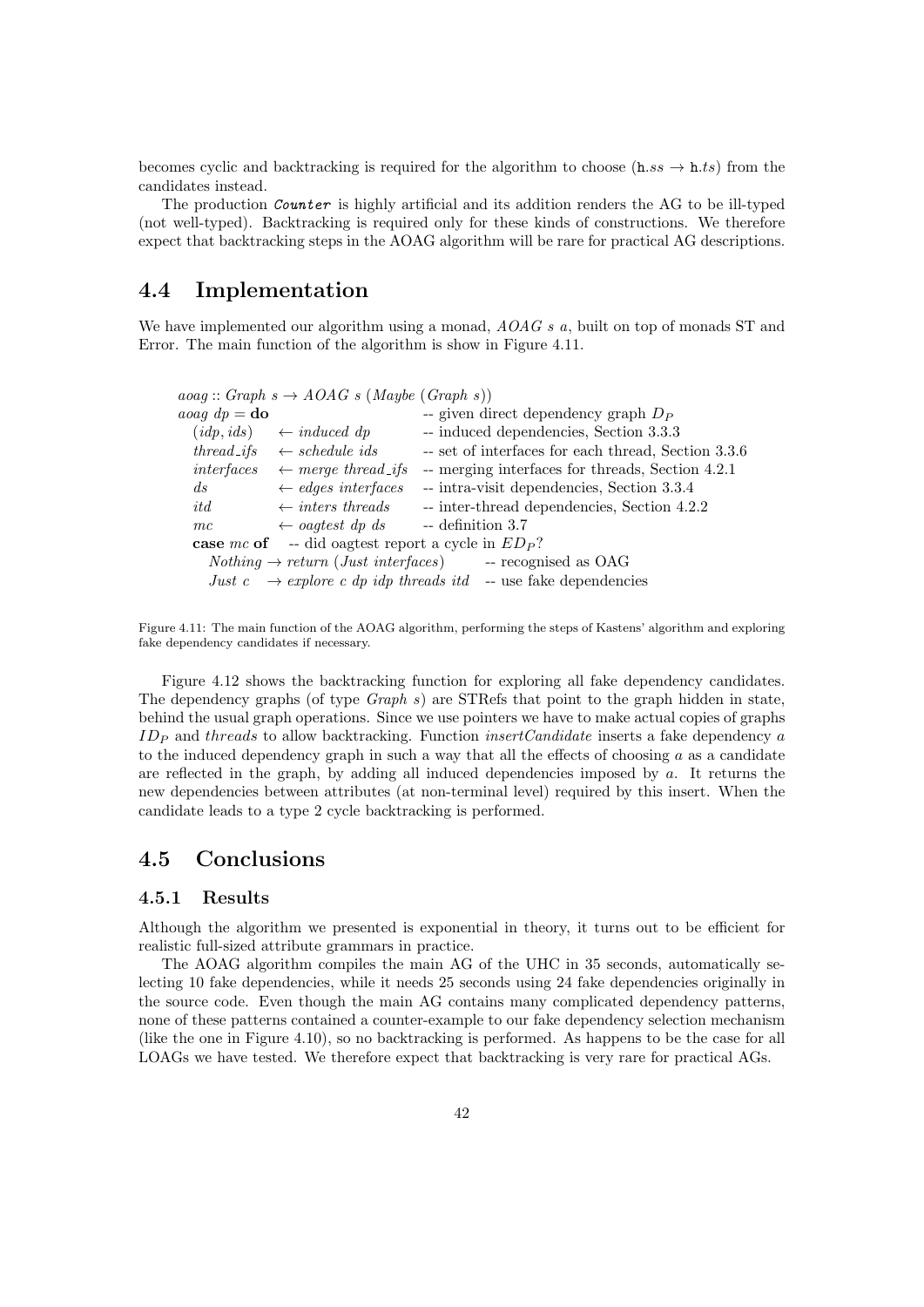-- edgeOccs generates all occurrences of an edge between attributes  $edgeOccs :: Edge \rightarrow [Edge]$ -- try candidates one-by-one until the first result explore  $::[Vertex] \rightarrow Graph \ s \rightarrow Graph \ s \rightarrow Graph \ s$  $\rightarrow$  [Edge]  $\rightarrow$  AOAG s (Maybe (Graph s)) explore c dp idp threads  $=$ -- candidates should be swapped and part of the cycle explore' ◦ filter  $(∈ [(f, t) | f ← c, t ← c]) ∘ concatMap (edgeOcc ∘ swap)$ where  $\text{explore}' :: [\text{Edge}] \rightarrow \text{AOAG} \ s \ (\text{Mapb} \ (\text{Graph} \ s))$  $explore' [] = return Nothing - no more candidates$  $explore' (a : as) =$ **do**  $idpC \leftarrow copu \, idp$ threads  $C \leftarrow copy \ threads$ let backtrack = explore c dp idpC threadsC as  $cOrEs \leftarrow insertC and date \ a \ idv \leftarrow explained \ above$ case  $cOrEs$  of  $-$  is there a type 2 cycle? Left  $c \rightarrow backtrack$  -- yes  $Right \thinspace es \to \textbf{do}$  -- new attribute dependencies reschedule threads es -- recompute the threads, Figure 4.8  $interfaces \leftarrow merge\ threads$  -- new interfaces  $ds \leftrightarrow edges \$ itd  $\leftarrow$  inters threads  $mc \leftarrow oagtest dp ds$  -- test new interfaces **case**  $mc$  **of**  $-$  is there a cycle in  $ED_P$  this time?  $Nothing \rightarrow return (Just interfaces) - no, AOAG$ Just  $c \rightarrow$  do -- yes, try the new candidates  $mres \leftarrow explore \ c \ dp \ idp \ threads \ itd$ case mres of -- did the extra candidates help?  $Nothing \rightarrow backtrack$  -- no, lets backtrack Just  $res \rightarrow return (Just res)$  -- yes, AOAG

Figure 4.12: A backtracking procedure for finding a set ADS. If a selected candidate renders the AG unorderable, then the next candidate is tried. If no candidates remain the AG was unorderable to begin with.

The AOAG algorithm can be used both as a tool for deciding membership of LOAG, required in an evaluator generator for LOAGs, and as a tool for automatically finding fake dependencies.

#### 4.5.2 Open questions

Adding a fake dependency might lead to a cycle that can only be solved by yet another fake dependency. Influencing the runtime of the algorithm. AGs can be constructed that require an arbitrary number of fake dependencies (by repeating some construction an arbitrary number of times), while a different choice in the first step leads to a schedule directly. It remains to be investigated whether taking this into account can improve efficiency of the algorithm for realistic AGs. Furthermore, some fake dependencies might solve multiple cycles at once. Although we expect that they are neither very common in large AGs nor easy to find, selecting these candidates improves the runtime of the algorithm. In general, we have not experimented with heuristics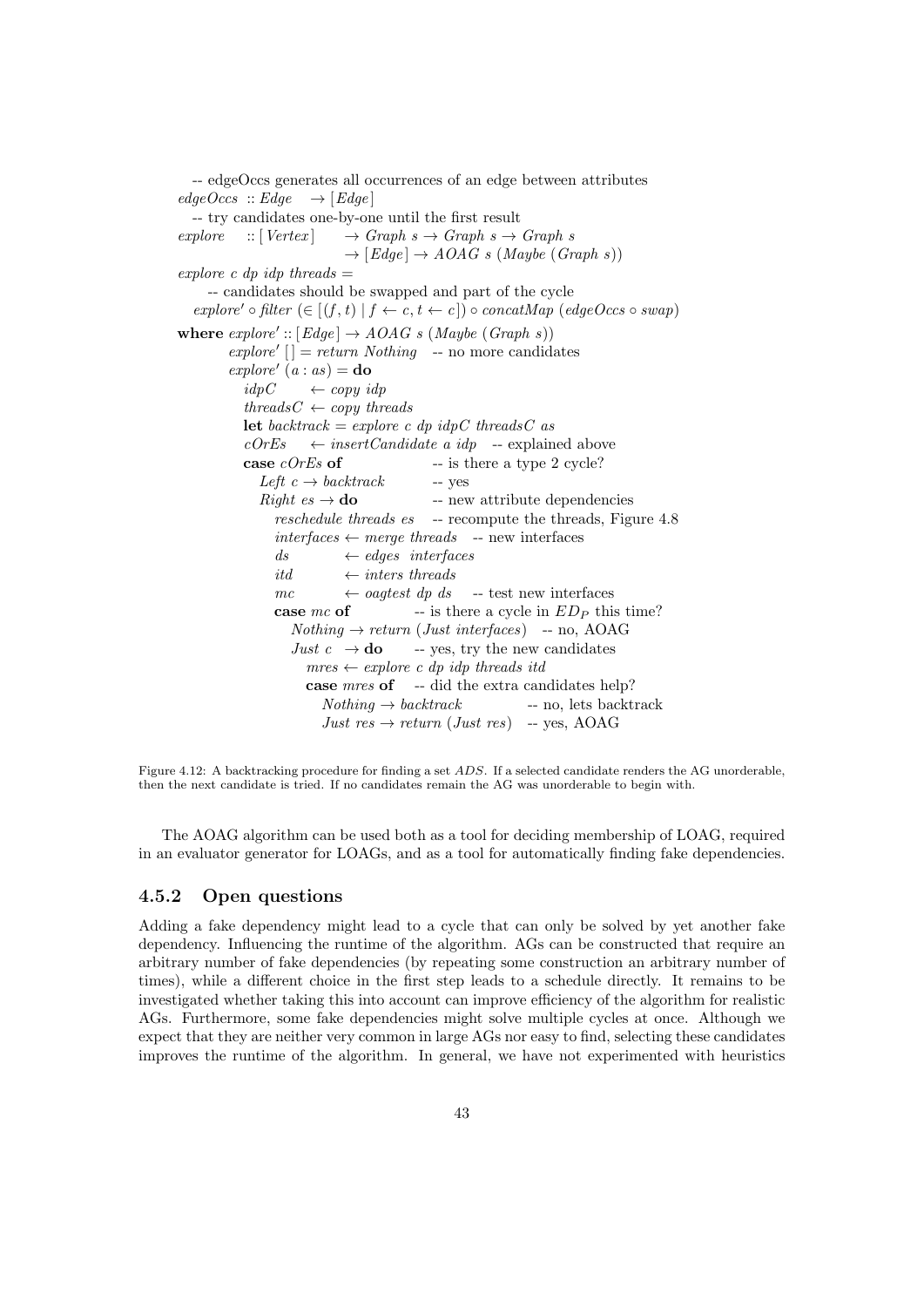to decide which candidate to try first. It is interesting to see the effects such heuristics on the runtime of the algorithm and on the size of the set ADS.

#### 4.5.3 LOAG Approach

The next chapter improves on the AOAG algorithm by defining an algorithm that solves that schedules LOAGs more directly, instead of making and correcting some optimistic choices. The motivation for setting this goal is threefold: we wish to give an algorithm that is not optimistic, we wish to improve on the runtime of the AOAG algorithm and we wish to give an algorithm that is able to take different optimisation criteria into account.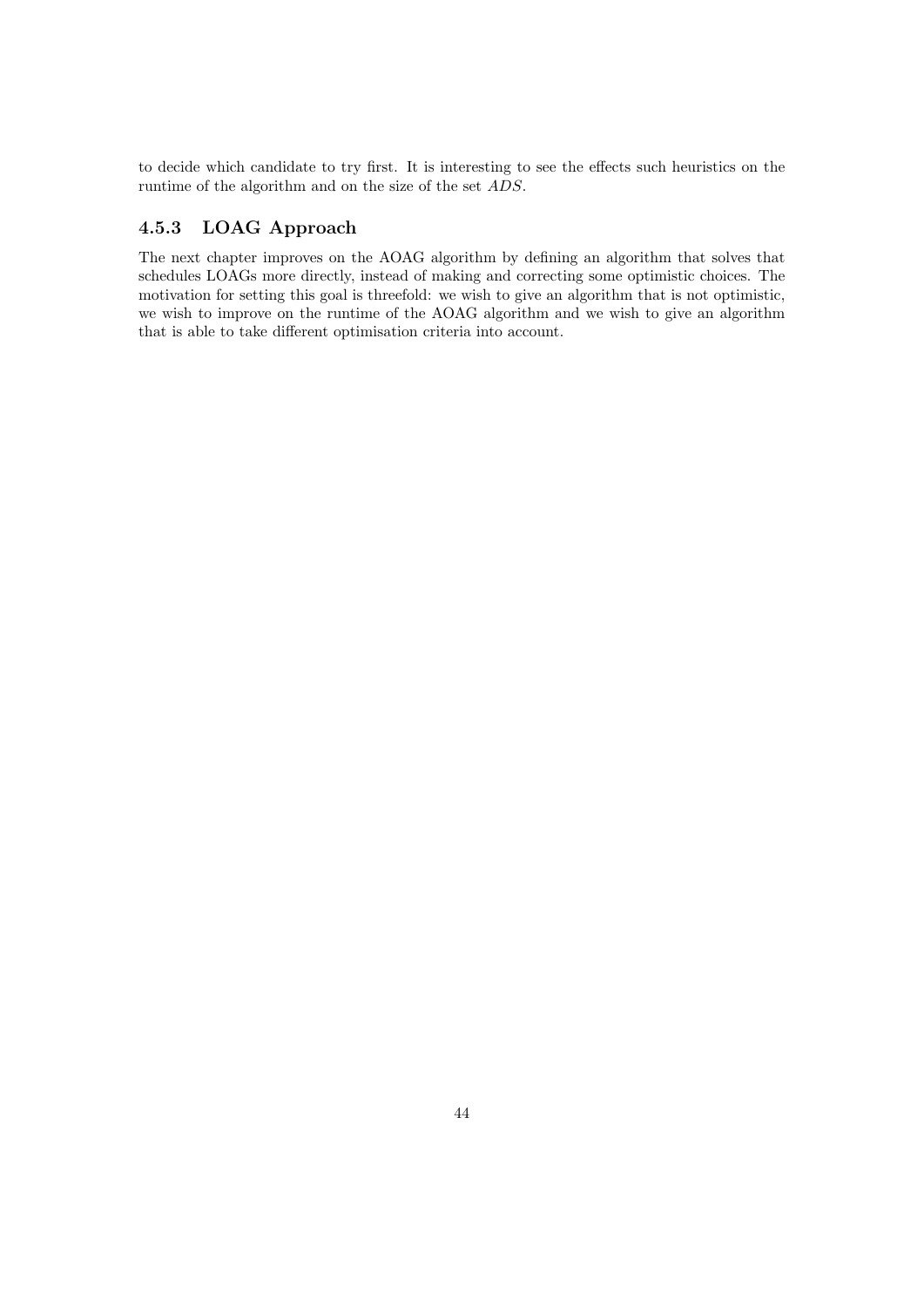# Chapter 5 LOAG Algorithm

In this chapter we give the second algorithm for determining whether an AG is of the class LOAG. The algorithm computes a Boolean formula that, when shown to be *satisfiable*, guarantees a linear order exists. Any SAT-solver can be used to find a satisfying assignment of the variables in the formula. Interfaces are constructed from the assignment. We show how the Boolean formula is constructed, prove that the formula finds valid interfaces and show how the size of the Boolean formula can be reduced to make it easier to generate and solve.

# 5.1 SAT approach

#### 5.1.1 Problem definition

Multiple characterisations of the class LOAG have been explored in Chapter 3. From the definitions and intuitions given in that chapter we obtain a minimal decision problem for determining whether an AG is linear ordered.

From Chapter 3 we know that it suffices to construct complete, well-defined and compatible interfaces to show a linear order exists for any derivation tree. Complete and well-defined interfaces are easily generated from  $ID_S(X)$  (Section 3.3.6). Generating compatible interfaces is the real challenge. A set of intra-visit dependencies has to be taken account for every interfaces. The combination of the different intra-visit dependencies from the different interfaces might result in cycles at production level. If each direct dependency graph remains acyclic with the intra-visit dependencies added to it, the interfaces are compatible.

The AOAG algorithm finds compatible interfaces by making an optimistic choice and correcting this choice when a cycle is discovered. The algorithm presented in this chapter approaches the problem from another angle. It finds a set of intra-visit dependencies first, ensuring that they do not lead to cycles at production level. Complete, well-defined and compatible interfaces can be constructed from a set of the intra-visit dependencies that is total: the interfaces constructed from them impose only intra-visit dependencies that were already in the set. By selecting  $(i \rightarrow s)$ or  $(s \to i)$  for every pair  $i \in A I_N(X) \times s \in AS_N(X)$ , with  $X \in N$ , every possible intra-visit dependency is considered. We can thus formulate the problem of linear orderedness as follows:

**Definition 5.1** (Boolean linear orderedness) An AG  $\langle \sum \cup N, P, S \rangle$ , A, D) is of the class LOAG if we can add a dependency  $i \to s$  or  $s \to i$  for every pair  $i \times s$ , with  $i \in AI_N(X)$  and  $s \in AS_N(X)$  for every  $X \in N$ , such that the direct dependency graphs extended with these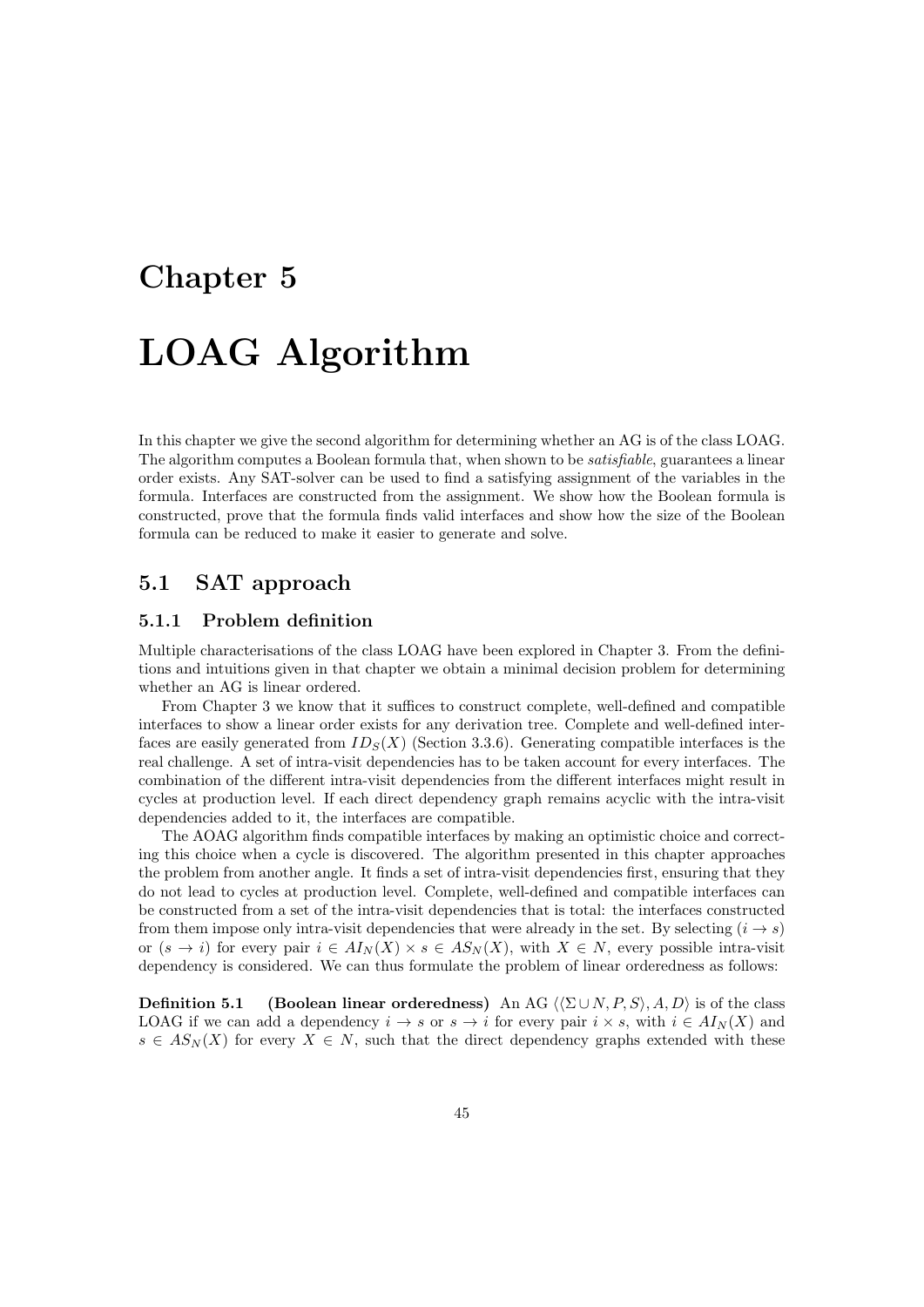dependencies are cycle free.

The following idea for an algorithm follows from the above definition: introduce a variable  $x_{i,s}$  for every pair  $i \times s$ , where  $x_{i,s} = T$  implies  $i \to s$  and  $x_{i,s} = F$  implies  $s \to i$ . Then impose a constraint on the variables associated with every possible cycle in the dependency graphs, ruling out the combination of variable assignments that lead to this cycle. A valid combination of assignments for all variables is a solution to our problem and we can extract the required interfaces from it. We have thus described linear orderedness as an instance of the problem of Boolean satisfiability.

Definition 5.2 (Boolean Satisfiability Problem) The Boolean satisfiability problem (SAT-problem) is to determine, for a given Boolean formula, whether it is satisfiable, i.e. there is a variable assignment that satisfies the formula.

**Definition 5.3** (Boolean Formula) A Boolean formula or Boolean expression is a set of Boolean variables combined by conjunction  $(\wedge)$ , disjunction  $(\vee)$  and negation  $(\neg)$  operators.

**Definition 5.4** (Conjunctive Normal Form) A Boolean formula is in *Conjunctive Normal* Form (CNF) if it is conjunction of clauses, where a *clause* is disjunction of terms. Every term is a variable or a negation of a variable.

Every Boolean formula can be transformed into  $CNF<sup>1</sup>$ .

By restricting the formula of a SAT-problem to CNF we have a very natural representation of the problem. Every clause imposes a constraint and every constraint must hold simultaneously. Furthermore, every constraint is formed by a set of terms of which at least one must hold. Most SAT-solvers<sup>2</sup> expect formulas in CNF and provide an interface for users to add clauses as constraints iteratively (as opposed to forcing the user to construct the Boolean formula in its entirety and providing it to the solver at once).

#### 5.1.2 Ruling out cycles

#### Adding clauses

We can rule out cycles using clauses as follows. If there is a cycle  $c$ , containing the edges  $a_1 \rightarrow b_1, a_2 \rightarrow b_2, \ldots, a_n \rightarrow b_n$ , by adding a clause  $\neg var(a_1, b_1) \vee \neg var(a_2, b_2) \vee \ldots \vee \neg var(a_n, b_n)$ for all edges  $a \to b$  for which  $var(a, b)$  is defined, given that  $var(a, b) = x_{a,b}$  if a is inherited and b is synthesized,  $var(a, b) = \neg x_{a,b}$  if a is synthesized and b is inherited or  $var(a, b)$  is undefined otherwise. In the next section we examine how all the cycles can be ruled out with this approach.

#### Problem graph

In our problem definition an assignment to a variable represents the direction of the edge between two vertices. We observe a similarity with the relation between undirected and directed graphs. An undirected graph  $G = \langle V, E \rangle$  is represented by a directed graph  $G' = \langle V', E' \rangle$ , by taking both

<sup>1</sup>Web-application WolframAlpha easily transforms arbitrary Boolean formulas into CNF, among many other things: http://www.wolframalpha.com/

 ${}^{2}$ A SAT-solver is software for automatically finding satisfying assignments for SAT-problems, if possible.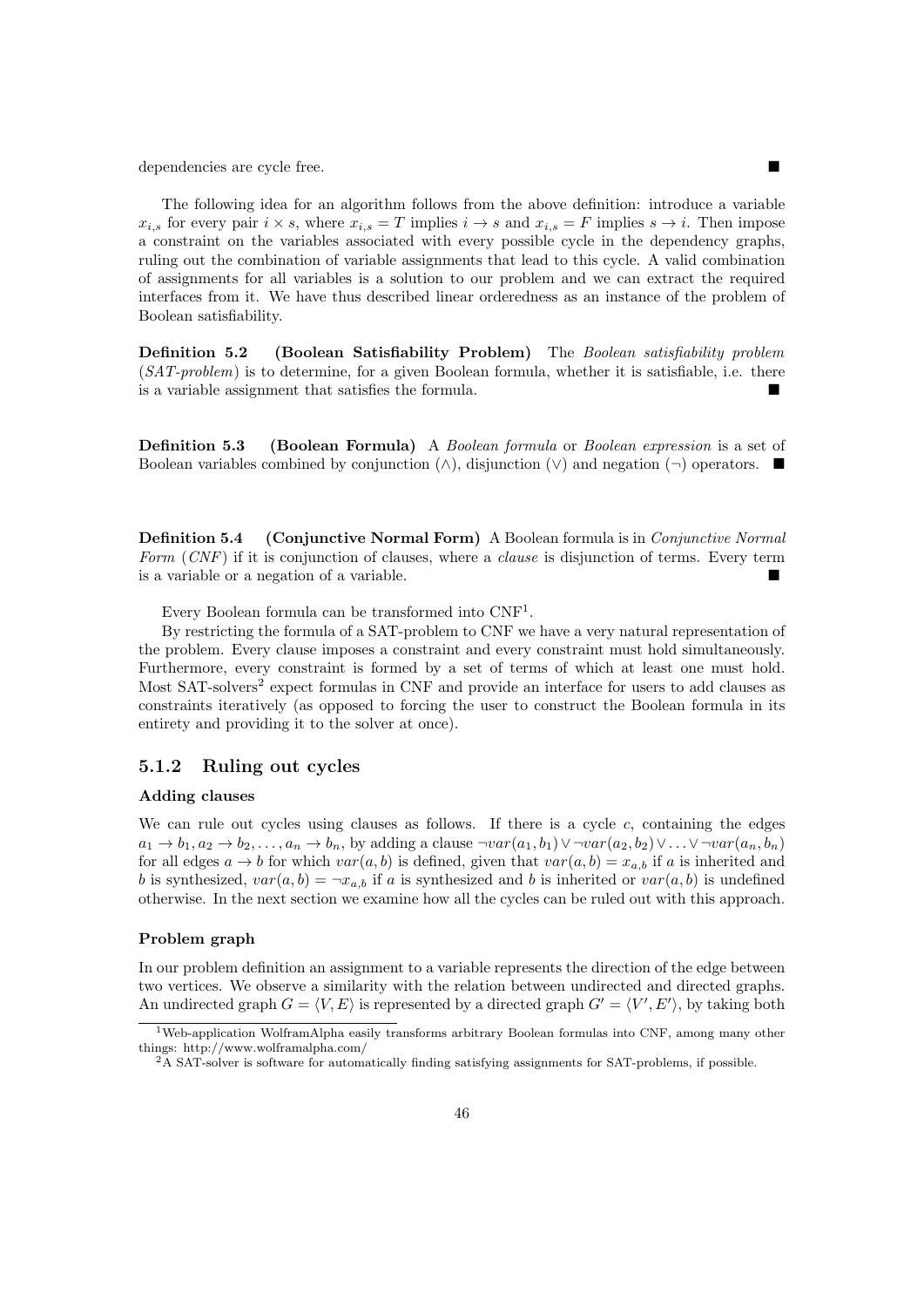$a \to b \in E'$  and  $b \to a \in E'$  if a and b are connected in G. We depict the connection between two vertices a and b in undirected graph G by saying  $(a \leftrightarrow b) \in E$ .

We consider the set of variables as edges in an undirected graph. We refer to this graph as the *problem graph*. The problem graph for production  $p$  has a vertex for every input and output occurrence of  $p$ . The edges in the problem graph are either edges between siblings or between non-siblings. All possible sibling pairs of input  $\times$  output occurrences are added to the graph (they are the variables from definition 5.1). We collect these pairs in the set  $S_P(p)$ .

$$
S_P(p) = \{ (X \cdot i, X \cdot o) \mid (X \cdot o) \in AS_N(lhs(p)), (X \cdot i) \in AI_N(lhs(p)) \} \cup \{ (X \cdot i, X \cdot o) \mid (X \cdot o) \in AI_N(X), (X \cdot i) \in AS_N(X), X \in rhs(p) \}
$$
\n
$$
(5.1)
$$

Direct dependencies are added to the problem graph by assigning a new variable (adding a new undirected edge) and fixing its value (we know its direction). If a direct dependency relates to a sibling edge already part of the problem graph (it is a dependency between an input and output occurrence of the same field), there is already a variable for that edge and we fix its value.

Definition 5.5 (Problem graph for productions) The problem graph for production p is an undirected 2-edge-colored<sup>3</sup> bipartite graph  $P_P(p) = \langle U \cup V, \mathcal{D} \cup \mathcal{S} \rangle$ , with  $U = O_{in}(p)$ ,  $V = O_{out}(p)$  and  $\Rightarrow$   $1 \mid (a \cdot b) \in D$ 

$$
D = \{ a \leftrightarrow 'b \mid (a \rightarrow b) \in D_P(p),
$$
  
\n
$$
(a, b) \notin S_P(p), (b, a) \notin S_P(p) \}
$$
  
\n
$$
S = \{ a \leftrightarrow b \mid (a, b) \in S_P(p), (a \rightarrow b) \notin D_P(p), (b \rightarrow a) \notin D_P(p) \} \cup
$$
  
\n
$$
\{ a \leftrightarrow^{\rightarrow} b \mid (a, b) \in S_P(p), (a \rightarrow b) \in D_P(p) \} \cup
$$
  
\n
$$
\{ a \leftrightarrow^{\leftarrow} b \mid (a, b) \in S_P(p), (b \rightarrow a) \in D_P(p) \} \cup
$$
  
\n
$$
(5.3)
$$

Every edge  $(a \leftrightarrow b)$  corresponds to a Boolean variable  $x_{a,b}$ . There exists only one variable for every edge: either  $x_{a,b}$  exists, with  $x_{b,a} = -x_{a,b}$ , or  $x_{b,a}$  exists, with  $x_{a,b} = -x_{b,a}$ . Whenever  $(a \leftrightarrow \rightarrow b) \in (\mathcal{D} \cup \mathcal{S})$  then  $x_{a,b} = T$  (or  $x_{b,a} = F$ ) and whenever  $(a \leftrightarrow \rightarrow b) \in (\mathcal{D} \cup \mathcal{S})$  then  $x_{a,b} = F$ (or  $x_{b,a} = T$ ).  $S_P(p)$  is the set of all sibling pairs of p: Problem graph  $P_P(p)$  is bipartite as every edge in  $D$  is from an input to output occurrence (under the assumption that the input AG is normalised) and no edge in  $S$  is from input to input or output to output occurrence.

**Definition 5.6** (Cycle in undirected graph) A cycle in an undirected graph  $G = \langle V, E \rangle$ is a set  $c = \{v_1, \ldots, v_n\} \subseteq V$  such that for every  $1 \leq i \leq n$ ,  $(v_i \leftrightarrow v_{i+1}) \in E$  and  $v_1 = v_n$ . The edges in c, denoted by  $c^{\leftrightarrow}$ , are exactly the edges  $(v_i \leftrightarrow v_{i+1})$ . The length of cycle c is the number of edges in c, i.e.  $|c^{\leftrightarrow}| = n - 1$ .

**Definition 5.7** (Directed cycle in problem graph) A cycle  $c = \{v_1, \ldots, v_n\}$  in an (undirected) problem graph  $P = \langle V, E \rangle$  is directed, if and only if every variable associated with every edge  $(a \leftrightarrow b) \in c^{\leftrightarrow}$  has a value assigned to it, i.e.  $(a \leftrightarrow^{\rightarrow} b) \in E$  or  $(a \leftrightarrow^{\leftarrow} b) \in E$ , and the assignments form a directed path  $v_1 \leftrightarrow^{\rightarrow} \dots \leftrightarrow^{\rightarrow} v_n$  or  $v_1 \leftrightarrow^{\leftarrow} \dots \leftrightarrow^{\leftarrow} v_n$ .

 $3A$  k-edge-colored graph is a graph with k different types of edges.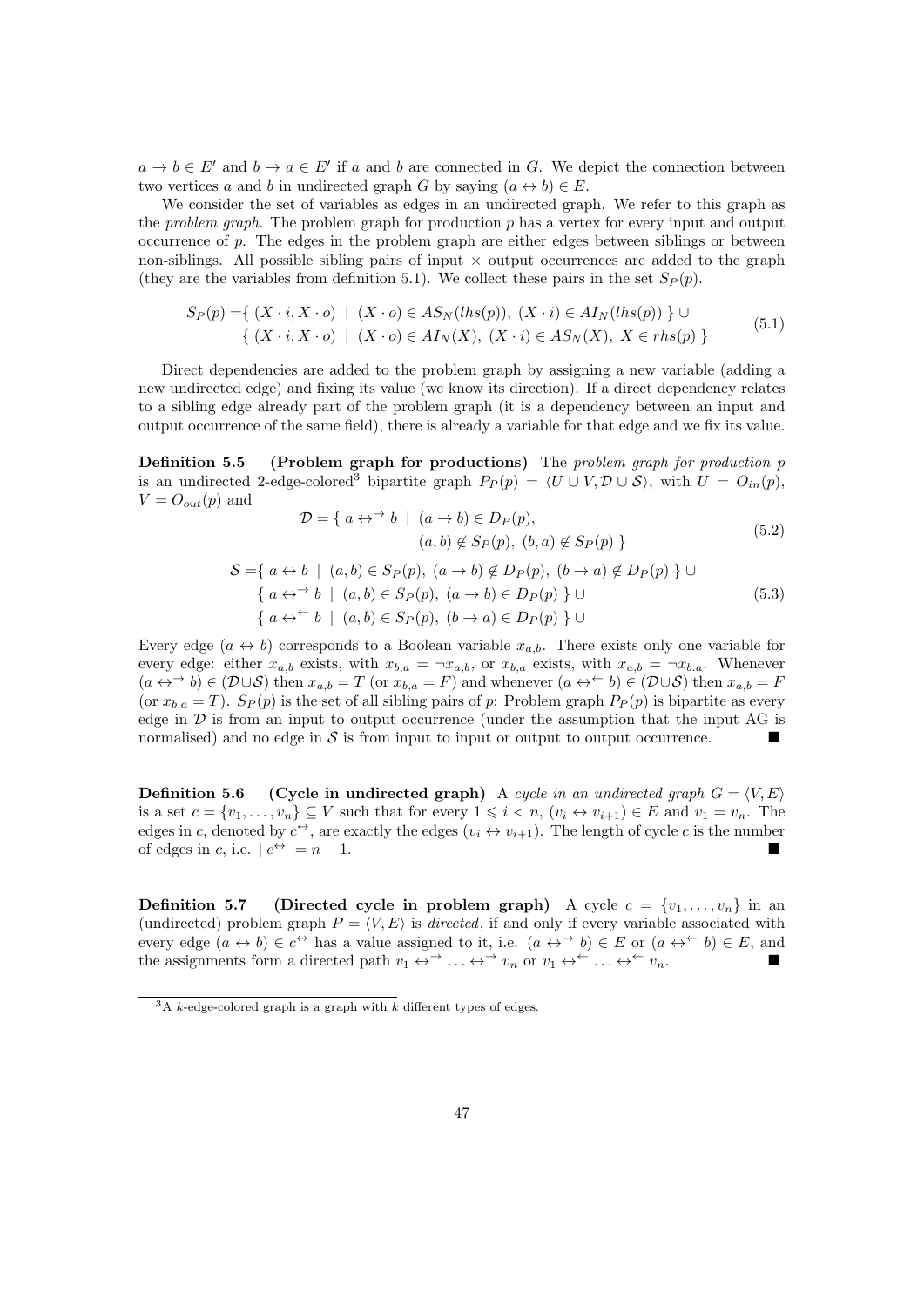#### Assignment graph

An assignment graph is a directed subgraph of a problem graph, such that it reflects only the assignments made for every variable of the problem graph.

Definition 5.8 (Assignment graph for productions) The assignment graph for production p is a directed 2-edge-colored bipartite subgraph,  $P_P^{\rightarrow}(p) = \langle U \cup V, \mathcal{D}' \cup \mathcal{S}' \rangle$ , of problem graph  $P_P(p) = \langle U \cup V, \mathcal{D} \cup \mathcal{S} \rangle$ , with

$$
\mathcal{D}' = \{ a \to b \mid (a \leftrightarrow^{\rightarrow} b) \in \mathcal{D} \}
$$
\n
$$
(5.4)
$$

$$
\mathcal{S}' = \{ a \to b \mid (a \leftrightarrow^{\rightarrow} b) \in \mathcal{S} \} \cup
$$
  

$$
\{ b \to a \mid (a \leftrightarrow^{\leftarrow} b) \in \mathcal{S} \}
$$
 (5.5)

An assignment graph  $P_P^{\rightarrow}(p)$  is *complete* if there is an edge  $(i \to o)$  or  $(o \to i)$ ,  $\forall (i, o) \in S_P(p)$ . Ë

Whenever we have a complete set of assignments for the variables  $S$  of a problem graph we can extract a complete assignment graph from it. It follows from the definition of assignment graphs, that an assignment graph for production  $p$  is a subgraphs of the problem graph of  $p$  and is therefore cycle free whenever the problem graph of p contains no directed cycles.

**Definition 5.9** (Cycle in directed graph) A cycle in a directed graph  $G = \langle V, E \rangle$  is a set  $c = \{v_1, \ldots, v_n\} \subseteq V$  such that for every  $1 \leq i \leq n$ ,  $(v_i \to v_{i+1}) \in E$  and  $v_1 = v_n$ . The edges in c, denoted by  $c^{\rightarrow}$  are exactly the edges  $(v_i \rightarrow v_{i+1})$ . The length of c is the number of edges in c, i.e.  $|c^{\rightarrow}| = n - 1$ .

We have constructed our problem graph in such a way that there are no possible assignments that lead to cycles of length  $\langle 3.5 \rangle$  There is no variable  $x_{a,b}$  with  $a = b$  (there are no self edges) and thus no cycles of length 1. Secondly, there are no two variables  $x_{a,b}$  and  $x_{a',b'}$  that both represent the edge  $a \leftrightarrow b$ , therefore we can not have cycles of length 2. The absence of such variables is an invariant we must preserve when adding new variables to our problem.

A cycle  $v_1 \leftrightarrow v_2 \leftrightarrow \dots \leftrightarrow v_n \leftrightarrow v_1$  in the problem graph might result in two possible (directed) cycles in the assignment graph,  $v_1 \leftarrow v_2 \leftarrow \ldots \leftarrow v_n \leftarrow v_1$  and  $v_1 \rightarrow v_2 \rightarrow \ldots \rightarrow v_n \rightarrow v_1$ . We can rule out both cycles by saying that only assignments in which at least one edge points to the right and at least one edge points to the left are valid. We achieve this by adding the clauses  $var(v_1, v_2) \vee \ldots \vee var(v_n, v_1)$  and  $\neg var(v_1, v_2) \vee \ldots \vee \neg var(v_n, v_1)$  to our problem, where var is defined as before (Section 5.1.1).

Since we assume every AG is normalised, the edges from  $D<sub>P</sub>$  in a cycle can not be adjacent (or there is an edge pointing away from an output occurrence or towards an input occurrence). Every pair of direct dependencies in a cycle is therefore either connected through a path that contains an other direct dependency or through a path containing only edges between siblings. Since intra-visit dependencies (and the sibling edges considered in the assignment graphs) are either from input to output occurrence or vice versa, this path of sibling edges must be of odd length (see Figure 5.1).

**Lemma 5.1.** No cycle in assignment graph  $P_P^{\rightarrow} = \langle U \cup V, D \cup S \rangle$  has adjacent edges from  $D$ .

**Lemma 5.2.** Every path of edges from S, in every cycle of assignment graph  $P_P^{\rightarrow} = \langle U \cup V, D \cup S \rangle$ with some edges from  $D$ , is of odd length.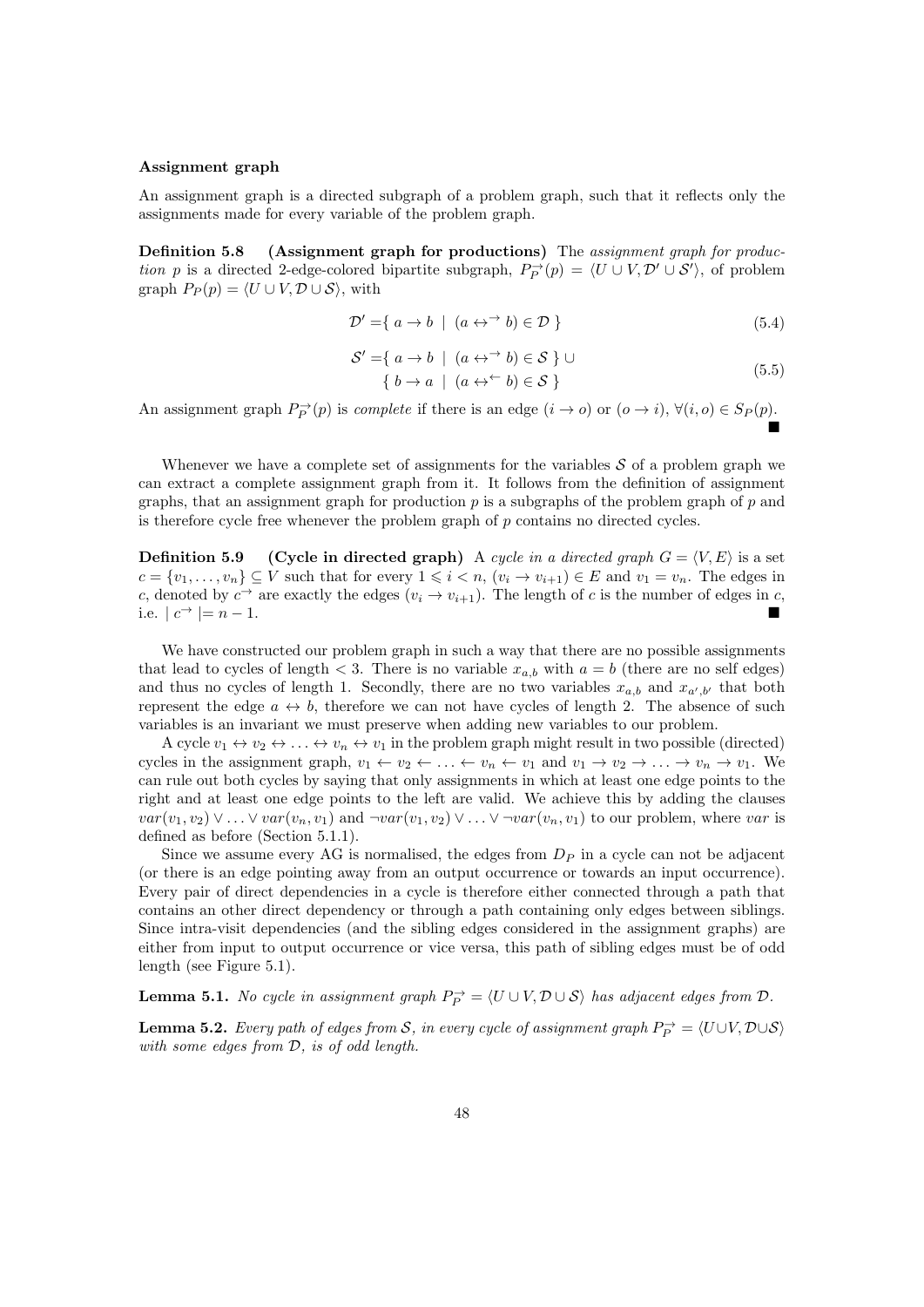

Figure 5.1: In a normalised AG there are no cycles with adjacent direct dependencies and no cycles with even length paths of sibling edges that also contain direct dependencies. The dependencies  $u \to b$  and  $e \to x$  are not allowed.

#### Enumeration

A naive approach to rule out all possible cycles in the assignment graph would be te enumerate all possible cycles resulting from any possible variable assignment. This goal can be formulated as 'find all minimal cycles of length  $> 2$  in the problem graph'.

Finding the minimal subcomponents (of size  $> 2$ ) is not easy. No efficient algorithm for it has been found in literature and Tarjan's algorithm which is used to find maximal connected components is not easily adjusted for our purposes. We can, however, construct the problem graph in such a way that the only cycles we have to prevent are cycles of length 3. For this we use the notion of chordal graphs.

# 5.2 Transitivity and chordal graphs

**Definition 5.10** (Chordal Graph) An undirected graph is *chordal* if and only if every cycle of length  $> 3$  has a *chord*, an edge that is not part of the cycle but connects two vertices on it. A chordal graph is also called *triangulated* as it consists only of (combinations of) triangles.  $\blacksquare$ 

Definition 5.11 (Triangulated problem graphs) An undirected bipartite 2-edge-colored problem graph  $P = \langle U \cup V, D \cup S \rangle$  is triangulated or chordalised by a set of edges C if  $P^{\Delta}$  $\langle U \cup V, \mathcal{D} \cup \mathcal{S} \cup \mathcal{C} \rangle$  is a chordal graph. There is no guarantee that the edges in C maintain the bipartite property. Hence,  $P^{\Delta}$  is an undirected 3-edge-colored graph.

We can show that if a problem graph is chordal, adding the clauses for all triangles, such that all assignments leading to directed cycles in that triangle are prevented, suffices to rule out all directed cycles of length  $> 3$ .

**Theorem 5.1.** Any complete assignment for a chordal problem graph that leads to no directed cycles of length 3, leads to no directed cycles of length  $> 3$ .

*Proof.* By induction. Base case  $n = 3$  follows from assumption "there are no directed cycles of length 3". Step case: show that if the problem graph contains no directed cycles of length  $\leq n$ then it contains no directed cycles of length  $n + 1$ . By contradiction.

Step case, by contradiction. Say that  $c = \{v_1, \ldots, v_{n+2}\}\$ is an undirected cycle of the triangulated problem graph  $P^{\Delta} = \langle V, E \rangle$ , with  $| c^{\leftrightarrow} | = n + 1$ . Since  $P^{\Delta}$  is chordal, there must be a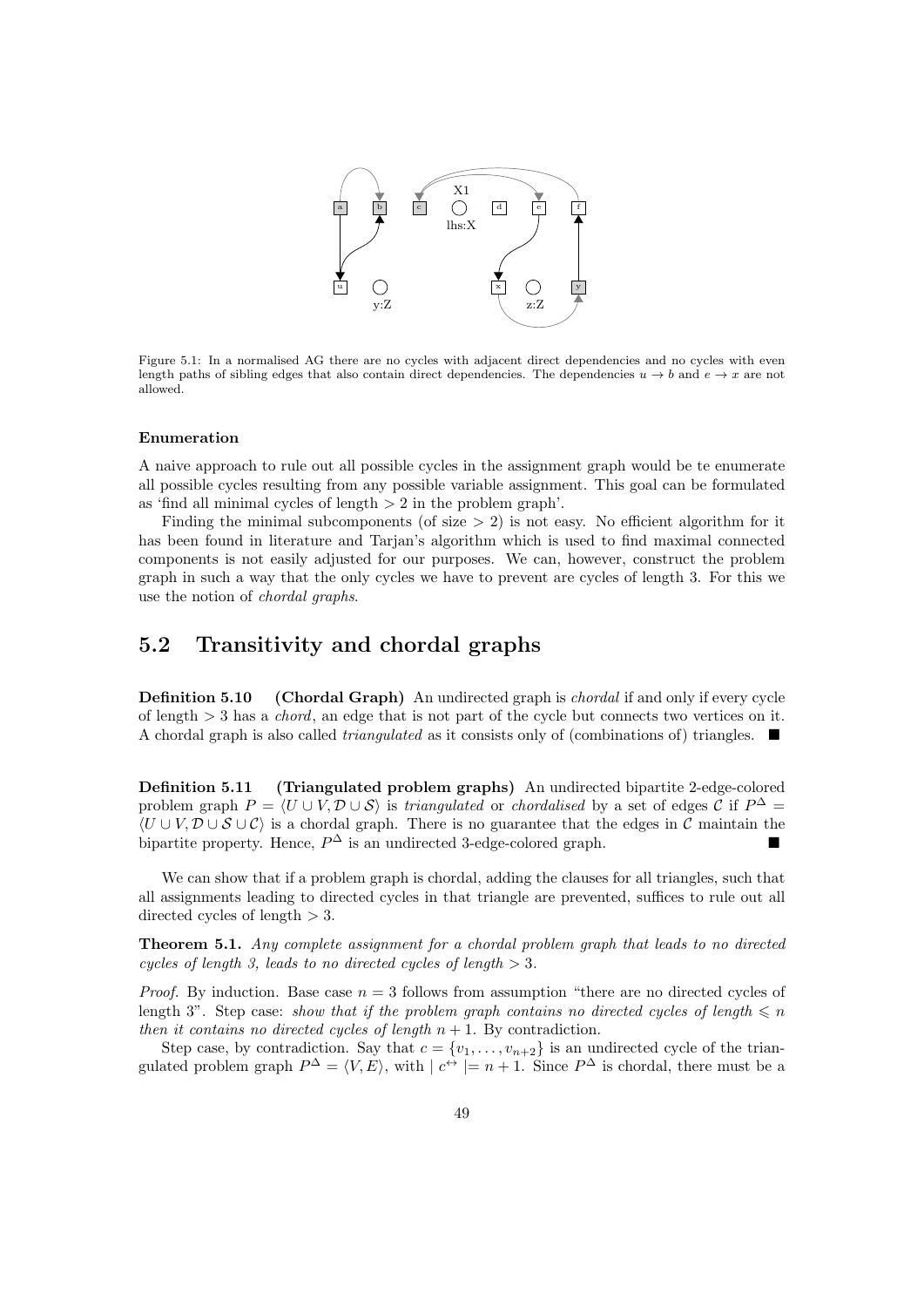chord  $\{v_a \leftrightarrow v_b\}$ , with  $i \leq a < b < n+2$ . The chord splits the cycle in two subcycles  $c_1$  and  $c_2$ . There are two ways in which c forms a directed cycle: either there is a path  $v_a \leftrightarrow v_b$  through  $c_1$  and a path  $v_b \leftrightarrow \rightarrow v_a$  through  $c_2$  or a path  $v_a \leftrightarrow \rightarrow v_b$  through  $c_1$  and a path  $v_b \leftrightarrow \rightarrow v_a$ through c<sub>2</sub>. In the former case  $(v_a \leftrightarrow^{\rightarrow} v_b) \in E$  (or there is a directed cycle of length  $\leq n$  in  $c_1$  or the assignment is incomplete) which leads to a directed cycle of length  $\leq n$  in  $c_2$ . In the latter case  $(v_a \leftrightarrow^{\leftarrow} v_b) \in E$  (or there is a directed cycle of length  $\leq n$  in  $c_1$  or the assignment is incomplete) which leads to a directed cycle of length  $\leq n$  in  $c_2$ .

Both cases contradict the assumption of the induction hypothesis.

 $\Box$ 

We can view chords as sharing information about the presence of paths through one subcycle with adjacent subcycles. Figure 5.2 shows that all possible assignments ruling out cycles of length 3 rule out cycles of length 4.



Figure 5.2: A cycle of length 4 is ruled out by ruling out all its subcycles of length 3. When  $s \leftrightarrow \rightarrow w$  and  $w \leftrightarrow^{\rightarrow} n$  are assigned,  $s \leftrightarrow^{\rightarrow} n$  is implied. When  $s \leftrightarrow^{\rightarrow} n$  is assigned,  $n \leftrightarrow^{\rightarrow} e$  and  $e \leftrightarrow^{\rightarrow} s$  can not be assigned simultaneously.

#### 5.2.1 Constructing a chordal graph

A different characterisation of a chordal graph uses the notion of a perfect elimination order:

Chordal Graph Characterisation 1. An undirected graph  $G$  is chordal if and only if it has a perfect elimination order. A perfect elimination order is an ordering  $v_1, \ldots, v_n$  of the vertices of G such that in the graph  $G[v_1, \ldots, v_i], \forall (i)$   $(1 \leq i \leq n)$ , the vertex  $v_i$  is simplicial. A vertex v is called simplicial in a graph  $G$  if the neighbourhood of v forms a connected component in  $G$ . The graph  $G[v_1, \ldots, v_i]$  is the induced subgraph of G containing only the vertices  $v_i, \ldots, v_i$  and the edges between these vertices.

We can use the notion of a perfect elimination order to transform any problem graph into a chordal graph. Consider the following procedure:

- 1. While the graph still contains vertices:
	- (a) Select a vertex v from the problem graph in some arbitrary way.
	- (b) For every pair  $(a, b)$  of unconnected vertices in the neighbourhood of v:

i. Add the edge  $(a \leftrightarrow b)$  to C.

ii. Associate a single new variable with the new edge  $(a \leftrightarrow b)$ .

(c) Remove  $v$ , and all edges that concern  $v$ , from the graph.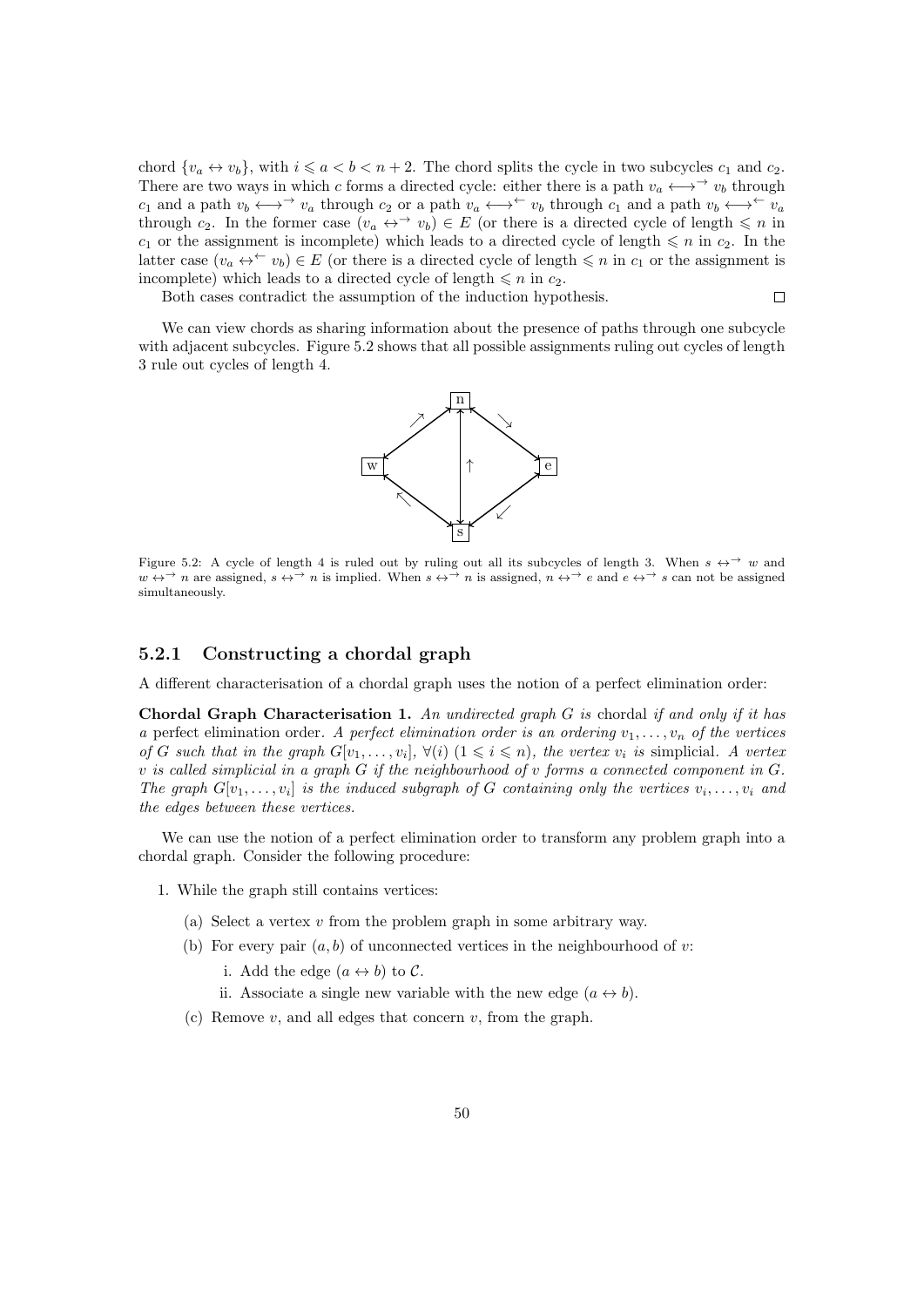It is easy to see that the original problem graph  $P_P(p)$  is triangulated by C into chordal graph  $P_P^{\Delta}(p)$ . The order in which we removed the vertices from the graph follows a perfect elimination order. We say that by fixing the order in which we remove the vertices, we have chosen an elimination order proving that  $P_P^{\Delta}(p)$  is chordal. The chosen elimination order greatly influences the numbers of clauses and variables added to our problem. This topic will be discussed in Section 5.3. By adding variables (chords) this way we maintain the invariant that no variable represents a self edge and no two variables represent the same edge.

#### 5.2.2 Enumerating all clauses

It follows from Theorem 5.1 that it suffices to prevent assignments that lead to cycles of length 3 by adding clauses for all triangles in  $P_P^{\Delta}$ . The procedure for transforming the problem graph into a chordal graph, given in the previous section, encounters all the triangles the triangulated problem graph contains. We can therefore extend the procedure to add all clauses to our SATproblem right away. We replace step (b) by:

- (b) For every pair  $(a, b)$ , with  $a \neq b$  of vertices in the neighbourhood of v:
	- i. If a and b are unconnected, add  $a \leftrightarrow b$  to C and introduce a new variable  $x_{a,b}$ .
	- ii. Consider the variables  $x_{v,a}$ ,  $x_{a,b}$  and  $x_{b,v}$ .
	- iii. Rule out the two directed cycles possible in undirected cycle  $\{a, b, v\}$ , by adding the clauses  $x_{v,a} \vee x_{a,b} \vee x_{b,v}$  and  $\neg x_{v,a} \vee \neg x_{a,b} \vee \neg x_{b,v}$  to the SAT-problem.

A Haskell implementation for adding all required clauses is given in Figure 5.3. Note that some of the edges in a triangle already have a value assigned to it if it represents a direct dependency. We know from Lemma 5.1 that this can hold for a single edge in a triangle only. When such an edge exists, one clause has been satisfied already (the corresponding variable is True) and the other will consist out of two variables instead of three (the corresponding variable can never be True). Since all the clauses added to the problem consist of three variables or less, the problem is a 3-satisfiability instance. 3-satisfiability is one of Karp's 21 NP-complete problems[Kar72].

**Definition 5.12** (3-satisfiability) The problem of 3-satisfiability  $(3-SAT)$  is a special instance of the Boolean satisfiability problem, requiring the Boolean formula to be in CNF and every clause to be of length at most 3.

#### 5.2.3 Constructing problem graphs

The problem graphs are graphs at production level, in which vertices represent attribute occurrences. Every field of a production is an occurrence of a non-terminal for which we have to construct the same interface. The variables can therefore be created at non-terminal level and shared amongst the clone-pairs.

Following the definition of the problem of Boolean linear orderedness we begin by associating a variable  $x_{i,s}$  with every edge  $i \leftrightarrow s$  for every pair of inherited and synthesized attributes of a non-terminal.

$$
S_N(X) = \{ (X \cdot i, X \cdot s) \mid (X \cdot i) \in A I_N(X), (X \cdot s) \in A S_N(X) \}
$$
(5.6)

When constructing the problem graph for a production  $p$ , all the edges between inherited and synthesized occurrences of the fields of  $p$  (siblings) will already have a variable associated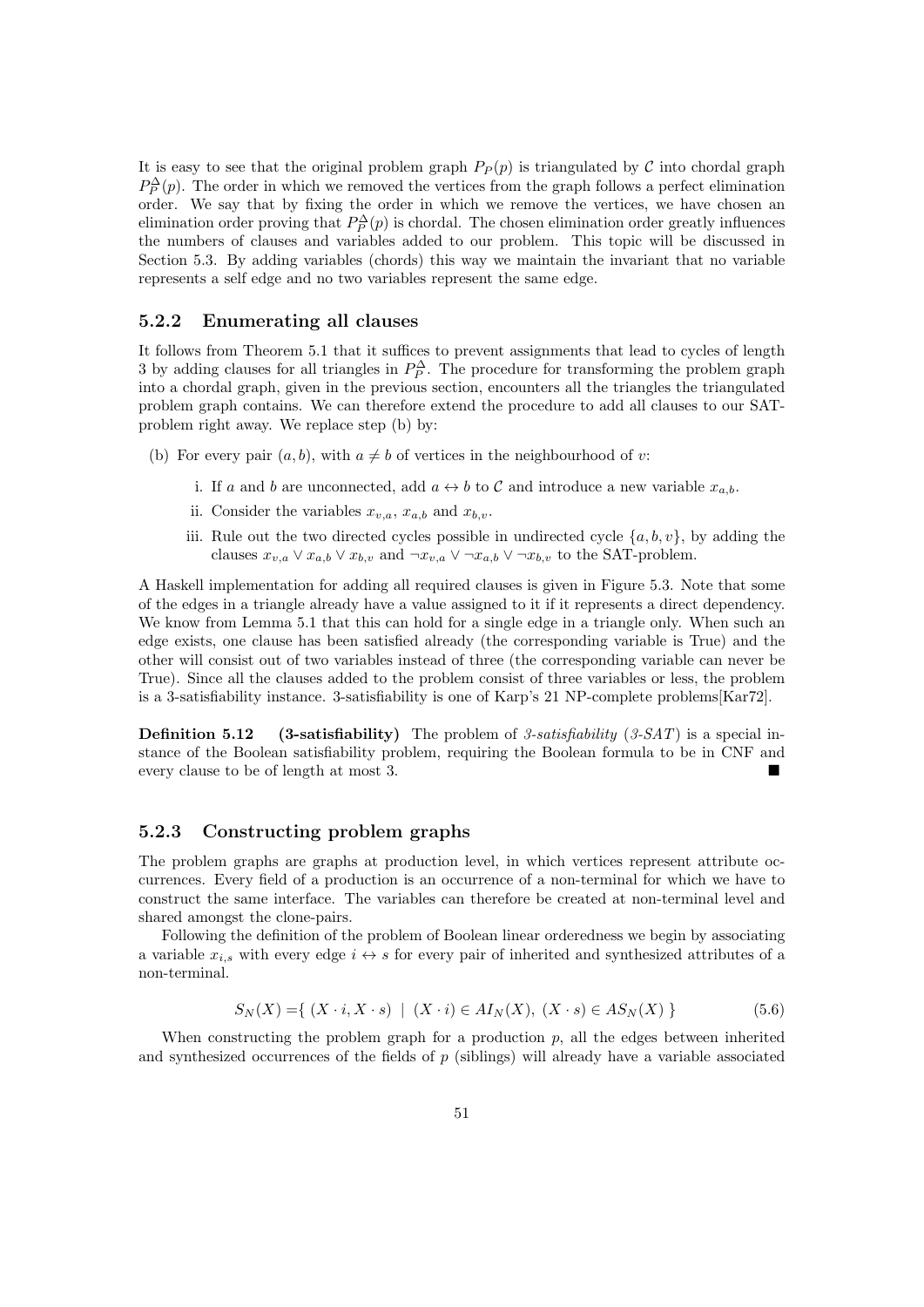```
-- given a sat problem and a problem graph, add all required clauses to
-- the sat problem such that any satisfying assignment will not
-- produce cycles of length > 3, returning the set C
-- required for triangulating the problem graph.
noCycles :: Sat \rightarrow Graph \rightarrow \{Chord\} \rightarrow IO \{Chord\}noCycles sat graph oldchords \vert empty graph = return oldchords
                                | otherwise = do
  -- select the next vertex from the elimination order,
  v \leftarrow selectVertex\ graph-- its neighbours
  vns \leftarrow neighbours \ v \ graph- and all pairs that v forms a triangle with.
  let pairs = [(a, b) | a \leftarrow ns, b \leftarrow ns, a \not\equiv b]-- add the required clauses for every triangle, finding necessary chords
  newchords ← sequence [noTriangle\ sat\ graph\ a\ b\ v\ |\ (a, b) \leftarrow pairs]- recursively call noCycles after removing v from the problem graph
  noCycles sat (removeVertex v graph) ((concat newchords) union oldchords)
  where -- check if there is already an edge a \leftrightarrow bnoTriangle::Sat \rightarrow Graph \rightarrow Vertex \rightarrow Vertex \rightarrow Vertex \rightarrow IO \{Chord\}noTriangle sat graph a b v =do
           if (\neg (edgeExists (a, b) graph)) -- check if (a, b) exists
              then do
                 x \leftarrow newVar\ sat\ (a, b) -- if not, create a new var
                 addEdge(a, b) x graph -- and add it to the graph
                 ruleMeOut -- prevent direct cycles
                 return (a, b) -- return the new chord
           else ruleMeOut \gg return []
       where ruleMeOut = ruleOut sat (var (v, a) graph)(var (a, b) graph)(var (b, v) graph)ruleOut::Sat \rightarrow Var \rightarrow Var \rightarrow Var \rightarrow IO ()
     ruleOut sat x y z = do addClause sat [x, y, z]addClause sat [\neg x, \neg y, \neg z]
```
Figure 5.3: Haskell function for finding a perfect elimination order, enumerating all triangles.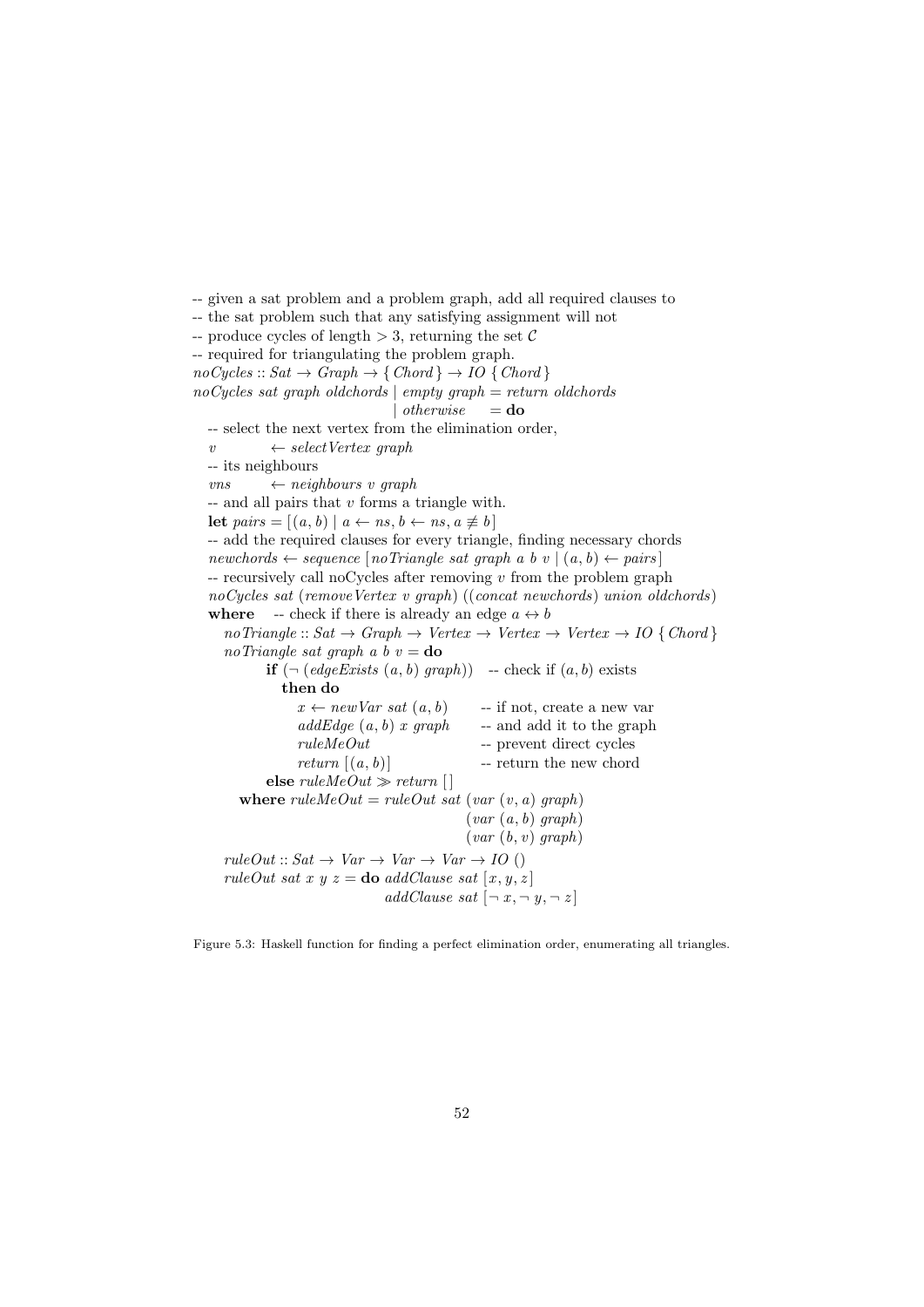-- Given the current sat problem, a production and a map associating variables  $-$  to edges between attributes, generate the problem graph for production p  $prGraph :: Sat \rightarrow Pr \rightarrow [(Edge, Var)] \rightarrow IO()$  $prGraph \; sat \; p \; varMap =$ **do**  $graph \leftarrow newGraph$ -- add the variables associated with all siblings of this production sequence  $\int \text{addEdge}(i, o) \text{ xio graph}$ | field  $\leftarrow$  fields p , inhs  $\leftarrow A I_N(typeOf\ field)$ , syns  $\leftarrow AS_N(typeOf\ field)$ , let *i*  $\int$  *field*  $\equiv$  "lhs" = *inhs* -- input occurrences | otherwise  $=$  syns o | field  $\equiv$  "lhs" = syns -- output occurrences | otherwise  $=$  inhs  $xio = \text{case}~lookup~(i, o)~varMap~of$  $Nothing \rightarrow error$  "sibling edge has no var" Just  $v \rightarrow v$ ] -- fix all the variables associated with direct dependencies -- or add a variable if it did not yet exist and fix it sequence  $\phi$  do when  $(x \equiv \bot)$  \$ do  $x \leftarrow newVar(a, b)$ assert x graph -- fix x to  $a \leftrightarrow^{\rightarrow} b$  $\mid (a \rightarrow b) \in D_P(p)$ , let  $x = var(a, b)$  graph ]  $chords \leftarrow noCycles \; sat \; graph \; \emptyset$ return ()

Figure 5.4: Haskell function that constructs the problem graph for production p and calls noCycles.

with it (through the non-terminal which is the type of the field). We say that these variables are shared between fields of the same type. The initialisation of the graph is completed by adding associating a variable  $x_{a,b}$  with the edge  $a \leftrightarrow b$  for every edge  $(a \to b) \in D_P(p)$ . The variable will receive assignment True, i.e.  $var(a, b) = T$  and  $var(b, a) = F$ . In Figure 5.4 a Haskell function is given that performs the initialisation steps for a given production and calls  $noCycles$  from Figure 5.3 to rule out all assignments that lead to directed cycles.

# 5.3 Reducing the SAT-problem

After collecting the required clauses from the problem graphs, we can rely on an external sat solver to find a satisfying assignment, completing the SAT-based algorithm. However, the following observations allow us to shrink the SAT-problem:

• Many encountered triangles are triangles of siblings. The clauses added for such triangles can be shared between fields of the same type. We can rule out such triangles at nonterminal level first, preventing a duplication of clauses. This allows us to forget about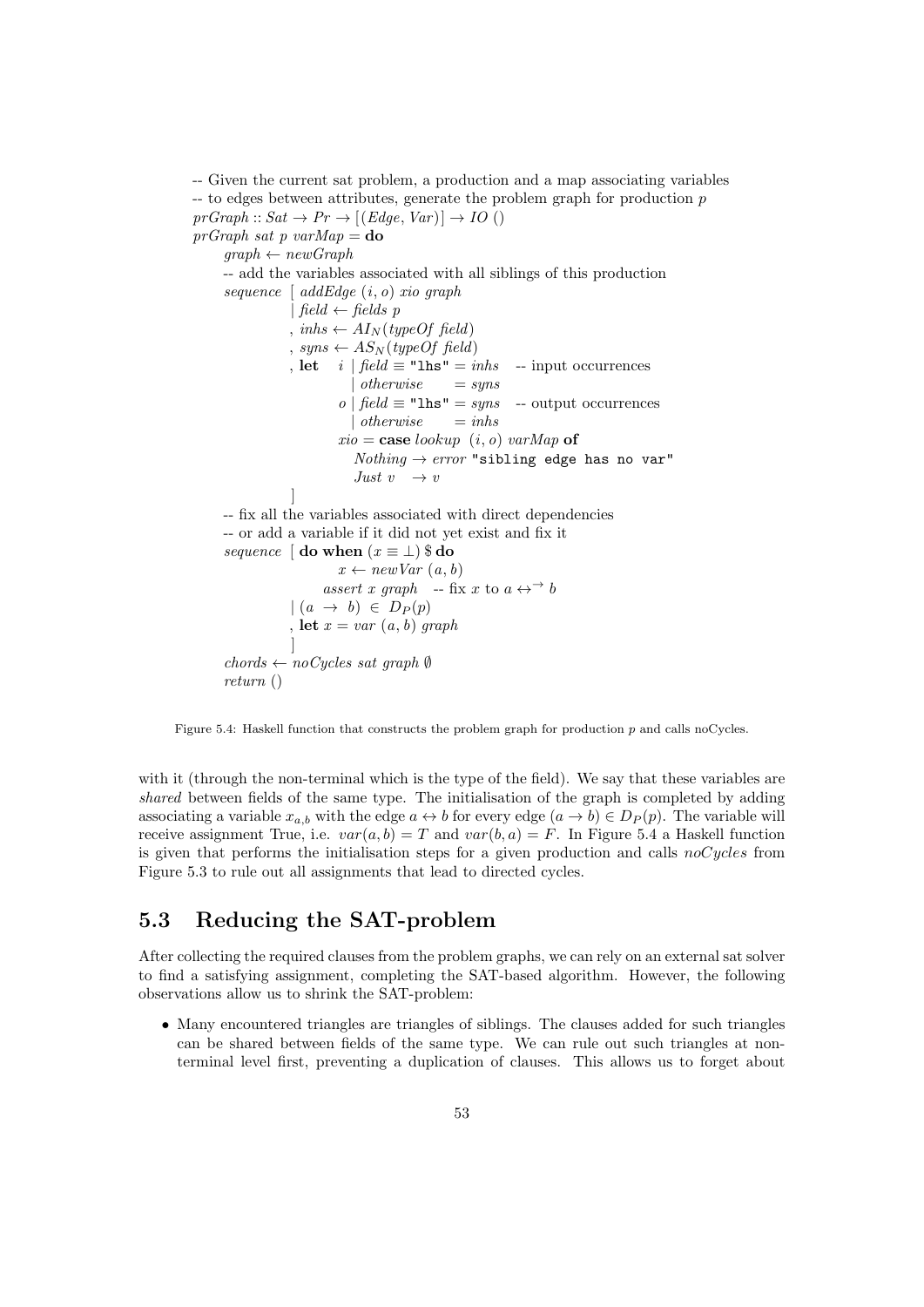triangles between two or more siblings at production level.

- Since we assume the input AG is normalised, no direct dependencies are connected and no cycle can have two or more adjacent direct dependencies. This assumption guarantees that no cycles with two or more direct dependencies are encountered.
- Just as variables for inherited-synthesized sibling pairs are shared between fields of the same type, newly added chords (inherited-inherited and synthesized-synthesized pairs) between siblings can be shared.
- Determining the elimination order greatly influences the number of clauses and variables added to the SAT-problem. For example, if the graph is chordal to begin with it has an elimination order that, if we use it, requires the addition of no extra variables in the SATproblem. Furthermore, we can optimise the elimination order we produce with respect to the sum of the number of triangles encountered for every vertex, reducing the number of clauses added to the SAT-problem.

#### 5.3.1 Non-terminal level

The algorithm sketched above first creates new variables for every inherited-synthesized pair of every non-terminal, then initialises the problem graph for every production and traverses it in a perfect elimination order giving us a set of edges (new variables / chords) that together with the initial edges form a chordal graph. In the meantime clauses are added that prevent any solution to the sat problem in which there is a cycle of length 3.

We extend the algorithm by moving as much work as possible to the non-terminal level. Before creating the problem graphs for all productions a problem graph is constructed and triangulated for every non-terminal. Every triangle encountered at this stage corresponds to at least one triangle at the production level (only for root nodes will it be at most one).

Definition 5.13 (Problem graph for non-terminals) The problem graph for non-terminal X is an undirected 2-edge-colored bipartite graph  $P_N(X) = \langle U \cup V, \mathcal{D} \cup \mathcal{S} \rangle$ , with  $U = A I_N(X)$ ,  $V = AS_N(X)$  and

$$
\mathcal{D} = \{ X \cdot a \leftrightarrow^{\rightarrow} X \cdot b \mid (X \cdot a \to X \cdot b) \in D_N(X),
$$
  

$$
(X \cdot a, X \cdot b) \notin S_N(X), (X \cdot b, X \cdot a) \notin S_N(X) \}
$$
  
(5.7)

$$
S = \{ a \leftrightarrow b \mid (a, b) \in S_N(X), (a \to b) \notin D_N(X), (b \to a) \notin D_N(X) \} \cup
$$
  

$$
\{ a \leftrightarrow\rightarrow b \mid (a, b) \in S_N(X), (a \to b) \in D_N(X) \} \cup
$$
  

$$
\{ a \leftrightarrow\leftarrow b \mid (a, b) \in S_N(X), (b \to a) \in D_N(X) \}
$$
  
(5.8)

Every edge  $(a \leftrightarrow b)$  corresponds to a Boolean variable  $x_{a,b}$ . There exists only one variable for every edge: either  $x_{a,b}$  exists, with  $x_{b,a} = \neg x_{a,b}$ , or  $x_{b,a}$  exists, with  $x_{a,b} = \neg x_{b,a}$ . Whenever  $(a \leftrightarrow \rightarrow b) \in \mathcal{D} \cup \mathcal{S}$  then  $x_{a,b} = T$  (or  $x_{b,a} = F$ ) and whenever  $(a \leftrightarrow \rightarrow b) \in \mathcal{D} \cup \mathcal{S}$  then  $x_{a,b} = F$ (or  $x_{b,a} = T$ ).  $S_N(X)$  is the set of all sibling pairs of X (equation 5.6).  $D_N(X)$  is the set of all direct dependencies for non-terminal  $X$ :

$$
D_N(X) = \{ X \cdot a \to X \cdot b \mid (X_p^i \cdot a \to X_q^j \cdot b) \in D_P(p), X_p^i = X = X_q^j \}
$$
(5.9)

п

Note that the definition uses  $D_N(X)$  instead of  $ID_S(X)$ . Propagating dependency paths through non-terminals is left to the SAT-solver, instead of by a separate graph algorithm.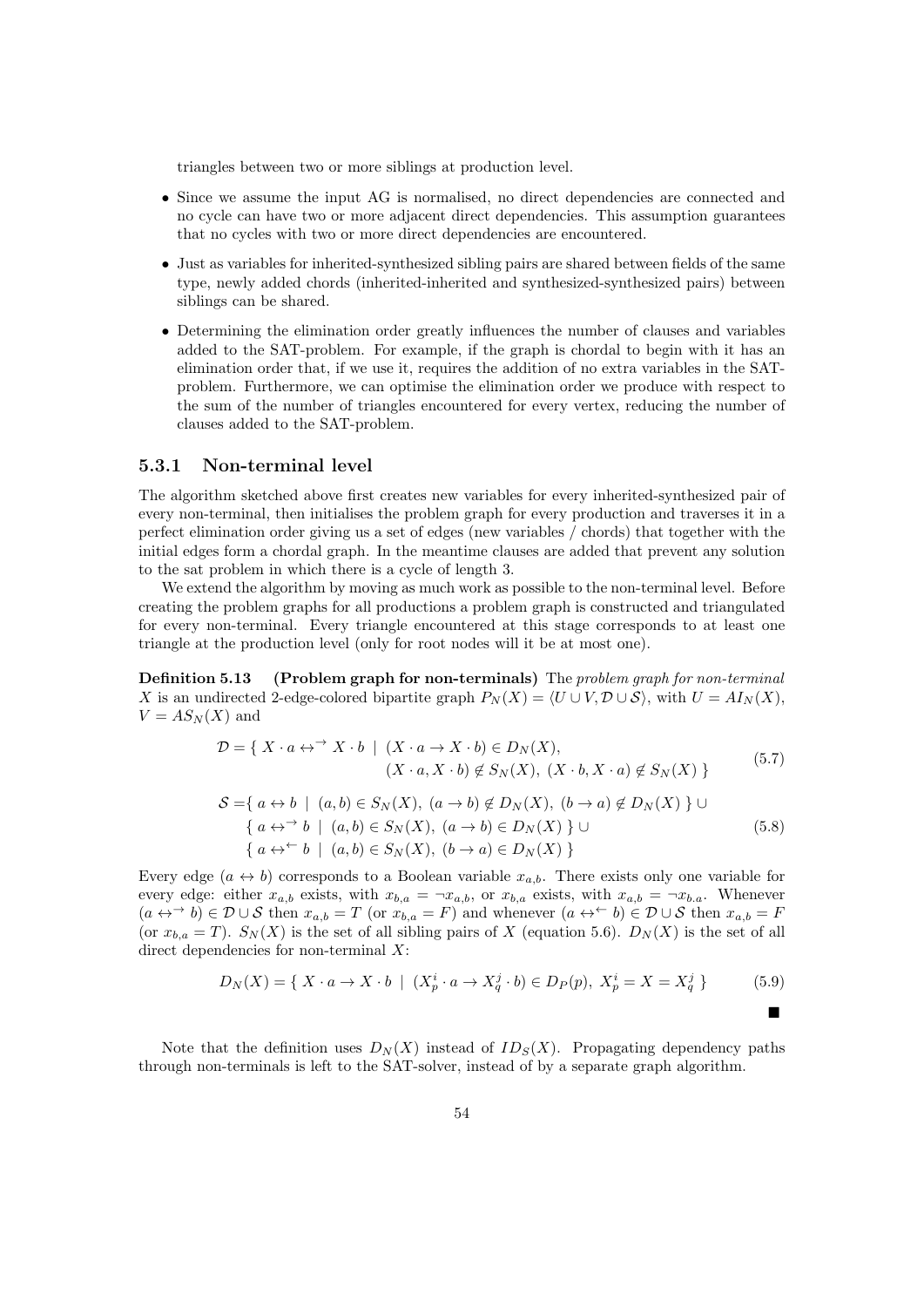Definition 5.14 (Assignment graph for non-terminals) The assignment graph for nonterminal X is a directed 2-edge-coloured bipartite subgraph,  $P_N^{\rightarrow}(X) = \langle U \cup V, \mathcal{D}' \cup \mathcal{S}' \rangle$ , of problem graph  $P_N(X) = \langle U \cup V, \mathcal{D} \cup \mathcal{S} \rangle$ , with  $U = AI_N(X)$ ,  $V = AS_N(X)$  and

$$
\mathcal{D}' = \{ a \to b \mid (a \leftrightarrow^{\rightarrow} b) \in \mathcal{D} \}
$$
\n
$$
(5.10)
$$

$$
\mathcal{S}' = \{ a \to a \mid (a \leftrightarrow^{\rightarrow} b) \in \mathcal{S} \} \cup \tag{5.11}
$$

$$
\{b \to a \mid (a \leftrightarrow^{\leftarrow} b) \in \mathcal{S} \} \cup \tag{5.11}
$$

An assignment graph  $P_N^{\to}(X)$  is *complete* if there is an edge  $(i \to s)$  or  $(s \to i)$ ,  $\forall (i, s) \in S_N(X)$ . É

Some cycles in an assignment graphs for productions are cycles that contain only vertices of a single field. When the variables associated with the edges of field  $f$  are shared amongst fields of the same type  $X$ , ruling all out cycles for  $X$  separately, rules out all the cycles spanning attribute occurrences of all fields of type  $X$ . We then no longer have to consider triangles with adjacent sibling dependencies at production level. To prove this we need additional lemmas. Figure 5.5 shows how the problem graphs for a non-terminal is initialised, such that the variable association can be shared with fields of that type.

**Lemma 5.3.** If a complete assignment graph for non-terminal  $X$  is cycle free, then every path of length 3 is closed under transitivity, i.e. every path  $i_1 \rightarrow s_1 \rightarrow i_2 \rightarrow s_2 \Rightarrow i_1 \rightarrow s_2$ .

Proof. From definition 5.13, together with the assumption that the direct dependencies are normalised, we know that all edges in an assignment graph for non-terminals are between inherited and synthesized attributes or vice versa (not between inherited-inherited and synthesizedsynthesized pairs). Assume a complete assignment graph  $P_N^{\rightarrow}(X) = \langle V, E \rangle$  and the arbitrary path  $i_1 \rightarrow s_1 \rightarrow i_2 \rightarrow s_2$  as part of the graph. Every i must be inherited (or synthesized) while very s must be synthesized (or inherited). Since every inherited-synthesized pair is part of complete assignment graph  $P_N^{\to}(X)$ , so must either  $(i_1 \to s_2)$  or  $(s_2 \to i_1)$ . The edge  $(s_2 \to i_1)$  contradicts our assumption that the assignment graph is cycle free. We conclude that  $(i_1 \rightarrow s_2) \in E$ . П

**Lemma 5.4.** If in an assignment graph for non-terminal  $X$  every path of length  $3$  is closed under transitivity, then every path of odd length is closed under transitivity.

*Proof.* By induction with base case  $n = 3$  (using Lemma 5.3). Step case: Show that if every path of odd length  $\leq n$  is closed under transitivity in an assignment graph for X then so is every path of odd length  $n + 2$ . Consider arbitrary path  $i_1 \to s_1 \to \ldots \to i_{k-1} \to s_{k-1} \to i_k \to s_k$  of length  $n+2$ . The path  $i_1 \to s_1 \to \ldots \to i_{k-1} \to s_{k-1}$  is of odd length n, thus closed under transitivity following the induction hypothesis, showing the existence of path  $i_1 \rightarrow s_{k-1} \rightarrow i_k \rightarrow s_k$ , which is a path of length 3 and also closed under transitivity (Lemma 5.3). We conclude edge  $i_1 \rightarrow s_k$  $\Box$ exists.

**Definition 5.15** (Alternating cycle for assignment graphs) Cycle c in assignment graph  $P_P^{\rightarrow}(p) = \langle U \cup V, \mathcal{D} \cup \mathcal{S} \rangle$  is alternating, if no two edges from  $\mathcal{D}$  and no two edges from  $\mathcal{S}$  are adjacent in c.

**Definition 5.16** (Alternating cycle for chordal problem graphs) Cycle  $c$  in chordal problem graph  $P_P^{\Delta}(p) = \langle U \cup V, D \cup S \cup C \rangle$  is *alternating*, if no two edges from D and no two edges from  $S$  are adjacent in c. Note that an alternating cycle can contain any number of adjacent edges from C.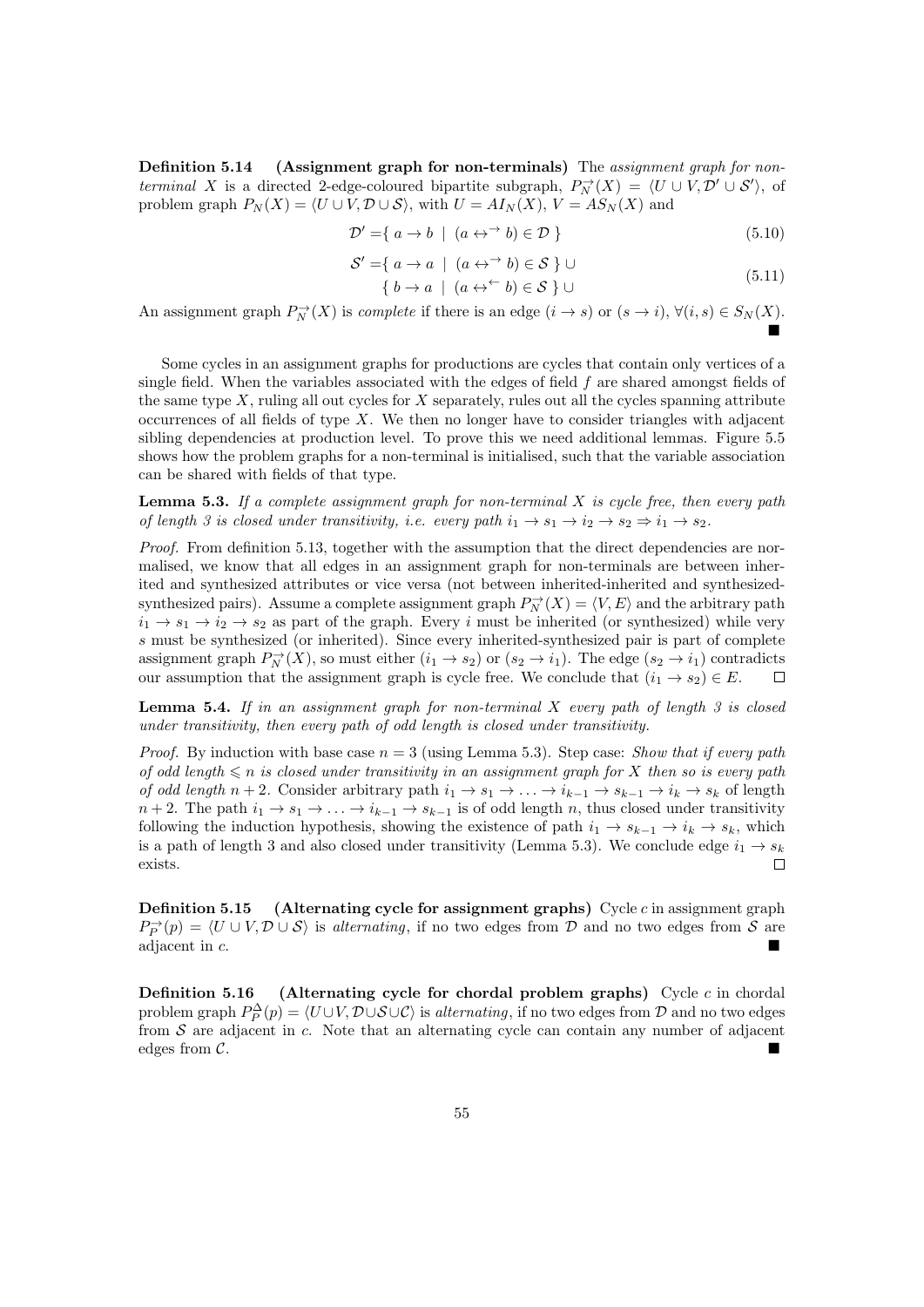$ntGraph :: Sat \rightarrow Nt \rightarrow [(Edge, Var)] \rightarrow IO [(Edge, Var)]$ nt $Graph \; sat \; x \; varMap =$ **do**  $graph \leftarrow newGraph$ -- create variables for all direct dependencies  $newVars \leftarrow sequence \mid \mathbf{do} \; xis \leftarrow newVar \; (i, s)$  $addEdge(i, s)$  xis graph return (i, s)  $(a \rightarrow b) \in D_N(x)$ , let i | inherited  $(a) = a$  $\int$  *otherwise*  $= b$ s | synthesized  $(b) = b$ | otherwise  $= a$ ] let  $varMap = varMap + newVars$ -- add the variables/edges associated with all inh/syn pairs of attributes  $newVars \leftarrow sequence \mid \textbf{case} \; lookup \; (i, s) \; newVar \; \textbf{of}$  $Nothing → do *xis* ← newVar(i, s)$  $addEdge(i, s)$  xis graph return  $[(i, s)]$ Just  $xis \rightarrow return []$  $|i \leftarrow A I_N(x)$  $s \leftarrow AS_N(x)$ ] let  $varMap = varMap + (concat newVars)$  $chords \leftarrow noCycles \; sat \; graph \; \emptyset$ return varMap

Figure 5.5: Haskell function that constructs the problem graph for non-terminal  $x$  and calls noCycles.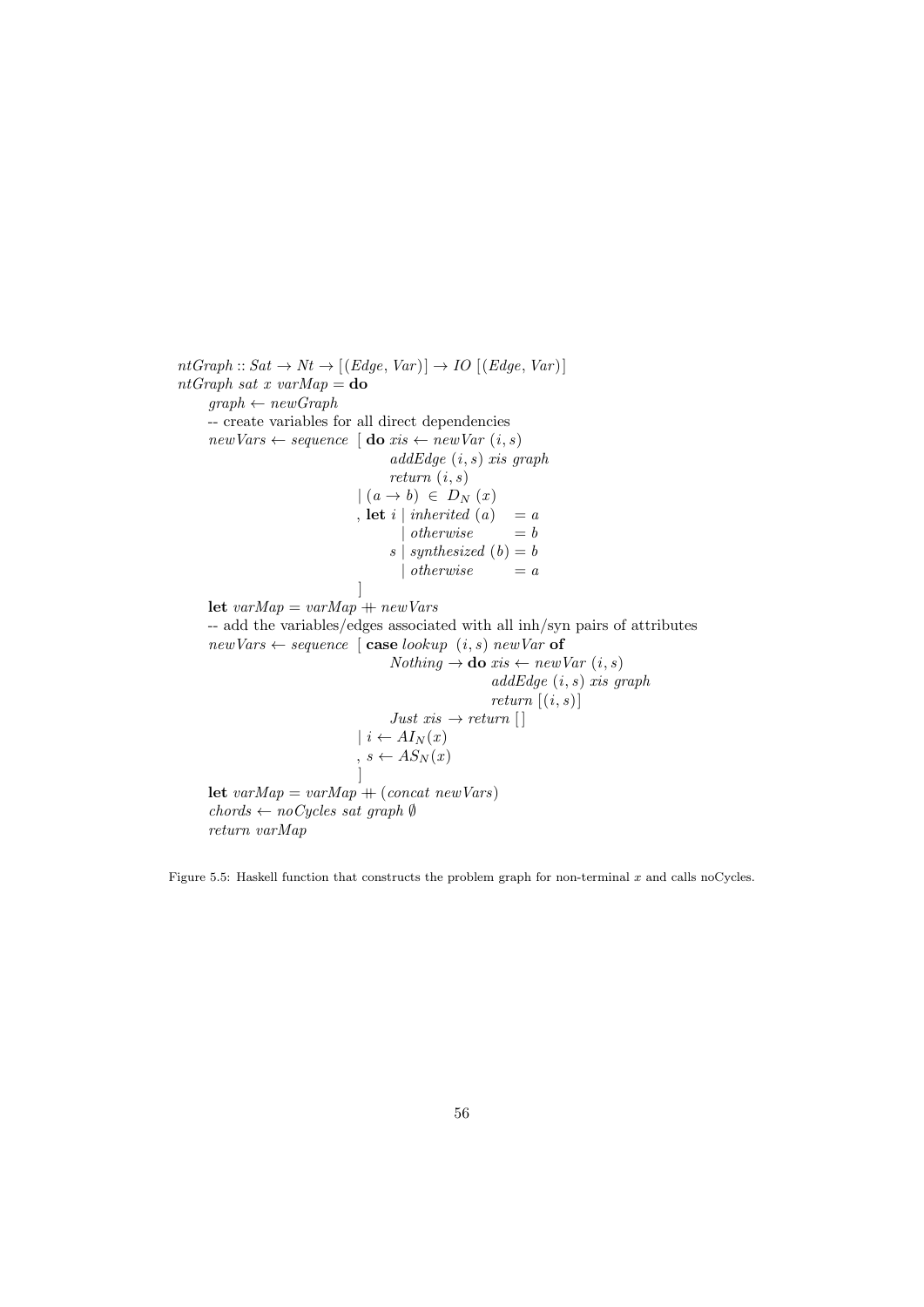**Lemma 5.5.** If there is no alternating cycle in  $P_P^{\rightarrow} = \langle U \cup V, \mathcal{D} \cup \mathcal{S} \rangle$  and there are no cycles spanning only edges from S, then there are no cycles in  $P_P^{\rightarrow}(p)$ .

*Proof.* By contradiction. Consider a non-alternating cycle c in  $P_P^{\rightarrow}(p) = \langle U \cup V, \mathcal{D} \cup \mathcal{S} \rangle$ . Cycle c must include some edges from  $\mathcal D$  according to the assumptions. According to Lemma 5.2, all paths spanning only edges from  $S$  in c are of odd length  $> 1$ . Under the assumption that there are no cycles spanning edges from  $S$ , all such paths are closed under transitivity, according to Lemmas 5.3 and 5.4. Hence, for every non-alternating cycle  $c$  there are some alternating cycles, contradicting the assumptions.  $\Box$ 

**Theorem 5.2.** If there are no directed alternating cycles of length  $3$  in a chordal problem graph  $P_P^{\Delta} = \langle U \cup V, \mathcal{D} \cup \mathcal{S} \cup \mathcal{C} \rangle$  and every odd path of edges from S is closed under transitivity, then there are no alternating cycles in any of its assignment subgraphs.

Proof. By induction.

Base case,  $n = 4$  (smallest possible alternating cycle in assignment graph). By contradiction. Consider assignment graph  $P_P^{\rightarrow}$  that is a subgraph of chordal problem graph  $P_P^{\Delta} = \langle U \cup V, \mathcal{D} \cup \mathcal{D} \rangle$  $S \cup C$ . Any alternating cycle  $c = v_1 \to v_2 \to v_3 \to v_4 \to v_1$  in  $P_P^{\to}$  corresponds to an alternating  $\partial^2 O(t)$ . Any antentiating cycle  $c = v_1 \rightarrow v_2 \rightarrow v_3 \rightarrow v_4 \rightarrow v_1$  in  $P_P^{\Delta}$  corresponds to an attentiating directed cycle  $c' = v_1 \leftrightarrow v_2 \leftrightarrow v_3 \leftrightarrow v_4 \leftrightarrow v_1$  in  $P_P^{\Delta}$ . Since  $P_P^{\Delta}$  is chordal,  $c'$  is split into two triangles  $t_1$  and  $t_2$  by some edge  $(v_3 \leftrightarrow v_1)$  (or  $(v_2 \leftrightarrow v_4)$ ).  $(v_3 \leftrightarrow v_1) \in \mathcal{D}$  contradicts the normalisation assumption,  $(v_3 \leftrightarrow v_1) \in \mathcal{S}$  implies  $(v_1 \leftrightarrow^{\rightarrow} v_2) \in \mathcal{S}$  and  $(v_2 \leftrightarrow^{\rightarrow} v_3) \in \mathcal{S}$ , which contradicts the assumption that c' is alternating. Therefore  $(v_3 \leftrightarrow v_1) \in \mathcal{C}$ , implying that  $t_1$ and  $t_2$  are alternating. The assumption that there are no directed alternating cycles of length 3 implies that  $(v_3 \leftrightarrow^{\leftarrow} v_1)$  or there is a directed cycle  $v_1 \leftrightarrow^{\rightarrow} v_2 \leftrightarrow^{\rightarrow} v_3 \leftrightarrow^{\rightarrow} v_1$  in  $t_1$  (or  $t_2$ ). However,  $(v_3 \leftrightarrow^{\leftarrow} v_1)$  implies an directed alternating cycle of length 3 in  $t_2$  (or  $t_1$ ).

Step case. By contradiction. Consider assignment graph  $P_P^{\rightarrow}$  that is a subgraph of chordal problem graph  $P_P^{\Delta} = \langle U \cup V, \mathcal{D} \cup \mathcal{S} \cup \mathcal{C} \rangle$ . Any alternating cycle  $c = v_1 \to v_2 \to \ldots \to v_n \to v_1$ in  $P_P^{\rightarrow}$  corresponds to an directed alternating cycle  $c' = v_1 \leftrightarrow^{\rightarrow} v_2 \leftrightarrow^{\rightarrow} \dots \leftrightarrow^{\rightarrow} v_n \leftrightarrow^{\rightarrow} v_1$  in  $P_P^{\Delta}$ . Since  $P_P^{\Delta}$  is chordal, c' is split into two subcycles by some edge  $(v_a \leftrightarrow v_b)$ .  $(v_a \leftrightarrow v_b) \in \mathcal{D}$ contradicts the normalisation assumption,  $(v_a \leftrightarrow v_b) \in \mathcal{S}$  implies there exists an alternating cycle of length  $\leq n$  (as all odd paths of edges from S are closed under transitivity), contradicting the assumption of the induction hypothesis. Therefore  $(v_a \leftrightarrow v_b) \in \mathcal{C}$ , splitting c' in two alternating subcycles  $c'_1$  and  $c'_2$ . It is implied that  $(v_a \leftrightarrow^{\leftarrow} v_b)$ , or there is a directed alternating cycle  $v_a \leftrightarrow^{\rightarrow} \dots \leftrightarrow^{\rightarrow} v_b \leftrightarrow^{\rightarrow} v_a$  of length  $\leq n$  in  $c'_1$  (or  $c'_2$ ). However,  $(v_a \leftrightarrow^{\leftarrow} v_b)$  implies an directed alternating cycle of length of length  $\leq n$  in  $c'_2$  (or  $c'_1$ ).  $\Box$ 

Ruling out all cycles at non-terminal level and making sure that all variables are properly shared amongst fields of the same type, we know that, using lemmas 5.3 and 5.4, all odd paths spanning edges in S, in every assignment graph  $P_P^{\rightarrow}(p) = \langle U \cup V, \mathcal{D} \cup \mathcal{S} \rangle$ , are closed under transitivity. According to Lemma 5.5 we only have to worry about alternating cycles in  $P_P^{\rightarrow}(p)$ . Applying Theorem 5.2 guarantees that all alternating cycles are ruled out, by ruling out all directed alternating cycles of length 3 in the problem graph  $P_P^{\Delta}(p)$  (of which  $P_P^{\rightarrow}$  is a subgraph). Is is therefore safe to change the algorithm such that pairs, calculated in Code Fragment (5.3), computes only pairs from which alternating triangles are constructed. All alternating triangles, concerning vertex  $v$ , are found by considering:

- A pair of edges  $(v \leftrightarrow d, v \leftrightarrow s)$ , with  $(v \leftrightarrow d) \in \mathcal{D}$  and  $(v \leftrightarrow s) \in \mathcal{S}$ .
- A pair of edges  $(v \leftrightarrow d, v \leftrightarrow c)$ , with  $(v \leftrightarrow d) \in \mathcal{D}$  and  $(v \leftrightarrow c) \in \mathcal{C}$ .
- A pair of edges  $(v \leftrightarrow s, v \leftrightarrow c)$ , with  $(v \leftrightarrow s) \in S$  and  $(v \leftrightarrow c) \in C$ .
- A pair of chords  $(v \leftrightarrow c_1, v \leftrightarrow c_2)$ , with  $(v \leftrightarrow c_1) \in \mathcal{C}$  and  $(v \leftrightarrow c_2) \in \mathcal{C}$ .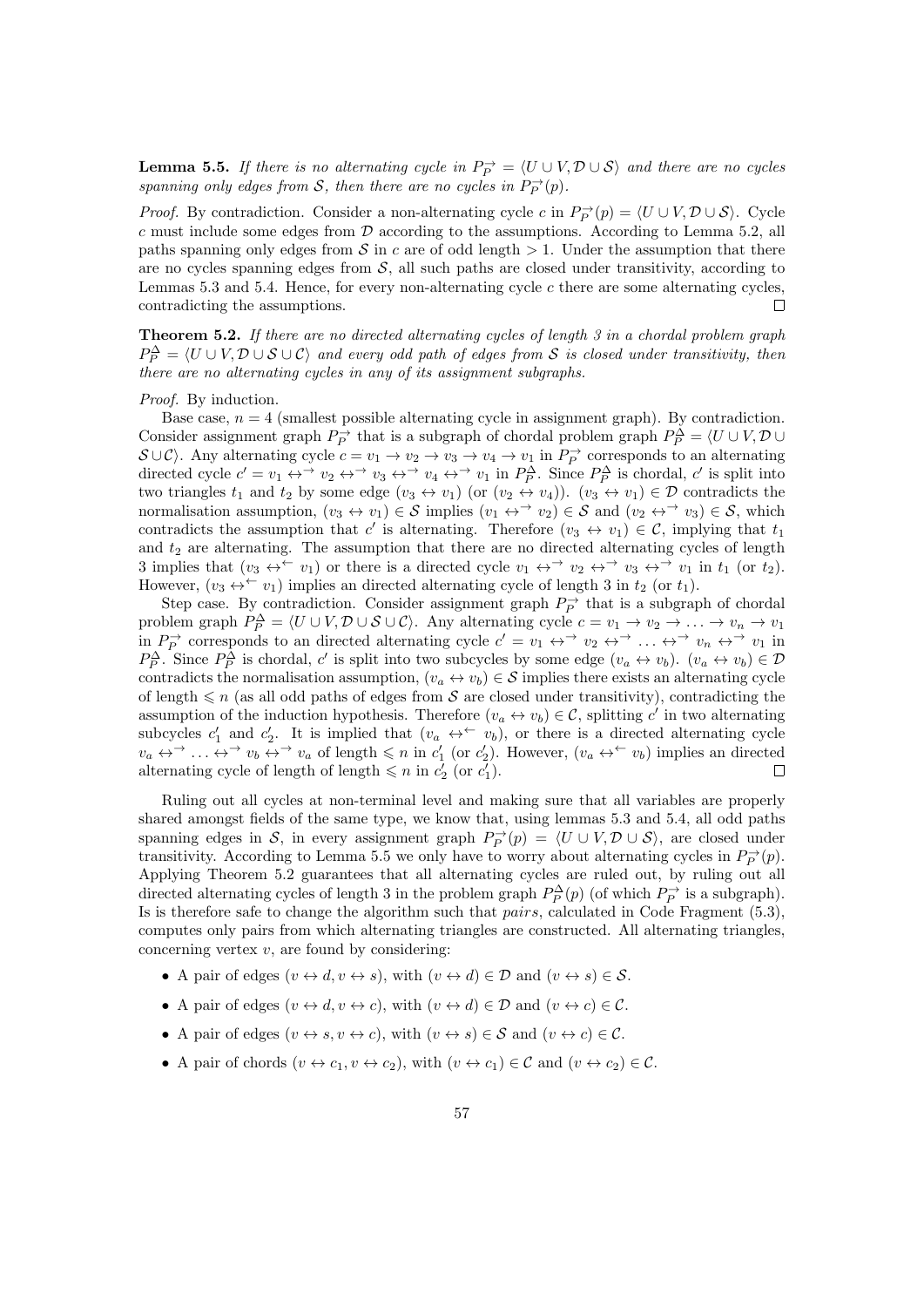

Figure 5.6: When a inherited-inherited chord is shared, a SAT-solver might need less work.

#### Sharing chords

We can further reduce the number of variables added to our problem by sharing all chords that have been added at non-terminal level. Without this step, a chord between siblings attributes (required to complete a triangle with a direct dependency and another chord) might lead to multiple variables. If the same chord (though at a different field) is added a second time (making a new variable), both variables might be assigned a different value. It will then take time, requiring inspections of the surrounding variables, to discover that the two variables indeed need to have the same value (to produce the same interface).

Figure 5.6 displays this problem. In this figure we see two triangles, each from a different production rule. The gray arrow indicates a chord between siblings of the same kind (both inherited). Consider the four clauses we add for these two triangles:  $var(a, c) \vee var(c, b) \vee$  $var(b, a)$ ,  $\neg var(a, c) \vee \neg var(c, b) \vee \neg var(b, a)$ ,  $var(v, w) \vee var(w, u) \vee var(u, v)$  and  $\neg var(v, w) \vee$  $\neg var(w, u) \vee \neg var(u, v)$ . From the assignments (labels of the arrows) we know that  $var(b, a) = F$ and  $var(c, b) = F$  and thus that  $var(a, c) = T$ . If the variables of the two gray chords are shared, i.e.  $var(a, c) = var(v, w)$ , it is implied that  $var(v, w) = T$  and thus that  $var(u, v) = F$ , as  $var(w, u) = T$  is already assigned. Without sharing the variables we can not conclude this yet. In order to properly share the variables the procedure of Figure 5.3 has to be adjusted, such that every new chord between siblings is added to  $varMap$ .

#### 5.3.2 Reducing the number of encountered triangles

The code fragment for function  $noCycles$  in Figure 5.3 shows a call to function selectV ertex unaccompanied by explanation. In this section we show that the decision how to select the next vertex has a large impact on the number of clauses added to the SAT-problem.

Given a partially triangulated problem graph  $P = \langle U \cup V, D \cup S \cup C \rangle$  we can select a vertex v based on v's neighbourhood and whether edges connected to v in this neighbourhood are edges within  $\mathcal{D}, \mathcal{S}$  or C. The goal is to give a heuristic, for selecting the next vertex, such that in the elimination order produced by the heuristic, the numbers of triangles encountered is minimal. Knowing that only alternating triangles are considered, we expect that vertices with less edges from  $\mathcal C$  in their neighbourhood lead to a smaller of number of triangles.

We investigated this claim by experimenting with the six different orders in which edges from three sets are combined. The results are shown in the first Table of Figure 5.7. In the row with order  $(D, S, C)$  selects the vertex with the smallest number of edges in D, when equal S is used for comparison and finally  $\mathcal{C}$ . In the second table different experiments are shown in which sets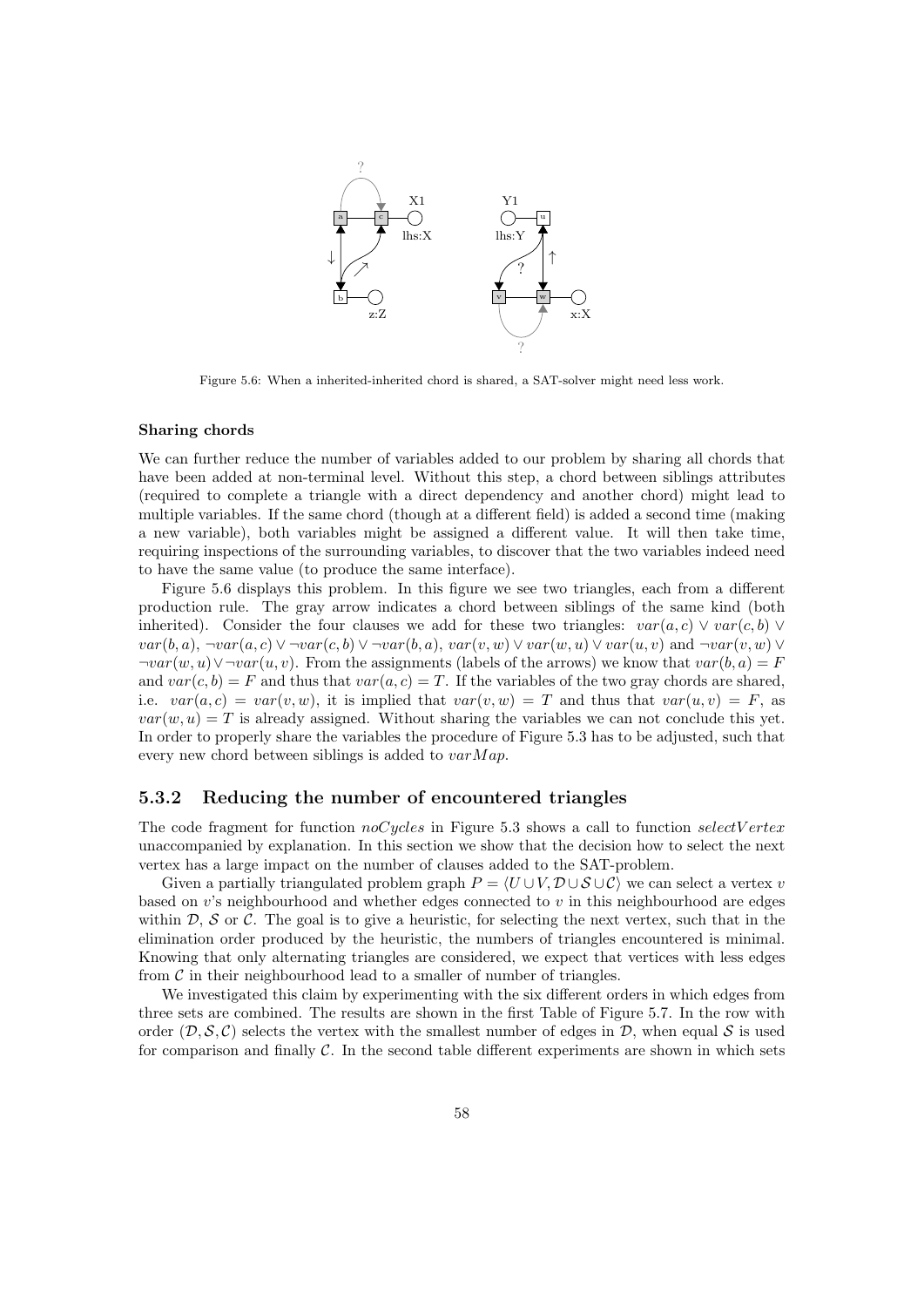| Order                                                                                      | $\#\text{Clauses}$ | $\#\text{Vars}$ | Ratio |
|--------------------------------------------------------------------------------------------|--------------------|-----------------|-------|
| $( \mathcal{D} ,  \mathcal{S} ,  \mathcal{C} )$                                            | 21.307.812         | 374.792         | 57.85 |
| $( \mathcal{D} ,  \mathcal{C} ,  \mathcal{S} )$                                            | 8.301.557          | 220.690         | 37.62 |
| ( S ,  D ,  C )                                                                            | 12.477.519         | 287.151         | 43.45 |
| $( \mathcal{S} ,  \mathcal{C} ,  \mathcal{D} )$                                            | 8.910.379          | 241.853         | 36.84 |
| $( \mathcal{C} ,  \mathcal{D} ,  \mathcal{S} )$                                            | 3.004.705          | 137.277         | 21.89 |
| $( \mathcal{C} ,  \mathcal{S} ,  \mathcal{D} )$                                            | 3.359.910          | 156.795         | 21.43 |
| $( \mathcal{D} + \mathcal{S} ,  \mathcal{C} )$                                             | 12.424.635         | 386.323         | 32.16 |
| $( \mathcal{D} ,  \mathcal{S}  +  \mathcal{C} )$                                           | 8.244.600          | 219.869         | 37.50 |
| $( \mathcal{D} + \mathcal{C} ,  \mathcal{S} )$                                             | 2.930.922          | 135.654         | 21.61 |
| $( S ,  D  +  C )$                                                                         | 8.574.307          | 236.348         | 36.28 |
| $( S + C ,  D )$                                                                           | 3.480.866          | 157.089         | 22.16 |
| $( \mathcal{C} ,  \mathcal{D}  +  \mathcal{S} )$                                           | 3.392.930          | 157.568         | 21.53 |
| $( \mathcal{C}  +  \mathcal{D}  +  \mathcal{S} )$                                          | 3.424.001          | 148.724         | 23.02 |
| $(3*   S   * (  \mathcal{D}   +   \mathcal{C}  ) + (  \mathcal{D}   *   \mathcal{C}  )^2)$ | 2.679.772          | 127.768         | 20.97 |

Figure 5.7: Table showing the number of clauses and variables required for solving the main AG of the UHC, selecting the next vertex in the elimination order based on different ways to compare neighbourhoods. All other minimisations of this section are active.

are considered simultaneously. The results tell us that selecting neighbourhoods with a smallest  $|\mathcal{C}|$  is beneficial, especially when considered simultaneously with D (see row  $(|\mathcal{D}| + |\mathcal{C}|, \mathcal{S})$ ).

If we consider how the number of edges in each of the three sets progresses as graph  $P$  grows, we observe that at the start of the triangulation process there are no chords  $(\mathcal{C} \text{ is empty})$ . Since set S contains all combinations of attributes of a field, we expect that S is much bigger then  $\mathcal{D}$ . All the edges added to the graph are added to  $C$ . We identify two phases: the starting phase, with a none to a few chords and the end phase with a lot of chords. For comparison, there are 19.244 variables between input-output pairs and 9.766 direct dependencies.

During the starting phase the smallest number of alternating triangles is encountered for vertices with a small  $|\mathcal{D}| \times |\mathcal{S}|$ . While during the end phase, a large number of alternating triangles is encountered for neighbourhoods with large  $\mathcal{C}$ .

The two phases have conflicting targets, we therefore need to find a linear combination with two terms. One should dominate the start phase while the other dominates the end phase.

It is therefore that we created expression  $(a* | S | * (| D | + | C |) + (| D | * | C |)^2)$  and experimented with different values of a. Setting  $a = 3$  appears most efficient.

This analysis is hardly complete and we expect better results are still possible.

## 5.4 Conclusions

We have reformulated the problem of determining whether an AG is LOAG as a minimal decision problem. The resulting formulation corresponds to a satisfiability problem and can be solved by a SAT-solver. A Boolean formula is generated for an input AG and a satisfying assignment to the variables in this formula proves the AG is an LOAG. The Boolean formula disallows all cycles that incompatible interfaces might induce. Complete, well-defined and compatible interfaces can therefore be constructed from the satisfying assignment.

For large AGs many potential cycles must be ruled out. This number is reduced using the notion of chordal graphs. We have shown that it is enough to prevent all triangles (cycles of length 3), after triangulating the dependency graphs into chordal graphs. For every triangle two clauses are added to the SAT-problem.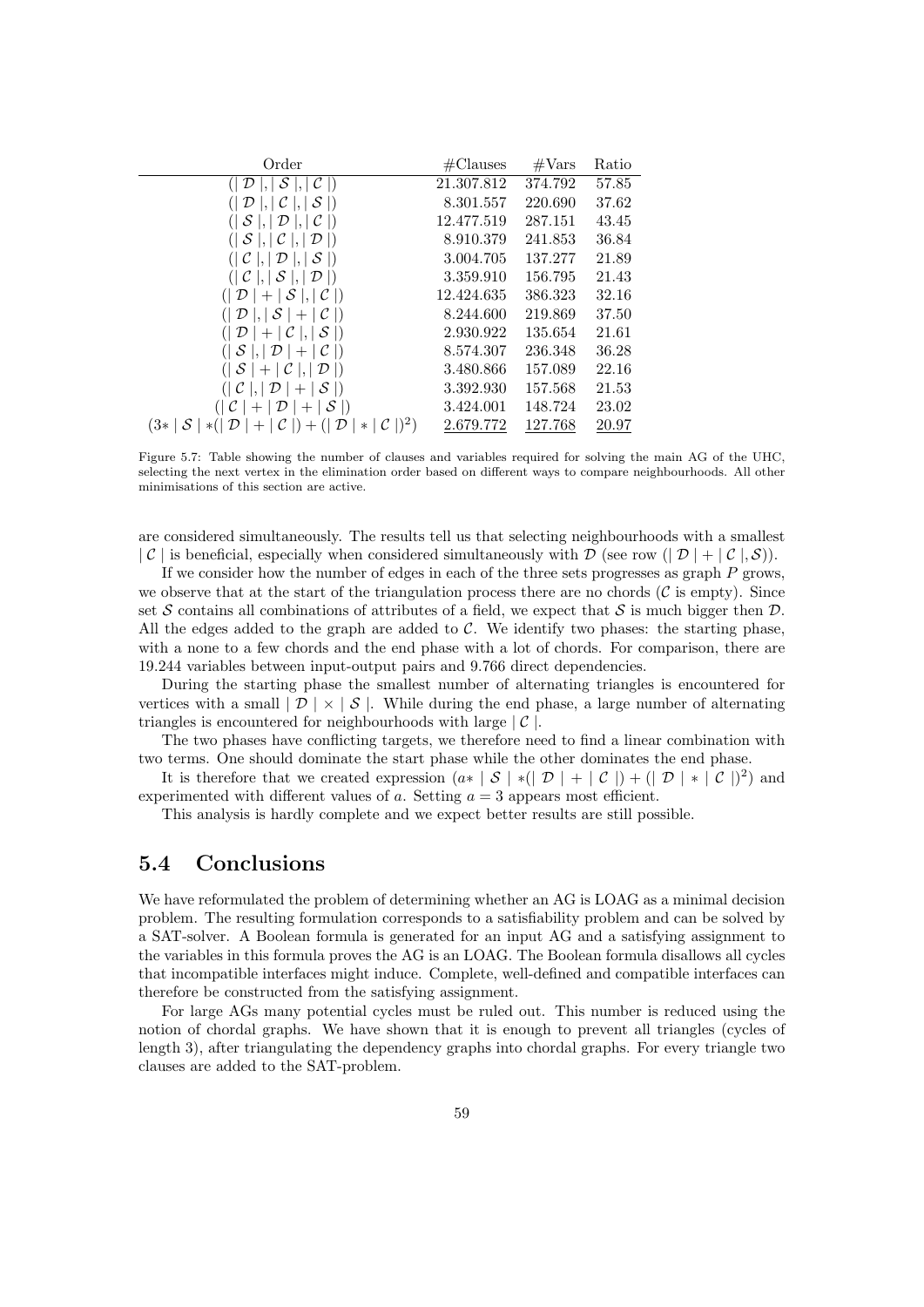To reduce the number of clauses, variables of the formula can be shared for fields of the same type. Additionally, we have shown that it suffices to rule out all triangles with at most one direct dependency and at most one dependency between siblings, after all non-terminal graphs have been closed under transitivity.

The number of triangles is greatly influenced by the heuristic used to transform the graphs of the AG into chordal graphs. We have discussed multiple heuristics and compared the resulting number of clauses of the. Figure 5.8 shows the number of variables and clauses for the main AG description and ToGrin AG description of the UHC using different methods for reducing the numbers of variables and clauses.

| Clause reduction (main AG)          | $\#\text{vars}$ | $\#$ clauses       | compiletime     |
|-------------------------------------|-----------------|--------------------|-----------------|
| Chordal graphs (Theorem 5.1)        | 474.727         | 20.140.906         | 26s             |
| Sharing variables (Section 5.3.1)   | 175.557         | 11.383.773         | 24s             |
| Alternating triangles (Theorem 5.2) | 148.724         | 3.424.001          | 12s             |
| Elimination order (Section 5.3.2)   | 127.768         | 2.679.772          | 10 <sub>s</sub> |
| Clause reduction (ToGrin)           | $\#\text{vars}$ | $\#\text{clauses}$ | compiletime     |
| Chordal graphs (Theorem $5.1$ )     | 24.531          | 291.993            | 0.7s            |
| Sharing variables (Section 5.3.1)   | 6.271           | 207.999            | 0.7s            |
| Alternating triangles (Theorem 5.2) | 5.115           | 46.035             | 0.6s            |
| Elimination order (Section 5.3.2)   | 4361            | 34.219             | 0.6s            |

Figure 5.8: Number of variables and clauses required for scheduling the main AG and ToGrin AG from the UHC using different ways to reduce the numbers.

In the first step only problem graphs for productions are triangulated. The heuristic for choosing the next vertex in the elimination is order is fixed to  $(|S| + |C| + |D|)$ . Since all edges have the same color this effectively the same as looking at the length of the neighbourhood.

In the second problem graphs for non-terminals are triangulated first and variables are shared amongst clone-pairs. Productions without children can now be ignored.

In the third step colors are added to the edges of the problem graph and only clauses are added for alternating triangles.

The final steps reduces the number of variables and clauses by improving the heuristic for selecting the next vertex in the elimination order. It is changed from  $(|S| + |C| + |\mathcal{D}|)$ to  $(3* | S | * (| \mathcal{D} | + | \mathcal{C} |) + (| \mathcal{D} | * | \mathcal{C} |)^2)$ . The experiments show that the reduction of variables and clauses cause a great decrease in runtime. The decrease in runtime is dominated by the time required to generate the SAT-problem instead of the time required to find a satisfying assignment. This observation implies that the runtime of the algorithm is not dominated by the external SAT-solver used to find the satisfying assignment (MiniSat).

The next chapter discusses how evaluators are generated from visit-sequences and how visitsequences are generated from complete and compatible interfaces. Additionally, The chapter discusses how the efficiency of evaluators might be compared and a number of criteria are proposed for comparing schedules. Finally, ideas about optimising schedules taking these criteria into account are discussed.

#### 5.4.1 Open questions

#### Testing preconditions

As will be discussed further in Section 8.3.1, we have been unable to test how the algorithm reacts to AGs within superclasses of LOAG. The algorithm will report that no static evaluation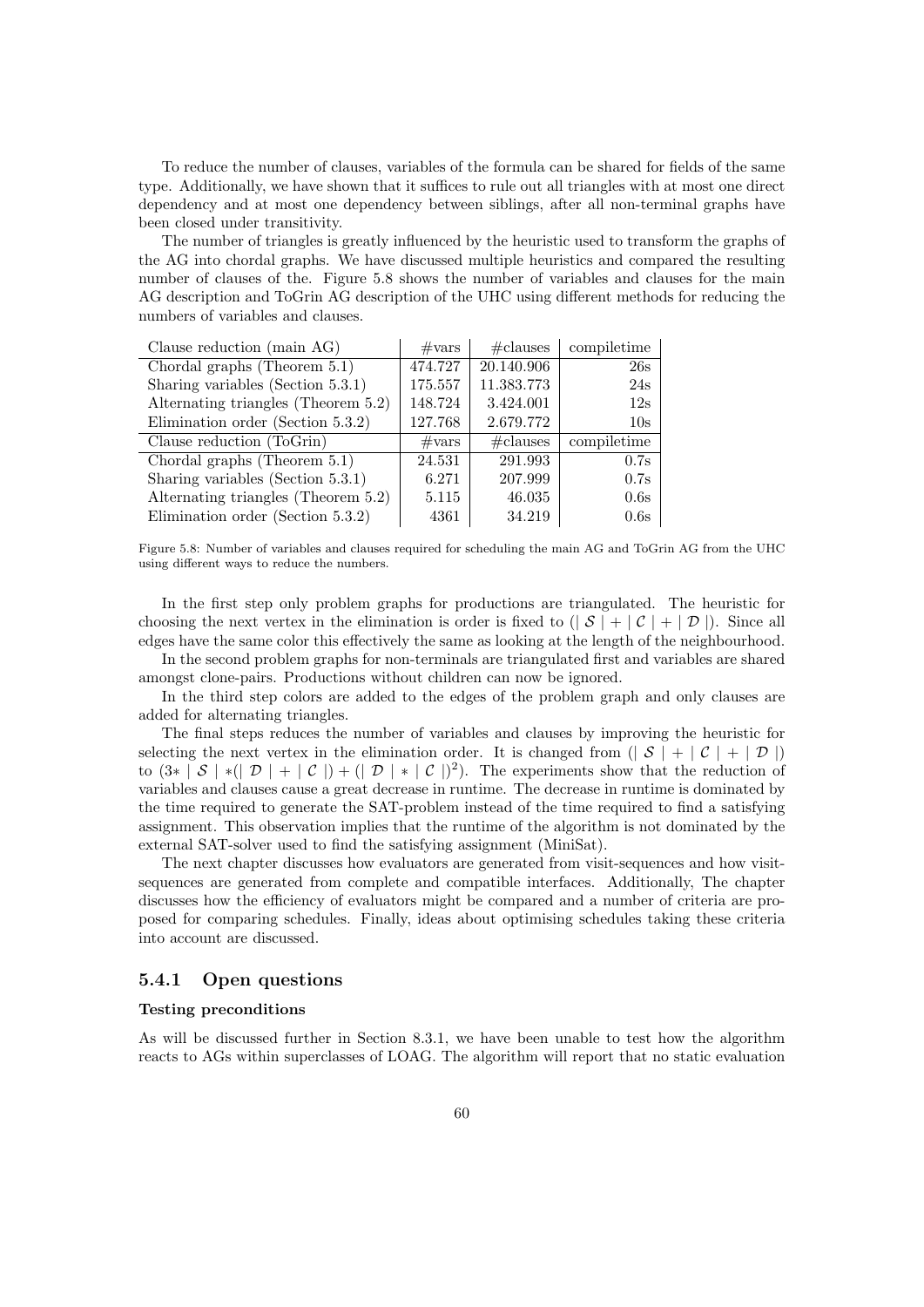order can be found for these AGs, however it is unclear how fast a SAT-solver can determine this.

#### Weakly chordal bipartite graphs

The number of clauses might be reduced further by using the knowledge that the program and assignment graphs are bipartite. So far only the fact that the graphs are 2-edge-colored has been used. We ran multiple experiments and proved additional lemmas using the notion of weakly chordal graphs. Weakly chordal graphs are defined using a different kind of elimination order that is based on edges as opposed to vertices. No decrease in the amount of clauses has been achieved. Perhaps the heuristic described in Section 5.3.2 needs a radical change as well.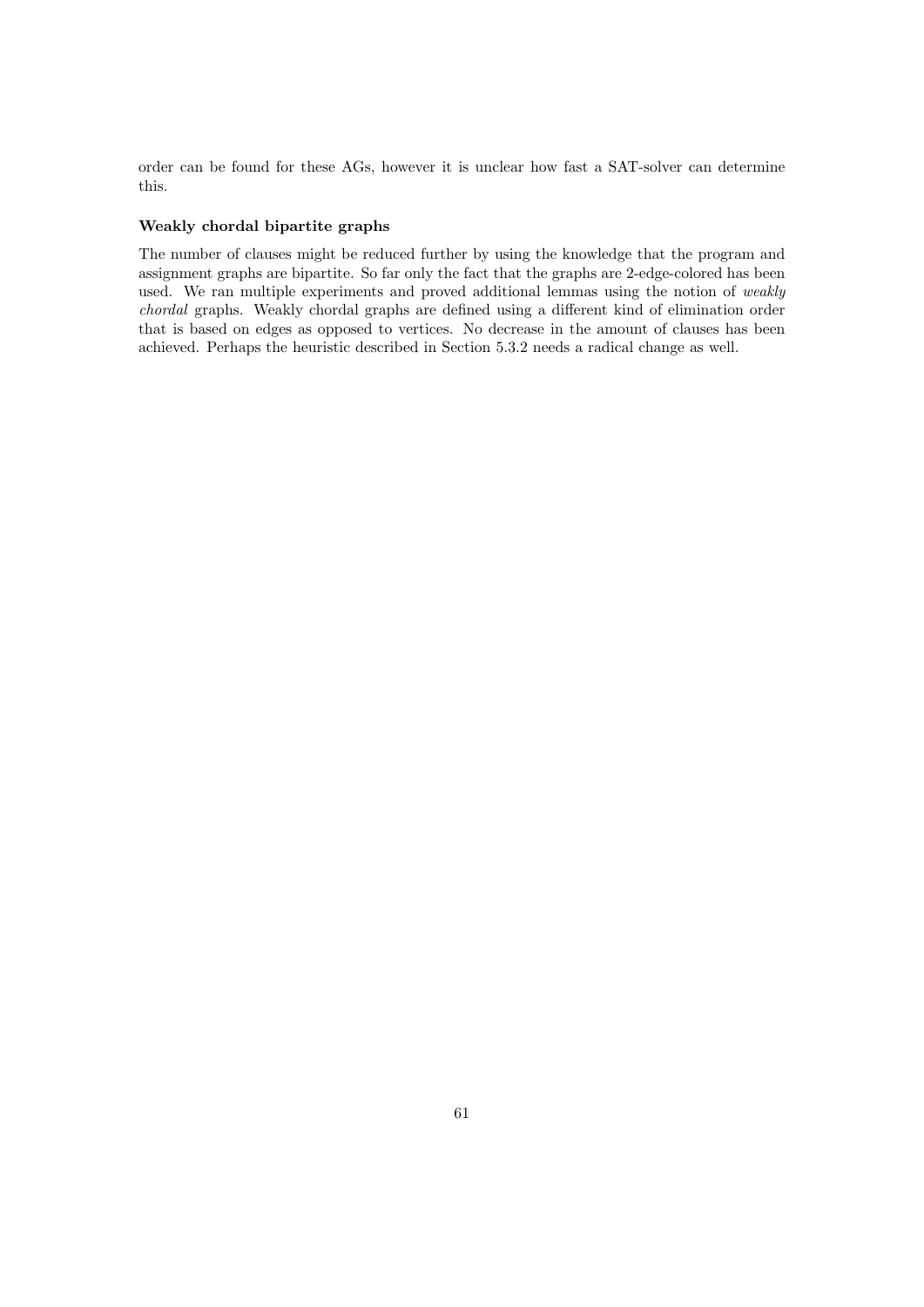# Chapter 6

# Generating Optimised Evaluators

For any input AG there might be zero, one or more solutions to the LOAG scheduling problem. So far we have only been interested in determining whether there are some solutions, not in finding specific solutions.

In this section we take a closer look at the code-generation process and present two different models for code-generation. From the models we extract certain optimisation criteria and argue about the feasibility of using our algorithms to take these criteria into account. Experiments with different implementations of some optimisations have shown promising results. We expect that with the LOAG algorithm we have given an algorithm that can be extended to take all kinds of user-defined optimisations into account. Unfortunately, due to time constraints, not all proposed optimisation criteria have been implemented as part of the LOAG algorithm. This task has been left as future work.

# 6.1 Models for code-generation

The efficiency of generated code relies for the greater part on the execution model of the machine on which it is supposed to run and the nature of the instructions that operate the machine. Therefore it is generally impossible to optimise the generate code, without determining and fixing the execution model. We will not go to these lengths, although the work presented in this thesis might form a starting point for such a thorough investigation.

An AG compiler can generate multiple types of evaluators. For example, it can generate an evaluator that parses syntax and performs attribute evaluation simultaneously, in a process known as parse-time attribution. Alternatively, a compiler can generate an incremental evaluator of which the input is a previously decorated parse tree together with a new parse tree. An incremental evaluator tries to redecorate as little as possible based on the difference between the two trees.

Instead of considering a full execution model (and a programming language for it), we compare two methods for generating evaluators using visit-sequences and take visit-sequences as the object to optimise.

#### 6.1.1 Procedural evaluator

From a given set of visit-sequences, executable code can be generated in multiple ways. We discuss two models: a procedural model that is typically used in an imperative context and a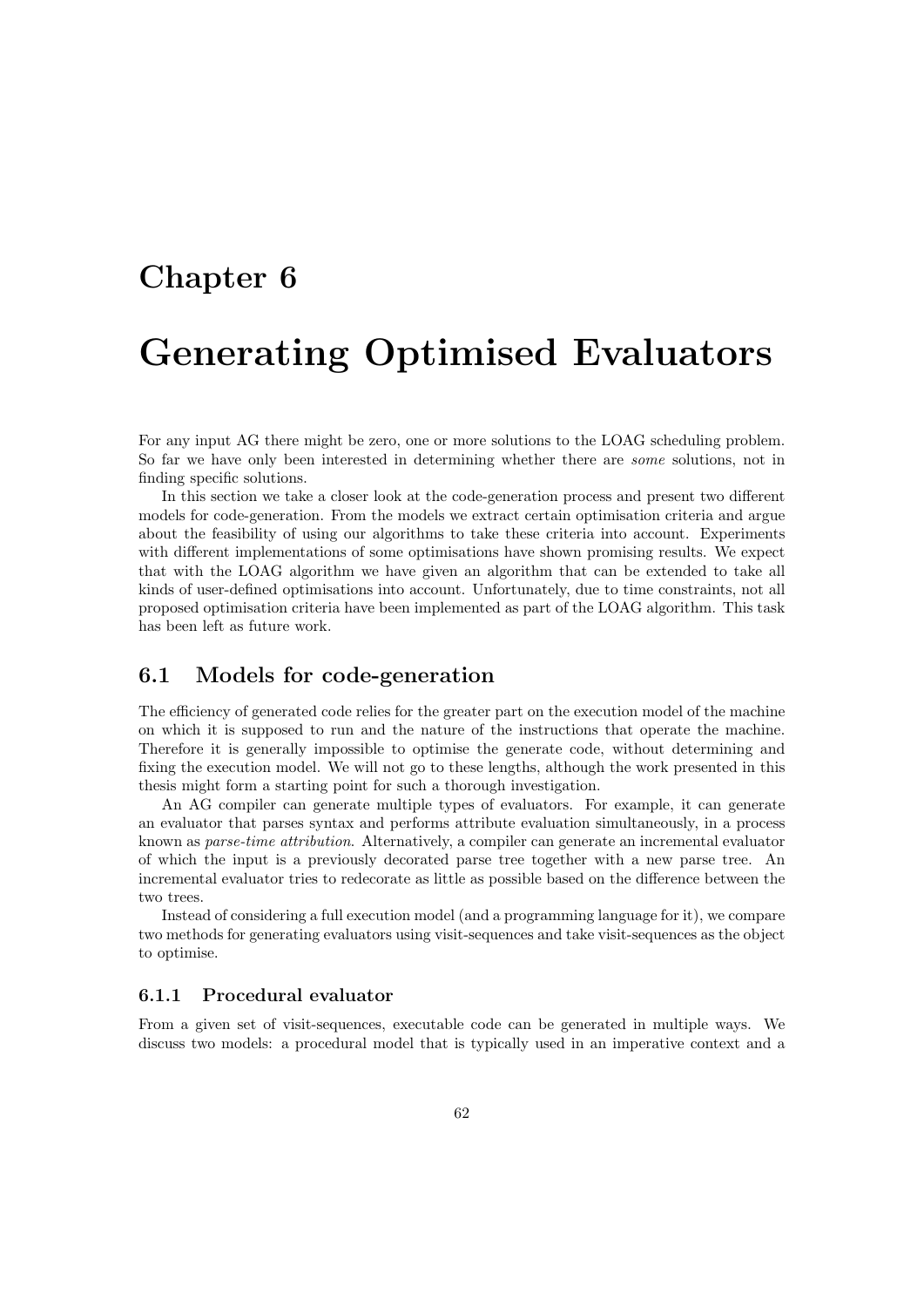-- execute all steps in the current visit-sequence -- found in the lookup table vss DECORATE  $(K : Node, visitnr : Int) =$  $-$  find the *visitnr*-th visit-sequence of the production that constructed K foreach (step : VisitStep in  $vss[K.prod, visitnr]$ ) case step of eval (a)  $\rightarrow$  compute  $(K, a)$  -- evaluate attribute a of K and store its result visit  $(c, i) \rightarrow$  DECORATE  $(c, i)$  -- visit c for the *i*-th time

Figure 6.1: An implementation of decoration in the procedural model.

functional model from which pure functions<sup>1</sup> can be generated. The former relies on mutable state to store attributes. The latter is beneficial in an incremental evaluator as pure functions can be memoised. The procedural evaluator requires the generation of three bits of code:

- A table in which the evaluator can look up the steps of every visit-sequence of every production.
- A procedure that performs the evaluation of a certain instance of every attribute occurrence of every production. It stores the result in memory relative to the node of the parse tree to which the attribute instance belongs. The value is stored such that the value of the attribute instance can be accessed both when the node acts as a parent of a production as well as when it acts as a child.
- A procedure that performs the actual decoration of a given parse tree. It either makes a recursive call when a visit-instruction is next in the current visit-sequence or it calls one of the aforementioned evaluation procedures in case of an eval-instruction. An example implementation of such a procedure is given in Figure 6.1.

One of the problems of this model is its greedy storage of attribute values. Attribute instances that are no longer required for decorating other parts of the parse-tree should be removed from memory to save space. This problem is addressed by Kastens[Kas91].

#### 6.1.2 Pure evaluator

A pure evaluator can not rely on a globally mutable state. The value of an attribute instance that is required for the evaluation of some other instance needs to be passed from visit to visit explicitly. As such, the problem is not having too much information available, but too little. The pure functions that are generated in this model perform a single visit to a certain node. We therefore assume that all attribute instances evaluated in a certain visit are available within the function generated for that visit after the they have been evaluated. The problem lies with instances evaluated within visit i and required in a visit  $j > i$ [Sar99, Pen94].

Within the pure evaluator model, the following bits of code are generated:

• A visit function for every visit-sequence of every production of every non-terminal. It executes all of the instructions in the visit-sequence. As arguments, the visit functions receive the values of the inherited attribute instances of the visit and the values of instances,

<sup>&</sup>lt;sup>1</sup>A pure function is a function that is influenced only by the values of its parameters and other than producing its return value it has no other (side)effects.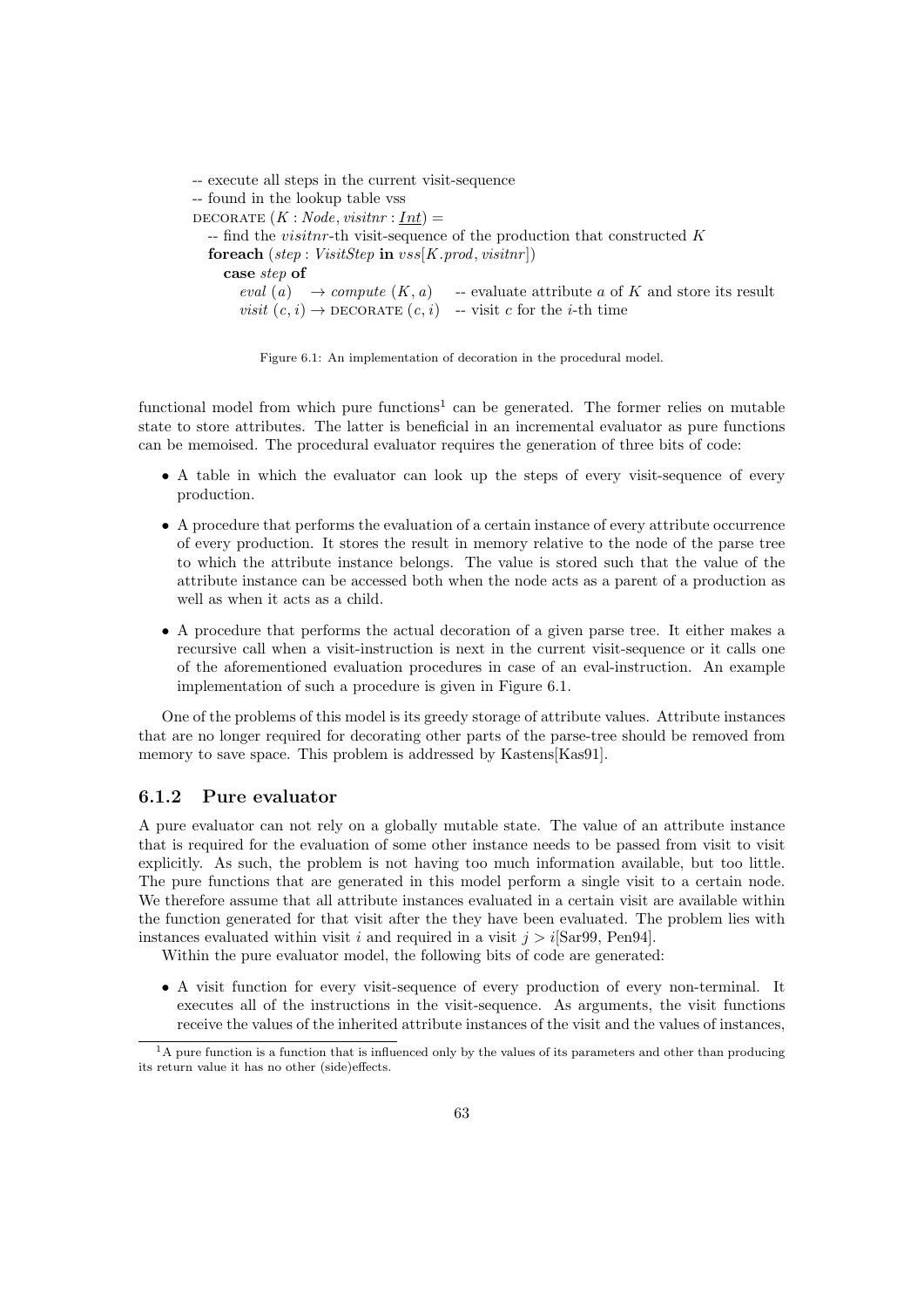evaluated at other visit functions, it requires. It returns the values of the synthesized attributes of the visit and the values of attributes that are required as arguments of other visit-functions. To determine which additional values have to be received and returned inter-sequence dependencies (discussed more formally in Section 6.3.2) are calculated.

• A set of distributing functions, one for every non-terminal, that glue visit functions together by distributing the right attribute instances between them. The distributing function for a non-terminal  $X$ , applied to a node  $K$ , calls a different visit function based on the production of X that was used to construct K and the number of visits already performed to K. This visit function, in turn, applies the right distributing function whenever a child visit is required. As such, the repeated interaction between visit and distributing functions form a traversal through the parse tree.

## 6.2 Generating visit-sequences

In the previous section we have discussed generating code from visit-sequences. In this section we show how to generate visit-sequences from a schedule, completing the pipeline from input AG to an evaluator. The evaluator performs evaluation of attribute instances in a linear order (see Section 3.3.1 explains how visit-sequences imply such a linear order).

#### 6.2.1 Scheduling graph

We show in this section that it suffices for any LOAG scheduling algorithm to produce complete, well-defined and compatible interfaces for all non-terminals, by generating visit-sequences from them. The interfaces are combined with the direct dependencies to form a graph, that we refer to as  $TD_P$  following Kastens[Kas80]. We informally refer (and referred) to this graph as a schedule. Using the intra-visit dependencies that are imposed by the interfaces (Section 3.3.4) and the direct dependency graph  $D_P$ ,  $TD_P$  is defined as follows:

$$
TD_P(p) = \{ (X_p^i \cdot a \to X_p^j \cdot b) \mid (X_p^i \cdot a \to X_p^j \cdot b) \in D_P(p) \} \cup \{ (X_p^i \cdot a \to X_p^i \cdot b) \mid (X \cdot a \to X \cdot b) \in IVD(X),
$$
  
\n
$$
X_p^i \in (rhs(p) \cup \{ lhs(p) \}, X = X_p^i \}
$$
\n(6.1)

#### 6.2.2 Computational paths

From  $TD_P(p)$  it is possible to generate visit-sequences which represent linear orders on the attributes occurrence of every production. As the interfaces are well-defined the visit-sequences respect the direct dependencies.

We assume that no direct inspection of a parse-tree is possible: from outside the parse-tree only the root node is available and within the parse-tree only fields of the production, used to construct the current node, are available. Observe that with this assumption not every attribute occurrence of p requires its instances to be evaluated and can therefore be removed from  $TD_P(p)$ . Whenever a node x executes a visit to one of its children y, the only observable effect within the scope of x is that some synthesized attribute instances of y are now available. A similar fact holds when  $x$  is the root of the parse tree: inside the scope from which the first call to the evaluator is made, the only change observable in that scope is that the synthesized instances of root node  $x$  are now available. We conclude that for every production  $p$ , only the instances of the synthesized occurrences of the parent of the  $p$ , together with all the occurrences on which they depend, are to be evaluated.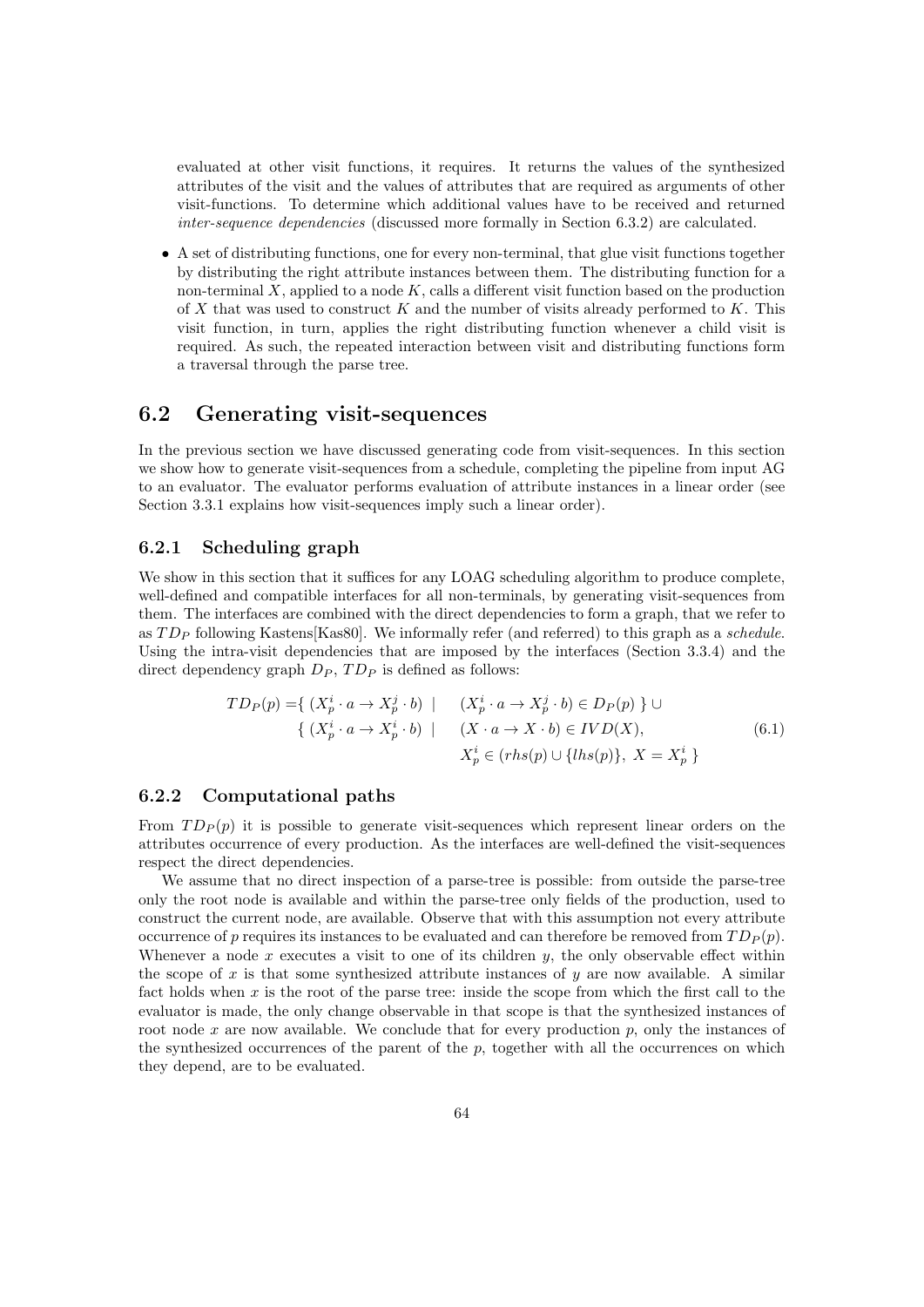

Figure 6.2: The four different computational paths shown in the graph  $TD<sub>P</sub>$  of a single production.

Every parent node in  $TD_P$  can be seen to represent a set of visit functions. There is a function within this set for every visit to the parent: given a subset of its inherited occurrences it produces a subset of its synthesized occurrences. Every path in  $TD_P(p)$  represents a computation within a visit function of the parent of p. The paths that do not start at a inherited occurrence of a parent represent a constant computation. Paths that do not end in a synthesized occurrence of a parent do not contribute to the result of the visit function. Following Pennings[Pen94], we distinguish four types of computational paths within  $TD_P(p)$ :

- *Diverging* computations are represented by paths that start at an inherited occurrence of the parent of  $p$  ending at an occurrence that is not a synthesized occurrence of the parent of  $p$  (gray in Figure 6.2).
- Converging computations are represented by paths that start at an occurrence that is not an inherited occurrence of the parent of p ending at an synthesized occurrence of the parent of p (black and dashed in Figure 6.2).
- Unconnected computations start and end at occurrences of children of  $p$  (gray and dashed in Figure 6.2).
- *Chained* computations start at an inherited occurrence of the parent of  $p$  ending at a synthesized occurrence of the parent of  $p$  (black in Figure 6.2).

Paths from synthesized occurrences of the parent of p to inherited occurrences of the parent of p are missing from the above separation as they do not represent computations. Instead, they determine how many visit functions p has and which occurrences belong to which visit function.

Only the instances of occurrences of chained and converging computations need to be evaluated. Unconnected and diverging computations are likely produced by programming errors. They are removed from  $TD_P(p)^2$ .

#### 6.2.3 Generating visit-sequences

After removing unconnected and divergent computational paths from  $TD_P(p)$ , all remaining attribute occurrences require evaluation. We can therefore traverse these paths and transform every node of the path into a step of a visit-sequence. Output occurrences (Equation 2.5) are transformed in to evaluation instructions, while input occurrences (Equation 2.4) are translated into child visits. Exceptions are the inherited occurrences of the parent of  $p$ , as they are transformed into suspend instructions. The visit-sequence we obtain this way has to satisfy three conditions:

<sup>&</sup>lt;sup>2</sup>A user friendly compiler should warn programmers of any attributes that are not evaluated because they are part of unconnected or diverging computations.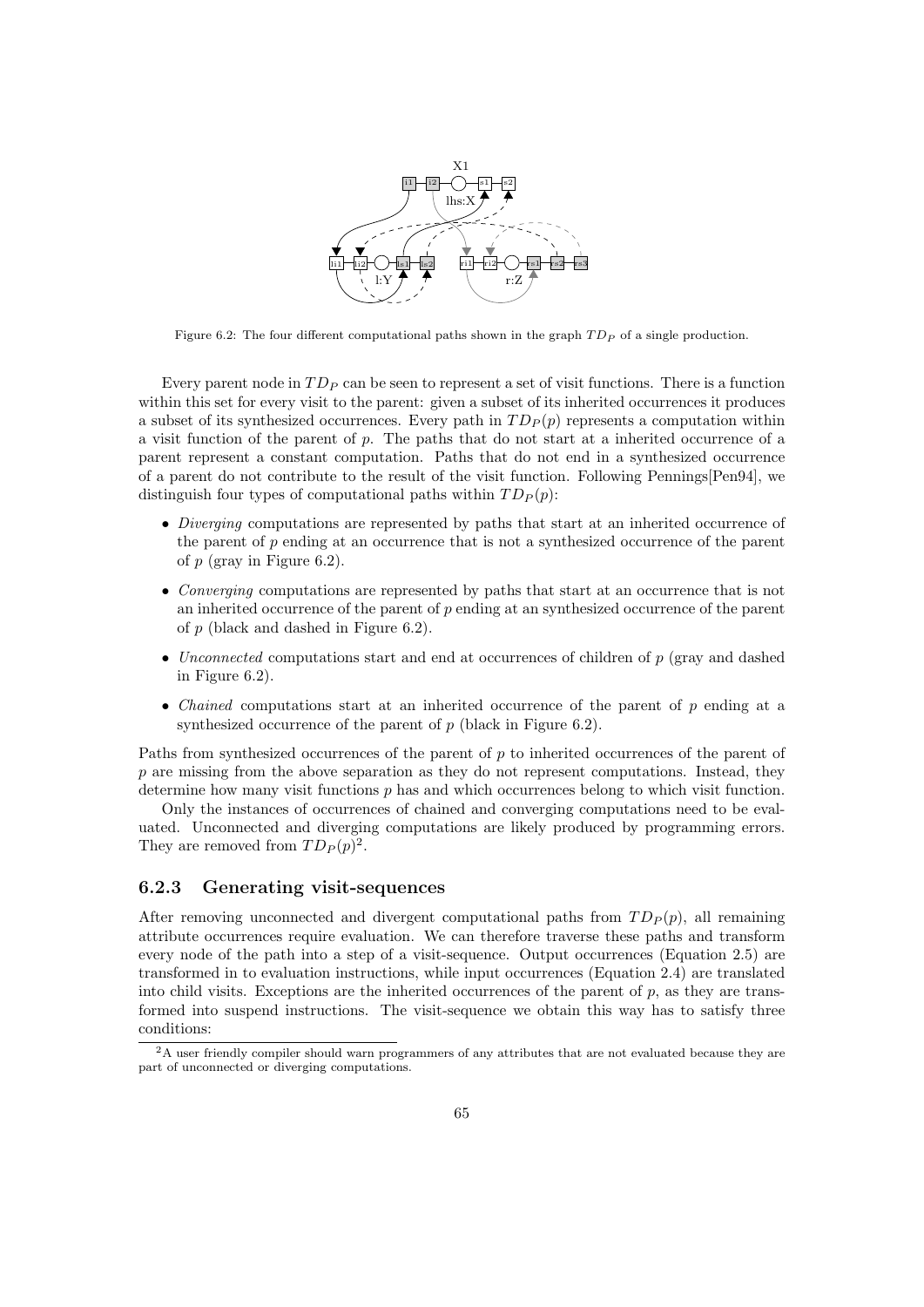

Figure 6.3: An example of schedule graph  $TD_P$  (direct dependencies are black, intra-visit dependencies are gray), together with the visit-sequences calculated from it. The dependency  $ls2 \rightarrow s2$  is an inter-sequence dependency.

- 1. Every eval-instruction should follow the instructions (either eval instruction or child visit) on which it depends.
- 2. Every child visit should follow all eval-instructions of the inherited occurrences required as input of that visit.
- 3. Every i-th suspend instruction should follow the eval-instructions of all synthesized occurrences that form the output of the  $i$ -th visit to the parent of  $p$ .

The first condition can be met by removing nodes from the graph after they have been transformed into an instruction and transforming only nodes to eval instructions when the node has no incoming arrows (no more pending dependencies). Every child visit, although it produces one or more synthesized occurrences, should only appear once, therefore we merge all the occurrences it produces into a new visit node, in a process called condensing[Pen94]. By transforming the new visit node to a visit-instruction when it has no incoming arrows, it is guaranteed that all the inherited occurrences required for the visit have been evaluated (second condition). The same applies to suspend instructions, except this time we merge inherited occurrences of the parent into a single visit node (third condition). The procedure shown in Figure 6.4 computes a set of visit-sequences for  $T D_P(p)$ , one for every visit to the parent of p, such that the above conditions are satisfied.

# 6.3 Proposed optimisations

From the code generation models of Section 6.1 we extract a number of possible optimisations to judge the strength of a scheduling solution. These optimisations are generally not mutually exclusive: minimising cost with respect to one optimisation might increase costs associated with another. We do not wish to quantify the optimisations to compare different schedules empirically.

The proposed optimisations can be used as test cases to verify the feasibility of performing any optimisations with the LOAG algorithm.

#### 6.3.1 Minimising the number of visits

The total number of visits is a good indication of the size of treewalks produced for any derivation tree. Although to know the real treewalk the derivation tree has to be known.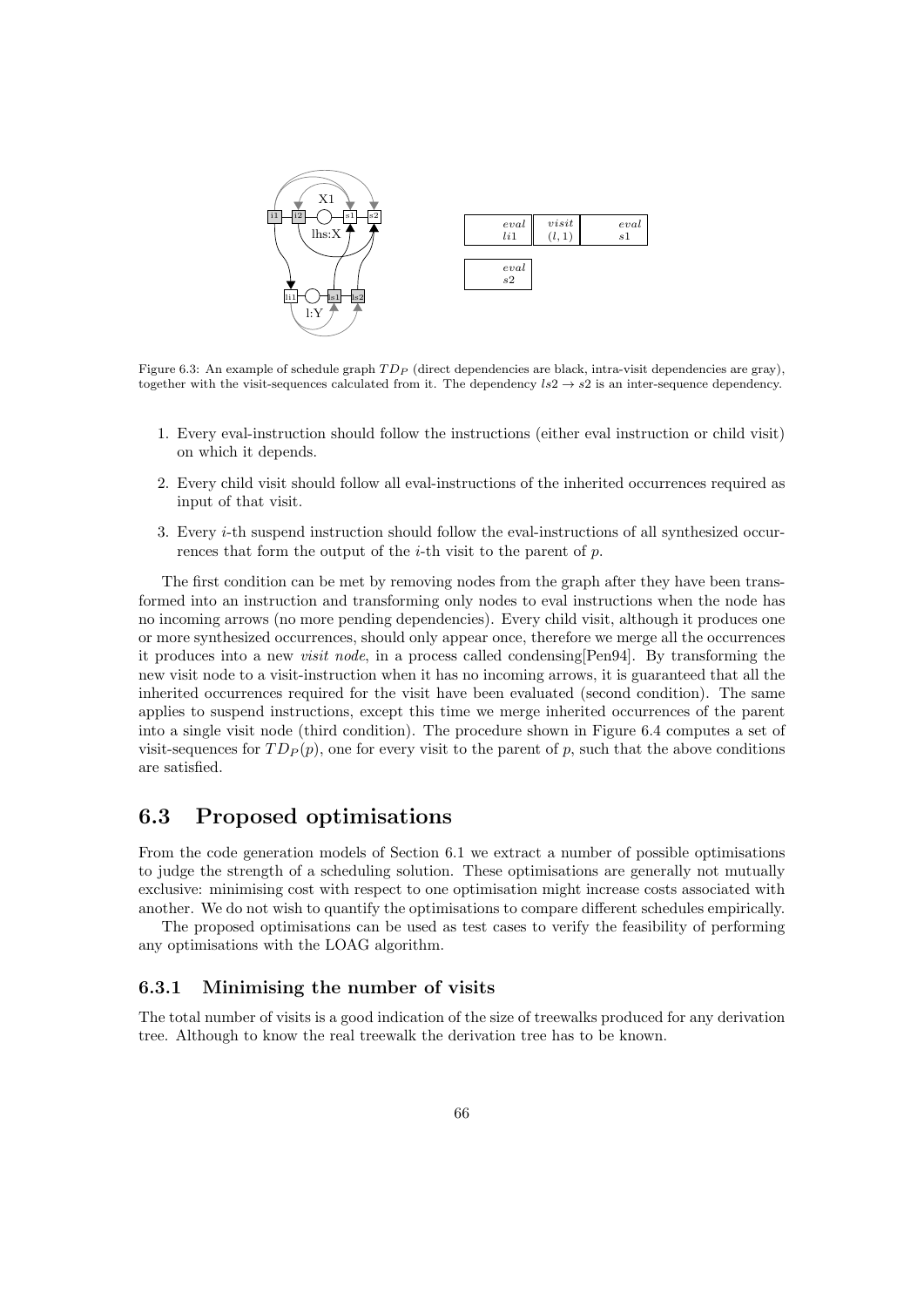vss  $(p : Production, tdp : Production \rightarrow Graph) =$  $m$ -deadends = sinks (tdp (p)); -- deadends contains possible deadends while  $(\neg$  (empty (deadends)) -- remove unconnected and divergent paths  $n = deadends.pop$  (); **if**  $(¬ (field (n) ≡ parent (p)) ∧ is_{synthesized} (n) ∧ is_{sink} (n))$ remove  $(n, tdp(p))$ ;  $deadends = deadends \cup preds (n);$ foreach  $(i: Int$  in visits  $(parent (p)))$  -- initialise empty sequences seq  $[i] = \{\};$ for  $(i : Int$  in visits (parent  $(p))$ ) -- merge nodes that are related to condition 2  $-$  obtain all the inherited occurrences of the *i*-th  $-$  visit of the interface if the parent of  $p$ -- and merge them into a single node (without self-edges) -- it returns a new node  $V(f,i)$  where f is the field to which -- the visit should be made.  $\text{occs} = \text{inherited} (\text{visit} (i, \text{parent} (p)));$ condense  $(i, \text{occs}, \text{True}, \text{tdp}(p));$ for  $(c: Field$  in *children*  $(p)$  -- merge nodes that are related to condition 3 for  $(i: Int$  in visits  $(c)$ ) -- same as above, except for children we merge synthesized attributes  $occs = synthesised (visit (i, c));$ condense  $(i, \text{occs}, \text{False}, \text{tdp}(p));$ *;*  $startpoints = sources (tdp (p))$ while  $(\neg (empty (start points)))$  -- transform nodes into instructions  $n = startpoints.pop$  ();  $possible\_sources = success(n);$ remove  $(n, tdp(p));$  $start points = startpoints \cup (filter (is\_source, possible\_sources))$ case n of  $V(f, i) \rightarrow \textbf{if } f \equiv parent (p)$  -- all required occurrences of this visit then  $\textit{visitnr}$  +;  $\qquad$  -- have been transformed, acts as suspend else seq [i].append  $(Visit (f, i))$  -- perform i'th visit to child f.  $\alpha \longrightarrow \text{seq } [i].\text{append } (Eval (\alpha)) \rightarrow \text{perform the evaluation of attribute } \alpha$ 

Figure 6.4: A procedure that calculates dependency respecting visit-sequences from graph  $T D_P(p)$ .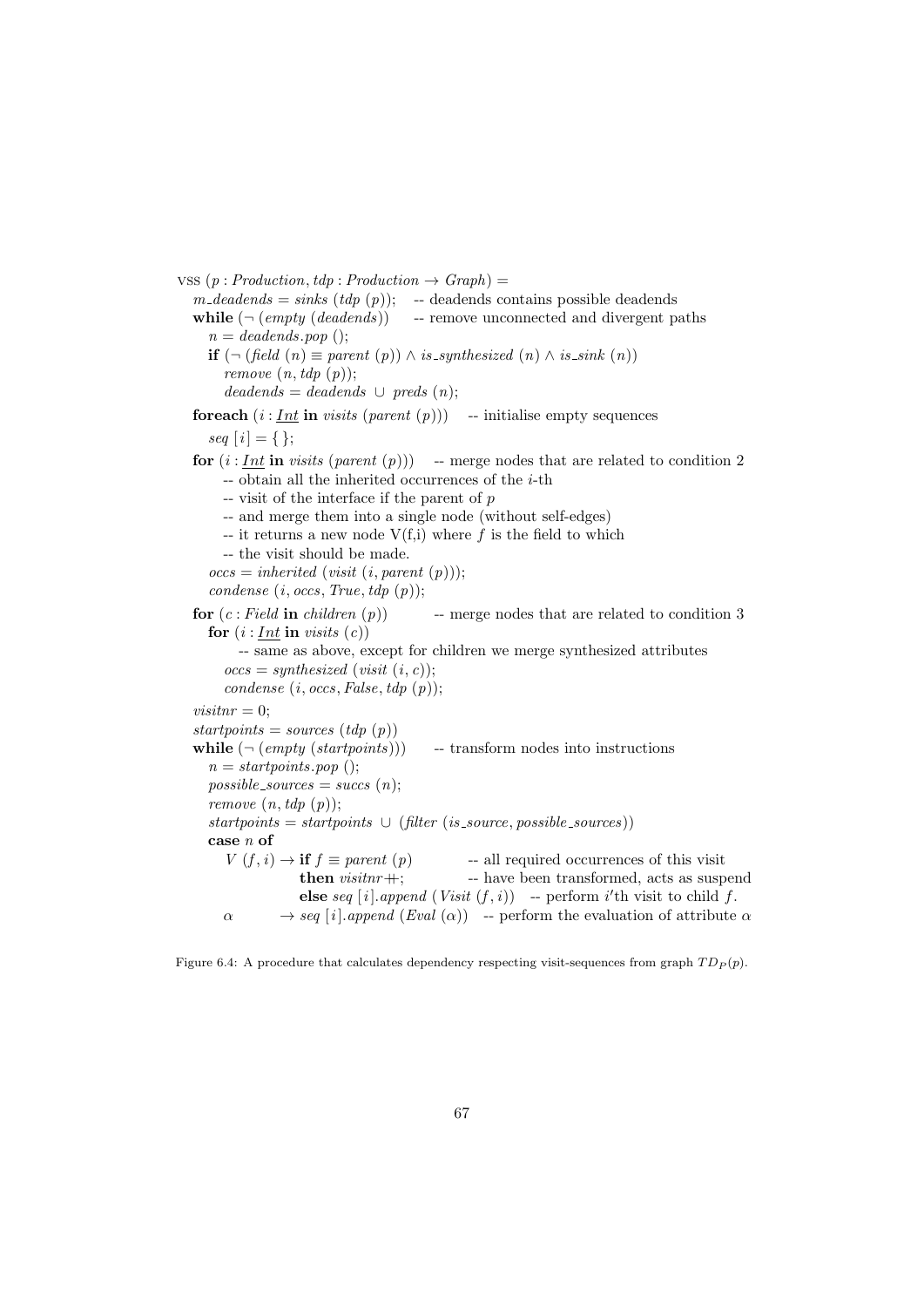A schedule with more visits generally requires a treewalk that includes more procedure calls, increasing the workload of a call or pattern matching stack, even though the number of attribute evaluations required during the decoration process remains the same.

As noted before, without fixing the execution model it is impossible to quantify the costs of a visit. We assume, however, that in any execution model there will be some overhead for function application. We therefore propose the following optimisation.

#### Optimisation 1. A schedule with less visits is preferred.

This criteria judges the total number of visits, the sum of the number of visits required for every non-terminal. This approach is sensible when no knowledge of possible derivations trees is given. In some situations a programmer might know that a certain non-terminal occurs frequently in derivations trees for his grammar. In this case it might be more beneficial to reducing the number of visits for that particular non-terminal instead of the sum over all non-terminals.

#### 6.3.2 Minimising the number of inter-sequence dependencies

A pair of attribute occurrences  $(X_p^i \cdot a, X_p^j \cdot b)$  forms an *inter-sequence dependency* if  $(X_p^i \cdot a \rightarrow a)$  $X_p^j \cdot b$   $\in D_P$  and  $(X_p^i \cdot a)$  is evaluated during the *u*-th visit to the parent of p while  $(X_p^j \cdot b)$  is evaluated during the v-th visit to the parent of p with  $u < v$ . As noted in Section 6.1.2, it is set of dependencies that represent a flow of information that poses a logistic difficulty in pure evaluators. By minimising the number of inter-sequence dependencies we minimise the lifetime (time required in memory) of attributes. An example of an inter-sequence dependency is given in Figure 6.3

Optimisation 2. A schedule with less inter-sequence dependencies is preferred.

#### 6.3.3 Optimising incremental behaviour

An incremental evaluator typically receives as input the decorated parse tree of a previous run and detects changes in a new tree with respect to the tree that was used to produced the previous result. Whenever there is a change in the value of a attribute instance a, all the instances depending on a have to be reevaluated. Not all instances b depending on a actually require an update. Some dependencies on the path from  $a$  to  $b$  are induced by the interfaces. By minimising the lengths of all paths that protrude from an attribute occurrence, we minimise the number of reevaluations required when an instance of that attribute occurrence changes. We propose the following optimisations.

Optimisation 3. Whenever the value of an attribute instance a is expected to change often due to modifications of the parse tree, a schedule in which a is scheduled later is preferred.

Which attribute is expected to change often should be indicated by the programmer. We can do the opposite for attributes that are costly to evaluate.

**Optimisation 4.** Whenever an attribute b is particularly costly to evaluate, a schedule in which b is scheduled sooner is preferred.

These optimisations can be combined.

Optimisation 5. Whenever the value of an attribute a is expected to change often due to modifications of the parse tree and attribute b is particularly costly to evaluate, a schedule in which b is independent of a is preferred.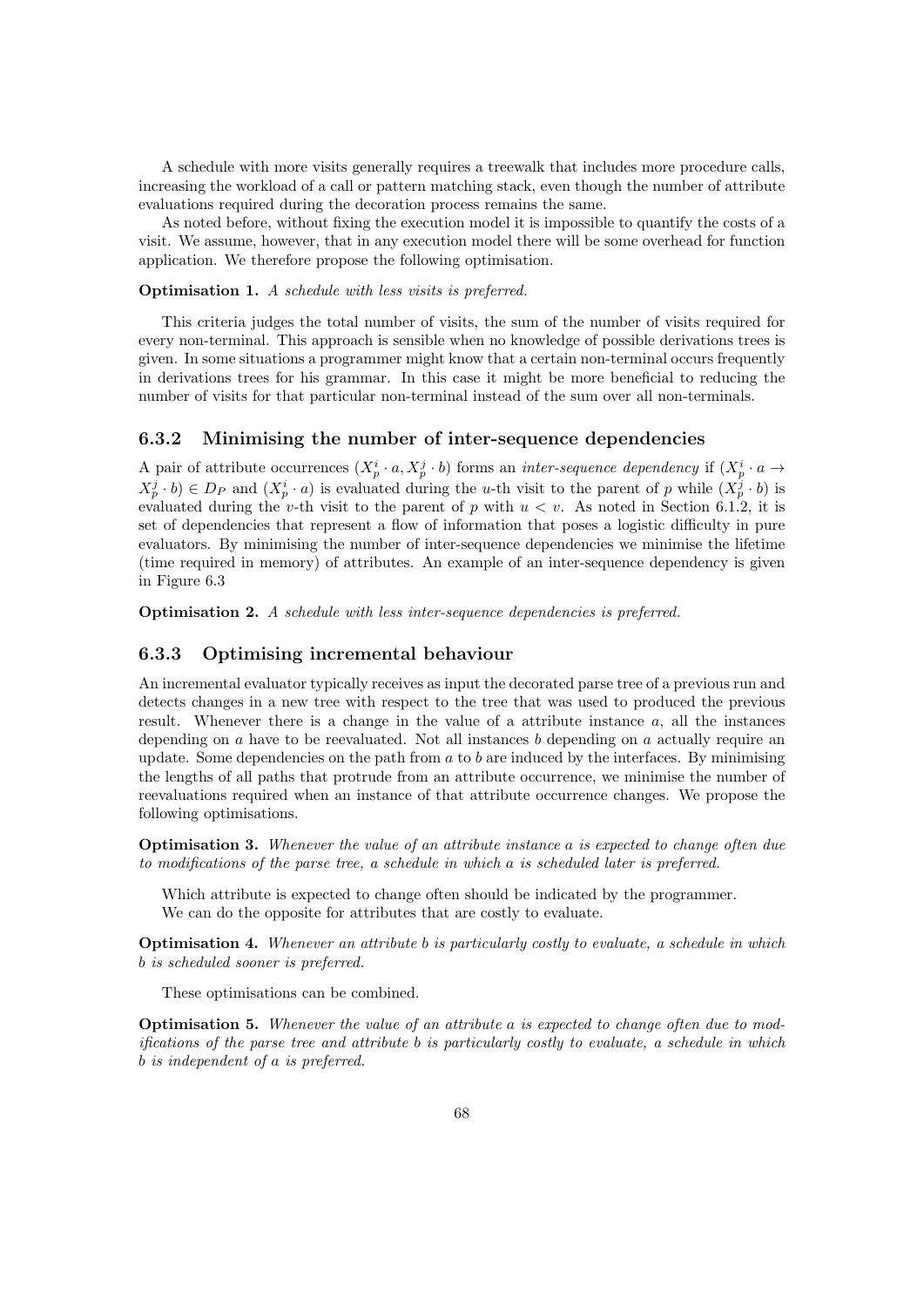# 6.4 Performing optimisations

#### Separate implementations

The proposed optimisations can be implemented inside an LOAG scheduling algorithm or as separate procedures. We chose to consider the optimisations as a separate problem. We take the following approach: given a valid schedule (a set of complete, well-defined and compatible interfaces or graph  $TD<sub>P</sub>$ ), adjust the schedule such that it is improved according to the optimisation criteria, while remaining valid.

Although this approach is not ideal for the runtime of the pipeline (input AG  $\rightarrow$  optimised evaluator), we expect that it grants us the freedom to extend it with arbitrary optimisations. It allows us to solve every optimisation problem in a different way.

#### Combining optimisations

Another task is deciding how to combine optimisations. One can imagine situations in which a linear combination of certain optimisations is desired ("optimising the schedule with respect to optimisation x is twice as important as optimising it with respect to  $y$ "). This problem requires an optimisation procedure that uses an arbitrary cost function to evaluate schedules. A genetic algorithm or simulated annealing algorithm might be successful, given some mutation operator or neighbourhood that produce only valid schedules. It is also not clear how a programmer should be able to provide such a cost function to the optimisation procedure.

We have decided not to combine optimisations other than considering them one by one in a certain order. Optimisations can be sorted in order of the expected impact (amount of changes) the optimisations entail. For example, Optimisation 3 and 4 of the proposed optimisations are expected to have smaller impact than Optimisation 1. Deciding in which order to perform the optimisations can also be left to the programmer. A programmer can specify which optimisations are desired (and in which order) using command line flags or syntax in the AG description.

#### Focus

In our attempts to show how optimisations can be implemented, we have focused on reducing the number of visits (Optimisation 1) as an extension of the LOAG algorithm. We can reuse the Boolean formula used for finding an arbitrary schedule and manipulate it to find a schedule that satisfies additional criteria. As such, the optimisation procedure does not only take the current set of interfaces as input, but also the Boolean formula used to construct it (the procedure is not separated from the LOAG algorithm entirely).

First we investigate the relation between Kastens' algorithm and the AOAG algorithm concerning Optimisation 1. From the investigation we extract a way to improve the arbitrary schedule produced by the LOAG algorithm (the SAT-solver finds an arbitrary satisfying assignment). We wished to add procedures for all of the proposed optimisations of the previous section. Due to a lack of time, this is left as future work.

#### 6.4.1 Kastens' algorithm

Kastens' algorithm finds a schedule, for OAGs, that contains the minimum number of visits in each of the interfaces. The interfaces are constructed from the graph  $ID<sub>S</sub>$  (see Section 3.4.1). Graph  $ID<sub>S</sub>$  is constructed such that only direct dependencies and the paths they induce are represented. The number of visits in an interface is determined by the longest paths of intravisit dependencies implied by the interface. Consider the graphical representation of an interface,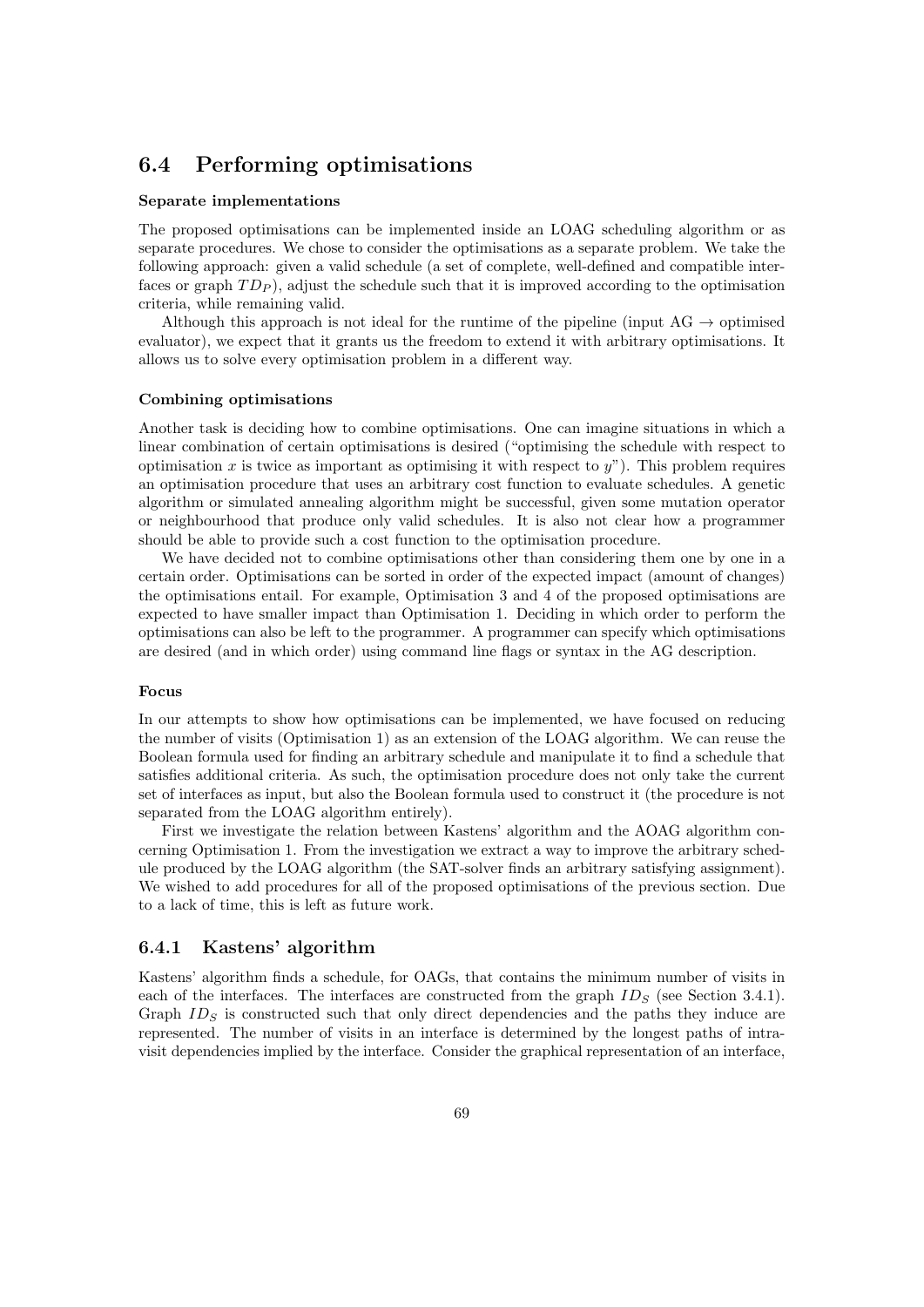e.g. in Figure 6.5. The intra-visit dependencies are all the arrows we can draw from attributes in any column  $c$  to the attributes in the column to the right of  $c$ . To obtain an interface with a smaller number of visits, at least one intra-visit dependency of every longest path has to be swapped. However, there is at least one longest path in every interface that consists only of dependencies in  $ID_S(X)$  (based on the way Kastens' algorithm constructs interfaces). None of the dependencies in  $ID_S(X)$  can be swapped as it would result in a type 1 error. Therefore, there is no way to shorten all of the longest paths and to reduce the number of visits.

#### 6.4.2 AOAG algorithm

The AOAG algorithm applied to an OAG produces the same optimal schedule as Kastens' algorithm. If it is applied to an LOAG that is not OAG, the algorithm performs a small number of correcting changes to the optimal (but invalid) schedule Kastens' algorithm produces for it, by swapping intra-visit dependencies. The results is a set of interfaces with a larger number of visits.

The number of newly introduced visits is not easily predicted as swapping an intra-visit dependency might alter the interfaces for other non-terminals as well (through induced paths). Moreover, the algorithm takes only a limited number of candidates into account. Perhaps fake dependencies exist that are not considered as candidates, according to the lemmas in Section 4.3, that resolve all conflicts and produce smaller interfaces. We have not investigated this claim. It is interesting to see whether it is possible to predict the number of newly introduced visits. If so, choosing the right candidate might result in better schedules. It is also interesting to see whether considering more candidates actually leads to more backtracking.

In order to take the other optimisation criteria into account the algorithm needs to be adjusted more drastically. Instead we have chosen to show how the LOAG algorithm can be extended to reduce the size of the interfaces it produces.

#### 6.4.3 LOAG algorithm

To minimise the number of visits in the constructed interfaces we have to minimise the length of the largest path of intra-visit dependencies for every non-terminal. Consider the graphical representation of an interface in Figure 6.5. Every arrow represents an assignment to one of the variables in a non-terminal problem graph. In the image, all edges must point from left to right. As opposed to the interfaces constructed by Kastens' algorithm, the interfaces that follow from an assignment to the problem graph might now contain longest paths with intra-visit dependencies that are not already in  $ID_S$ . The first interface (left) in Figure 6.5 contains three visits, as it contains three columns of inherited and three columns of synthesized attributes. If the orders of the assignments to the variables corresponding to edges  $i1 \rightarrow s1$ ,  $i1 \rightarrow s2$ ,  $i2 \rightarrow s1$  and  $i2 \rightarrow s2$  are swapped simultaneously we obtain the second (right) interface of Figure 6.5 with two visits. Swapping an assignment is not possible if the reverse assignment causes a type 1, 2 or 3 cycle. The assignments must be swapped simultaneously. We maintain a path through of six intra-visit dependencies if we maintain one of the assignments. Moreover, swapping just a subset of the assignments results in an increase of of the number of visits. Consider swapping only dependency  $(i_1 \rightarrow s_1)$ . Say that  $s_1$  is reassigned to  $S_3$  in order to adhere the new dependency. Since assignment  $(i_2 \rightarrow s_1)$  is still in place,  $i_2$  should be reassigned to  $I_3$ . All the attributes in  $S_3$  point to  $i_2$  and should therefore be reassigned to a new column  $S_4$ . All attributes in  $I_3$  are assigned to new column  $I_4$ . We end up with an interface with *four* visits.

We have implemented a procedure performing the following steps:

• For every non-terminal: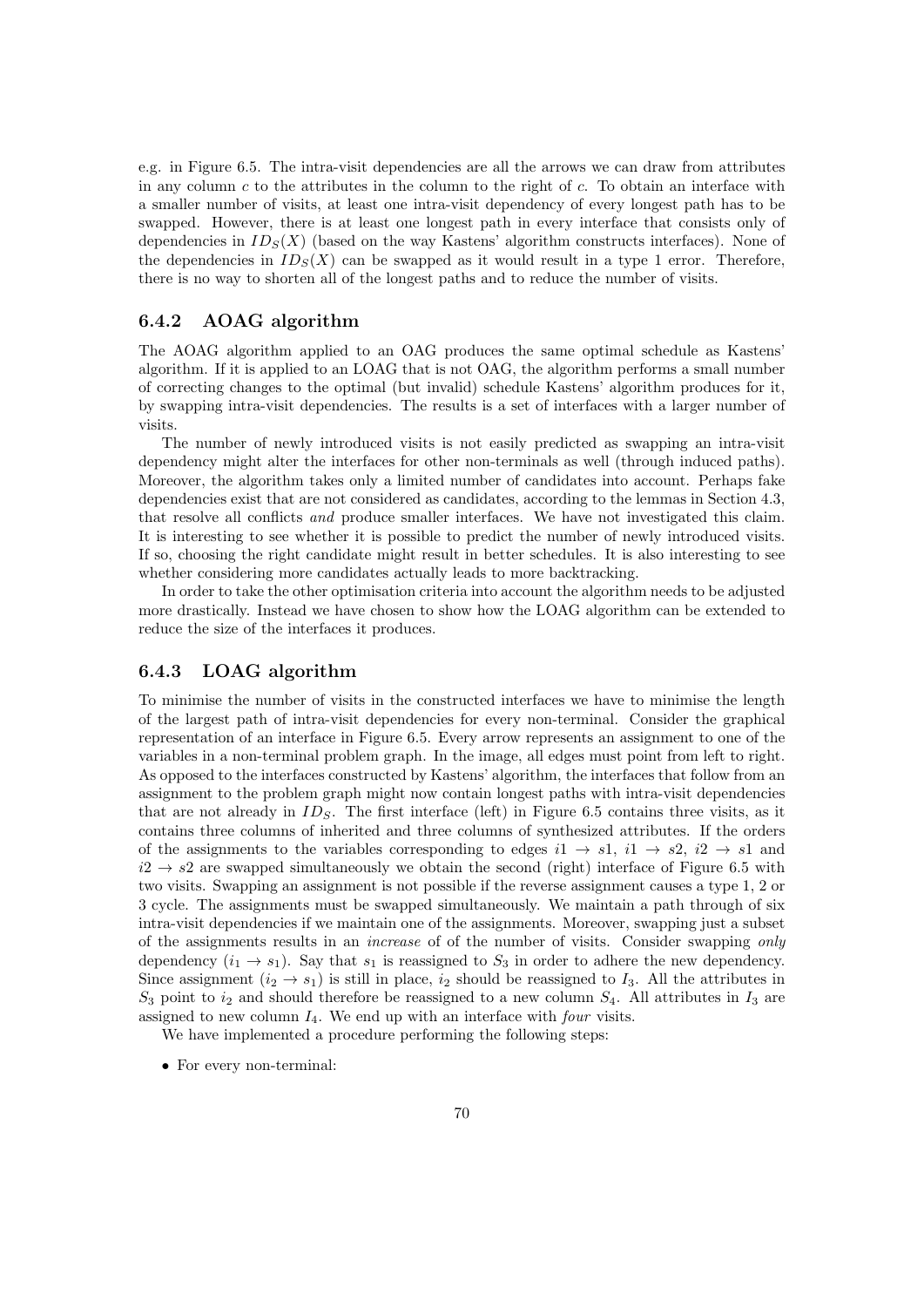

Figure 6.5: If edges  $i1 \rightarrow s1$ ,  $i1 \rightarrow s2$ ,  $i1 \rightarrow s1$  and  $i1 \rightarrow s2$  from a bottleneck are swappable simultaneously, less visits are present in the resulting interface.

- For every pair  $I_i \times S_i$  (or  $S_i \times I_{i-1}$ )):
	- ∗ Count all dependencies  $(a \to b)$  with  $a \in I_i$  (or  $S_i$ ) and  $b \in S_i$  (or  $I_{i-1}$ ) and sort the pairs  $I_i \times S_i$  (or  $S_i \times I_{i-1}$ )) based on the count ascendingly. In that order, query the SAT-solver to find out if it all the dependencies can be swapped and whether the swap results in an interface with less visits. If so, add clauses to the SAT-solver that forces these dependencies are swapped.

The order in which the non-terminals and the 'bottlenecks' are considered is very important. The procedure is heuristic and does not produce optimal schedules.

Figure 6.6 show the best results obtained using this procedure when applied to to the main AG of the UHC and another AG description from the UHC called 'ToGrin'. It is interesting to see that the LOAG algorithm with optimisation produces a smaller maximum number of visits for ToGrin than the AOAG algorithm (proving that AOAG does not produce optimal schedules). The results for the main AG are not that good, although the maximum number of visits did drop by 15%. Note that the minimising the maximum number of visits might not yield the best result for all derivation tree given to the optimised evaluator. Decorating derivation trees in which certain non-terminals occur frequently might be less costly if the optimisation focuses on the frequent non-terminals.

| AG     |                 |                 | $\triangle$ AOAG algorithm   LOAG algorithm   LOAG with optimisation |
|--------|-----------------|-----------------|----------------------------------------------------------------------|
| MainAG | (13, 139, 4.63) | (19, 204, 6.80) | (19, 173, 5.77)                                                      |
| ToGrin | (3, 40, 2.00)   | (7, 67, 3.35)   | (3, 32, 1.60)                                                        |

Figure 6.6: Table showing the maximum, total and average number of visits for two large AGs from the Utrecht Haskell Compiler, as computed by the AOAG and LOAG algorithms.

While writing this final section of the thesis, better results have been achieved by directly encoding the lenghts of dependency paths in interfaces into the SAT-problem. As such, the SATsolver can be forced to find increasingly smaller interfaces, until the optimum is reached. The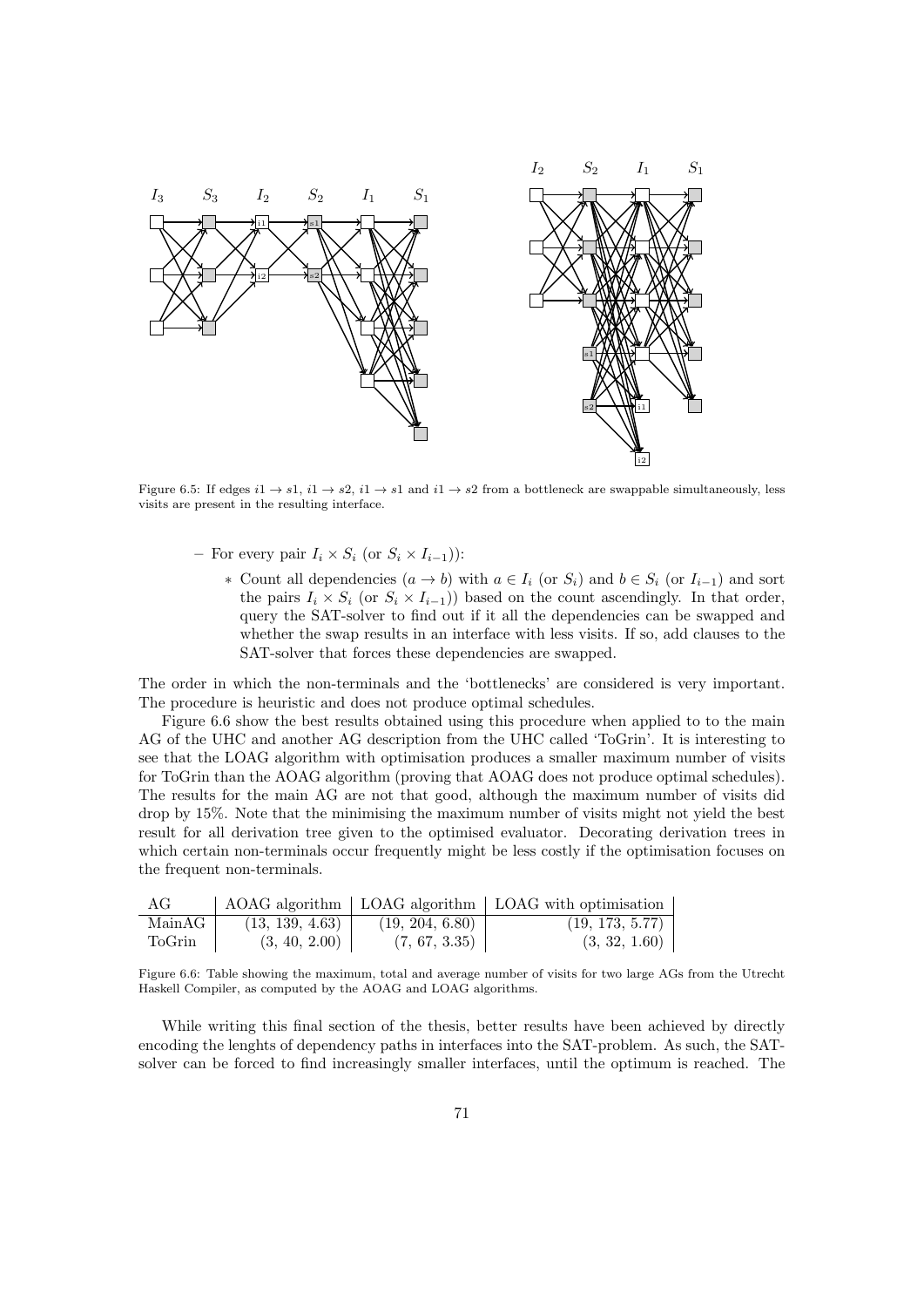resulting maximum number of visits found for ToGrin is 26 and 130 for the main AG. As opposed to the aforementioned approach, this approach has not yet been fully tested and implemented in the UUAGC.

### 6.5 Conclusions

In this chapter we have shown how to generate evaluators from the schedules produced for arbitrary LOAGs. The evaluators compute the values of the attribute instances of all possible derivation trees in a statically determined order. As the order is known at compile time, the compiler can optimise the evaluator regarding arbitrary optimisation criteria.

We have proposed a number of criteria. The criteria have been chosen to support the optimisation of three important types of evaluators: evaluators generated in imperative languages, evaluators generated in purely functional languages and incremental evaluators.

Unfortunately we were not able to extend the AOAG or LOAG algorithm to optimise with respect to all of the proposed criteria. Using one optimisation criteria as a test case we have convinced ourselves that the LOAG algorithm is capable of performing arbitrary optimisations. We are therefore confident that the LOAG algorithm is useful in an AG compiler that generates evaluators for all kinds of host languages and execution models. Actually implementing the implementations proposed in this chapter, among others, is left as future work.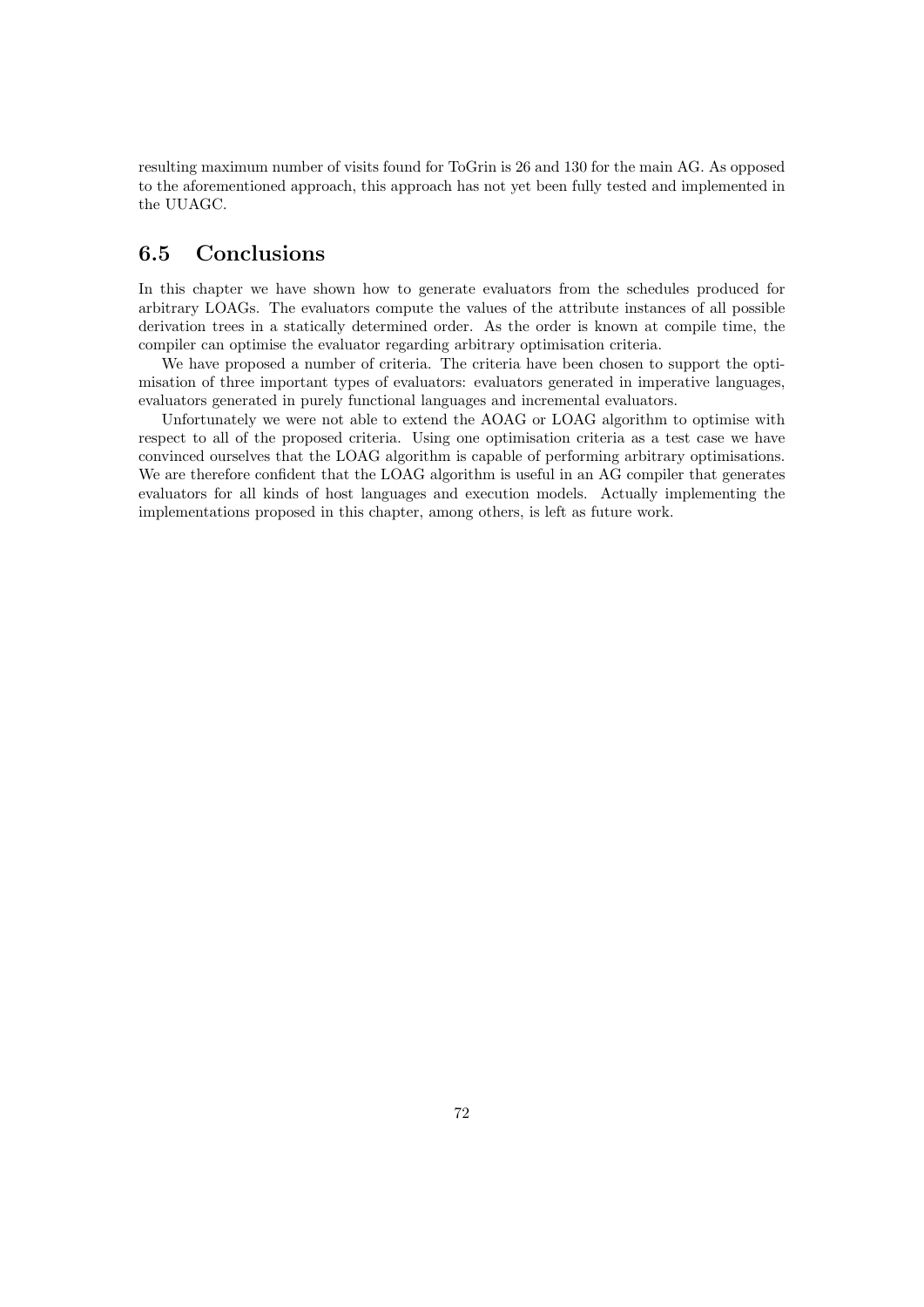# Chapter 7

# Related Work

## 7.1 OAG\*

According to Deransart et al.[DJL88] there exists a family of subclasses of LOAG, named OAG(i) by Barbar, of which Kastens' OAG is a member. Another family member is the class OAG\* introduced by Natori et al.  $\text{NGI}^+99$ . Their paper, introducing  $\text{OAG}^*$ , is (also) motivated by the wish to schedule LOAGs without the need for fake dependencies. The described algorithm finds strongly connected components on the direct dependencies between attributes (sharing direct dependencies between occurrences of the same attribute). As a result, more information about the dependencies at production level is available for the procedure that constructs the interfaces (non-terminal level).

Class OAG\* recognises a larger subclass of LOAGs than Kastens' algorithm. It is interested to compare the class OAG\* with LOAG in greater detail, analysing the gap between the two classes. Furthermore, it is interesting to see whether the main AG of the UHC (and other large LOAGs developed at Utrecht University) are a member of OAG\*. If so, OAG\* is a good alternative to the algorithms developed in this thesis.

## 7.2 DAT-graphs

In his PhD thesis[Pen94], Pennings investigates incremental evaluators generated from visitsequences. Although incremental attribute evaluation is beyond the scope of this thesis, his work has inspired the optimisation concerns discussed in Chapter 6. In order to generate visitsequences that are better suited in an incremental setting, Pennings defines a new member of the OAG(i) family, using  $DATA-Graphs$ . Pennings articulates the need for more control over the schedules produced in specific AG implementations. LOAGs are helpful here, as static evaluation orders are required to have direct control over the generated evaluators.

### 7.3 Purely functional implementation

The purely functional implementation of OAGs described in Saraiva's PhD thesis forms the basis of the UUAGC's implementation of Kastens' algorithm. Lazy code can be generated with the UUAGC in the form of folds and algebras as described by Swierstra et al.[SAS99]. Our implementation of the AOAG algorithm also depends on this work. In his thesis, Saraiva describes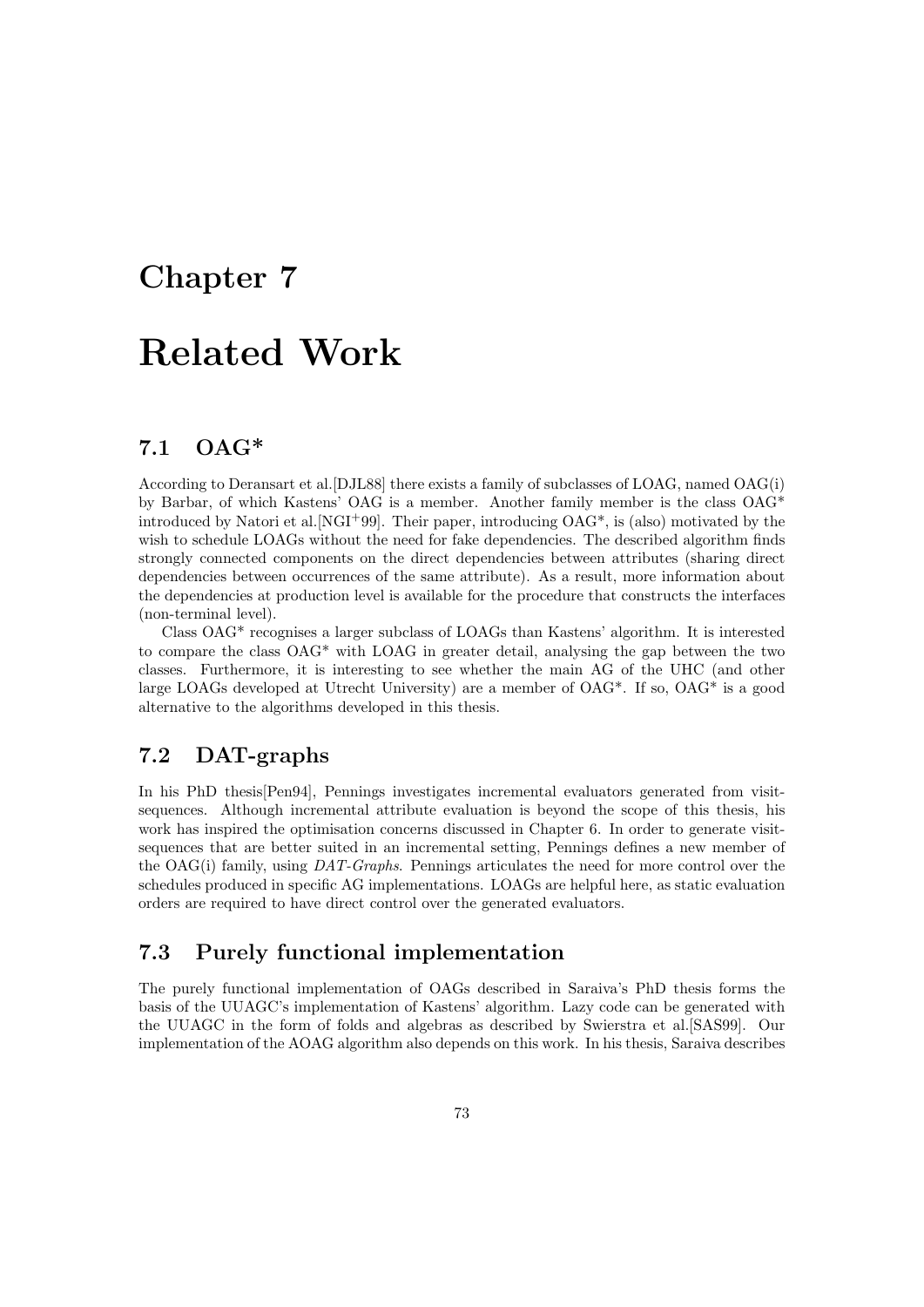the implementation of all aspects of an AG compiler, including higher-order attributes[VSK89], local attributes and incrementality, in a pure functional language[Sar99].

# 7.4 Chordal graphs and satisfiability

The notion of triangulated (chordal) graphs is used to solve many different types of problems and much work has been done to find minimal elimination orders efficiently[Ros70, AKR91]. One of many interesting examples of the need to find a specific triangulation is in probabilistic network theory[BKE05]. The idea to relate chordal graphs to Boolean satisfiability comes from Bryant et al.[BV02].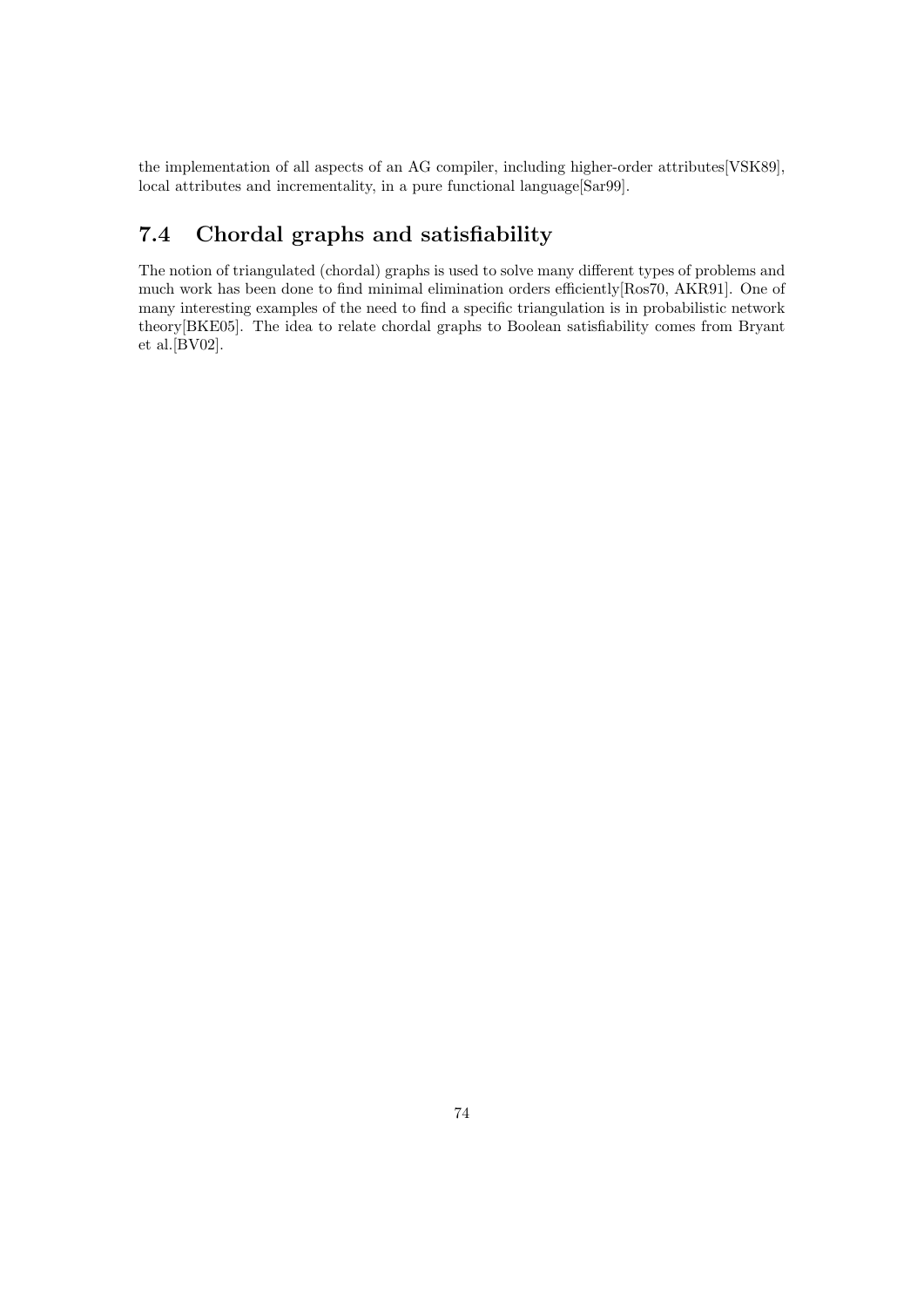# Chapter 8

# Results and Future Work

### 8.1 Theoretical contributions

This thesis provides a detailed analysis of the Linear Ordered Attribute Grammars, including: different characterisations of the class, the intuitions behind the characterisations, the benefits of the evaluators generated for LOAGs, and an analysis of the problem of scheduling LOAGs, resulting in a minimal formulation of this decision problem.

Two characterisations are investigated in further details, namely LOAGs as Arranged Orderly Attribute Grammars (AOAGs) and Partitionable Attribute Grammars (PAGs).

AOAGs use the notion of fake dependencies, a familiar trick to transform LOAGs into Ordered Attribute Grammars (OAGs). This thesis examines how fake dependencies are used and describes a method for finding them automatically. The result is an algorithm for recognising and scheduling all LOAGs.

PAGs use interfaces, one for every the non-terminal, to define a linear evaluation order. This thesis describes how interfaces are constructed and how evaluators are generated from them. By fixing an interface for a non-terminal a number of intra-visit dependencies are introduced. The intra-visit dependencies might contradict each other or the intra-visit dependencies imposed by other interfaces. An algorithm is given to select a set of non-conflicting intra-visit dependencies from which valid interfaces are constructed. The algorithm constructs a Boolean formula for which a satisfying assignment is used to find the intra-visit dependencies. The problem is thus defined as a SAT-problem.

This SAT-based algorithm solves the problem of scheduling LOAGs in an abstract fashion such that it can easily be tweaked for different purposes. The algorithm allows programmers to optimise the schedules it produces. In this thesis a number of optimisation criteria are proposed. The SAT-based algorithm is expected to be extendable to include some of these optimisations.

### 8.2 Practical contributions

The main motivation for this project is compiling the main AG of the UHC without using fake dependencies. Not only did we achieve this, the main AG can now be compiled faster (shown in Figure 8.1) using the LOAG algorithm. We have implemented both algorithms in the UUAGC. The LOAG algorithm has been implemented using the popular and prize winning SAT-Solver  $Minisat<sup>1</sup>$ .

<sup>1</sup>Available at: https://github.com/niklasso/minisat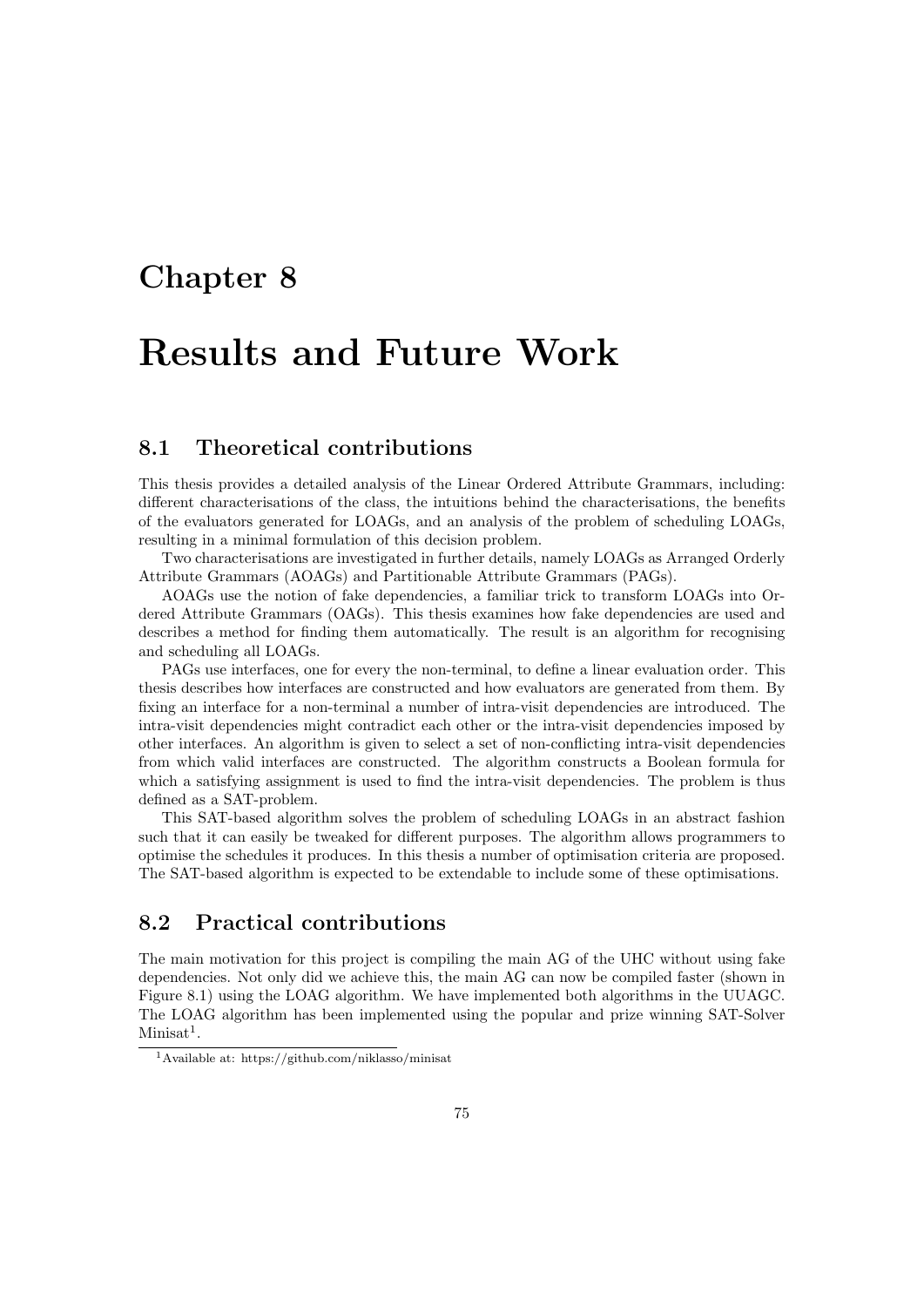| Algorithm   | Fake deps?   main AG |     | Compiletime UHC   Runtime UHC |       |
|-------------|----------------------|-----|-------------------------------|-------|
| Kastens'    |                      | 25s | $3m48s - 25s = 3m23s$         | 3m46s |
| K&W         | N                    | 2s  | $4m27s - 02s = 4m25s$         | 3m58s |
| AOAG        | N                    | 35s | $4m43s - 35s = 4m08s$         | 3m55s |
| <b>LOAG</b> | N                    | 10s | $4m23s - 10s = 4m13s$         | 3m56s |
| $LOAG=1$    | N                    | 14s | $4m27s - 14s = 4m13s$         | 3m58s |

Figure 8.1: Comparison of the four algorithms discussed in this thesis. Kastens' algorithm (1980), K&W revisited (2012), AOAG for automatic selection of fake dependencies and LOAG using Minisat to construct interfaces.  $\text{LOAG}=1$  is the LOAG algorithm extended with visit number reduction (Section 6.4.3).

The table shows for every algorithm mentioned in this thesis how long it takes to schedule the main AG of the UHC, the compiletime required to build the complete UHC and the runtime of the created executable when it is used to build a set of standard Haskell libraries (Data and System among others). The compile time of the complete UHC includes compiling all its AG descriptions and compiling the Haskell code generated from them. The UHC is compiled into an executable by the Glasgow Haskell Compiler (GHC). The compiletime is dominated by the the GHC's work and the work for compiling the main AG. By subtracting the time required for the main AG we have an indication of the time spent by the GHC on the code generated by the different algorithms.

The difference in compile and runtime of the UHC between Kastens' algorithm and the others is likely explained by the fact that it is the only algorithm using a different code generation procedure. Therefore the comparison is not fair. Comparing the other algorithms we see that the AOAG algorithm is the fastest in compiling the UHC and also that the executable produced is slightly faster. The former can be explained by the smaller total number of visits (139, against 204 for LOAG and 173 for LOAG=1). Less visits means less visit functions to generate resulting in a smaller Haskell source file (2.5mb for AOAG on the main AG, against 2.8mb for LOAG and 2.8mb for LOAG=1) and in a smaller executable (28.0mb, against 29.0mb and 28.8 mb). The difference in runtime might also be explained by the smaller number of visits, although the difference is very small. Moreover, LOAG=1 is slight slower than LOAG, contradicting this observation. The differences are so small that they might be caused by external factors.

The Kennedy & Warren algorithm revisited[BMDS12] compiles the main AG very fast. However, it does not find a static evaluation order. The evaluation order is determined at runtime which means that the K&W algorithm is likely to produce duplicated and code. Some visits will produce the same synthesized attributes and not all of them will be used by the evaluator. We expect that code duplication explains the slightly larger compile time between K&W and AOAG, LOAG and LOAG=1. We would also expect to see a slight overhead from deciding which visit to perform reflected in the runtime of the UHC. Although the runtime is slightly larger compared to AOAG and LOAG we are not convinced. Perhaps the runtime of the UHC is dominated by algorithms that are not defined as AGs. For example type inferencing is not implemented as an AG as unification of types is not easily defined with AGs[MDS10].

### 8.3 Future work

#### 8.3.1 Experimenting with ANCAG's and LOAG's preconditions

Section 3.3.3 describes the induced dependency graph  $ID_P$  used in Kastens' algorithm and compares it with the induced dependency graph  $DG_P$  used in Kennedy-Warren. Both graphs are used as a precondition test for their respective algorithms. A cycle in the induced dependency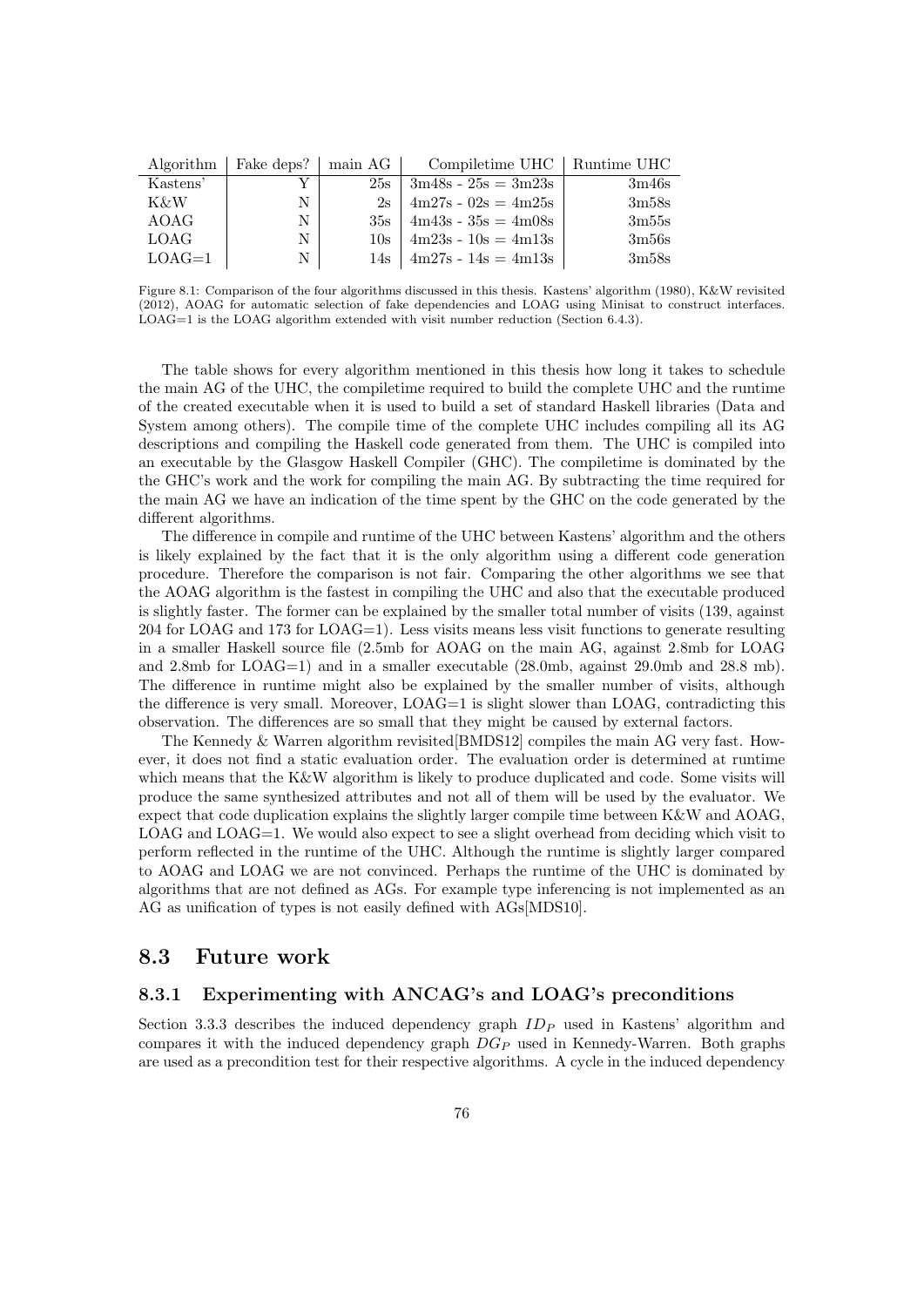graph implies that AG can not be scheduled with that algorithm. Graph  $ID_P$  contains graph  $DG_P$  entirely, therefore it defines a class of AGs strictly included in Kennedy and Warren's ANCAG and a strict super class of LOAG (see Figure 8.2).



Figure 8.2: AGs with an acyclic induced dependency graph  $ID<sub>P</sub>$  form a super class of LOAG (gray and dashed).

We have not examined the class of AGs that satisfy the precondition but are not linear ordered. The main reason is that AGs in this gap have not been encountered in practical examples available to us. Natori et al.[NGI+99] have given an example of such an AG, showing that the gap exists (the precondition defines a strict superclass of LOAG).

#### AOAG approach

The gap is interesting as it contains the AGs that might pose problems for the AOAG algorithm. They are not linear ordered, so the algorithm will not be able to find a schedule. Moreover, the precondition has been met and the backtracking procedure will be called. In order to figure out that the AG is not linear ordered, the algorithm requires a full search through the search space. We have neither theorised about the size of such a search nor ran experiments, due to the lack of practical examples. In the example given by Natori et al. a certain combination of productions is given that 'fool' any LOAG algorithm: every possible fake dependency propagates to another production rule to cause a type 2 (cycle in  $ID_P$ ). We expect more of these combinations exist. The combinations can be used by a *generator* for AGs. It might be interesting to develop a tool that takes an input LOAG and transforms it, using problematic combinations of productions, into an AG that satisfies the precondition but is no longer a LOAG. With this tool we can generate arbitrary variations on the main AG of the UHC to use as test cases for the AOAG algorithm.

#### SAT approach

The LOAG algorithm tests no preconditions at all. All cycle detection is delegated to the SAT-solver. It is interesting to see whether AGs that do not satisfy the preconditions of either Kennedy-Warren and Kastens' algorithm are quickly diagnosed by the SAT-solver.

#### 8.3.2 SAT-solvers and cycle detection

The LOAG algorithm proposed in Chapter 5, uses the notions of problem and assignment graphs to separate graphs in which cycles are disallowed (assignment graphs) from the graphs represented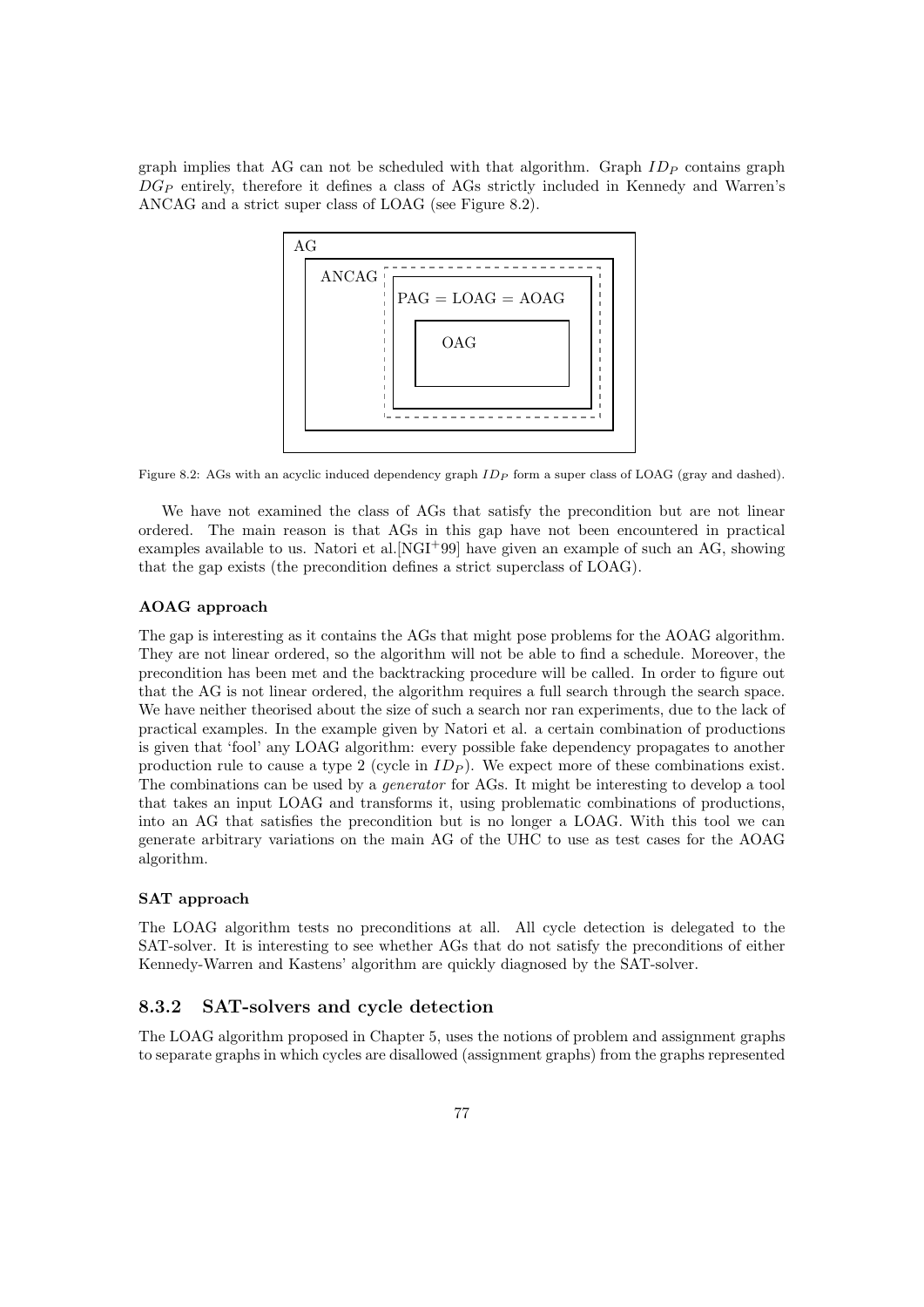by Boolean formulas (problem graphs, in which variables denote the direction of an edge). The separation allows us to reason about possible graphs a SAT-solver might produce, in terms of the variables of the SAT-problem. The approach is very general and can be used for all problems in which cycles have to be prevented or detected, relying on Theorem 5.1 (Section 5.2). The abstract problem Chapter 5 solves is "Is it possible to transform graph  $G = \langle V, E \rangle$  into an acyclic graph, by swapping only edges in some  $Q \subseteq E$ ?".

We expect that this problem has instances in many different fields of computing science. It is interesting to investigate the applicability of the SAT approach to the problem in different domains. Using domain specific knowledge the SAT-problem can be reduced. Section 5.3 shows how this is done for LOAGs, providing an exemplary use case, relying on additional Theorems.

The approach might generalised further to place arbitrary other constraints (other than acyclicity) on assignment graphs, when Theorems alternative to Theorem 5.1 can be proven.

#### 8.3.3 Formalising efficiency concerns of generated code

As discussed in Chapter 6, the runtime efficiency of the evaluators generated by different scheduling algorithms is not easily compared. No indefinite answer to the question "Which currently know AG scheduling algorithm produces the fastest code?". We can ask similar questions about other concerns as well: for example, memory usage, size of generated code, compiletime of generated code, degree of incrementality and the runtime of the scheduling algorithm itself. In general, we would like to compare executions of evaluators in detail to pinpoint any weaknesses that an AG compiler can circumvent. To address these issues, at least the following has to be done:

- Implement an AG compiler that contains multiple pipelines, one for each algorithm to use in the comparison. The pipelines should share all preprocessing steps and as much as possible of the code generation phase. The preprocessing phase influences the produced code by, for example, generating extra semantic function definitions from use and copy rules. Clearly the code generation phase influence the result greatly. For example, a bug in this phase might produce a duplication of code. Therefore, any comparison is only fair if the preprocessing and code generation is shared by all algorithms. It also allows a fair comparison of the runtime of the scheduling algorithms themselves.
- The machine executing the generated code should provide a large number of statistics, preferably at every point in time. To inspect the the evaluators in detail, it should be possible to perform an execution step by step.
- Collect a large number of AGs of different classes, possibly by generating them. However, generated AGs do not necessarily represent realistic AGs encountered in practice.

#### Abstract State Machine

In order to perform the investigations some form of Abstract State Machine (ASM) can be used. The evaluators are generated in the pseudo-code, specialised for tree-based for tree-base computations, designed for the ASM. The notion of ASMs is ideal for comparing and analysing code fragments. A virtual machine executes the code on a physical machine. In this model programming with AGs is entirely standalone (without host language). Whether standalone AGs are desired and easily integrated in practical programming environments, remains to be seen.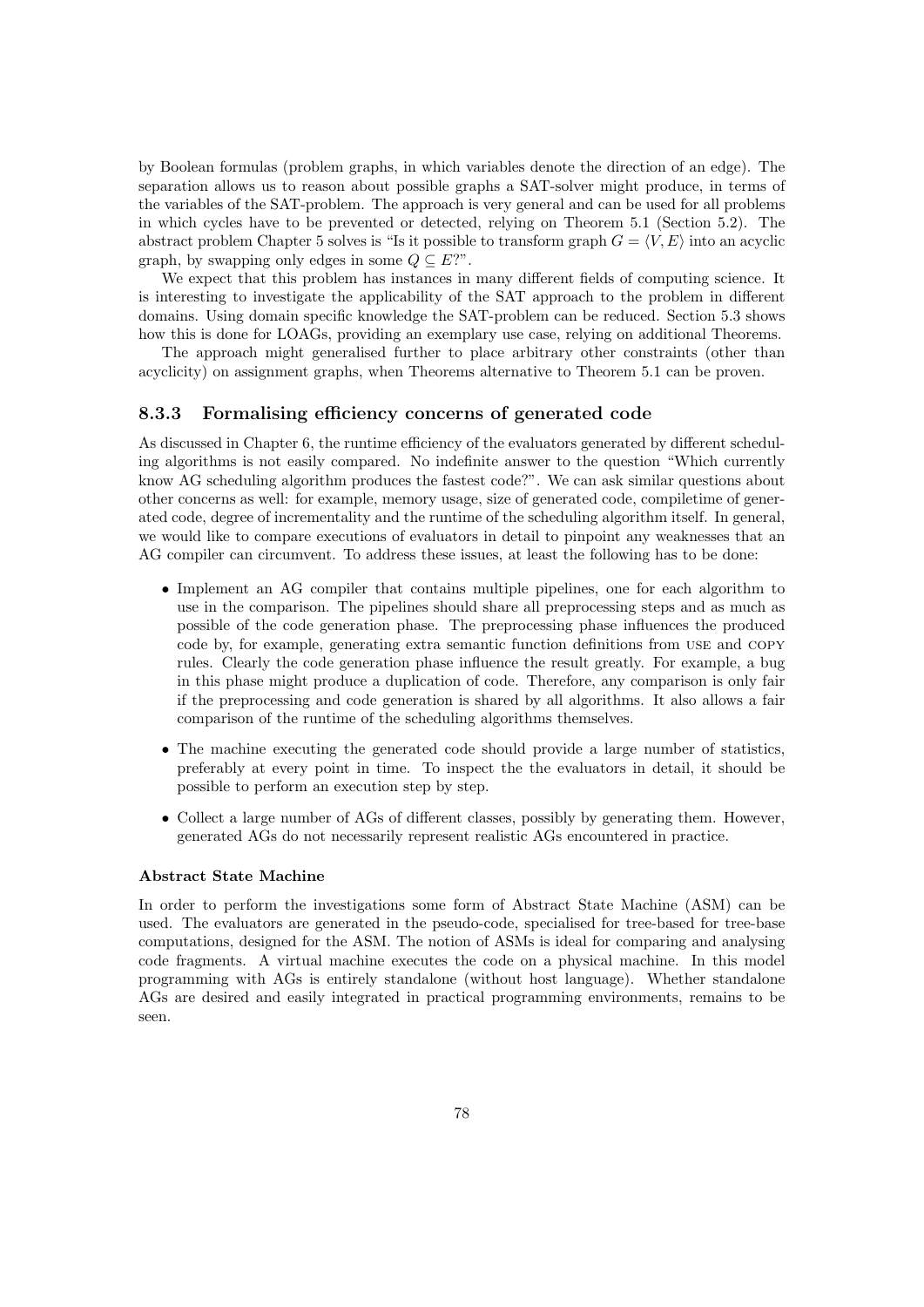#### Implementing optimisations

The investigation proposed here, might raise a number of weaknesses (looking at runtime, space complexity, etc.) of evaluators generated from visit-sequences. These weaknesses can be taken into a account in an algorithm for scheduling LOAGs. Chapter 6 proposes a number of optimisations that address expected weaknesses. Either optimisation criteria found by experimentation or the criteria proposed in Chapter 6 can be used to show that LOAGs are capable of producing efficient evaluators. Therefore we would like to see a number of optimisations implemented in the LOAG algorithm presented in this thesis.

#### 8.3.4 Acknowledgements

I would like to thank Jeroen Bransen and Atze Dijkstra for supervising me throughout what must be one of the best supervised master projects at the UU in recent years.

With Jeroen I was able to discuss both the big picture and the fine details of the problems I was facing. Especially his help in keeping my Haskell implementations efficient is greatly appreciated.

Atze was of great help discussing the issues in a broad perspective, reminding me of what I am doing, why I am doing it and outlining the different ways to proceed. Without his guidance I would have certainly lost myself in little and insignificant details.

Finally I would like to thank Koen Claessen whose visiting professorship at UU could not have been timed better. We discussed different (SAT-)formulations of the LOAG scheduling problem at length and his enthusiasm for the subject kept me motivated to keep looking. Without his help there would have been a lot of ideas and no successful implementation of the LOAG algorithm.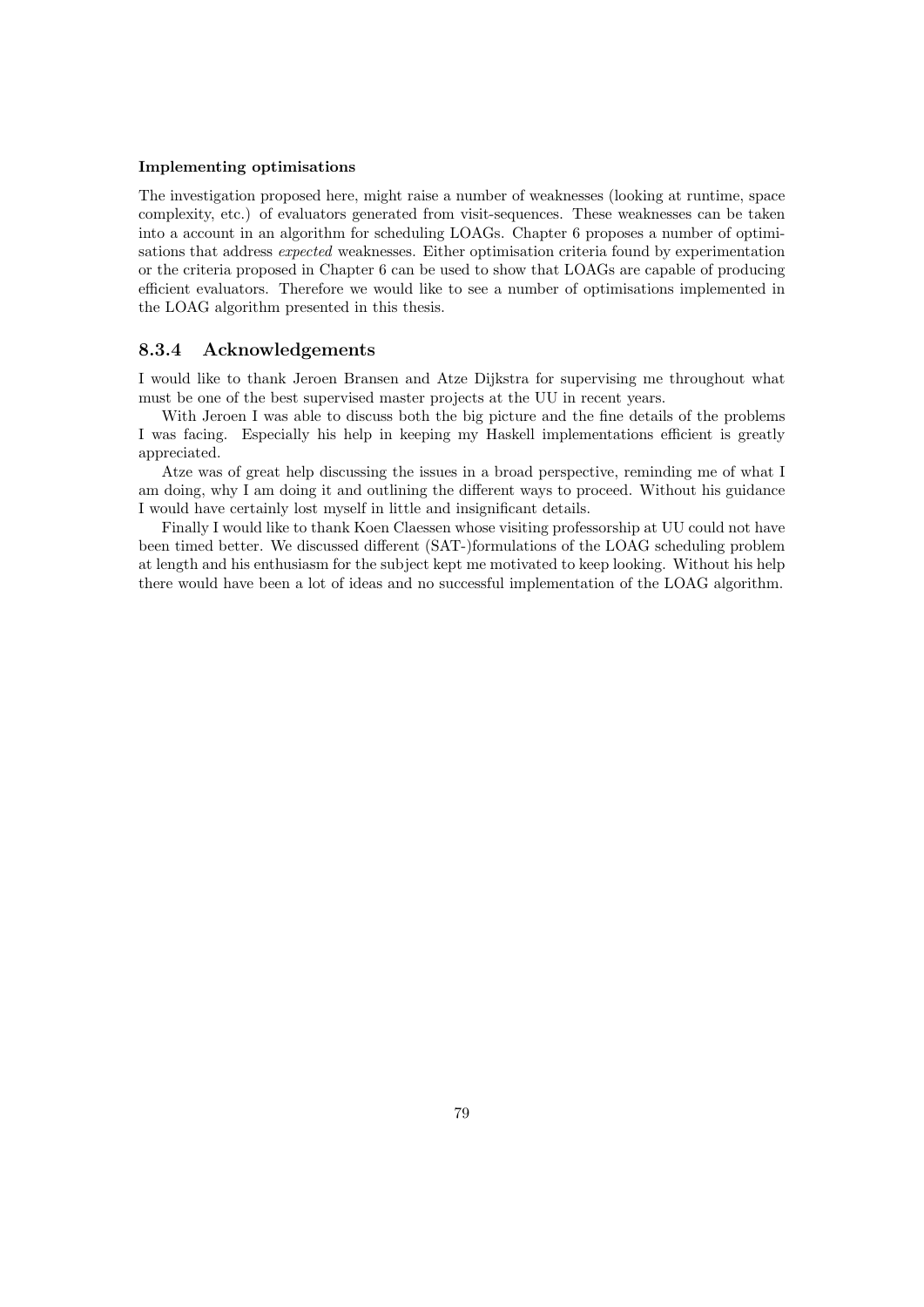# Bibliography

- [AKR91] Ajit Agrawal, Philip Klein, and R Ravi. Approximating fill in solving sparse linear systems. 1991.
- [BKE05] Hans L. Bodlaender, Arie MCA Koster, and Frank van den Eijkhof. Preprocessing rules for triangulation of probabilistic networks. Computational Intelligence, 21(3):286–305, 2005.
- [BMDS12] Jeroen Bransen, Arie Middelkoop, Atze Dijkstra, and S. Doaitse Swierstra. The kennedy-warren algorithm revisited: Ordering attribute grammars. In Proceedings of the 14th International Conference on Practical Aspects of Declarative Languages, PADL'12, pages 183–197, Berlin, Heidelberg, 2012. Springer-Verlag.
- [BV02] Randal E. Bryant and Miroslav N. Velev. Boolean satisfiability with transitivity constraints. ACM Transactions on Computational Logic (TOCL), 3(4):604–627, 2002.
- [Dij05] Atze Dijkstra. Stepping Through Haskell. 2005.
- [DJL88] Pierre Deransart, Martin Jourdan, and Bernard Lorho. Attribute Grammars: Definitions, Systems, and Bibliography., volume 323 of Lecture Notes in Computer Science. Springer, 1988.
- [EF82] Joost Engelfriet and Gilberto Filè. Simple multi-visit attribute grammars. Journal of computer and system sciences, 24(3):283–314, 1982.
- [HITT97] Zhenjiang Hu, Hideya Iwasaki, Masato Takeichi, and Akihiko Takano. Tupling calculation eliminates multiple data traversals. ACM Sigplan Notices, 32(8):164–175, 1997.
- [Kar72] Richard M. Karp. Reducibility among combinatorial problems. In Raymond E. Miller and James W. Thatcher, editors, Complexity of Computer Computations, The IBM Research Symposia Series, pages 85–103. Plenum Press, New York, 1972.
- [Kas80] Uwe Kastens. Ordered attributed grammars. Acta Informatica, 13(3):229–256, 1980.
- [Kas91] Uwe Kastens. Implementation of visit-oriented attribute evaluators. In Attribute Grammars, Applications and Systems, pages 114–139, 1991.
- [Knu68] Donald E. Knuth. Semantics of context-free languages. Mathematical systems theory, 2(2):127–145, 1968.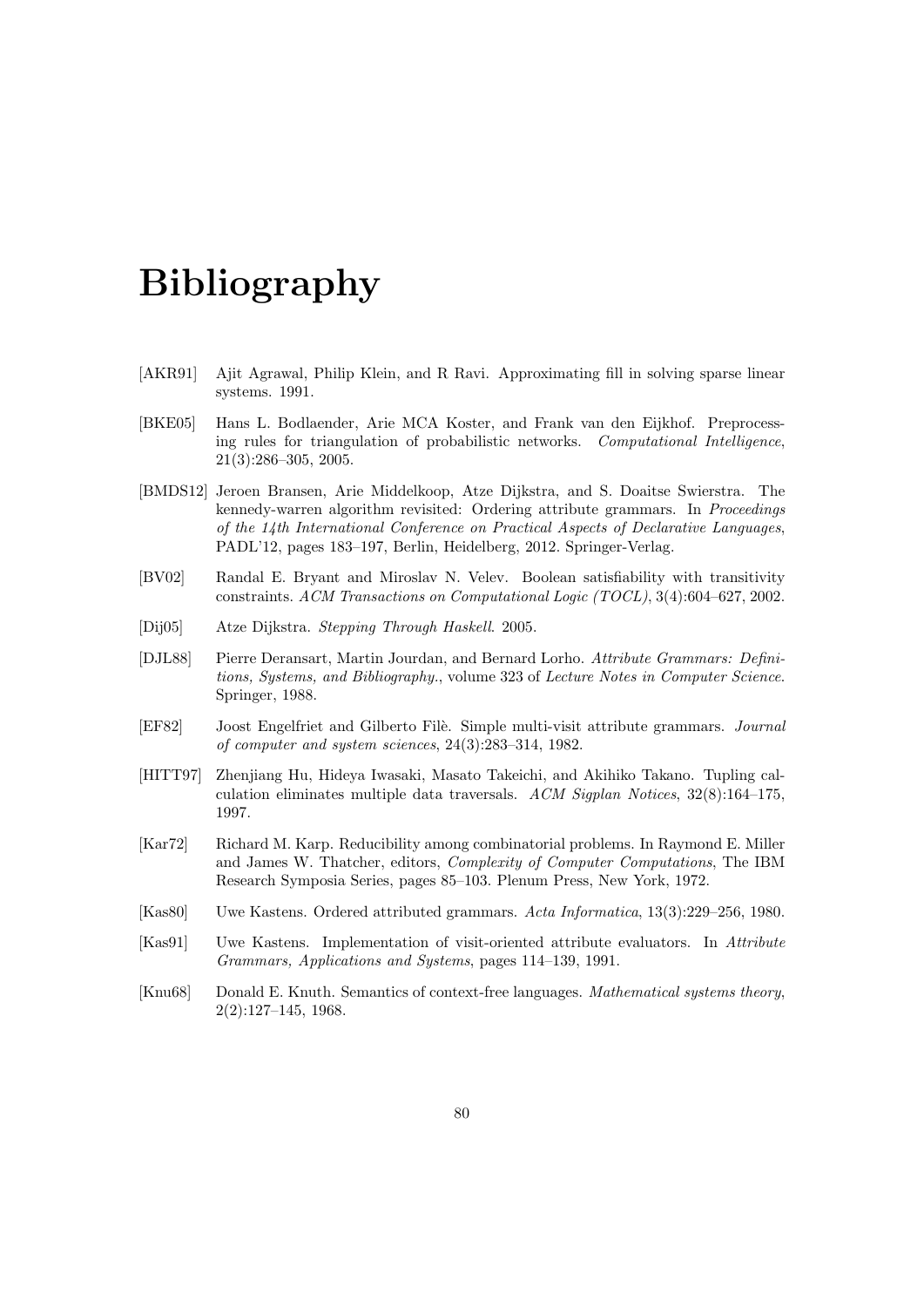- [KW76] Ken Kennedy and Scott K. Warren. Automatic generation of efficient evaluators for attribute grammars. In Proceedings of the 3rd ACM SIGACT-SIGPLAN symposium on Principles on programming languages, POPL '76, pages 32–49, New York, NY, USA, 1976. ACM.
- [MDS10] Arie Middelkoop, Atze Dijkstra, and S. Doaitse Swierstra. Iterative type inference with attribute grammars. In Proceedings of the Ninth International Conference on Generative Programming and Component Engineering, GPCE '10, pages 43–52, New York, NY, USA, 2010. ACM.
- [NGI+99] Shin Natori, Katsuhiko Gondow, Takashi Imaizumi, Takeshi Hagiwara, and Takuya Katayama. On Eliminating Type 3 Circularities of Ordered Attribute Grammars. In D. Parigot and M. Mernik, editors, Second Workshop on Attribute Grammars and their Applications, WAGA'99, pages 93–112, Amsterdam, The Netherlands, March 1999. INRIA rocquencourt.
- [Pen94] Maarten C. Pennings. Generating incremental attribute evaluators. Ph.D. thesis, Computer Science, Utrecht University, November 1994.
- [PJea03] Simon Peyton Jones et al. Haskell 98, Language and Libraries. The Revised Report. Cambridge University Press, 2003.
- [Ros70] Donald J. Rose. Triangulated graphs and the elimination process. Journal of Mathematical Analysis and Applications, 32(3):597–609, 1970.
- [RT89] Thomas W. Reps and Tim Teitelbaum. The synthesizer generator reference manual (3. ed.). Texts and monographs in computer science. Springer, 1989.
- [Sar99] Jo˜ao Saraiva. Purely Functional Implementation of Attribute Grammars: Zuiver Functionele Implementatie Van Attributengrammatica's. IPA dissertation series. IPA, 1999.
- [SAS99] S. Doaitse Swierstra, Pablo R. Azero Alcocer, and João Saraiva. Designing and implementing combinator languages. In Advanced Functional Programming, pages 150–206. Springer Berlin Heidelberg, 1999.
- [Swi05] Wouter Swierstra. Why Attribute Grammars Matter. The Monad.Reader, 4, July 2005.
- [VSK89] Harald Vogt, S. Doaitse Swierstra, and Matthijs. F. Kuiper. Higher order attribute grammars. In Proceedings of the ACM SIGPLAN 1989 Conference on Programming Language Design and Implementation, PLDI '89, pages 131–145, New York, NY, USA, 1989. ACM.
- [VSS09] Marcos Viera, S. Doaitse Swierstra, and Wouter Swierstra. Attribute grammars fly first-class: how to do aspect oriented programming in haskell. Acm Sigplan Notices, 44(9):245–256, 2009.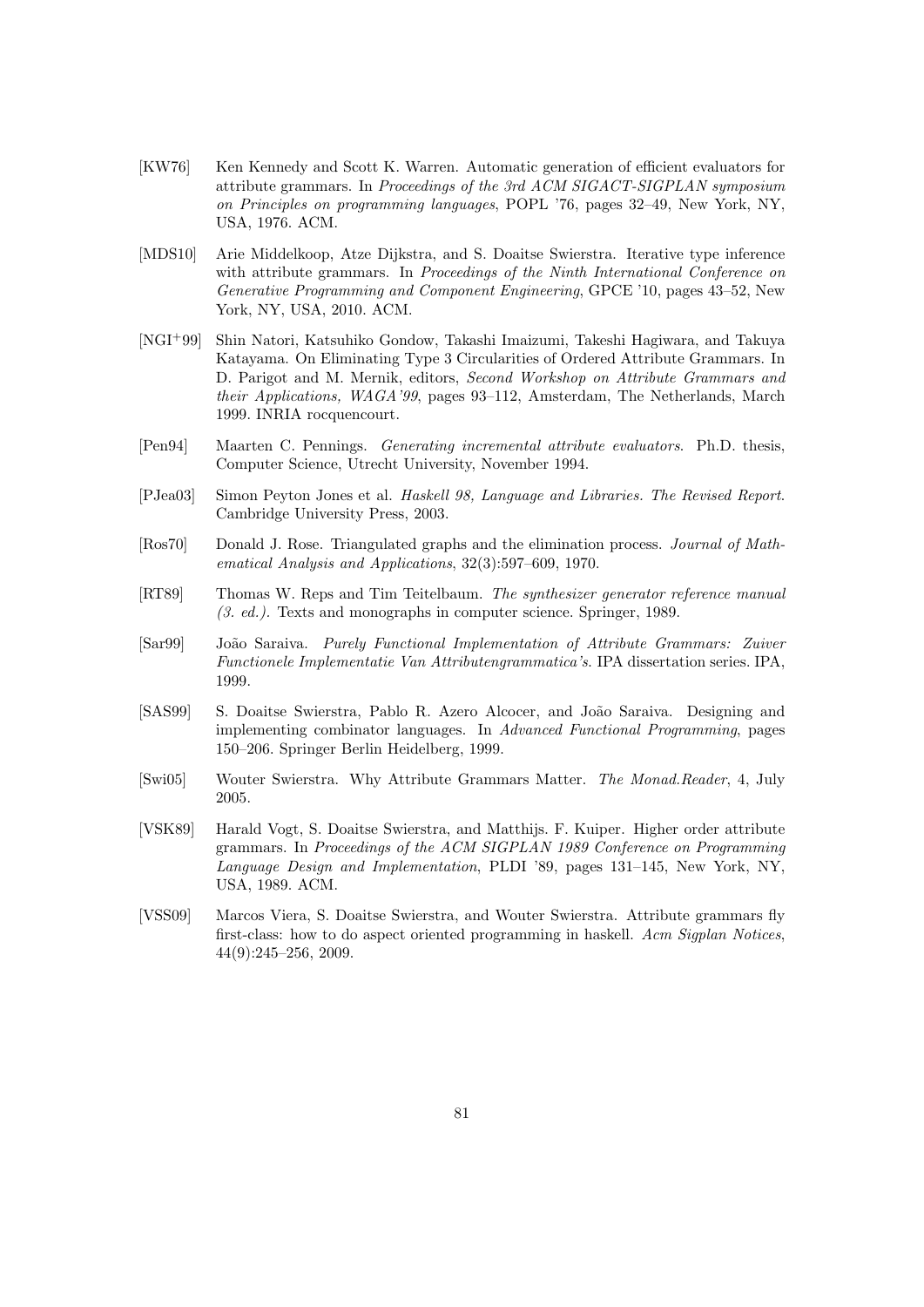# Index

3-SAT, 51

3-satisfiability, 51 absolutely non-circular attribute grammar, 24 ADS, 32 alternating cycle for assignment graphs, 55 alternating cycle for chordal problem graphs, 55 ANCAG, 24 antisymmetry, 20 AOAG, 32 arranged orderly attribute grammar, 32 assignment graph for non-terminal, 55 assignment graph for production, 48 attribute grammar description, 19 attribute instance, 17 attribute occurrence, 18 attributes, 18 BNF, 19 Bochmann normal form, 19 Boolean formula, 46 Boolean satisfiability problem, 46 carefree attribute, 28 chained attribute, 18 chord, 49 chordal graph, 49 chordalised, 49 clause, 46 clone, 18 clone-pair, 18 CNF, 46 compatible interface, 28 complete assignment graph, 48 complete attribute grammar description, 20 complete interface, 26 complete visit-sequence, 26 conjunctive normal form, 46 cycle in a directed graph, 48 cycle in an undirected graph, 47

decoration, 20 dependency, 21 dependency graph, 21 derivation tree, 17 directed cycle in problem graph, 47

extended dependency relation, 32

fake dependency, 32

induced dependency, 23 induced dependency graph, 23 input occurrence, 19 inter-sequence dependency, 68 inter-thread dependency, 38 interface of non-terminal, 26 intra-visit dependency, 28

linear order, 21 linear ordered attribute grammar, 24 linear orderedness, 25 LOAG, 24

normalised attribute grammar, 20 NP-complete, 25

OAG, 32 ordered attribute grammar, 32 output occurrence, 19

PAG, 29 parse tree, 17 partial order, 20 partitionable attribute grammar, 29 perfect elimination order, 50 plan tree, 26 problem graph for non-terminal, 54 problem graph for production, 47

reflexivity, 20

SAT-problem, 46